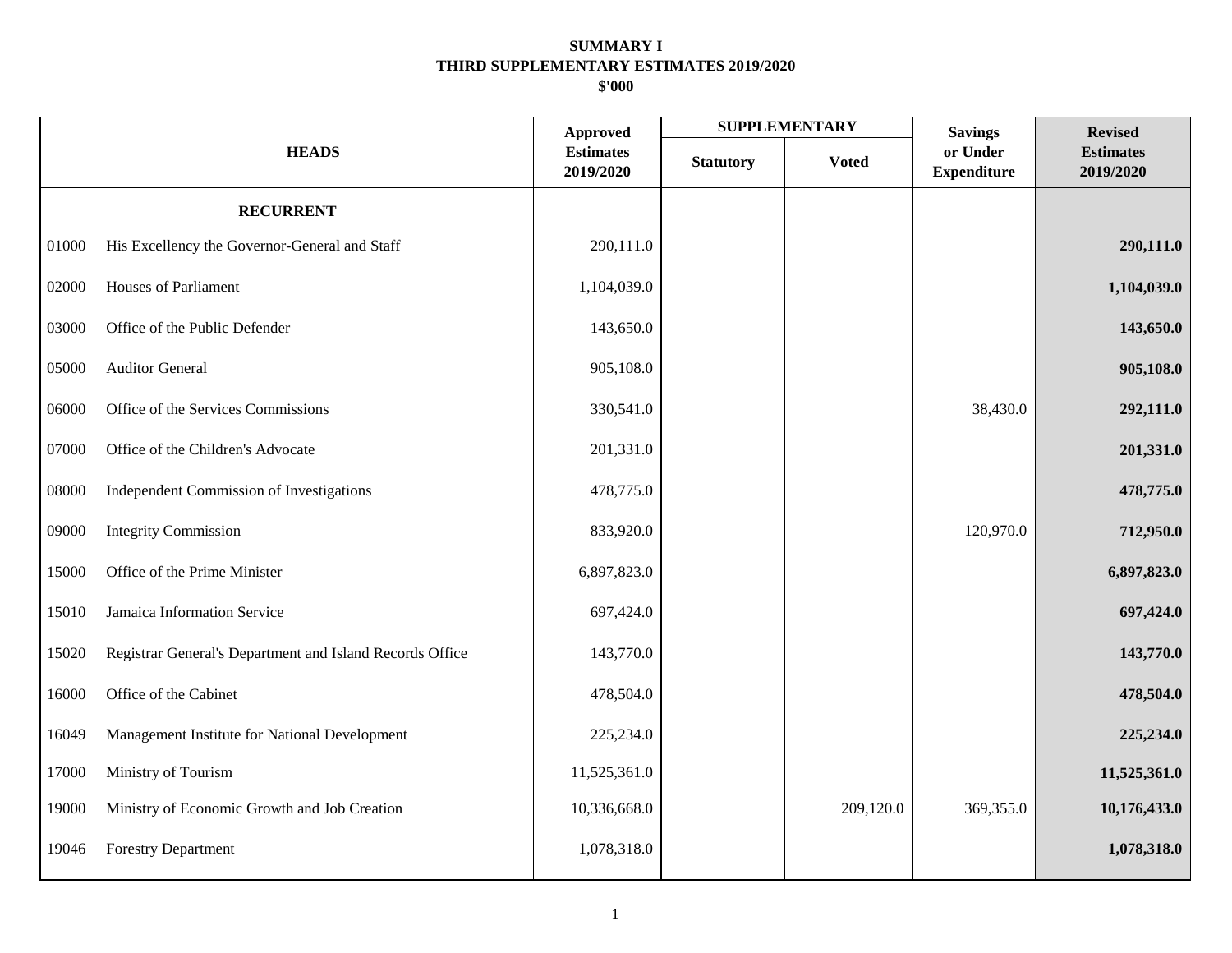| <b>HEADS</b> |                                                  | <b>Approved</b>               |                  | <b>SUPPLEMENTARY</b> | <b>Savings</b>                 | <b>Revised</b>                |
|--------------|--------------------------------------------------|-------------------------------|------------------|----------------------|--------------------------------|-------------------------------|
|              |                                                  | <b>Estimates</b><br>2019/2020 | <b>Statutory</b> | <b>Voted</b>         | or Under<br><b>Expenditure</b> | <b>Estimates</b><br>2019/2020 |
|              | <b>RECURRENT</b>                                 |                               |                  |                      |                                |                               |
| 19047        | National Land Agency                             | 766,552.0                     |                  |                      |                                | 766,552.0                     |
| 19048        | National Environment and Planning Agency         | 1,073,382.0                   |                  |                      |                                | 1,073,382.0                   |
| 19050        | <b>National Works Agency</b>                     | 746,573.0                     |                  |                      |                                | 746,573.0                     |
| 20000        | Ministry of Finance and the Public Service       | 60,873,936.0                  |                  | 2,410,189.0          | 1,228,400.0                    | 62,055,725.0                  |
| 20011        | <b>Accountant General</b>                        | 921,177.0                     |                  |                      | 109,200.0                      | 811,977.0                     |
| 20012        | Jamaica Customs Agency                           |                               |                  |                      |                                |                               |
| 20017        | Public Debt Servicing (Amortisation)             | 178,526,446.0                 |                  |                      |                                | 178,526,446.0                 |
| 20018        | Public Debt Servicing (Interest Charges)         | 139, 131, 084. 0              |                  |                      |                                | 139,131,084.0                 |
| 20019        | Pensions                                         | 36,410,256.0                  | (811,761.0)      |                      | 234,000.0                      | 35,364,495.0                  |
| 20056        | Tax Administration Jamaica                       | 11,512,451.0                  |                  |                      |                                | 11,512,451.0                  |
| 26000        | Ministry of National Security                    | 26,944,107.0                  |                  | 134,000.0            |                                | 27,078,107.0                  |
| 26022        | Police Department                                | 40,655,519.0                  |                  | 298,000.0            |                                | 40,953,519.0                  |
| 26024        | Department of Correctional Services              | 7,855,526.0                   |                  | 226,000.0            | 5,000.0                        | 8,076,526.0                   |
| 26053        | Passport, Immigration and Citizenship Agency     | 28,811.0                      |                  |                      |                                | 28,811.0                      |
| 26057        | Institute of Forensic Science and Legal Medicine | 811,315.0                     |                  |                      |                                | 811,315.0                     |
| 28000        | Ministry of Justice                              | 2,051,337.0                   |                  |                      | 56,662.0                       | 1,994,675.0                   |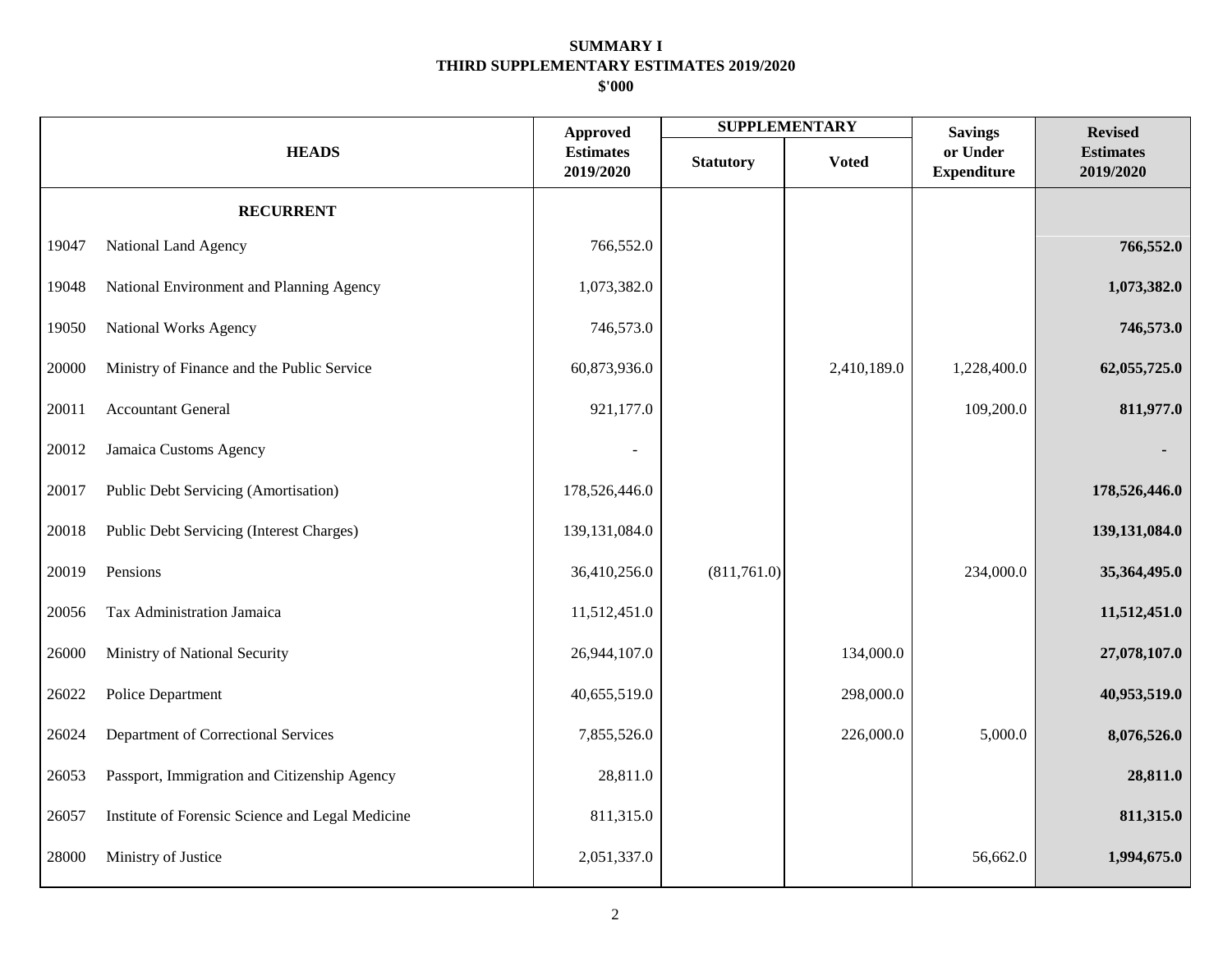|              |                                                           |                                                  |                  | <b>SUPPLEMENTARY</b> | <b>Savings</b>                 | <b>Revised</b>                |
|--------------|-----------------------------------------------------------|--------------------------------------------------|------------------|----------------------|--------------------------------|-------------------------------|
| <b>HEADS</b> |                                                           | <b>Approved</b><br><b>Estimates</b><br>2019/2020 | <b>Statutory</b> | <b>Voted</b>         | or Under<br><b>Expenditure</b> | <b>Estimates</b><br>2019/2020 |
|              | <b>RECURRENT</b>                                          |                                                  |                  |                      |                                |                               |
| 28025        | Director of Public Prosecutions                           | 517,942.0                                        |                  |                      | 36,816.0                       | 481,126.0                     |
| 28030        | <b>Administrator General</b>                              | 317,177.0                                        |                  |                      |                                | 317,177.0                     |
| 28031        | <b>Attorney General</b>                                   | 1,031,846.0                                      |                  |                      | 6,000.0                        | 1,025,846.0                   |
| 28033        | Office of the Parliamentary Counsel                       | 173,892.0                                        |                  |                      | 38,675.0                       | 135,217.0                     |
| 28052        | Legal Reform Department                                   | 96,405.0                                         |                  |                      | 7,564.0                        | 88,841.0                      |
| 28058        | Judiciary                                                 | 4,348,842.0                                      |                  | 13,564.0             |                                | 4,362,406.0                   |
| 30000        | Ministry of Foreign Affairs and Foreign Trade             | 4,996,749.0                                      |                  |                      |                                | 4,996,749.0                   |
| 40000        | Ministry of Labour and Social Security                    | 2,997,379.0                                      |                  |                      |                                | 2,997,379.0                   |
| 41000        | Ministry of Education, Youth and Information              | 109,185,808.0                                    |                  | 280,000.0            |                                | 109,465,808.0                 |
| 41051        | Child Protection and Family Services Agency               | 2,763,338.0                                      |                  |                      |                                | 2,763,338.0                   |
| 42000        | Ministry of Health and Wellness                           | 68, 345, 615.0                                   |                  |                      |                                | 68,345,615.0                  |
| 42034        | <b>Bellevue Hospital</b>                                  | 1,866,613.0                                      |                  |                      |                                | 1,866,613.0                   |
| 42035        | Government Chemist                                        | 64,205.0                                         |                  |                      |                                | 64,205.0                      |
| 46000        | Ministry of Culture, Gender, Entertainment and Sport      | 4,245,039.0                                      |                  |                      |                                | 4,245,039.0                   |
| 50000        | Ministry of Industry, Commerce, Agriculture and Fisheries | 10,277,954.0                                     |                  |                      |                                | 10,277,954.0                  |
|              |                                                           |                                                  |                  |                      |                                |                               |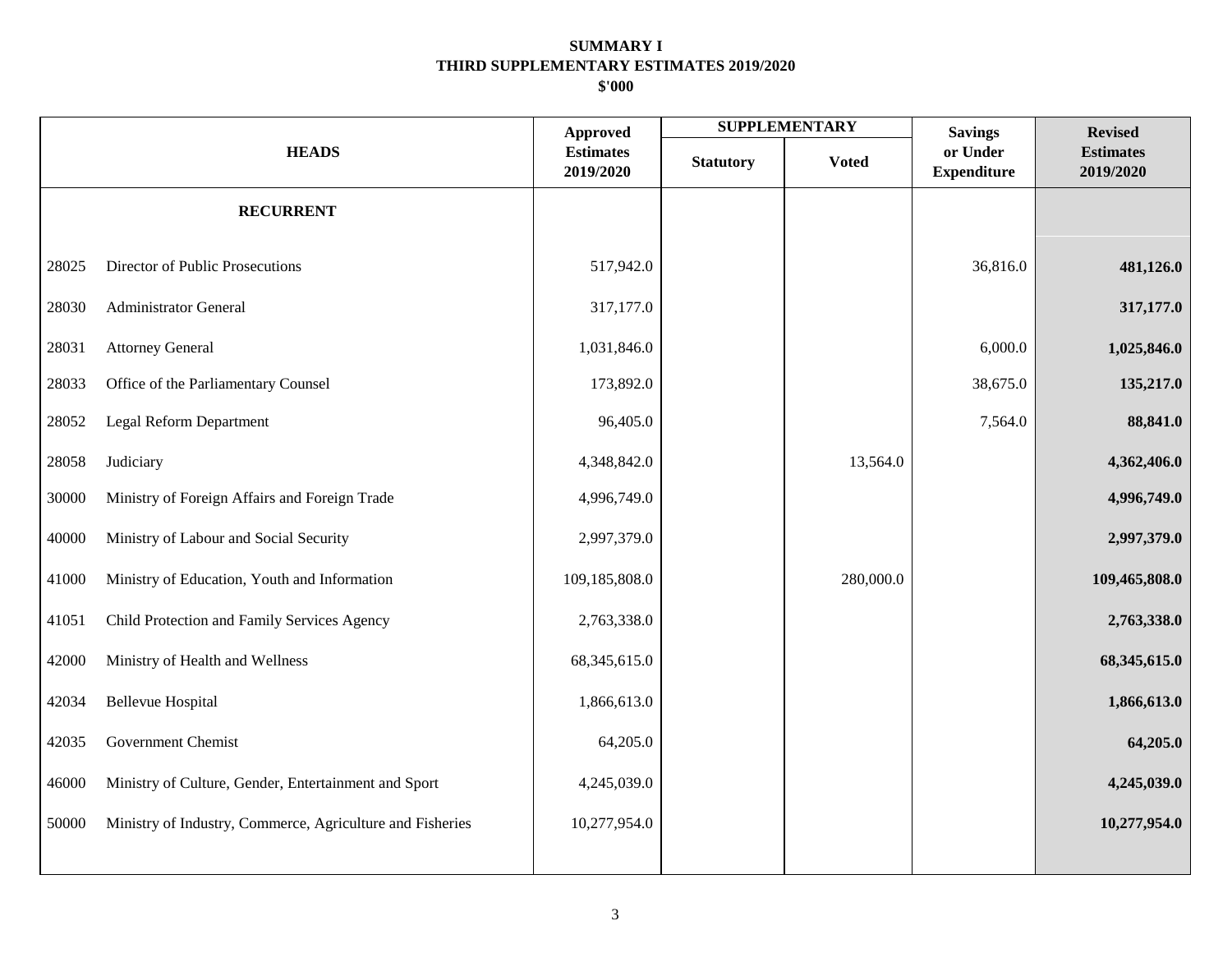|       |                                                        | <b>Approved</b>               |                  | <b>SUPPLEMENTARY</b> | <b>Savings</b>                 | <b>Revised</b>                |
|-------|--------------------------------------------------------|-------------------------------|------------------|----------------------|--------------------------------|-------------------------------|
|       | <b>HEADS</b>                                           | <b>Estimates</b><br>2019/2020 | <b>Statutory</b> | <b>Voted</b>         | or Under<br><b>Expenditure</b> | <b>Estimates</b><br>2019/2020 |
|       | <b>RECURRENT</b>                                       |                               |                  |                      |                                |                               |
| 50038 | The Companies Office of Jamaica                        | 14,019.0                      |                  |                      |                                | 14,019.0                      |
| 56000 | Ministry of Science, Energy and Technology             | 4,560,599.0                   |                  |                      | 145,514.0                      | 4,415,085.0                   |
| 56039 | Post and Telecommunications Department                 | 2,188,804.0                   |                  |                      | 137,279.0                      | 2,051,525.0                   |
| 68000 | Ministry of Transport and Mining                       | 12,054,565.0                  |                  | 140,521.0            | 270.0                          | 12,194,816.0                  |
| 72000 | Ministry of Local Government and Community Development | 12,935,171.0                  |                  | 527,170.0            | 60,668.0                       | 13,401,673.0                  |
|       |                                                        |                               |                  |                      |                                |                               |
|       |                                                        |                               |                  |                      |                                |                               |
|       |                                                        |                               |                  |                      |                                |                               |
|       |                                                        |                               |                  |                      |                                |                               |
|       |                                                        |                               |                  |                      |                                |                               |
|       |                                                        |                               |                  |                      |                                |                               |
|       |                                                        |                               |                  |                      |                                |                               |
|       |                                                        |                               |                  |                      |                                |                               |
|       |                                                        |                               |                  |                      |                                |                               |
|       |                                                        |                               |                  |                      |                                |                               |
|       | <b>TOTAL RECURRENT</b>                                 | 786,961,011.0                 | (811,761.0)      | 4,238,564.0          | 2,594,803.0                    | 787,793,011.0                 |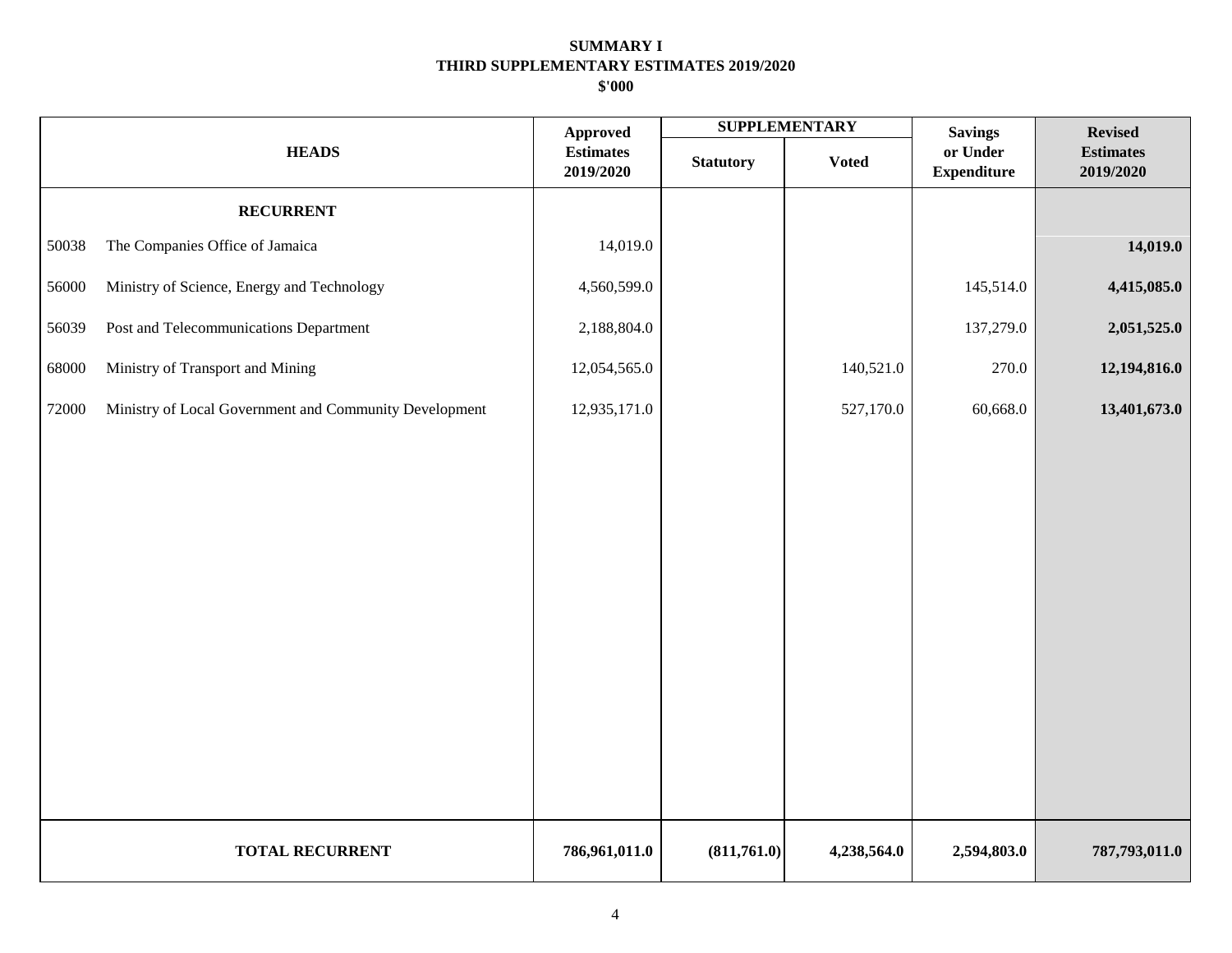|        |                                                           | <b>Approved</b>               | <b>SUPPLEMENTARY</b> |              | <b>Savings</b>                 | <b>Revised</b>                |
|--------|-----------------------------------------------------------|-------------------------------|----------------------|--------------|--------------------------------|-------------------------------|
|        | <b>HEADS</b>                                              | <b>Estimates</b><br>2019/2020 | <b>Statutory</b>     | <b>Voted</b> | or Under<br><b>Expenditure</b> | <b>Estimates</b><br>2019/2020 |
|        | <b>CAPITAL</b>                                            |                               |                      |              |                                |                               |
| 15000C | Office of the Prime Minister                              | 4,967,525.0                   |                      |              | 853,467.0                      | 4,114,058.0                   |
| 16000C | Office of the Cabinet                                     | 818,831.0                     |                      |              | 127,441.0                      | 691,390.0                     |
| 17000C | Ministry of Tourism                                       |                               |                      |              |                                |                               |
| 19000C | Ministry of Economic Growth and Job Creation              | 23,369,321.0                  |                      | 1,360,977.0  | 817,542.0                      | 23,912,756.0                  |
| 20000C | Ministry of Finance and the Public Service                | 3,604,972.0                   |                      |              | 783,129.0                      | 2,821,843.0                   |
| 26000C | Ministry of National Security                             | 19,869,874.0                  |                      |              | 330,897.0                      | 19,538,977.0                  |
| 28000C | Ministry of Justice                                       | 1,077,366.0                   |                      | 144,723.0    | 244,071.0                      | 978,018.0                     |
| 40000C | Ministry of Labour and Social Security                    | 8,347,410.0                   |                      | ÷,           | 201,103.0                      | 8,146,307.0                   |
| 41000C | Ministry of Education, Youth and Information              | 1,251,483.0                   |                      |              | 35,260.0                       | 1,216,223.0                   |
| 42000C | Ministry of Health and Wellness                           | 3,468,533.0                   |                      | 2,100,000.0  | 414,036.0                      | 5,154,497.0                   |
| 46000C | Ministry of Culture, Gender, Entertainment and Sport      | 25,457.0                      |                      |              |                                | 25,457.0                      |
| 50000C | Ministry of Industry, Commerce, Agriculture and Fisheries | 2,703,847.0                   |                      |              | 424,507.0                      | 2,279,340.0                   |
| 56000C | Ministry of Science, Energy and Technology                | 565,023.0                     |                      | 13,489.0     | 219,736.0                      | 358,776.0                     |
| 68000C | Ministry of Transport and Mining                          | 500.0                         |                      |              |                                | 500.0                         |
| 72000C | Ministry of Local Government and Community Development    | 2,040,478.0                   |                      |              |                                | 2,040,478.0                   |
|        | <b>TOTAL CAPITAL</b>                                      | 72,110,620.0                  |                      | 3,619,189.0  | 4,451,189.0                    | 71,278,620.0                  |
|        | TOTAL RECURRENT AND CAPITAL                               | 859,071,631.0                 | (811,761.0)          | 7,857,753.0  | 7,045,992.0                    | 859,071,631.0                 |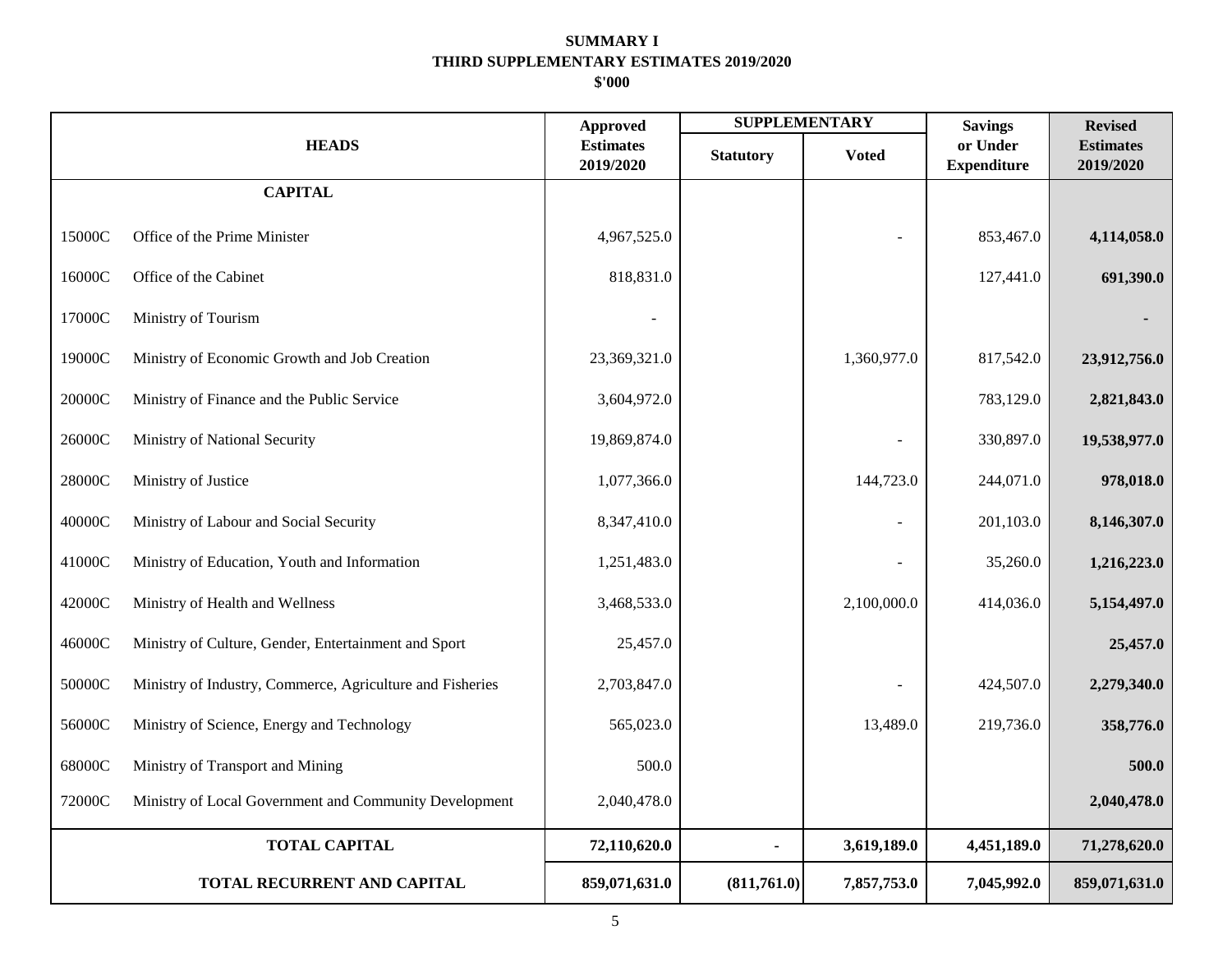|              |                                          | <b>Approved</b>               | <b>SUPPLEMENTARY</b>     |                          | <b>Savings</b>                 | <b>Revised</b>                |
|--------------|------------------------------------------|-------------------------------|--------------------------|--------------------------|--------------------------------|-------------------------------|
|              |                                          | <b>Estimates</b><br>2019/2020 | <b>Statutory</b>         | <b>Voted</b>             | or Under<br><b>Expenditure</b> | <b>Estimates</b><br>2019/2020 |
| $\mathbf I$  | <b>NON - DEBT EXPENDITURE</b>            |                               |                          |                          |                                |                               |
|              | <b>RECURRENT</b>                         | 469,303,481.0                 | (811,761.0)              | 4,238,564.0              | 2,594,803.0                    | 470,135,481.0                 |
|              | <b>CAPITAL</b>                           | 72,110,620.0                  | $\overline{\phantom{a}}$ | 3,619,189.0              | 4,451,189.0                    | 71,278,620.0                  |
|              |                                          |                               |                          |                          |                                |                               |
|              | <b>TOTAL NON - DEBT EXPENDITURE</b>      | 541,414,101.0                 | (811,761.0)              | 7,857,753.0              | 7,045,992.0                    | 541,414,101.0                 |
| $\mathbf{I}$ | <b>PUBLIC DEBT SERVICING</b>             |                               |                          |                          |                                |                               |
|              | Public Debt Servicing (Interest Charges) | 139, 131, 084. 0              |                          |                          |                                | 139, 131, 084. 0              |
|              | Public Debt Servicing (Amortisation)     | 178,526,446.0                 |                          | $\overline{\phantom{a}}$ | $\overline{\phantom{a}}$       | 178,526,446.0                 |
|              | <b>TOTAL PUBLIC DEBT SERVICING</b>       | 317,657,530.0                 | $\blacksquare$           | $\blacksquare$           | $\blacksquare$                 | 317,657,530.0                 |
|              | <b>TOTAL ESTIMATES OF EXPENDITURE</b>    | 859,071,631.0                 | (811,761.0)              | 7,857,753.0              | 7,045,992.0                    | 859,071,631.0                 |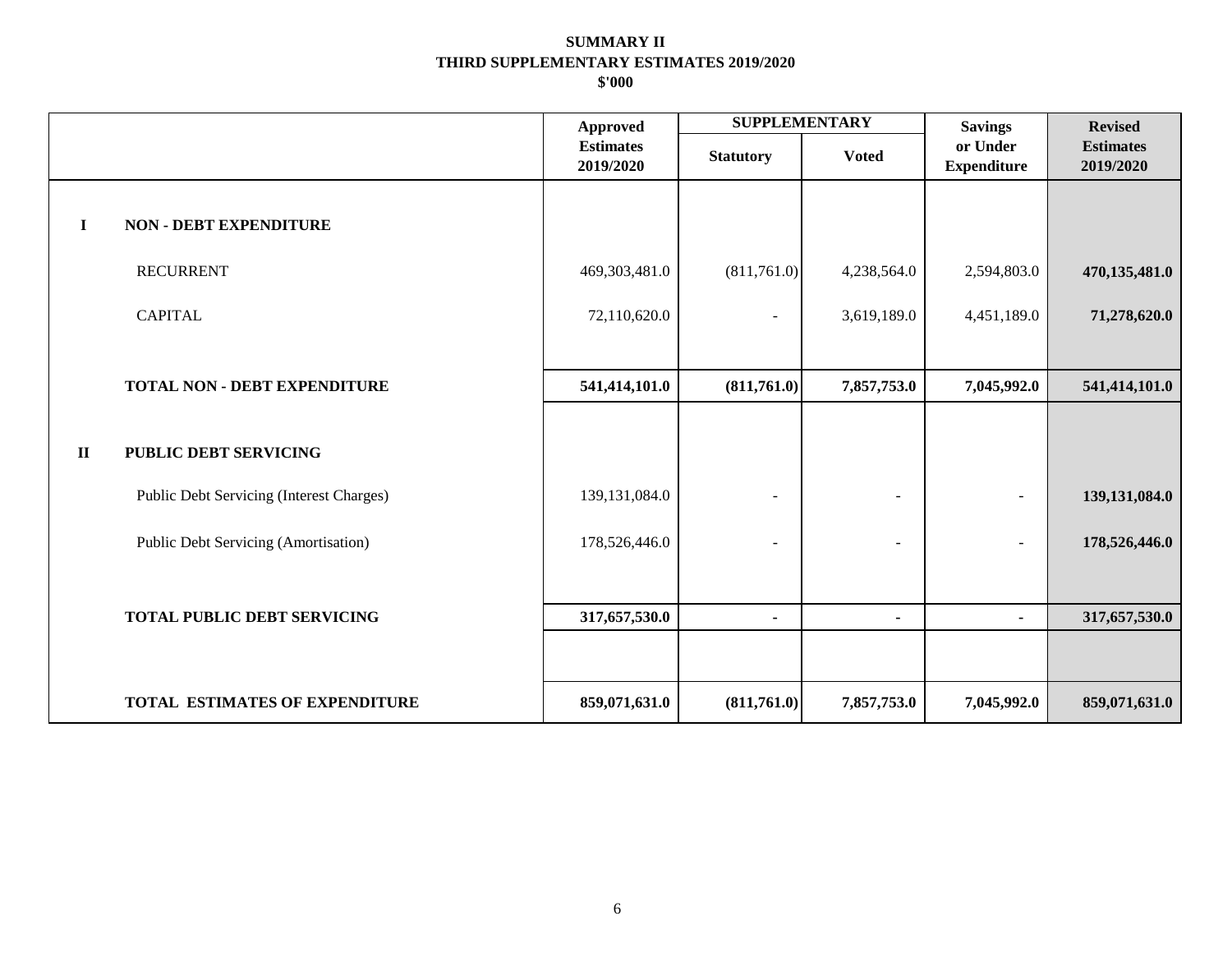|                                       | <b>RECURRENT</b> | <b>CAPITAL</b> | <b>TOTAL</b> |
|---------------------------------------|------------------|----------------|--------------|
| <b>INCREASE</b>                       |                  |                |              |
| Statutory<br>(a)                      | (811,761.0)      |                | (811,761.0)  |
| To Be Voted<br>(b)                    | 4,238,564.0      | 3,619,189.0    | 7,857,753.0  |
|                                       |                  |                |              |
| <b>GROSS INCREASE</b>                 | 3,426,803.0      | 3,619,189.0    | 7,045,992.0  |
| <b>DEDUCTIONS</b>                     |                  |                |              |
| <b>Transferred Items</b><br>(i)       |                  |                |              |
| (ii)<br>Savings or Under Expenditure  | 2,594,803.0      | 4,451,189.0    | 7,045,992.0  |
|                                       |                  |                |              |
| <b>TOTAL DEDUCTIONS</b>               | 2,594,803.0      | 4,451,189.0    | 7,045,992.0  |
| NET SUPPLEMENTARY INCREASE/(DECREASE) | 832,000.0        | (832,000.0)    | ٠            |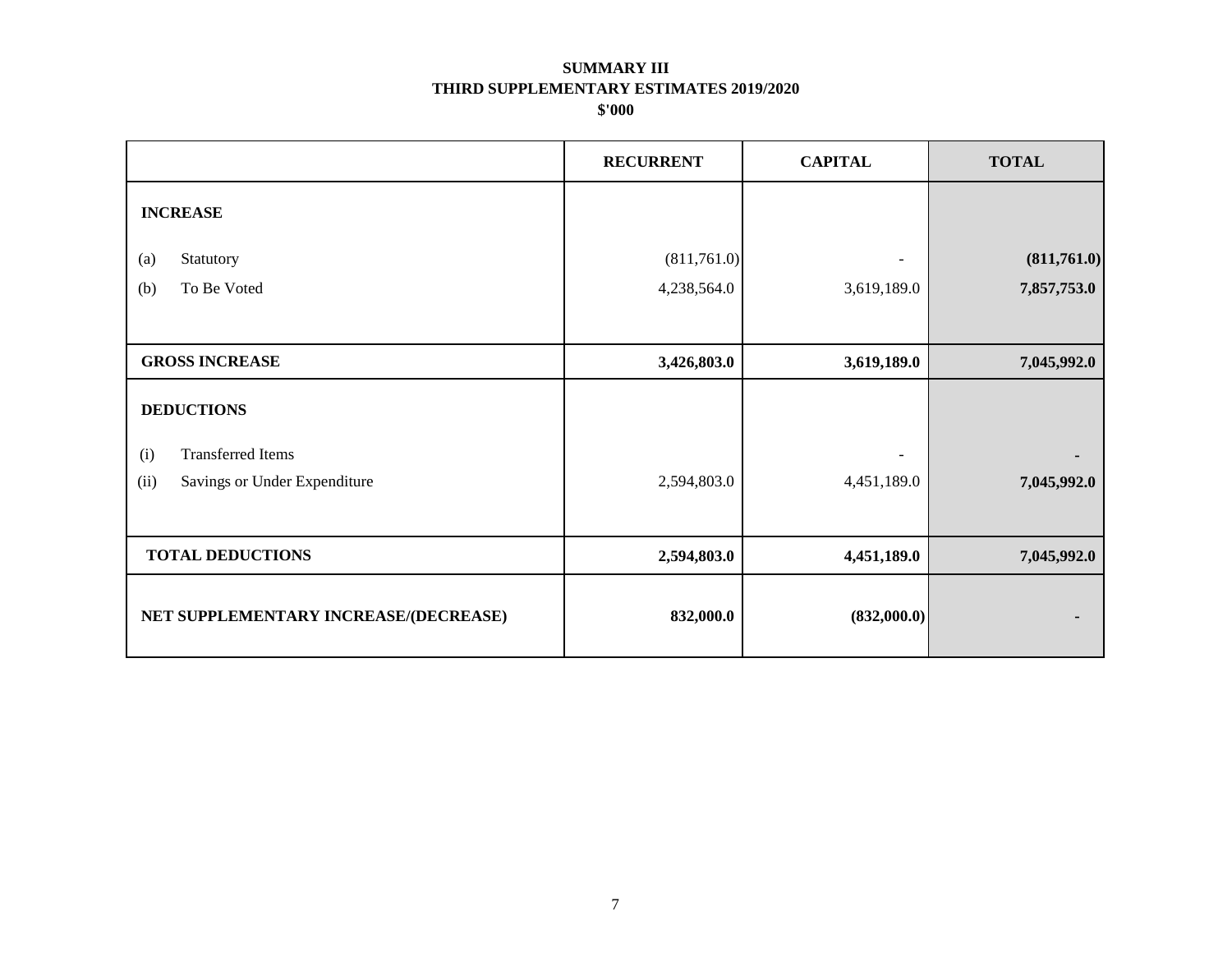#### **Head No. 01000**

#### **and Title: His Excellency the Governor General and Staff**

| Activity/      |                                                                                                                                                                                                                                                      | $\textbf{P} \, \textbf{R} \, \textbf{O} \, \textbf{P} \, \textbf{O} \, \textbf{S} \, \textbf{A} \, \textbf{L} \, \textbf{S}$ |                                   |                                   |                                                  |                                            |                                                                                                                                                                   |
|----------------|------------------------------------------------------------------------------------------------------------------------------------------------------------------------------------------------------------------------------------------------------|------------------------------------------------------------------------------------------------------------------------------|-----------------------------------|-----------------------------------|--------------------------------------------------|--------------------------------------------|-------------------------------------------------------------------------------------------------------------------------------------------------------------------|
| Project<br>No. | Service & Object of<br><b>Expenditure</b>                                                                                                                                                                                                            | <b>Approved</b><br><b>Estimates</b><br>2019/2020                                                                             | Provided<br>by Law<br>(Statutory) | Supplementary<br><b>Estimates</b> | <b>Savings or</b><br>Under<br><b>Expenditure</b> | Approved<br><b>New</b><br><b>Estimates</b> | <b>Remarks &amp; Object Classification</b>                                                                                                                        |
| 10005          | FUNCTION 01 - GENERAL PUBLIC SERVICES<br>SUB FUNCTION 01 - EXECUTIVE AND LEGISLATIVE<br><b>SERVICES</b><br>PROGRAMME 163 - GOVERNANCE, MANAGEMENT<br>AND ADMINISTRATION<br>SUB PROGRAMME 01 - CENTRAL ADMINISTRATION<br>Direction and Administration | 76,000.0                                                                                                                     |                                   |                                   |                                                  | 76,000.0                                   | Revised requirement<br>Reduction<br>22 Travel Expenses and Subsistence<br>900.0<br>Additional<br>21 Compensation of Employees<br>900.0<br>Net reduction<br>$\sim$ |
|                | <b>GROSS TOTAL</b>                                                                                                                                                                                                                                   | 291,974.0<br>1,863.0                                                                                                         | $\sim$                            | $\blacksquare$                    | $\sim$                                           | 291,974.0<br>1,863.0                       |                                                                                                                                                                   |
|                | <b>LESS APPROPRIATIONS IN-AID</b><br>TOTAL HEAD 01000                                                                                                                                                                                                | 290,111.0                                                                                                                    | $\sim$                            | $\sim$                            | $\sim$                                           | 290,111.0                                  |                                                                                                                                                                   |
|                |                                                                                                                                                                                                                                                      |                                                                                                                              |                                   |                                   |                                                  |                                            |                                                                                                                                                                   |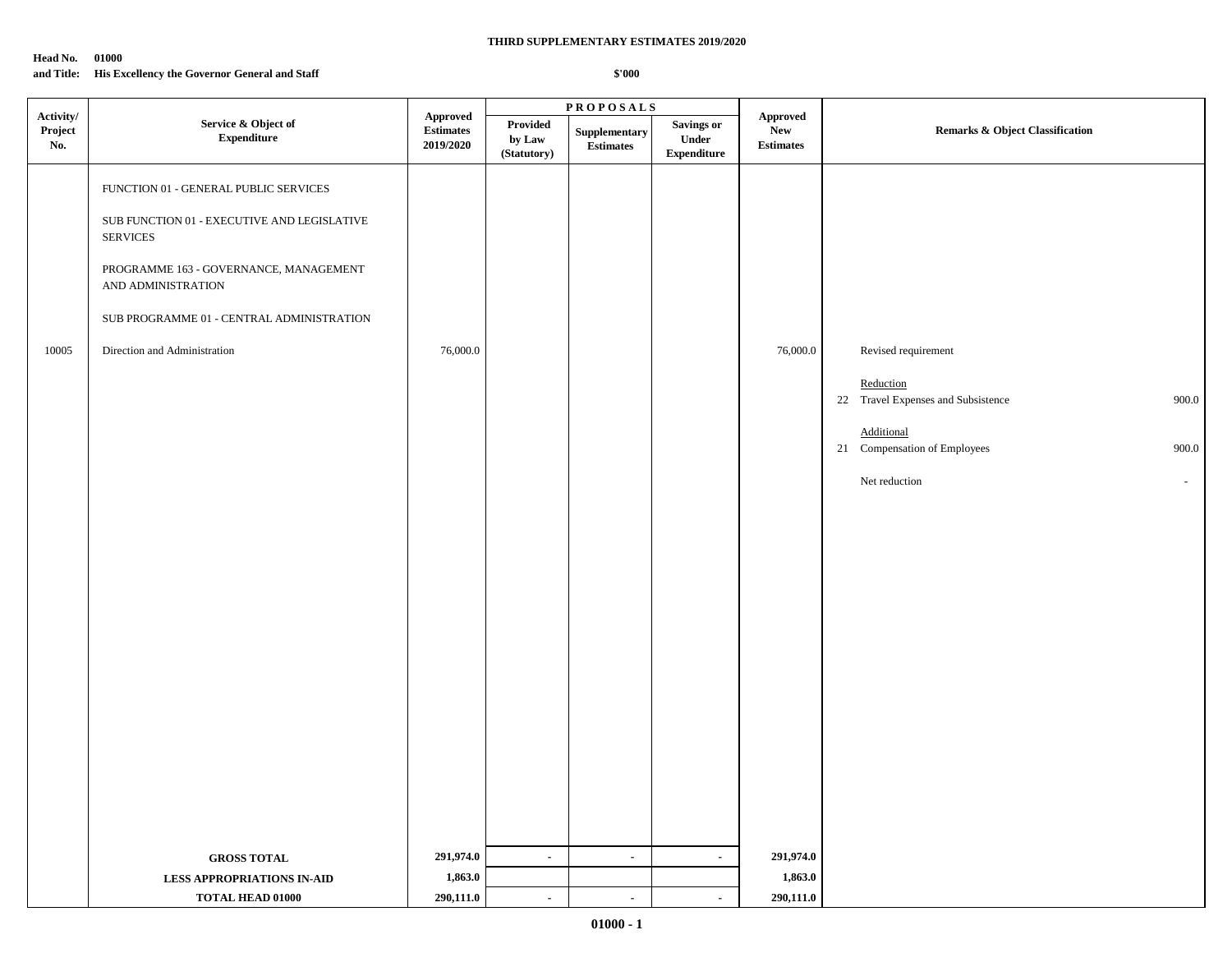**Head No. 03000**

### **and Title: Office of the Public Defender**

|                             |                                                                                                                                                                                                                                                  |                                                  |                                   | $\textbf{P}\,\textbf{R}\,\textbf{O}\,\textbf{P}\,\textbf{O}\,\textbf{S}\,\textbf{A}\,\textbf{L}\,\textbf{S}$ |                                                   |                                            |                                                                                                                                                                                                                                      |
|-----------------------------|--------------------------------------------------------------------------------------------------------------------------------------------------------------------------------------------------------------------------------------------------|--------------------------------------------------|-----------------------------------|--------------------------------------------------------------------------------------------------------------|---------------------------------------------------|--------------------------------------------|--------------------------------------------------------------------------------------------------------------------------------------------------------------------------------------------------------------------------------------|
| Activity/<br>Project<br>No. | Service & Object of<br>${\bf Expenditure}$                                                                                                                                                                                                       | <b>Approved</b><br><b>Estimates</b><br>2019/2020 | Provided<br>by Law<br>(Statutory) | Supplementary<br><b>Estimates</b>                                                                            | <b>Savings or</b><br>Under<br>${\bf Expenditure}$ | Approved<br><b>New</b><br><b>Estimates</b> | <b>Remarks &amp; Object Classification</b>                                                                                                                                                                                           |
| 10001                       | FUNCTION 01 - GENERAL PUBLIC SERVICES<br>SUB FUNCTION 99 - OTHER GENERAL PUBLIC SERVICES<br>PROGRAMME 143 - PROTECTION OF THE RIGHTS OF CITIZENS<br>SUB PROGRAMME 21 - ADVOCACY, LITIGATION AND<br><b>PROTECTION</b><br>Direction and Management | 143,650.0                                        |                                   |                                                                                                              |                                                   | 143,650.0                                  | Revised requirement<br>Reduction<br>23 Travel Expenses and Subsistence<br>1,401.0<br>Additional<br>24 Utilities and Communication Services<br>401.0<br>25 Use of Goods and Services<br>1,000.0<br>1,401.0<br>Net reduction<br>$\sim$ |
|                             | TOTAL HEAD 03000                                                                                                                                                                                                                                 | 143,650.0                                        | $\sim$                            | $\sim$                                                                                                       | $\sim$                                            | 143,650.0                                  |                                                                                                                                                                                                                                      |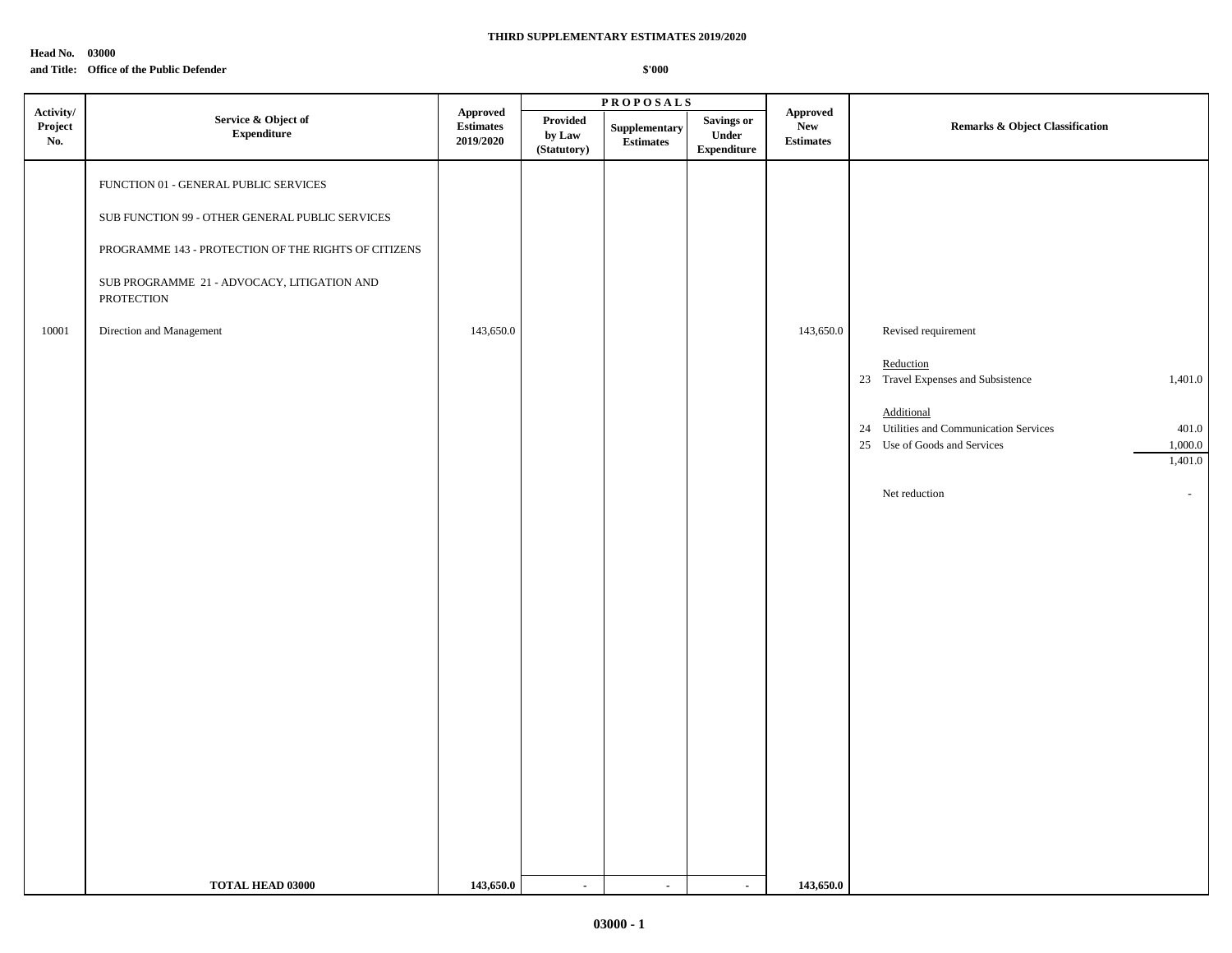### **Head No. 06000**

## **and Title: Office of the Services Commissions**

|                             |                                                                                                                                                                                                                        |                                                  |                                          | <b>PROPOSALS</b>                  |                                                         |                                                   |                                                                                                                                                                                                                                                                                                                                                                                                                |
|-----------------------------|------------------------------------------------------------------------------------------------------------------------------------------------------------------------------------------------------------------------|--------------------------------------------------|------------------------------------------|-----------------------------------|---------------------------------------------------------|---------------------------------------------------|----------------------------------------------------------------------------------------------------------------------------------------------------------------------------------------------------------------------------------------------------------------------------------------------------------------------------------------------------------------------------------------------------------------|
| Activity/<br>Project<br>No. | Service & Object of<br><b>Expenditure</b>                                                                                                                                                                              | <b>Approved</b><br><b>Estimates</b><br>2019/2020 | <b>Provided</b><br>by Law<br>(Statutory) | Supplementary<br><b>Estimates</b> | <b>Savings or</b><br><b>Under</b><br><b>Expenditure</b> | <b>Approved</b><br><b>New</b><br><b>Estimates</b> | <b>Remarks &amp; Object Classification</b>                                                                                                                                                                                                                                                                                                                                                                     |
| 10005                       | FUNCTION 01 - GENERAL PUBLIC SERVICES<br>SUB-FUNCTION 03 - PERSONNEL MANAGEMENT<br>PROGRAMME 001 - EXECUTIVE DIRECTION AND ADMINISTRATION<br>SUB PROGRAMME 01 - CENTRAL ADMINISTRATION<br>Direction and Administration | 77,423.0                                         |                                          |                                   | 12,250.0                                                | 65,173.0                                          | Except where otherwise stated, amounts reflected<br>as "Savings or Under Expenditure" represent<br>reallocation of unutilized balances to the<br>Contingencies Fund<br>Revised requirement<br>Reduction<br>21 Compensation of Employees<br>1,200.0<br>22 Travel Expenses and Subsistence<br>9,100.0<br>24 Utilities and Communication Services<br>750.0<br>25 Use of Goods and Services<br>1,200.0<br>12,250.0 |
|                             | PROGRAMME 158 - PUBLIC SERVICE PERSONNEL MANAGEMENT<br>SUB PROGRAMME 20 - EMPLOYMENT MANAGEMENT<br>AND SUPPORT SERVICES                                                                                                |                                                  |                                          |                                   |                                                         |                                                   |                                                                                                                                                                                                                                                                                                                                                                                                                |
| 10005                       | Direction and Administration                                                                                                                                                                                           | 166,773.0                                        |                                          |                                   | 24,100.0                                                | 142,673.0                                         | Revised requirement<br>Reduction<br>21 Compensation of Employees<br>23,400.0<br>22 Travel Expenses and Subsistence<br>700.0<br>24,100.0                                                                                                                                                                                                                                                                        |
|                             | SUB PROGRAMME 21 - STAFF DISPUTE AND DISCIPLINARY<br><b>MANAGEMENT</b>                                                                                                                                                 |                                                  |                                          |                                   |                                                         |                                                   |                                                                                                                                                                                                                                                                                                                                                                                                                |
| 10005                       | Direction and Administration                                                                                                                                                                                           | 86,345.0                                         |                                          |                                   | 2,080.0                                                 | 84,265.0                                          | Revised requirement<br>Reduction<br>21 Compensation of Employees<br>1,000.0<br>22 Travel Expenses and Subsistence<br>650.0<br>24 Utilities and Communication Services<br>430.0<br>2,080.0                                                                                                                                                                                                                      |
|                             | TOTAL HEAD 06000                                                                                                                                                                                                       | 330,541.0                                        | $\overline{a}$                           | $\overline{\phantom{a}}$          | 38,430.0                                                | 292,111.0                                         |                                                                                                                                                                                                                                                                                                                                                                                                                |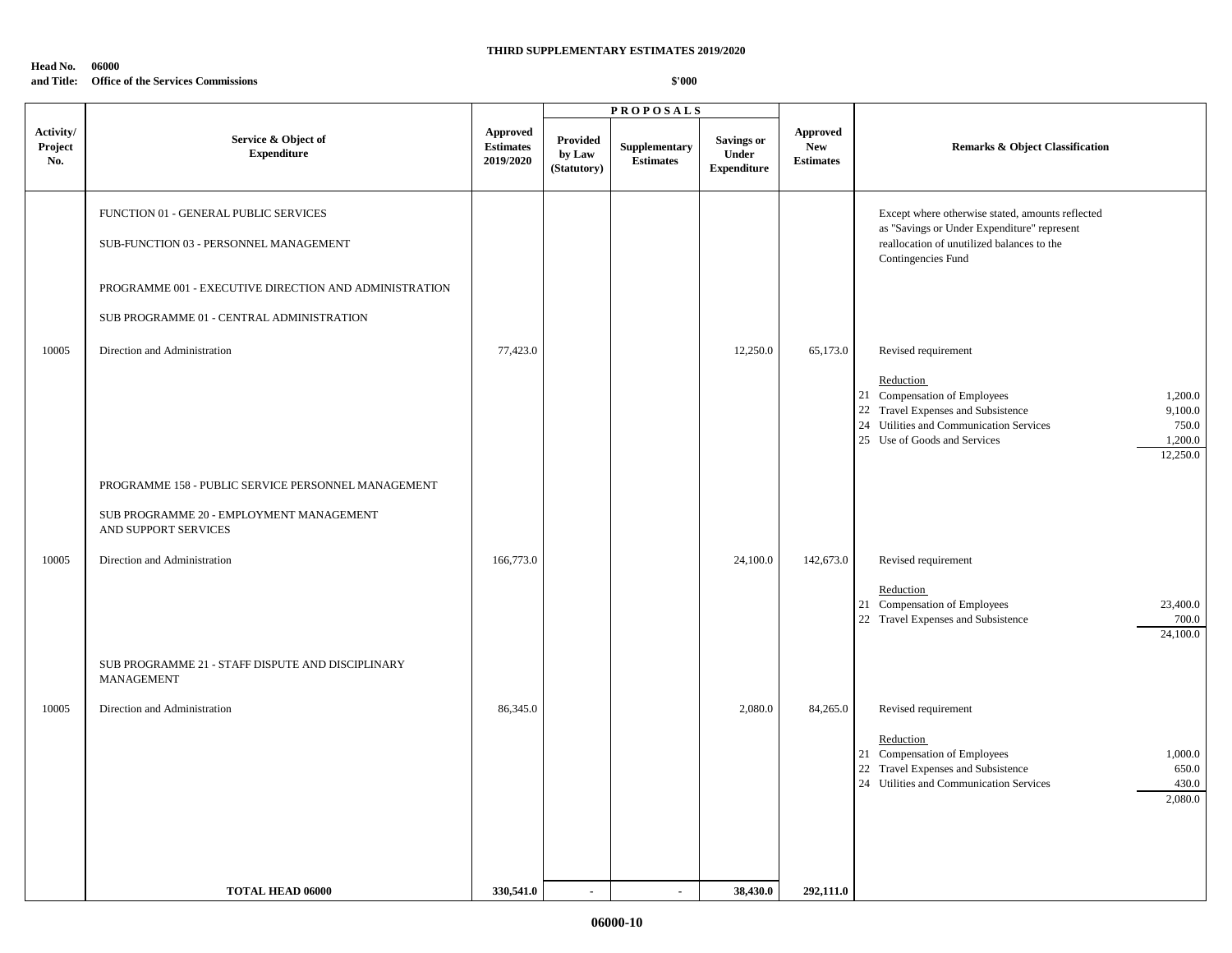**Head No. 09000 and Title: Integrity Commission**

|                             | <b>PROPOSALS</b>                                                                                                                                             |                                                  |                                   |                                   |                                                  |                                                   |                                                                                                                                                                                                                                                                              |
|-----------------------------|--------------------------------------------------------------------------------------------------------------------------------------------------------------|--------------------------------------------------|-----------------------------------|-----------------------------------|--------------------------------------------------|---------------------------------------------------|------------------------------------------------------------------------------------------------------------------------------------------------------------------------------------------------------------------------------------------------------------------------------|
| Activity/<br>Project<br>No. | Service & Object of<br><b>Expenditure</b>                                                                                                                    | <b>Approved</b><br><b>Estimates</b><br>2019/2020 | Provided<br>by Law<br>(Statutory) | Supplementary<br><b>Estimates</b> | <b>Savings or</b><br>Under<br><b>Expenditure</b> | <b>Approved</b><br><b>New</b><br><b>Estimates</b> | Remarks & Object Classification                                                                                                                                                                                                                                              |
|                             | FUNCTION 01 - GENERAL PUBLIC SERVICES<br>SUB FUNCTION 99 - OTHER GENERAL PUBLIC SERVICES<br>PROGRAMME 001 - EXECUTIVE DIRECTION AND<br><b>ADMINISTRATION</b> |                                                  |                                   |                                   |                                                  |                                                   | Except where otherwise stated, amounts reflected<br>as "Savings or Under Expenditure" represent<br>reallocation of unutilized balances to the<br>Contingencies Fund                                                                                                          |
|                             | SUB PROGRAMME 01 - CENTRAL ADMINISTRATION                                                                                                                    |                                                  |                                   |                                   |                                                  |                                                   |                                                                                                                                                                                                                                                                              |
| 10001                       | Direction and Management                                                                                                                                     | 145,424.0                                        |                                   |                                   | 5,250.0                                          | 140,174.0                                         | Revised requirement<br>Reduction<br>21 Compensation of Employees<br>2,590.0<br>22 Travel Expenses and Subsistence<br>2,660.0<br>5,250.0                                                                                                                                      |
| 10002                       | Financial Management and Accounting Services                                                                                                                 | 9,152.0                                          |                                   |                                   | 566.0                                            | 8,586.0                                           | Revised requirement                                                                                                                                                                                                                                                          |
|                             |                                                                                                                                                              |                                                  |                                   |                                   |                                                  |                                                   | Reduction<br>22 Travel Expenses and Subsistence<br>566.0                                                                                                                                                                                                                     |
| 10003                       | Human Resource Management and Other Support Services                                                                                                         | 394,734.0                                        |                                   |                                   | 41,569.0                                         | 353,165.0                                         | Revised requirement<br>Reduction<br>21 Compensation of Employees<br>3,395.0<br>22 Travel Expenses and Subsistence<br>10,034.0<br>23 Rental of Property and Machinery<br>8,739.0<br>25 Use of Goods and Services<br>10,588.0<br>28 Retirement Benefits<br>8,813.0<br>41,569.0 |
| 10279                       | Administration of Internal Audit                                                                                                                             | 4,348.0                                          |                                   |                                   | 4,348.0                                          |                                                   | Revised requirement<br>Reduction<br>21 Compensation of Employees (Regular)<br>2,025.0<br>2,323.0<br>22 Travel Expenses and Subsistence<br>4,348.0                                                                                                                            |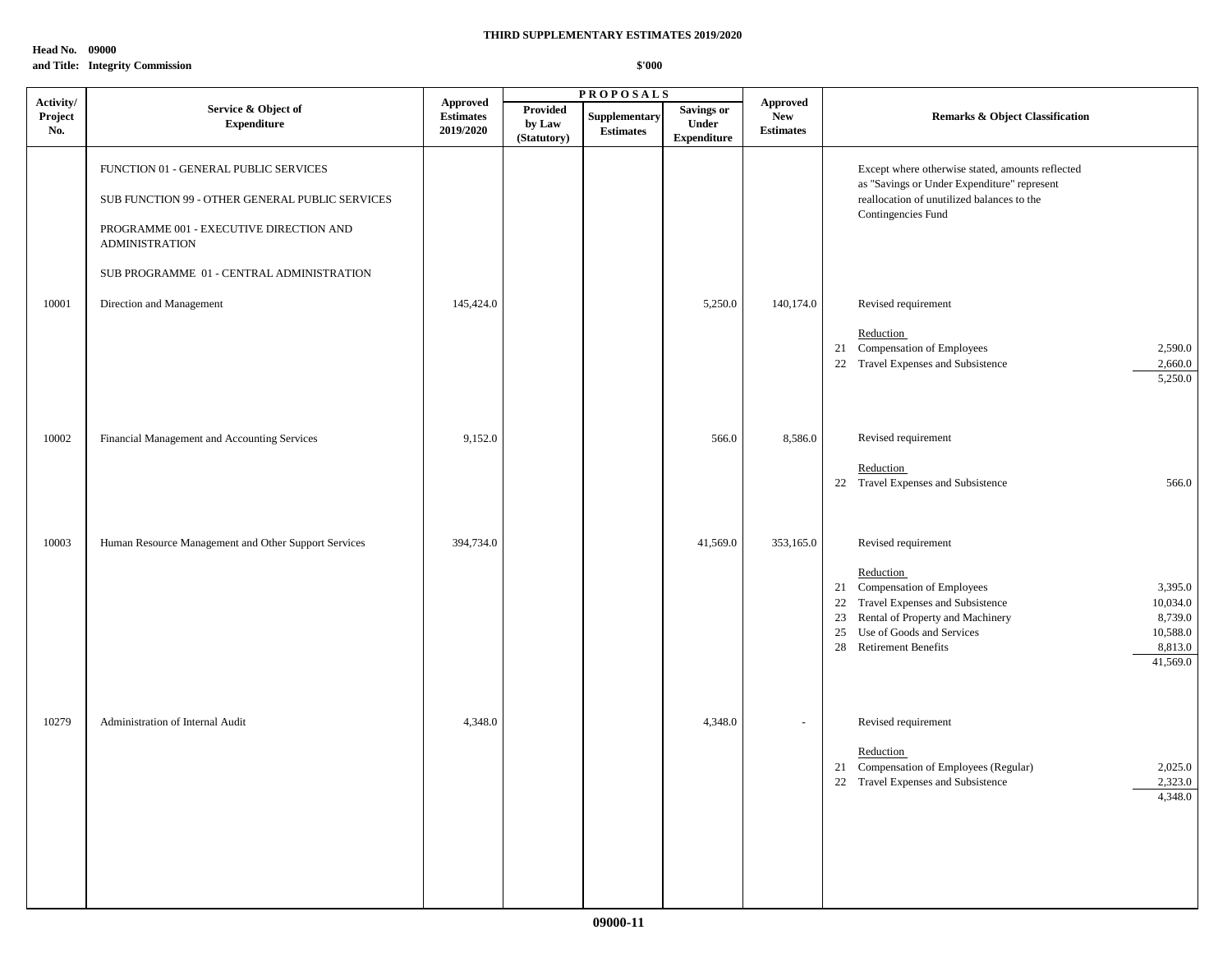**Head No. 09000 and Title: Integrity Commission**

|                             |                                                                     |                                           | <b>PROPOSALS</b>                  |                                   |                                                   |                                                   |                                                                                                                              |
|-----------------------------|---------------------------------------------------------------------|-------------------------------------------|-----------------------------------|-----------------------------------|---------------------------------------------------|---------------------------------------------------|------------------------------------------------------------------------------------------------------------------------------|
| Activity/<br>Project<br>No. | Service & Object of<br><b>Expenditure</b>                           | Approved<br><b>Estimates</b><br>2019/2020 | Provided<br>by Law<br>(Statutory) | Supplementary<br><b>Estimates</b> | <b>Savings or</b><br>Under<br>${\bf Expenditure}$ | <b>Approved</b><br><b>New</b><br><b>Estimates</b> | <b>Remarks &amp; Object Classification</b>                                                                                   |
|                             | PROGRAMME 728 - PROMOTION OF THE INTEGRITY<br>IN THE PUBLIC SERVICE |                                           |                                   |                                   |                                                   |                                                   |                                                                                                                              |
|                             | SUB PROGRAMME 20 - ANTI-CORRUPTION SERVICES                         |                                           |                                   |                                   |                                                   |                                                   |                                                                                                                              |
| 11860                       | Information and Complaints Processing                               | 34,066.0                                  |                                   |                                   | 4,500.0                                           | 29,566.0                                          | Revised requirement                                                                                                          |
|                             |                                                                     |                                           |                                   |                                   |                                                   |                                                   | Reduction<br>21 Compensation of Employees<br>22 Travel Expenses and Subsistence<br>4,500.0                                   |
| 11861                       | Investigations for Corruption Detection                             | 206,133.0                                 |                                   |                                   | 48,146.0                                          | 157,987.0                                         | Revised requirement                                                                                                          |
|                             |                                                                     |                                           |                                   |                                   |                                                   |                                                   | Reduction<br>21 Compensation of Employees<br>22 Travel Expenses and Subsistence<br>48,146.0                                  |
| 11870                       | Corruption Prosecution                                              | 40,063.0                                  |                                   |                                   | 16,591.0                                          | 23,472.0                                          | Revised requirement                                                                                                          |
|                             |                                                                     |                                           |                                   |                                   |                                                   |                                                   | Reduction<br>21 Compensation of Employees (Regular)<br>10,808.0<br>22 Travel Expenses and Subsistence<br>5,783.0<br>16,591.0 |
|                             |                                                                     |                                           |                                   |                                   |                                                   |                                                   |                                                                                                                              |
|                             |                                                                     |                                           |                                   |                                   |                                                   |                                                   |                                                                                                                              |
|                             |                                                                     |                                           |                                   |                                   |                                                   |                                                   |                                                                                                                              |
|                             |                                                                     |                                           |                                   |                                   |                                                   |                                                   |                                                                                                                              |
|                             |                                                                     |                                           |                                   |                                   |                                                   |                                                   |                                                                                                                              |
|                             |                                                                     |                                           |                                   |                                   |                                                   |                                                   |                                                                                                                              |
|                             | <b>GROSS TOTAL</b>                                                  | 869,766.0                                 | $\sim$                            | $\sim$                            | 120,970.0                                         | 748,796.0                                         |                                                                                                                              |
|                             | <b>LESS APPROPRIATIONS IN-AID</b>                                   | 35,846.0                                  |                                   |                                   |                                                   | 35,846.0                                          |                                                                                                                              |
|                             | <b>TOTAL HEAD 09000</b>                                             | 833,920.0                                 | $\sim$                            | $\blacksquare$                    | 120,970.0                                         | 712,950.0                                         |                                                                                                                              |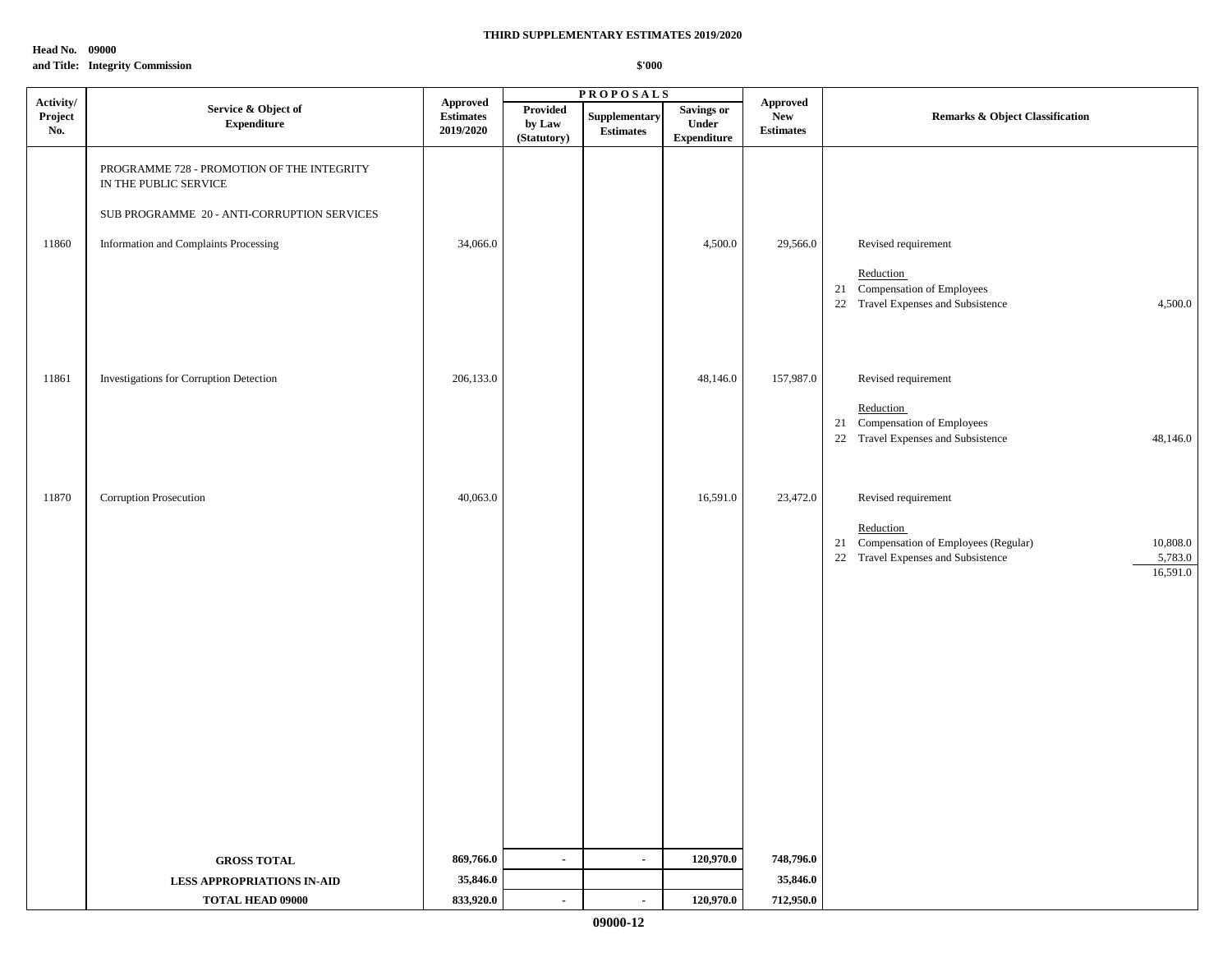**\$'000**

#### **Head No. 15000C**

#### **and Title: Office of the Prime Minister**

|                             |                                                                                                                                                                                                                                                                                                         |                                                  |                                          | <b>PROPOSALS</b>                  |                                                  |                                                   |                                                                                                                                                                                                                                                             |
|-----------------------------|---------------------------------------------------------------------------------------------------------------------------------------------------------------------------------------------------------------------------------------------------------------------------------------------------------|--------------------------------------------------|------------------------------------------|-----------------------------------|--------------------------------------------------|---------------------------------------------------|-------------------------------------------------------------------------------------------------------------------------------------------------------------------------------------------------------------------------------------------------------------|
| Activity/<br>Project<br>No. | Service & Object of<br><b>Expenditure</b>                                                                                                                                                                                                                                                               | <b>Approved</b><br><b>Estimates</b><br>2019/2020 | <b>Provided</b><br>by Law<br>(Statutory) | Supplementary<br><b>Estimates</b> | <b>Savings or</b><br>Under<br><b>Expenditure</b> | <b>Approved</b><br><b>New</b><br><b>Estimates</b> | Remarks & Object Classification                                                                                                                                                                                                                             |
| 29532                       | FUNCTION 01 - GENERAL PUBLIC SERVICES<br>SUB FUNCTION 01 - EXECUTIVE AND LEGISLATIVE<br><b>SERVICES</b><br>PROGRAMME 145 - CORPORATE OFFICE OF THE<br>PRIME MINISTER<br>SUB PROGRAMME 01 - GENERAL ADMINISTRATION<br>Implementation of the National Identification System<br>for Economic Growth (NIDS) | 854,803.0                                        |                                          |                                   | 40,000.0                                         | 814,803.0                                         | Revised requirement<br>Reduction<br>22 Travel Expenses and Subsistence<br>8,000.0<br>49,000.0<br>25 Use of Goods and Services (IADB Loan)<br>57,000.0<br>Additional<br>32 Fixed Assets (Capital Goods) (IADB Loan)<br>17,000.0<br>Net reduction<br>40,000.0 |
| 29451                       | SUB FUNCTION 99 - OTHER GENERAL PUBLIC<br><b>SERVICES</b><br>PROGRAMME 011 - POVERTY ALLEVIATION<br>PROGRAMME<br>SUB PROGRAMME 24 - JAMAICA SOCIAL<br><b>INVESTMENT FUND (JSIF)</b><br>School Sanitation Programme                                                                                      | 20,000.0                                         |                                          | 8,000.0                           |                                                  | 28,000.0                                          | Additional requirement due to higher than programmed<br>project execution.<br>Additional<br>25 Use of Goods and Services (AIA)<br>8,000.0                                                                                                                   |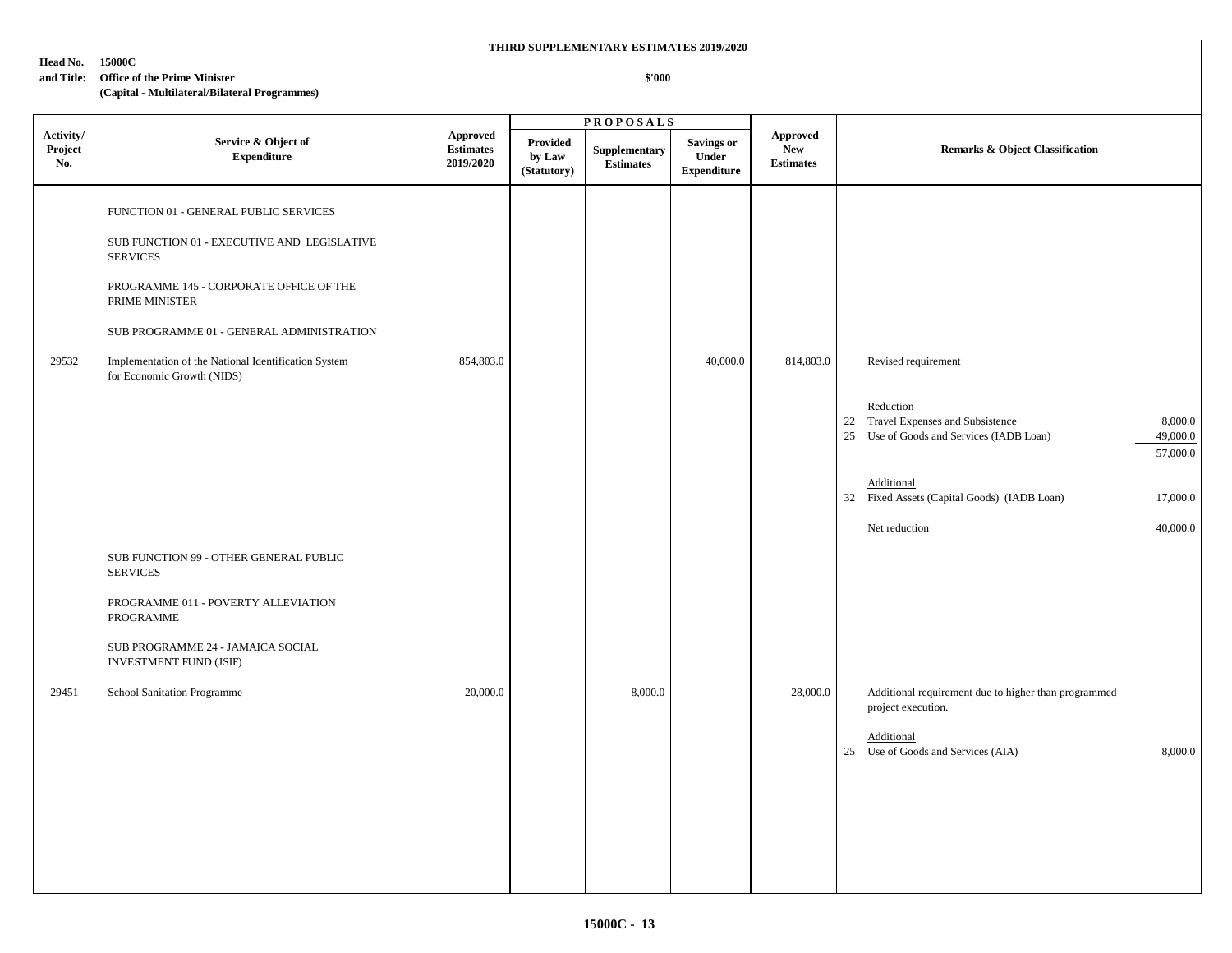**\$'000**

#### **Head No. 15000C**

#### **and Title: Office of the Prime Minister**

|                             |                                                  |                                                  |                                   | <b>PROPOSALS</b>                  |                                                         |                                                   |                                                                                                                                                                                                                                                                                                                         |
|-----------------------------|--------------------------------------------------|--------------------------------------------------|-----------------------------------|-----------------------------------|---------------------------------------------------------|---------------------------------------------------|-------------------------------------------------------------------------------------------------------------------------------------------------------------------------------------------------------------------------------------------------------------------------------------------------------------------------|
| Activity/<br>Project<br>No. | Service & Object of<br><b>Expenditure</b>        | <b>Approved</b><br><b>Estimates</b><br>2019/2020 | Provided<br>by Law<br>(Statutory) | Supplementary<br><b>Estimates</b> | <b>Savings or</b><br><b>Under</b><br><b>Expenditure</b> | <b>Approved</b><br><b>New</b><br><b>Estimates</b> | Remarks & Object Classification                                                                                                                                                                                                                                                                                         |
| 29452                       | Jamaica Integrated Community Development Project | 2,164,079.0                                      |                                   |                                   | 223,452.0                                               | 1,940,627.0                                       | Revised requirement due to slower than programmed<br>project execution.                                                                                                                                                                                                                                                 |
|                             |                                                  |                                                  |                                   |                                   |                                                         |                                                   | Reduction<br>21 Compensation of Employees<br>30,033.0<br>22 Travel Expenses and Subsistence<br>3,204.0<br>23 Rental of Property and Machinery<br>4,410.0<br>1,889.0<br>24 Utilities and Communication Services<br>25 Use of Goods and Services<br>100,000.0<br>32 Fixed Assets (Capital Goods)<br>83,916.0<br>223,452.0 |
| 29471                       | Poverty Reduction Programme IV                   | 373,802.0                                        |                                   |                                   | 141,351.0                                               | 232,451.0                                         | Revised requirement due to slower than programmed<br>project execution.                                                                                                                                                                                                                                                 |
|                             |                                                  |                                                  |                                   |                                   |                                                         |                                                   | Reduction<br>25 Use of Goods and Services<br>30,000.0<br>27 Grants, Contributions and Subsidies (GOJ)<br>33,067.0<br>32 Fixed Assets (Capital Goods) (EU Loan)<br>78,284.0<br>141,351.0                                                                                                                                 |
| 29488                       | Jamaica Disaster Vulnerability Reduction Project | 820,085.0                                        |                                   |                                   | 275,340.0                                               | 544,745.0                                         | Revised requirement due to slower than programmed<br>project execution.                                                                                                                                                                                                                                                 |
|                             |                                                  |                                                  |                                   |                                   |                                                         |                                                   | Reduction<br>21 Compensation of Employees<br>2,977.0<br>23 Rental of Property and Machinery<br>4,654.0<br>24 Utilities and Communication Services<br>1,994.0<br>32 Fixed Assets (Capital Goods)<br>267,071.0<br>276,696.0                                                                                               |
|                             |                                                  |                                                  |                                   |                                   |                                                         |                                                   | Additional<br>22 Travel Expenses and Subsistence<br>1,356.0                                                                                                                                                                                                                                                             |
|                             |                                                  |                                                  |                                   |                                   |                                                         |                                                   | 275,340.0<br>Net reduction                                                                                                                                                                                                                                                                                              |
|                             |                                                  |                                                  |                                   |                                   |                                                         |                                                   |                                                                                                                                                                                                                                                                                                                         |
|                             |                                                  |                                                  |                                   |                                   |                                                         |                                                   |                                                                                                                                                                                                                                                                                                                         |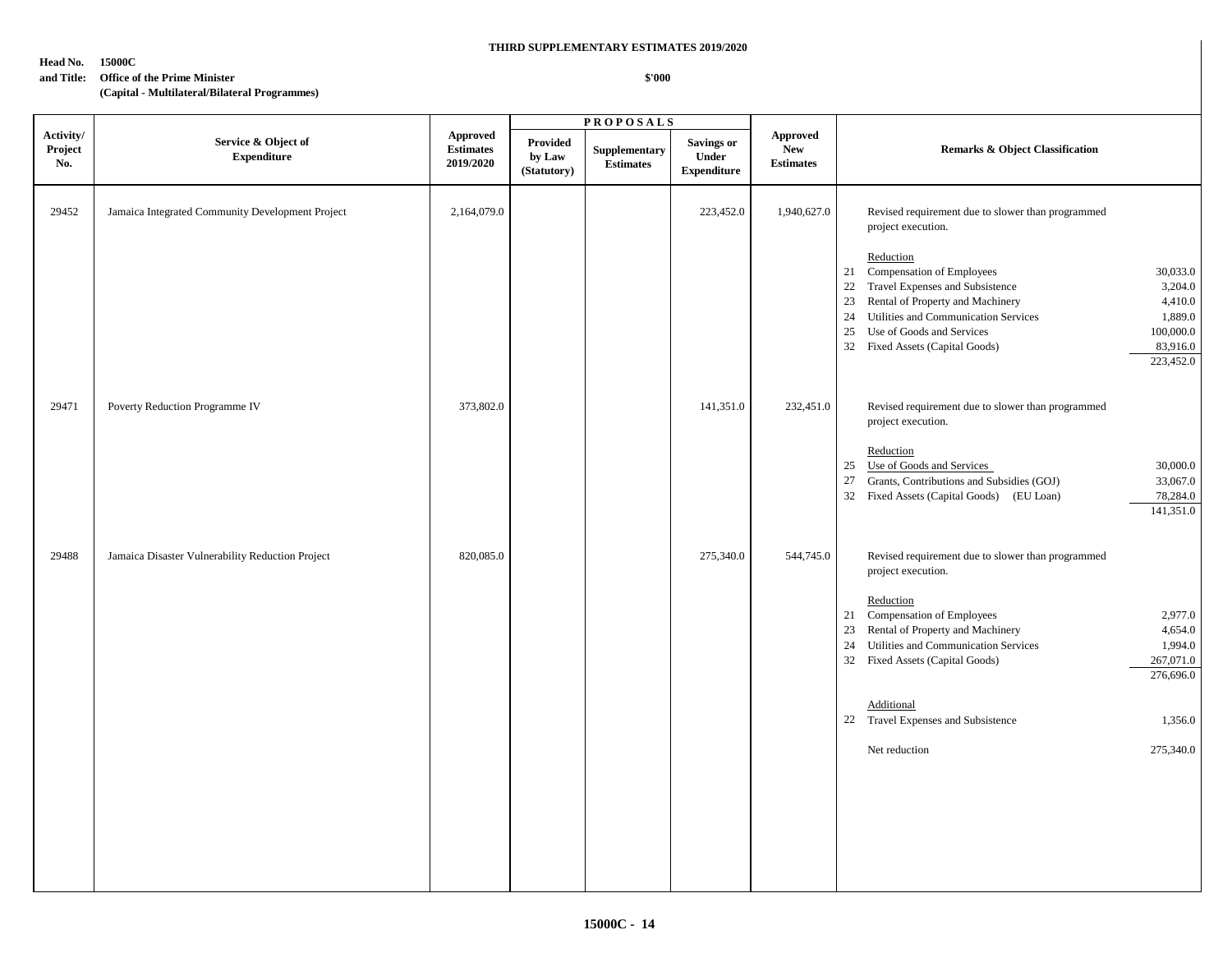**\$'000**

#### **Head No. 15000C**

#### **and Title: Office of the Prime Minister**

|                             |                                           |                                                  |                                          | <b>PROPOSALS</b>                  |                                                         |                                                   |                                                                                                                                                                                                                                                                                                                                                                                 |
|-----------------------------|-------------------------------------------|--------------------------------------------------|------------------------------------------|-----------------------------------|---------------------------------------------------------|---------------------------------------------------|---------------------------------------------------------------------------------------------------------------------------------------------------------------------------------------------------------------------------------------------------------------------------------------------------------------------------------------------------------------------------------|
| Activity/<br>Project<br>No. | Service & Object of<br><b>Expenditure</b> | <b>Approved</b><br><b>Estimates</b><br>2019/2020 | <b>Provided</b><br>by Law<br>(Statutory) | Supplementary<br><b>Estimates</b> | <b>Savings or</b><br><b>Under</b><br><b>Expenditure</b> | <b>Approved</b><br><b>New</b><br><b>Estimates</b> | <b>Remarks &amp; Object Classification</b>                                                                                                                                                                                                                                                                                                                                      |
| 29534                       | Basic Needs Trust Fund (BNTF9) (CDB)      | 313,375.0                                        |                                          |                                   | 167,324.0                                               | 146,051.0                                         | Revised requirement due to slower than programmed<br>project execution.                                                                                                                                                                                                                                                                                                         |
|                             |                                           |                                                  |                                          |                                   |                                                         |                                                   | Reduction<br>21 Compensation of Employees<br>6,216.0<br>22 Travel Expenses and Subsistence<br>2,931.0<br>23 Rental of Property and Machinery<br>1,469.0<br>24 Utilities and Communication Services<br>630.0<br>25 Use of Goods and Services<br>42,992.0<br>27,324.0<br>27 Grants, Contributions and Subsidies (GOJ)<br>32 Fixed Assets (Capital Goods)<br>85,762.0<br>167,324.0 |
| 29564                       | Rural Economic Development Initiative II  | 7,181.0                                          |                                          |                                   | 6,000.0                                                 | 1,181.0                                           | Revised requirement due to slower than programmed<br>project execution.                                                                                                                                                                                                                                                                                                         |
|                             |                                           |                                                  |                                          |                                   |                                                         |                                                   | Reduction<br>25 Use of Goods and Services (GOJ)<br>6,000.0                                                                                                                                                                                                                                                                                                                      |
|                             |                                           |                                                  |                                          |                                   |                                                         |                                                   |                                                                                                                                                                                                                                                                                                                                                                                 |
|                             | <b>GROSS TOTAL</b>                        | 4,967,525.0                                      |                                          | 8,000.0                           | 853,467.0                                               | 4,122,058.0                                       |                                                                                                                                                                                                                                                                                                                                                                                 |
|                             | <b>LESS APPROPRIATIONS IN AID</b>         | ÷.                                               |                                          | 8,000.0                           |                                                         | 8,000.0                                           |                                                                                                                                                                                                                                                                                                                                                                                 |
|                             | <b>TOTAL HEAD 15000C</b>                  | 4,967,525.0                                      |                                          | $\blacksquare$                    | 853,467.0                                               | 4,114,058.0                                       |                                                                                                                                                                                                                                                                                                                                                                                 |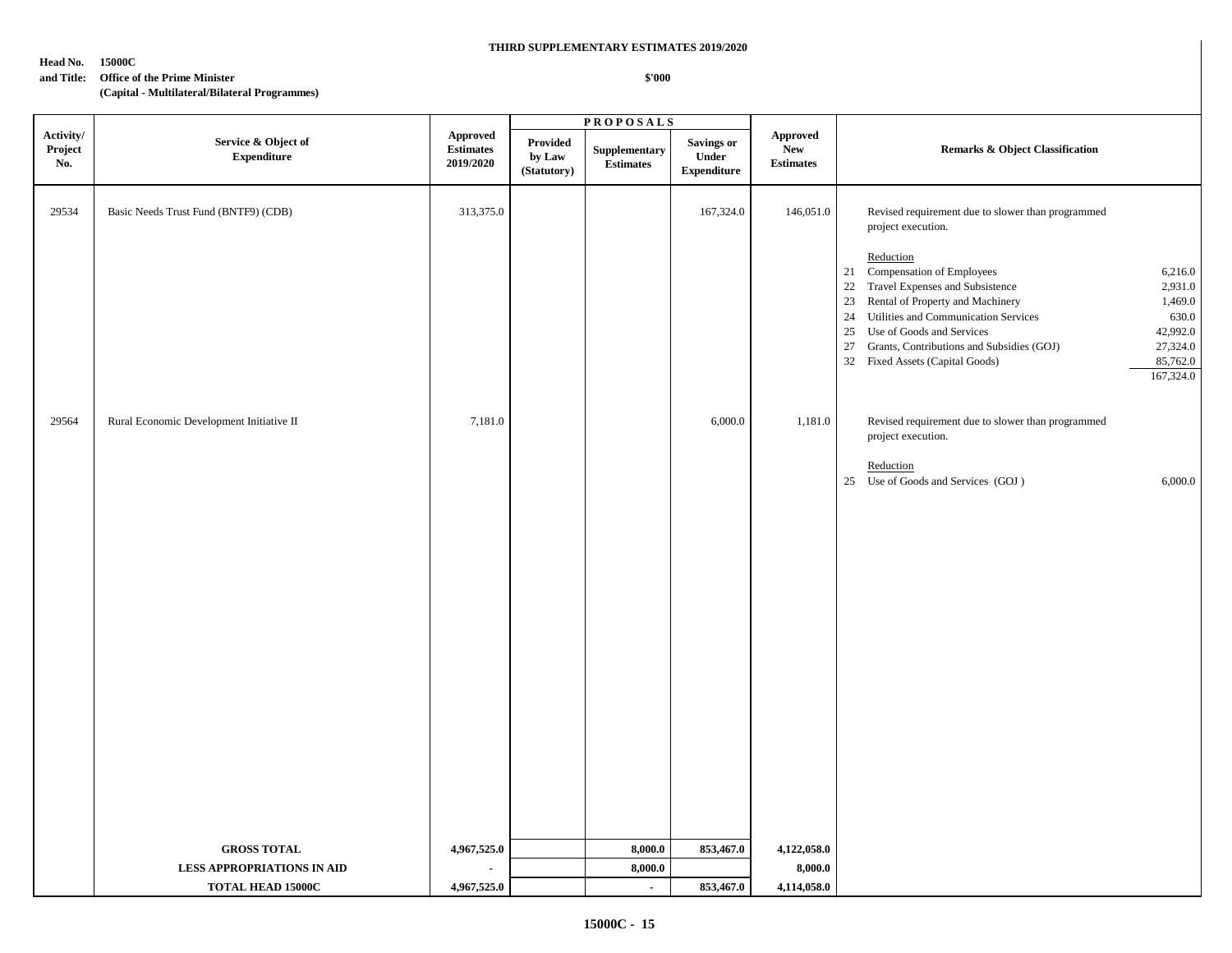#### **Head No. 16000**

**and Title: Office of the Cabinet**

#### **\$'000**

**(Capital - Multilateral/Bilateral Programmes)**

**P R O P O S A L S** FUNCTION 01 - GENERAL PUBLIC SERVICES SUB FUNCTION 99 - OTHER GENERAL PUBLIC SERVICES PROGRAMME 152 - PUBLIC SECTOR REFORM PROGRAMME SUB PROGRAMME 20 - IMPROVEMENT IN PUBLIC SECTOR MANAGEMENT 29263 Public Sector Modernization Programme II 818,831.0 818,831.0 818,831.0 827,441.0 691,390.0 Revised requirement due to slower than programmed expenditure Reduction 25 Use of Goods and Services 203,375.0 (i) IADB Loan (\$38.011m) (ii) China Loan (\$103.720m) (iii) GOJ (\$61.644m) Additional 25 Used of Goods and Services - EU Grant 35,934.0 32 Fixed Assets (Capital Goods) - China Loan 40,000.0 75,934.0 Net reduction 127,441.0 **TOTAL HEAD 16000C** 818,831.0 **818,831.0** - 127,441.0 691,390.0 **Activity/ Project No. Service & Object of Expenditure Approved Estimates 2019/2020 Approved New Estimates Provided** Supplementary Savings or New New Remarks & Object Classification **by Law (Statutory) Supplementary Estimates Savings or Under Expenditure**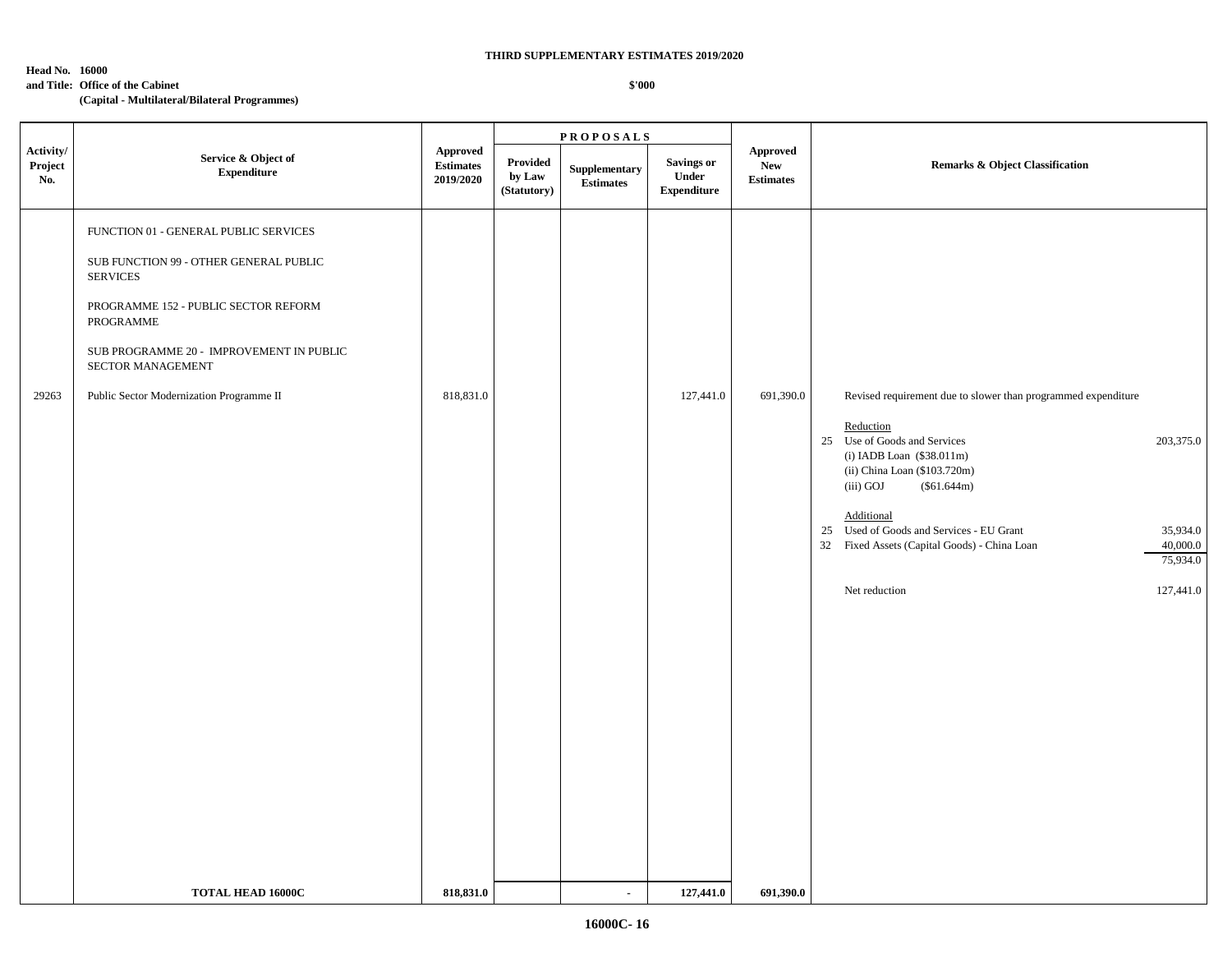## **and Title: Ministry of Economic Growth and Job Creation**

|                             |                                                                                                                                                                                                           |                                                  |                                   | <b>PROPOSALS</b>                  |                                                  |                                                   |                                                                                                                                                                     |
|-----------------------------|-----------------------------------------------------------------------------------------------------------------------------------------------------------------------------------------------------------|--------------------------------------------------|-----------------------------------|-----------------------------------|--------------------------------------------------|---------------------------------------------------|---------------------------------------------------------------------------------------------------------------------------------------------------------------------|
| Activity/<br>Project<br>No. | Service & Object of<br><b>Expenditure</b>                                                                                                                                                                 | <b>Approved</b><br><b>Estimates</b><br>2019/2020 | Provided<br>by Law<br>(Statutory) | Supplementary<br><b>Estimates</b> | <b>Savings or</b><br>Under<br><b>Expenditure</b> | <b>Approved</b><br><b>New</b><br><b>Estimates</b> | Remarks & Object Classification                                                                                                                                     |
|                             | FUNCTION 01 - GENERAL PUBLIC SERVICES<br>SUB FUNCTION 99 - OTHER GENERAL PUBLIC SERVICES<br>PROGRAMME 001 - EXECUTIVE DIRECTION AND<br><b>ADMINISTRATION</b><br>SUB PROGRAMME 01 - CENTRAL ADMINISTRATION |                                                  |                                   |                                   |                                                  |                                                   | Except where otherwise stated, amounts reflected<br>as "Savings or Under Expenditure" represent<br>reallocation of unutilized balances to the<br>Contingencies Fund |
|                             |                                                                                                                                                                                                           |                                                  |                                   |                                   |                                                  |                                                   |                                                                                                                                                                     |
| 10002                       | Financial Management and Accounting Services                                                                                                                                                              | 91,120.0                                         |                                   |                                   | 9,448.0                                          | 81,672.0                                          | Revised requirement                                                                                                                                                 |
|                             |                                                                                                                                                                                                           |                                                  |                                   |                                   |                                                  |                                                   | Reduction<br>21<br>Compensation of Employees<br>9,448.0                                                                                                             |
| 10005                       | Direction and Administration                                                                                                                                                                              | 519,900.0                                        |                                   |                                   | 40,123.0                                         | 479,777.0                                         | Revised requirement due to reallocation                                                                                                                             |
|                             |                                                                                                                                                                                                           |                                                  |                                   |                                   |                                                  |                                                   | Reduction<br>Compensation of Employees<br>25,462.0<br>21<br>Rental of Property and Machinery<br>23<br>17,461.0<br>42,923.0                                          |
|                             |                                                                                                                                                                                                           |                                                  |                                   |                                   |                                                  |                                                   | Additional<br>24 Utilities and Communication Services<br>2,800.0                                                                                                    |
|                             |                                                                                                                                                                                                           |                                                  |                                   |                                   |                                                  |                                                   | 40,123.0<br>Net reduction                                                                                                                                           |
| 12726                       | Support to Economic Growth Council                                                                                                                                                                        | 17,487.0                                         |                                   |                                   | 11,000.0                                         | 6,487.0                                           | Revised requirement due to reallocation                                                                                                                             |
|                             |                                                                                                                                                                                                           |                                                  |                                   |                                   |                                                  |                                                   | Reduction<br>25 Use of Goods and Services<br>11,000.0                                                                                                               |
|                             | SUB PROGRAMME 02 - POLICY, PLANNING AND<br>DEVELOPMENT                                                                                                                                                    |                                                  |                                   |                                   |                                                  |                                                   |                                                                                                                                                                     |
| 10001                       | Direction and Management                                                                                                                                                                                  | 177,388.0                                        |                                   |                                   | 5,112.0                                          | 172,276.0                                         | Revised requirement                                                                                                                                                 |
|                             |                                                                                                                                                                                                           |                                                  |                                   |                                   |                                                  |                                                   | Reduction<br>21 Compensation of Employees<br>5,112.0                                                                                                                |
|                             |                                                                                                                                                                                                           |                                                  |                                   |                                   |                                                  |                                                   |                                                                                                                                                                     |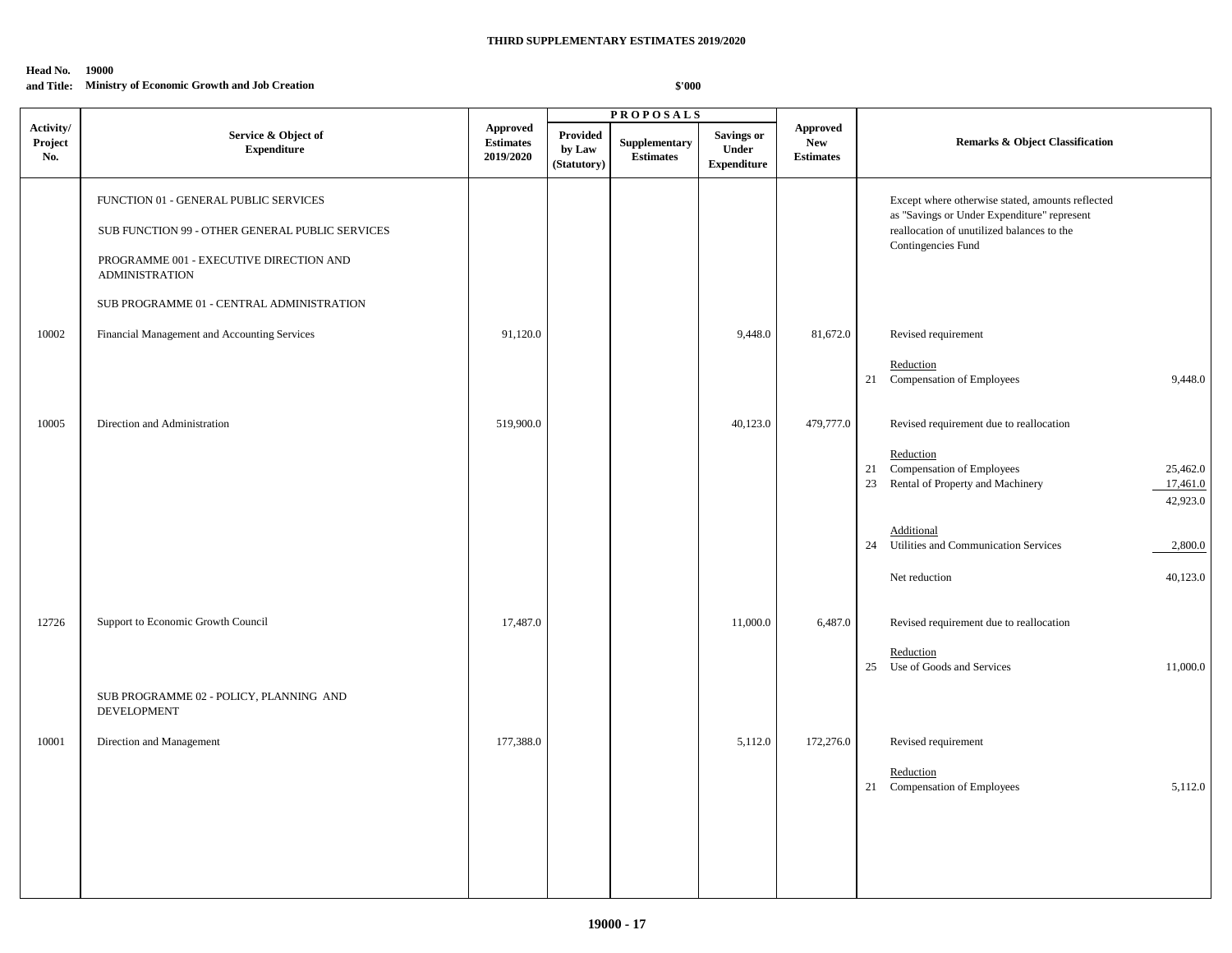#### **Head No. 19000 and Title: Ministry of Economic Growth and Job Creation**

|                             |                                                                            |                                           |                                   | <b>PROPOSALS</b>                  |                                                  |                                            |                                                                                                                                                                        |
|-----------------------------|----------------------------------------------------------------------------|-------------------------------------------|-----------------------------------|-----------------------------------|--------------------------------------------------|--------------------------------------------|------------------------------------------------------------------------------------------------------------------------------------------------------------------------|
| Activity/<br>Project<br>No. | Service & Object of<br><b>Expenditure</b>                                  | Approved<br><b>Estimates</b><br>2019/2020 | Provided<br>by Law<br>(Statutory) | Supplementary<br><b>Estimates</b> | <b>Savings or</b><br>Under<br><b>Expenditure</b> | Approved<br><b>New</b><br><b>Estimates</b> | <b>Remarks &amp; Object Classification</b>                                                                                                                             |
|                             | PROGRAMME 003 - RESEARCH AND DEVELOPMENT                                   |                                           |                                   |                                   |                                                  |                                            |                                                                                                                                                                        |
|                             | SUB PROGRAMME 02 - PLANNING AND DEVELOPMENT                                |                                           |                                   |                                   |                                                  |                                            |                                                                                                                                                                        |
| 11036                       | Planning, Monitoring and Evaluation                                        | 37,649.0                                  |                                   |                                   | 15,093.0                                         | 22,556.0                                   | Revised requirement                                                                                                                                                    |
|                             |                                                                            |                                           |                                   |                                   |                                                  |                                            | Reduction<br>Compensation of Employees<br>2,093.0<br>21<br>Travel Expenses and Subsistence<br>22<br>2,000.0<br>Use of Goods and Services<br>11,000.0<br>25<br>15,093.0 |
|                             | PROGRAMME 426 - LEGAL SERVICES                                             |                                           |                                   |                                   |                                                  |                                            |                                                                                                                                                                        |
|                             | SUB PROGRAMME 25 - LEGAL SERVICES TO GOVERNMENT<br>AND GOVERNMENT OFFICERS |                                           |                                   |                                   |                                                  |                                            |                                                                                                                                                                        |
| 10005                       | Direction and Administration                                               | 42,324.0                                  |                                   |                                   | 2,728.0                                          | 39,596.0                                   | Revised requirement                                                                                                                                                    |
|                             |                                                                            |                                           |                                   |                                   |                                                  |                                            | Reduction<br>Compensation of Employees<br>21<br>2,728.0                                                                                                                |
|                             | FUNCTION 04 - ECONOMIC AFFAIRS                                             |                                           |                                   |                                   |                                                  |                                            |                                                                                                                                                                        |
|                             | SUB FUNCTION 01 - INDUSTRY AND COMMERCE                                    |                                           |                                   |                                   |                                                  |                                            |                                                                                                                                                                        |
|                             | PROGRAMME 301 - INDUSTRIAL DEVELOPMENT AND EXPORT<br><b>PROMOTION</b>      |                                           |                                   |                                   |                                                  |                                            |                                                                                                                                                                        |
|                             | SUB PROGRAMME 25 - PROMOTION OF ECONOMIC<br><b>DEVELOPMENT</b>             |                                           |                                   |                                   |                                                  |                                            |                                                                                                                                                                        |
| 11050                       | <b>International Financial Services</b>                                    | 54,843.0                                  |                                   |                                   | 7,443.0                                          | 47,400.0                                   | Revised requirement                                                                                                                                                    |
|                             |                                                                            |                                           |                                   |                                   |                                                  |                                            | Reduction<br>7,443.0<br>Compensation of Employees<br>21                                                                                                                |
| 11069                       | Special Economic Zone Administration                                       | 251,312.0                                 |                                   | 13,057.0                          |                                                  | 264,369.0                                  | Additional requirement                                                                                                                                                 |
|                             |                                                                            |                                           |                                   |                                   |                                                  |                                            | Additional<br>Use of Goods and Services<br>25<br>16,500.0<br>32<br>Fixed Assets (Capital Goods)<br>4,000.0                                                             |
|                             |                                                                            |                                           |                                   |                                   |                                                  |                                            | 20,500.0<br>Reduction                                                                                                                                                  |
|                             |                                                                            |                                           |                                   |                                   |                                                  |                                            | 21 Compensation of Employees<br>7,443.0                                                                                                                                |
|                             |                                                                            |                                           |                                   |                                   |                                                  |                                            | Net additional<br>13,057.0                                                                                                                                             |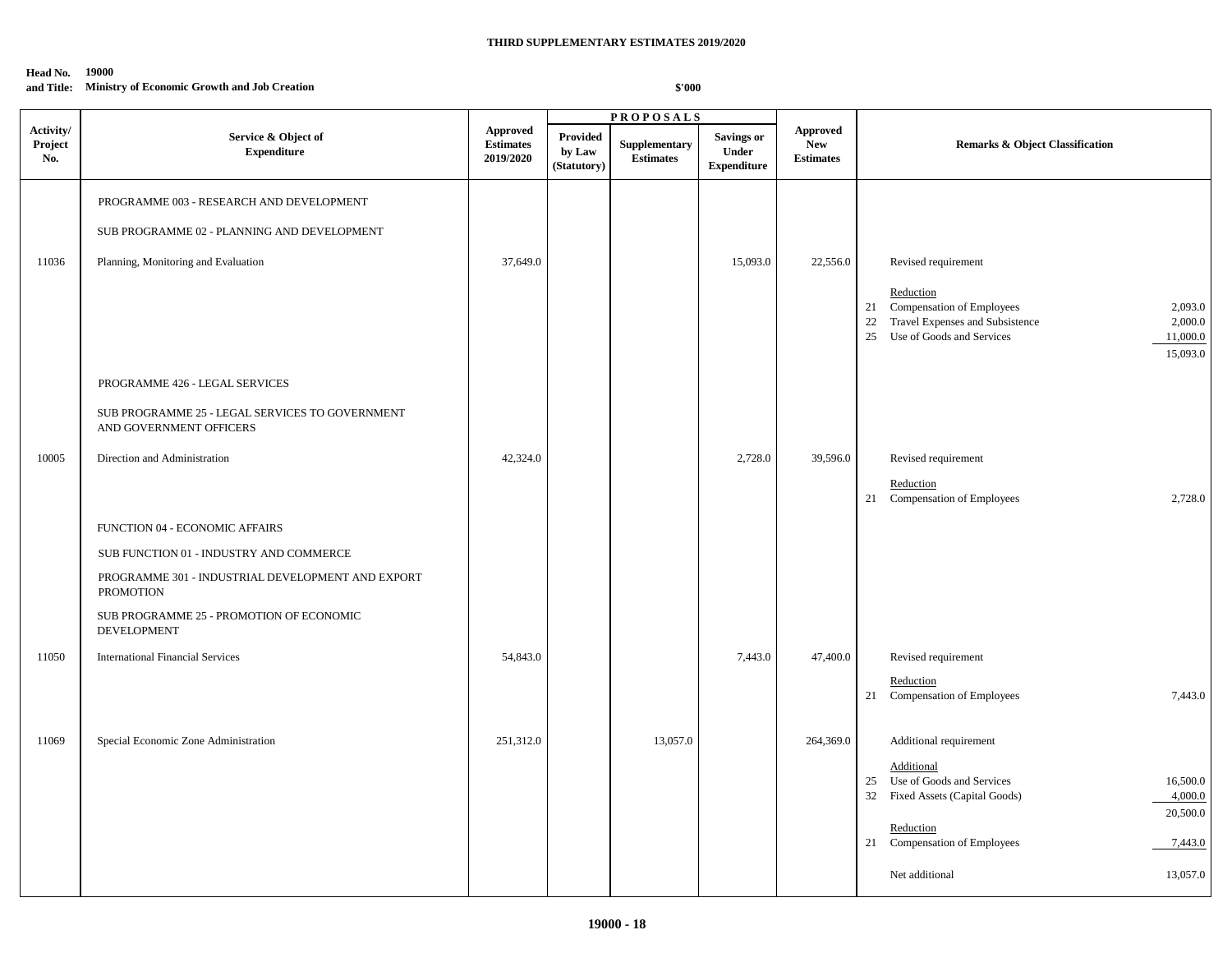#### **and Title: Ministry of Economic Growth and Job Creation**

|                             |                                                                                                                                                                                         |                                                  |                                          | <b>PROPOSALS</b>                  |                                                  |                                            |                                                                                                                                                                                                                                                                              |
|-----------------------------|-----------------------------------------------------------------------------------------------------------------------------------------------------------------------------------------|--------------------------------------------------|------------------------------------------|-----------------------------------|--------------------------------------------------|--------------------------------------------|------------------------------------------------------------------------------------------------------------------------------------------------------------------------------------------------------------------------------------------------------------------------------|
| Activity/<br>Project<br>No. | Service & Object of<br><b>Expenditure</b>                                                                                                                                               | <b>Approved</b><br><b>Estimates</b><br>2019/2020 | <b>Provided</b><br>by Law<br>(Statutory) | Supplementary<br><b>Estimates</b> | <b>Savings or</b><br>Under<br><b>Expenditure</b> | Approved<br><b>New</b><br><b>Estimates</b> | <b>Remarks &amp; Object Classification</b>                                                                                                                                                                                                                                   |
| 10661                       | SUB FUNCTION 06 - ROAD CONSTRUCTION AND REPAIRS<br>PROGRAMME 225 - ARTERIAL ROADS<br>SUB PROGRAMME 20 - MAINTENANCE OF ROADS AND<br><b>STRUCTURES</b><br>Settlement of Land Claims      | 11,770.0                                         |                                          | 1,653.0                           |                                                  | 13,423.0                                   | Additional requirement<br>Additional<br>31<br>2,923.0<br>Land                                                                                                                                                                                                                |
|                             |                                                                                                                                                                                         |                                                  |                                          |                                   |                                                  |                                            | Reduction<br>25<br>Use of Goods and Services<br>1,270.0<br>Net additional<br>1,653.0                                                                                                                                                                                         |
| 10656                       | PROGRAMME 233 - INFRASTRUCTURE SUPPORT<br>SUB PROGRAMME 25 - IMPROVEMENT OF ROADS AND<br><b>STRUCTURES</b><br>Support for Housing, Opportunity, Production and Employment (HOPE)        | 1,134,968.0                                      |                                          |                                   | 101,081.0                                        | 1,033,887.0                                | Revised requirement due to reallocation<br>Reduction<br>Compensation of Employees<br>3,646.0<br>21<br>2,200.0<br>Rental of Property and Machinery<br>23<br>Use of Goods and Services<br>60,235.0<br>25<br>35,000.0<br>27<br>Grants, Contributions and Subsidies<br>101,081.0 |
| 10005                       | SUB FUNCTION 14 - PHYSICAL PLANNING AND DEVELOPMENT<br>PROGRAMME 376 - LAND USE PLANNING AND DEVELOPMENT<br>SUB PROGRAMME 02 - PLANNING AND DEVELOPMENT<br>Direction and Administration | 34,155.0                                         |                                          |                                   | 3,953.0                                          | 30,202.0                                   | Revised requirement<br>Reduction<br>4,953.0<br>21 Compensation of Employees                                                                                                                                                                                                  |
|                             |                                                                                                                                                                                         |                                                  |                                          |                                   |                                                  |                                            | Additional<br>Utilities and Communication Services<br>1,000.0<br>24<br>3,953.0<br>Net reduction                                                                                                                                                                              |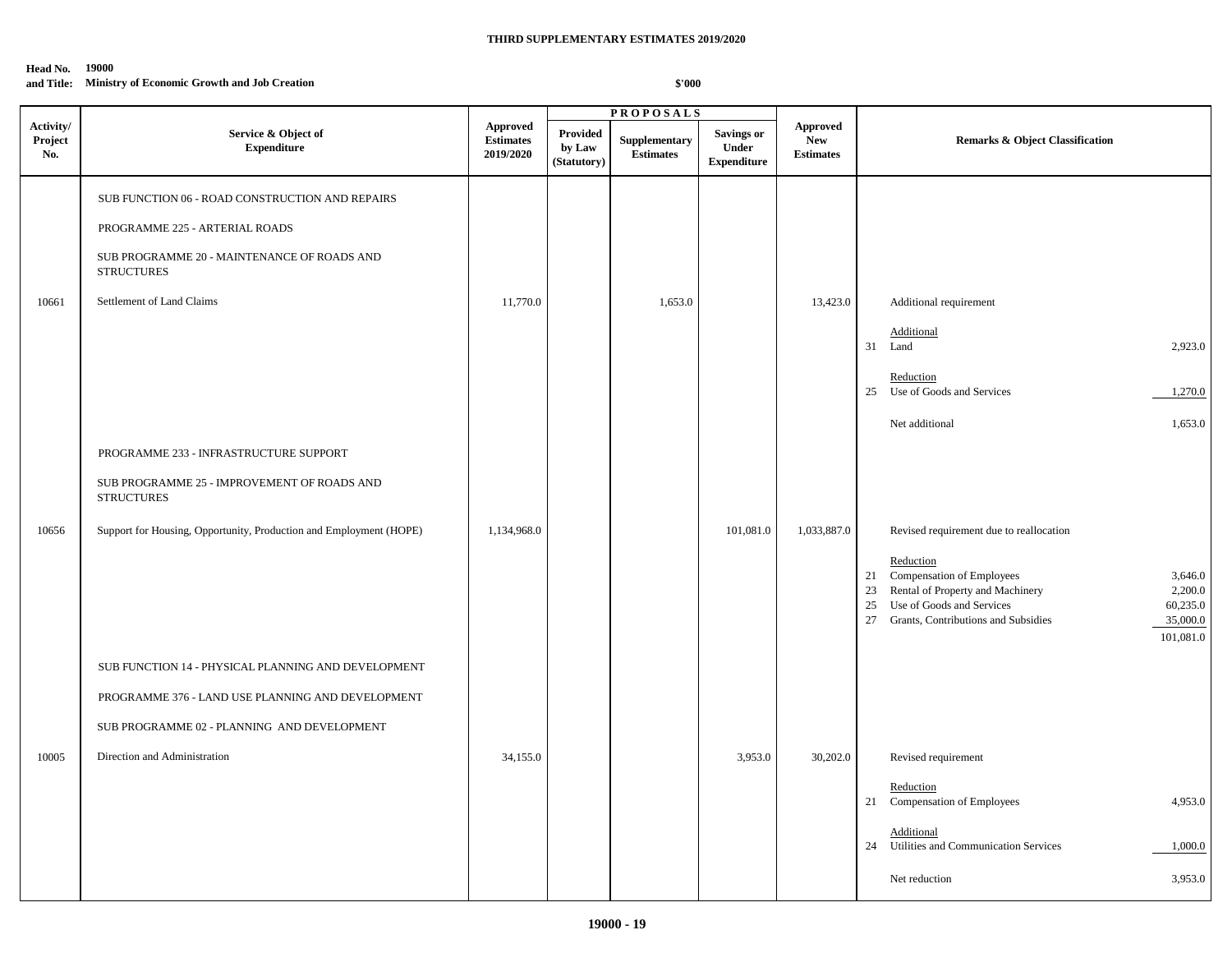#### **and Title: Ministry of Economic Growth and Job Creation**

|                             |                                                                           |                                                  |                                          | <b>PROPOSALS</b>                  |                                                  |                                                   |                                                                                                   |
|-----------------------------|---------------------------------------------------------------------------|--------------------------------------------------|------------------------------------------|-----------------------------------|--------------------------------------------------|---------------------------------------------------|---------------------------------------------------------------------------------------------------|
| Activity/<br>Project<br>No. | Service & Object of<br><b>Expenditure</b>                                 | <b>Approved</b><br><b>Estimates</b><br>2019/2020 | <b>Provided</b><br>by Law<br>(Statutory) | Supplementary<br><b>Estimates</b> | Savings or<br><b>Under</b><br><b>Expenditure</b> | <b>Approved</b><br><b>New</b><br><b>Estimates</b> | <b>Remarks &amp; Object Classification</b>                                                        |
| 11036                       | Planning, Monitoring and Evaluation                                       | 39,598.0                                         |                                          |                                   | 1,477.0                                          | 38,121.0                                          | Revised requirement                                                                               |
|                             |                                                                           |                                                  |                                          |                                   |                                                  |                                                   | Reduction<br>21<br>Compensation of Employees<br>1,477.0                                           |
| 11325                       | Spatial Data Management                                                   | 132,282.0                                        |                                          |                                   | 1,485.0                                          | 130,797.0                                         | Revised requirement                                                                               |
|                             |                                                                           |                                                  |                                          |                                   |                                                  |                                                   | Reduction<br>Compensation of Employees<br>3,585.0<br>21                                           |
|                             |                                                                           |                                                  |                                          |                                   |                                                  |                                                   | Additional<br>Utilities and Communication Services<br>24<br>2,100.0                               |
|                             |                                                                           |                                                  |                                          |                                   |                                                  |                                                   | 1,485.0<br>Net reduction                                                                          |
| 11338                       | Squatter Management                                                       | 25,010.0                                         |                                          |                                   | 7,995.0                                          | 17,015.0                                          | Revised requirement                                                                               |
|                             |                                                                           |                                                  |                                          |                                   |                                                  |                                                   | Reduction<br>Compensation of Employees<br>2,995.0<br>21                                           |
|                             |                                                                           |                                                  |                                          |                                   |                                                  |                                                   | Use of Goods and Services<br>25<br>6,200.0<br>9,195.0                                             |
|                             |                                                                           |                                                  |                                          |                                   |                                                  |                                                   | Additional<br>22 Travel Expenses and Subsistence<br>1,200.0                                       |
|                             |                                                                           |                                                  |                                          |                                   |                                                  |                                                   | 7,995.0<br>Net reduction                                                                          |
|                             | SUB FUNCTION 15 - SCIENTIFIC AND TECHNICAL SERVICES                       |                                                  |                                          |                                   |                                                  |                                                   |                                                                                                   |
|                             | PROGRAMME 600 - METEOROLOGICAL, WEATHER AND CLIMATE<br><b>SERVICES</b>    |                                                  |                                          |                                   |                                                  |                                                   |                                                                                                   |
|                             | SUB PROGRAMME 20 - METEOROLOGICAL INFORMATION AND<br>SEVERE WEATHER WATCH |                                                  |                                          |                                   |                                                  |                                                   |                                                                                                   |
| 10005                       | Direction and Administration                                              | 41,321.0                                         |                                          | 297.0                             |                                                  | 41,618.0                                          | Additional requirement                                                                            |
|                             |                                                                           |                                                  |                                          |                                   |                                                  |                                                   | Additional                                                                                        |
|                             |                                                                           |                                                  |                                          |                                   |                                                  |                                                   | Utilities and Communication Services<br>600.0<br>24<br>1,300.0<br>25<br>Use of Goods and Services |
|                             |                                                                           |                                                  |                                          |                                   |                                                  |                                                   | 32<br>Fixed Assets (Capital Goods)<br>1,547.0                                                     |
|                             |                                                                           |                                                  |                                          |                                   |                                                  |                                                   | 3,447.0                                                                                           |
|                             |                                                                           |                                                  |                                          |                                   |                                                  |                                                   | Reduction<br>Compensation of Employees<br>3,150.0<br>21                                           |
|                             |                                                                           |                                                  |                                          |                                   |                                                  |                                                   | Net additional<br>297.0                                                                           |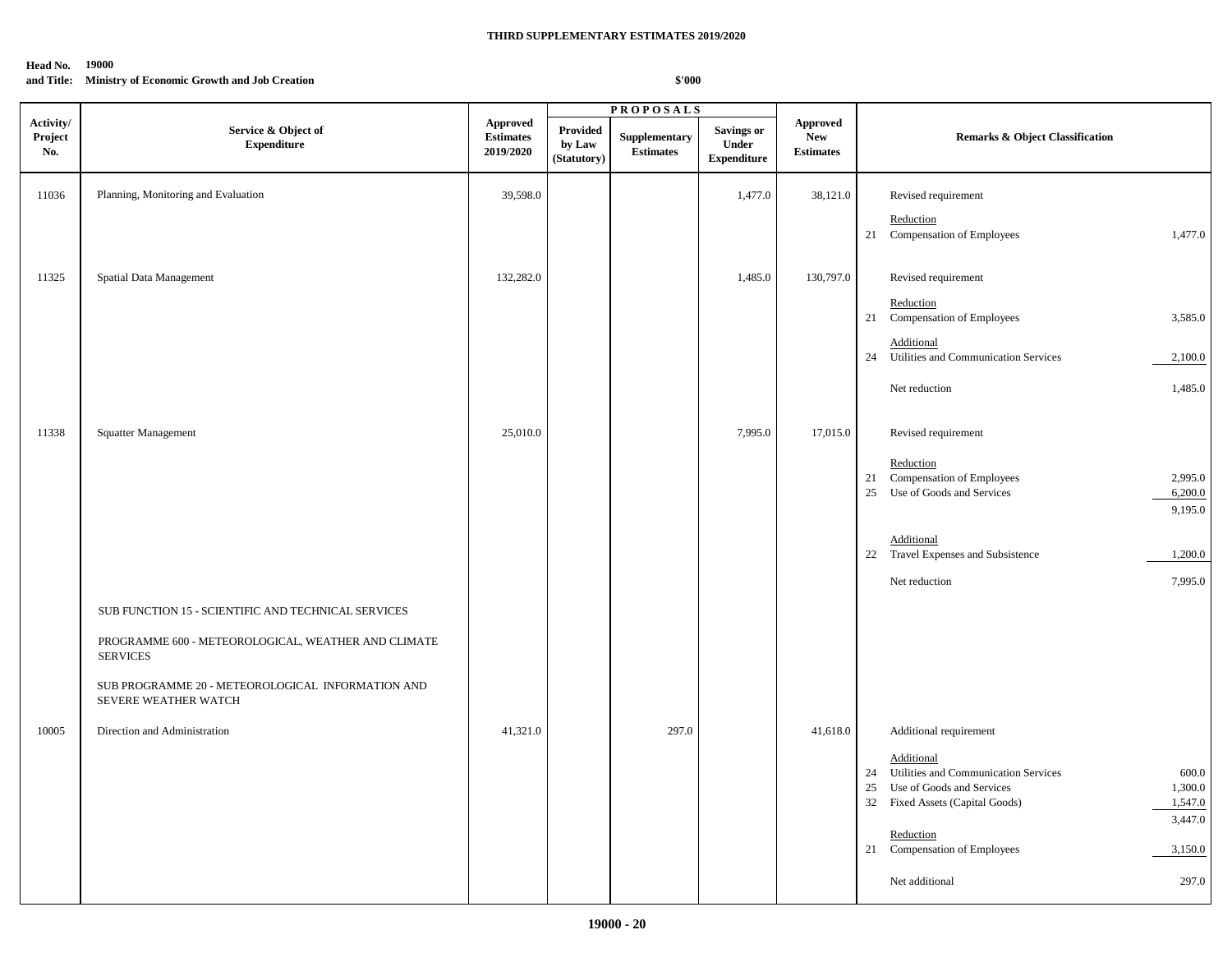## **and Title: Ministry of Economic Growth and Job Creation**

|                             |                                                                   |                                                  |                                          | <b>PROPOSALS</b>                  |                                                  |                                            |                                                                                                                         |
|-----------------------------|-------------------------------------------------------------------|--------------------------------------------------|------------------------------------------|-----------------------------------|--------------------------------------------------|--------------------------------------------|-------------------------------------------------------------------------------------------------------------------------|
| Activity/<br>Project<br>No. | Service & Object of<br>${\bf Expenditure}$                        | <b>Approved</b><br><b>Estimates</b><br>2019/2020 | <b>Provided</b><br>by Law<br>(Statutory) | Supplementary<br><b>Estimates</b> | <b>Savings or</b><br>Under<br><b>Expenditure</b> | Approved<br><b>New</b><br><b>Estimates</b> | <b>Remarks &amp; Object Classification</b>                                                                              |
| 12106                       | <b>Weather Services</b>                                           | 114,160.0                                        |                                          |                                   | 6,927.0                                          | 107,233.0                                  | Revised requirement due to reallocation                                                                                 |
|                             |                                                                   |                                                  |                                          |                                   |                                                  |                                            | Reduction<br>21 Compensation of Employees<br>8,927.0                                                                    |
|                             |                                                                   |                                                  |                                          |                                   |                                                  |                                            | Additional<br>22 Travel Expenses and Subsistence<br>2,000.0                                                             |
|                             |                                                                   |                                                  |                                          |                                   |                                                  |                                            | Net reduction<br>6,927.0                                                                                                |
| 12107                       | <b>Climate Services</b>                                           | 58,678.0                                         |                                          |                                   | 8,291.0                                          | 50,387.0                                   | Revised requirement due to reallocation                                                                                 |
|                             |                                                                   |                                                  |                                          |                                   |                                                  |                                            | Reduction<br>21 Compensation of Employees<br>9,691.0                                                                    |
|                             |                                                                   |                                                  |                                          |                                   |                                                  |                                            | Additional<br>22 Travel Expenses and Subsistence<br>$600.0\,$<br>25 Use of Goods and Services<br>800.0<br>1,400.0       |
|                             |                                                                   |                                                  |                                          |                                   |                                                  |                                            | Net reduction<br>8,291.0                                                                                                |
|                             | FUNCTION 05 - ENVIRONMENTAL PROTECTION AND<br><b>CONSERVATION</b> |                                                  |                                          |                                   |                                                  |                                            |                                                                                                                         |
|                             | SUB FUNCTION 04 - PROTECTION OF BIODIVERSITY AND<br>LANDSCAPE     |                                                  |                                          |                                   |                                                  |                                            |                                                                                                                         |
|                             | PROGRAMME 001 - EXECUTIVE DIRECTION AND ADMINISTRATION            |                                                  |                                          |                                   |                                                  |                                            |                                                                                                                         |
|                             | SUB PROGRAMME 05 - ENVIRONMENTAL MANAGEMENT                       |                                                  |                                          |                                   |                                                  |                                            |                                                                                                                         |
| 10005                       | Direction and Administration                                      | 62,077.0                                         |                                          | 2,500.0                           |                                                  | 64,577.0                                   | Additional requirement                                                                                                  |
|                             |                                                                   |                                                  |                                          |                                   |                                                  |                                            | Additional<br>24 Utilities and Communication Services<br>2,200.0<br>25<br>Use of Goods and Services<br>300.0<br>2,500.0 |
|                             |                                                                   |                                                  |                                          |                                   |                                                  |                                            |                                                                                                                         |
|                             |                                                                   |                                                  |                                          |                                   |                                                  |                                            |                                                                                                                         |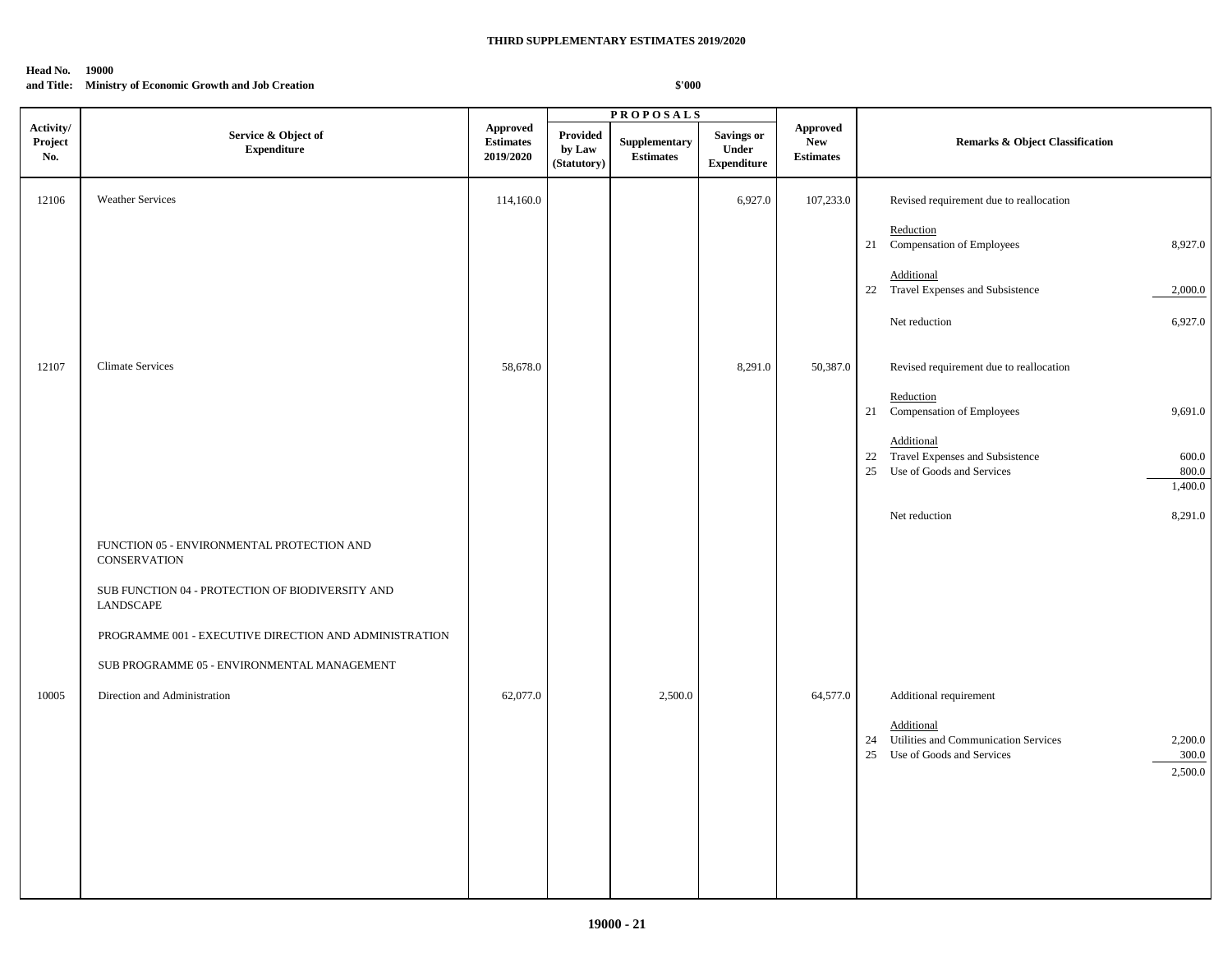#### **and Title: Ministry of Economic Growth and Job Creation**

|                             |                                                                        |                                                  |                                          | <b>PROPOSALS</b>                  |                                           |                                                   |                                                                                               |
|-----------------------------|------------------------------------------------------------------------|--------------------------------------------------|------------------------------------------|-----------------------------------|-------------------------------------------|---------------------------------------------------|-----------------------------------------------------------------------------------------------|
| Activity/<br>Project<br>No. | Service & Object of<br><b>Expenditure</b>                              | <b>Approved</b><br><b>Estimates</b><br>2019/2020 | <b>Provided</b><br>by Law<br>(Statutory) | Supplementary<br><b>Estimates</b> | Savings or<br>Under<br><b>Expenditure</b> | <b>Approved</b><br><b>New</b><br><b>Estimates</b> | Remarks & Object Classification                                                               |
|                             | PROGRAMME 004 - REGIONAL AND INTERNATIONAL<br><b>COOPERATION</b>       |                                                  |                                          |                                   |                                           |                                                   |                                                                                               |
|                             | SUB PROGRAMME 06 - REGIONAL ORGANIZATIONS                              |                                                  |                                          |                                   |                                           |                                                   |                                                                                               |
| 10007                       | Payment of Membership Fees and Contributions                           | 99,018.0                                         |                                          | 191,613.0                         |                                           | 290,631.0                                         | Additional requirement to meet outstanding obligations                                        |
|                             |                                                                        |                                                  |                                          |                                   |                                           |                                                   | Additional<br>27<br>Grants, Contributions and Subsidies<br>191,613.0                          |
|                             | FUNCTION 06 - HOUSING AND COMMUNITY AMENITIES                          |                                                  |                                          |                                   |                                           |                                                   |                                                                                               |
|                             | SUB-FUNCTION 01 - HOUSING DEVELOPMENT                                  |                                                  |                                          |                                   |                                           |                                                   |                                                                                               |
|                             | PROGRAMME 010 - ASSISTANCE TO PUBLIC SECTOR AND<br><b>OTHER BODIES</b> |                                                  |                                          |                                   |                                           |                                                   |                                                                                               |
|                             | SUB PROGRAMME 11 - ASSISTANCE TO PUBLIC SECTOR BODIES                  |                                                  |                                          |                                   |                                           |                                                   |                                                                                               |
| 10162                       | <b>Construction Services</b>                                           | 60,000.0                                         |                                          |                                   | 46,613.0                                  | 13,387.0                                          | Revised requirement due to reallocation                                                       |
|                             |                                                                        |                                                  |                                          |                                   |                                           |                                                   | Reduction<br>25 Use of Goods and Services<br>46,613.0                                         |
|                             | PROGRAMME 201 - HOUSING SCHEMES                                        |                                                  |                                          |                                   |                                           |                                                   |                                                                                               |
|                             | SUB PROGRAMME 20 - LOW INCOME HOUSING                                  |                                                  |                                          |                                   |                                           |                                                   |                                                                                               |
| 10005                       | Direction and Administration                                           | 47,300.0                                         |                                          |                                   | 703.0                                     | 46,597.0                                          | Revised requirement due to reallocation                                                       |
|                             |                                                                        |                                                  |                                          |                                   |                                           |                                                   | Reduction<br>21<br>Compensation of Employees<br>703.0                                         |
| 10508                       | Management of Housing Schemes                                          | 210,449.0                                        |                                          |                                   | 21,314.0                                  | 189,135.0                                         | Revised requirement due to reallocation                                                       |
|                             |                                                                        |                                                  |                                          |                                   |                                           |                                                   | Reduction<br>21<br>Compensation of Employees<br>12,914.0<br>31<br>8,400.0<br>Land<br>21,314.0 |
|                             |                                                                        |                                                  |                                          |                                   |                                           |                                                   |                                                                                               |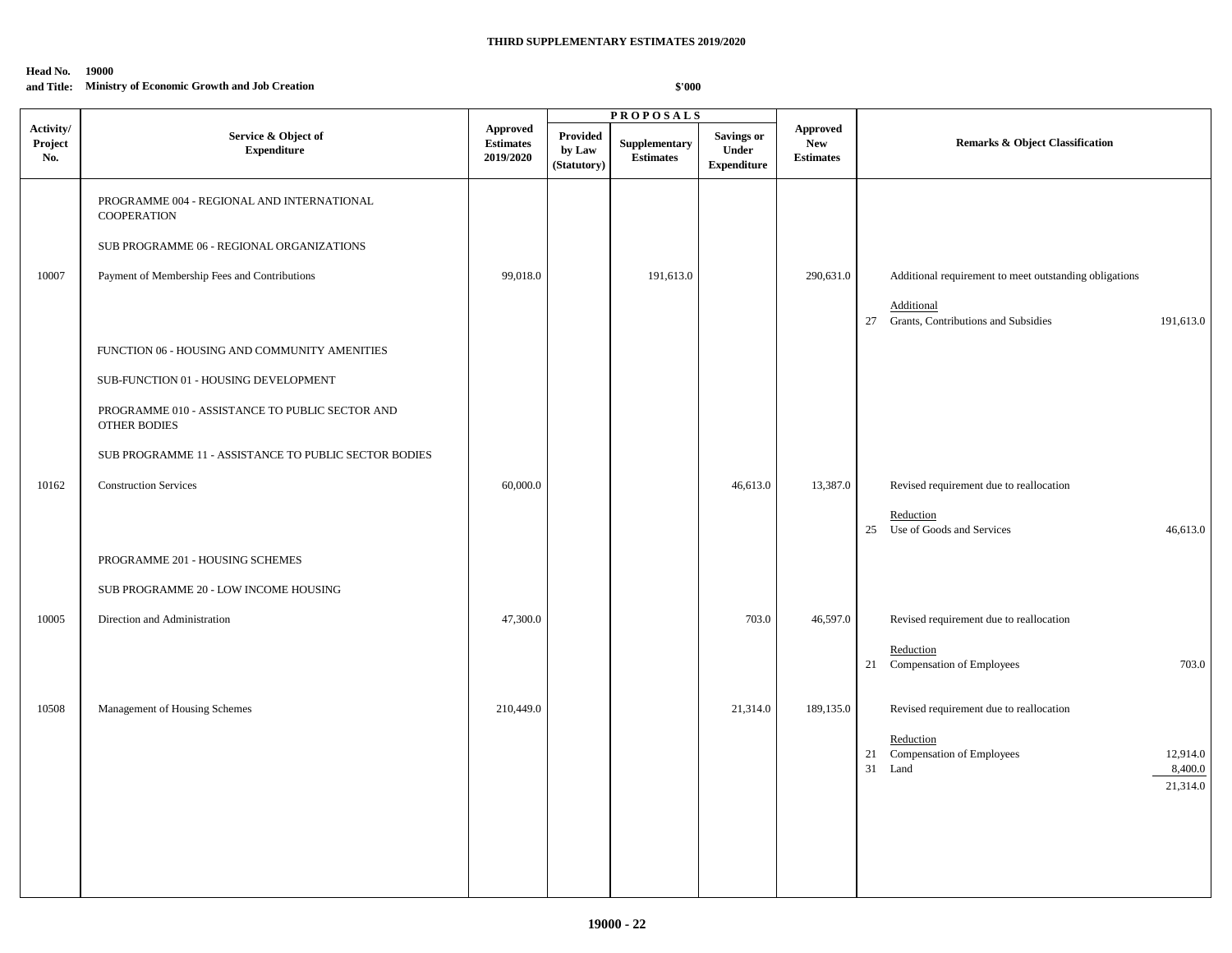#### **Head No. 19000 and Title: Ministry of Economic Growth and Job Creation**

|                             |                                                                                      |                                                  |                                          | <b>PROPOSALS</b>                  |                                                  |                                                   |                                                                                                                                            |
|-----------------------------|--------------------------------------------------------------------------------------|--------------------------------------------------|------------------------------------------|-----------------------------------|--------------------------------------------------|---------------------------------------------------|--------------------------------------------------------------------------------------------------------------------------------------------|
| Activity/<br>Project<br>No. | Service & Object of<br>${\bf Expenditure}$                                           | <b>Approved</b><br><b>Estimates</b><br>2019/2020 | <b>Provided</b><br>by Law<br>(Statutory) | Supplementary<br><b>Estimates</b> | <b>Savings or</b><br>Under<br><b>Expenditure</b> | <b>Approved</b><br><b>New</b><br><b>Estimates</b> | <b>Remarks &amp; Object Classification</b>                                                                                                 |
|                             | SUB-FUNCTION 03 -WATER SUPPLY SERVICES<br>PROGRAMME 479 - SURVEYS AND INVESTIGATIONS |                                                  |                                          |                                   |                                                  |                                                   |                                                                                                                                            |
|                             |                                                                                      |                                                  |                                          |                                   |                                                  |                                                   |                                                                                                                                            |
|                             | SUB PROGRAMME 03 - TECHNICAL ADMINISTRATION                                          |                                                  |                                          |                                   |                                                  |                                                   |                                                                                                                                            |
| 11735                       | Directorate of Water Services                                                        | 45,304.0                                         |                                          |                                   | 11,131.0                                         | 34,173.0                                          | Revised requirement                                                                                                                        |
|                             |                                                                                      |                                                  |                                          |                                   |                                                  |                                                   | Reduction<br>21 Compensation of Employees<br>11,131.0                                                                                      |
|                             | SUB PROGRAMME 20 - UNDERGROUND WATER MANAGEMENT                                      |                                                  |                                          |                                   |                                                  |                                                   |                                                                                                                                            |
| 10005                       | Direction and Administration                                                         | 266,955.0                                        |                                          |                                   | 17,438.0                                         | 249,517.0                                         | Revised requirement                                                                                                                        |
|                             |                                                                                      |                                                  |                                          |                                   |                                                  |                                                   | Reduction<br>21 Compensation of Employees<br>19,638.0<br>Travel Expenses and Subsistence<br>2,400.0<br>22                                  |
|                             |                                                                                      |                                                  |                                          |                                   |                                                  |                                                   | 22,038.0<br>Additional                                                                                                                     |
|                             |                                                                                      |                                                  |                                          |                                   |                                                  |                                                   | 24 Utilities and Communication Services<br>2,000.0<br>Use of Goods and Services<br>2,600.0<br>25                                           |
|                             |                                                                                      |                                                  |                                          |                                   |                                                  |                                                   | 4,600.0                                                                                                                                    |
|                             |                                                                                      |                                                  |                                          |                                   |                                                  |                                                   | Net Reduction<br>17,438.0                                                                                                                  |
|                             | PROGRAMME 485 - DROUGHT MITIGATION                                                   |                                                  |                                          |                                   |                                                  |                                                   |                                                                                                                                            |
|                             | SUB PROGRAMME 20 - DOMESTIC WATER DISTRIBUTION                                       |                                                  |                                          |                                   |                                                  |                                                   |                                                                                                                                            |
| 11761                       | Trucking of Water                                                                    | 80,000.0                                         |                                          |                                   | 50,000.0                                         | 30,000.0                                          | Revised requirement. Amount transferred to Head 72000 -<br>Ministry of Local Government and Community Development<br>for trucking of water |
|                             |                                                                                      |                                                  |                                          |                                   |                                                  |                                                   | Reduction<br>Grants, Contributions and Subsidies<br>27<br>50,000.0                                                                         |
|                             |                                                                                      |                                                  |                                          |                                   |                                                  |                                                   |                                                                                                                                            |
|                             | <b>GROSS TOTAL</b>                                                                   | 10,763,701.0                                     | $\sim$                                   | 209,120.0                         | 369,355.0                                        | 10,603,466.0                                      |                                                                                                                                            |
|                             | <b>LESS APPROPRIATIONS-IN-AID</b><br>NET TOTAL HEAD 19000                            | 427,033.0                                        | $\sim$                                   |                                   | $\sim$                                           | 427,033.0                                         |                                                                                                                                            |
|                             |                                                                                      | 10,336,668.0                                     | $\mathcal{L}^{\mathcal{L}}$              | 209,120.0                         | 369,355.0                                        | 10,176,433.0                                      |                                                                                                                                            |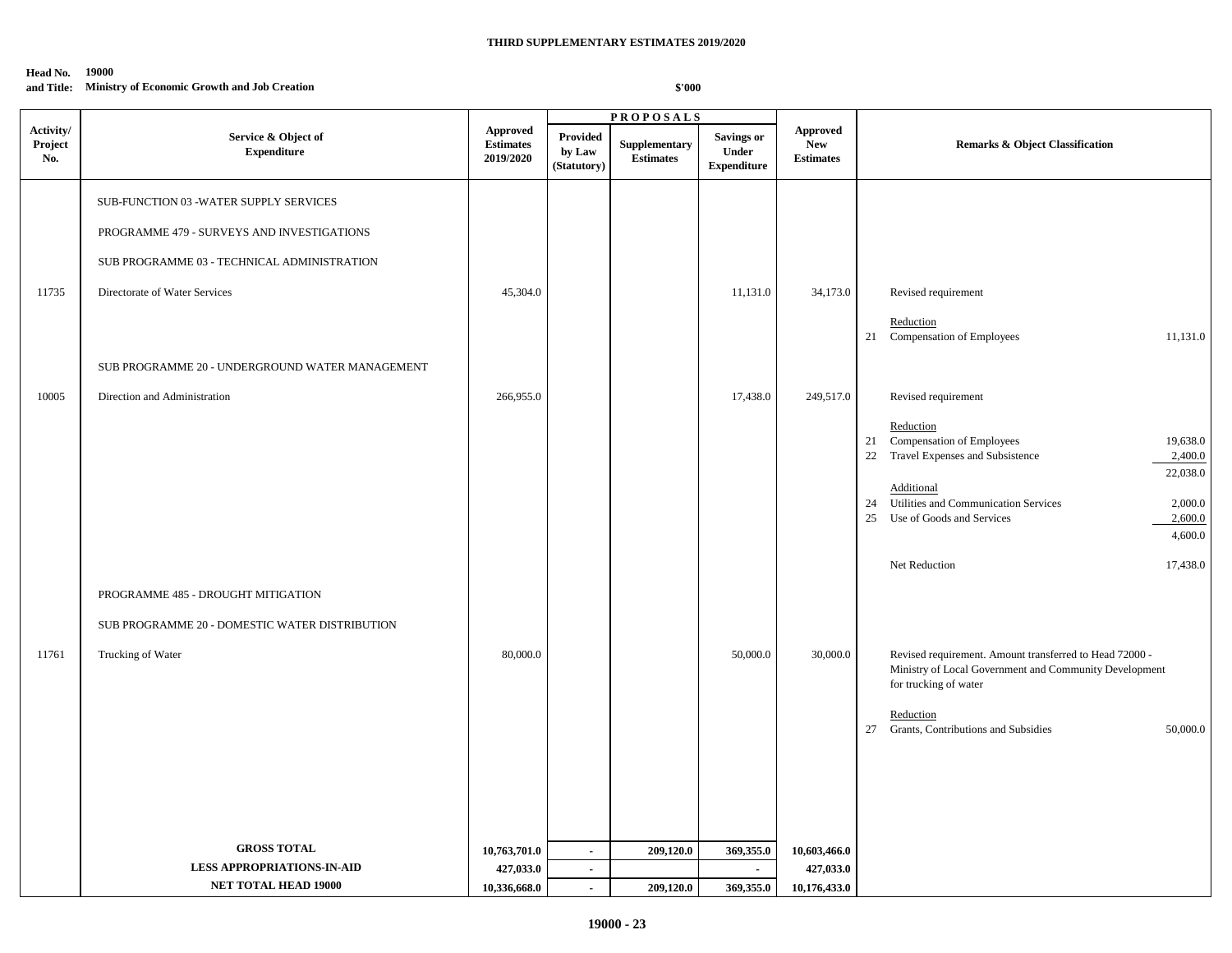**Head No. 19000C**

#### **\$'000**

|                             |                                                                            |                                                |                                   | $\overline{\text{PR}}$ O POSALS   |                                                  |                                            |                                                                             |  |
|-----------------------------|----------------------------------------------------------------------------|------------------------------------------------|-----------------------------------|-----------------------------------|--------------------------------------------------|--------------------------------------------|-----------------------------------------------------------------------------|--|
| Activity/<br>Project<br>No. | Service & Object of<br><b>Expenditure</b>                                  | <b>Approved</b><br><b>Estimates</b><br>2019/20 | Provided<br>by Law<br>(Statutory) | Supplementary<br><b>Estimates</b> | <b>Savings or</b><br>Under<br><b>Expenditure</b> | Approved<br><b>New</b><br><b>Estimates</b> | Remarks & Object Classification                                             |  |
|                             | FUNCTION 01 - GENERAL PUBLIC SERVICES<br>SUB FUNCTION 04 - FOREIGN AFFAIRS |                                                |                                   |                                   |                                                  |                                            |                                                                             |  |
|                             | PROGRAMME 001 - EXECUTIVE DIRECTION AND<br><b>ADMINISTRATION</b>           |                                                |                                   |                                   |                                                  |                                            |                                                                             |  |
|                             | SUB PROGRAMME 01 - CENTRAL ADMINISTRATION                                  |                                                |                                   |                                   |                                                  |                                            |                                                                             |  |
| 29083                       | Offices of the Ministry of Foreign Affairs and Foreign Trade               | 125,681.0                                      |                                   |                                   | 5,583.0                                          | 120,098.0                                  | Revised requirement                                                         |  |
|                             |                                                                            |                                                |                                   |                                   |                                                  |                                            | Reduction<br>25 Use of Goods and Services<br>5,583.0                        |  |
|                             | SUB FUNCTION 06 - PUBLIC WORKS                                             |                                                |                                   |                                   |                                                  |                                            |                                                                             |  |
|                             | PROGRAMME 377 - AREA DEVELOPMENT                                           |                                                |                                   |                                   |                                                  |                                            |                                                                             |  |
|                             | SUB PROGRAMME 20 - CONSTRUCTION AND<br><b>IMPROVEMENT</b>                  |                                                |                                   |                                   |                                                  |                                            |                                                                             |  |
| 29557                       | Montego Bay Waterfront Protection Project                                  | 86,602.0                                       |                                   |                                   | 31,602.0                                         | 55,000.0                                   | Revised requirement due to slower than programmed<br>project implementation |  |
|                             |                                                                            |                                                |                                   |                                   |                                                  |                                            | Reduction<br>31,602.0<br>25 Use of Goods and Services                       |  |
| 29558                       | Montego Bay Closed Harbour Beach Park                                      | 653,000.0                                      |                                   |                                   | 100,000.0                                        | 553,000.0                                  | Revised requirement due to slower than programmed<br>project implementation |  |
|                             |                                                                            |                                                |                                   |                                   |                                                  |                                            | Reduction<br>32 Fixed Assets (Capital Goods)<br>100,000.0                   |  |
|                             |                                                                            |                                                |                                   |                                   |                                                  |                                            |                                                                             |  |
|                             |                                                                            |                                                |                                   |                                   |                                                  |                                            |                                                                             |  |
|                             |                                                                            |                                                |                                   |                                   |                                                  |                                            |                                                                             |  |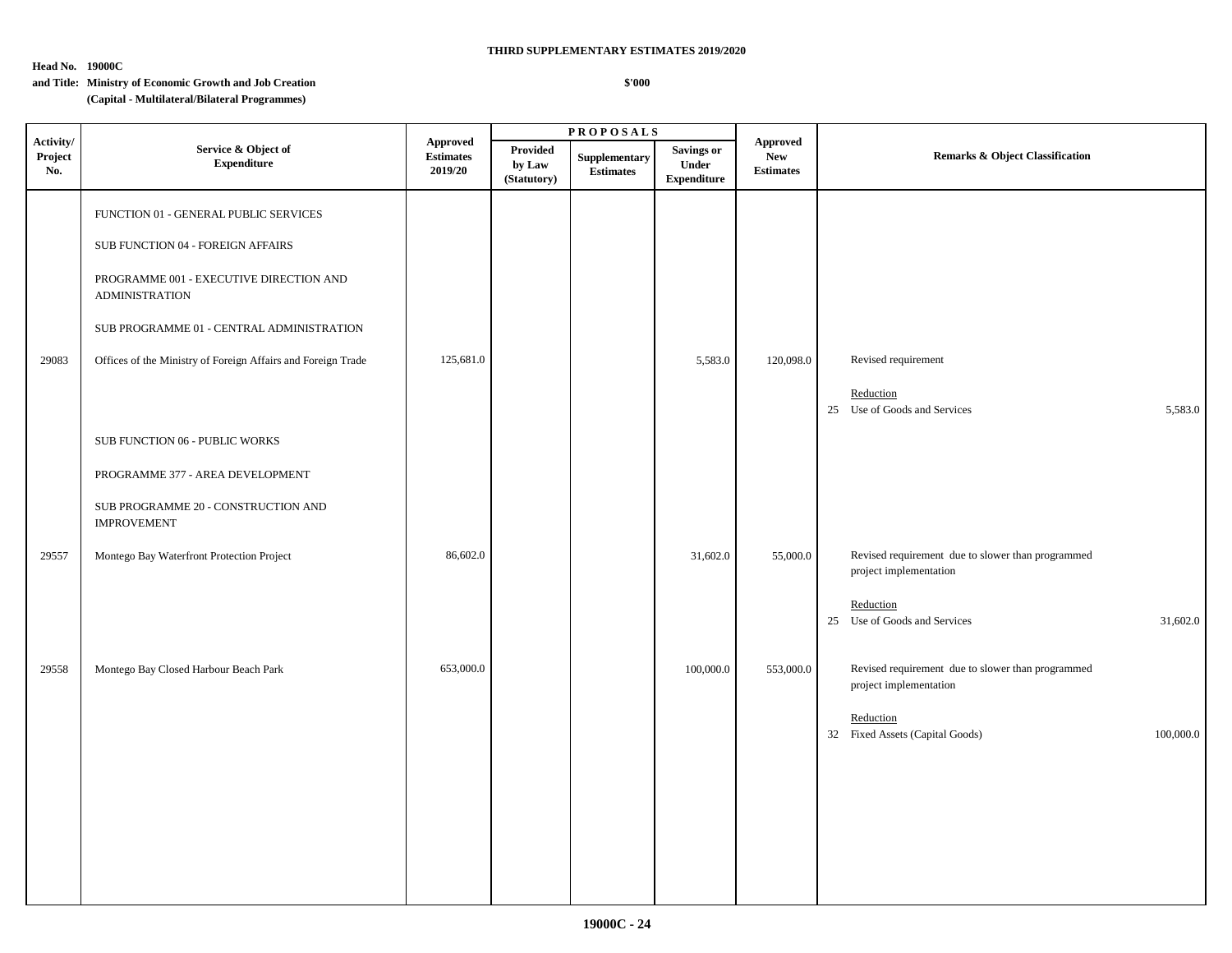**\$'000**

**Head No. 19000C**

|                             |                                                                                                                                                                                                                                                                                                                                                                 |                                                |                                   | <b>PROPOSALS</b>                  |                                                  |                                                   |                                                                                                                                         |  |
|-----------------------------|-----------------------------------------------------------------------------------------------------------------------------------------------------------------------------------------------------------------------------------------------------------------------------------------------------------------------------------------------------------------|------------------------------------------------|-----------------------------------|-----------------------------------|--------------------------------------------------|---------------------------------------------------|-----------------------------------------------------------------------------------------------------------------------------------------|--|
| Activity/<br>Project<br>No. | Service & Object of<br><b>Expenditure</b>                                                                                                                                                                                                                                                                                                                       | <b>Approved</b><br><b>Estimates</b><br>2019/20 | Provided<br>by Law<br>(Statutory) | Supplementary<br><b>Estimates</b> | <b>Savings or</b><br>Under<br><b>Expenditure</b> | <b>Approved</b><br><b>New</b><br><b>Estimates</b> | <b>Remarks &amp; Object Classification</b>                                                                                              |  |
| 22068                       | SUB FUNCTION 99 - OTHER GENERAL PUBLIC SERVICES<br>PROGRAMME 001 - EXECUTIVE DIRECTION AND<br><b>ADMINISTRATION</b><br>SUB PROGRAMME 01 - CENTRAL ADMINISTRATION<br>Establishment of United Nations House<br>FUNCTION 04 - ECONOMIC AFFAIRS<br>SUB FUNCTION 01 - INDUSTRY AND COMMERCE<br>PROGRAMME 301 - INDUSTRIAL DEVELOPMENT AND<br><b>EXPORT PROMOTION</b> | 150,000.0                                      |                                   |                                   | 66,500.0                                         | 83,500.0                                          | Revised requirement due to slower than programmed<br>project implementation<br>Reduction<br>32 Fixed Assets (Capital Goods)<br>66,500.0 |  |
|                             | SUB PROGRAMME 34 - MSME DEVELOPMENT                                                                                                                                                                                                                                                                                                                             |                                                |                                   |                                   |                                                  |                                                   |                                                                                                                                         |  |
| 29537                       | Credit Enhancement Programme (IDB)                                                                                                                                                                                                                                                                                                                              | 600,000.0                                      |                                   | 2,814.0                           |                                                  | 602,814.0                                         | Additional requirement<br>Additional<br>42 Loans (IADB)<br>2,814.0                                                                      |  |
| 29550                       | Access to Finance for MSMEs                                                                                                                                                                                                                                                                                                                                     | 400,000.0                                      |                                   |                                   | 13,000.0                                         | 387,000.0                                         | Revised requirement<br>Reduction                                                                                                        |  |
|                             |                                                                                                                                                                                                                                                                                                                                                                 |                                                |                                   |                                   |                                                  |                                                   | 42 Loans (IBRD - Loan)<br>41,359.0<br>Additional                                                                                        |  |
|                             |                                                                                                                                                                                                                                                                                                                                                                 |                                                |                                   |                                   |                                                  |                                                   | 25 Use of Goods and Services (IBRD - Loan)<br>28,359.0                                                                                  |  |
|                             |                                                                                                                                                                                                                                                                                                                                                                 |                                                |                                   |                                   |                                                  |                                                   | 13,000.0<br>Net reduction                                                                                                               |  |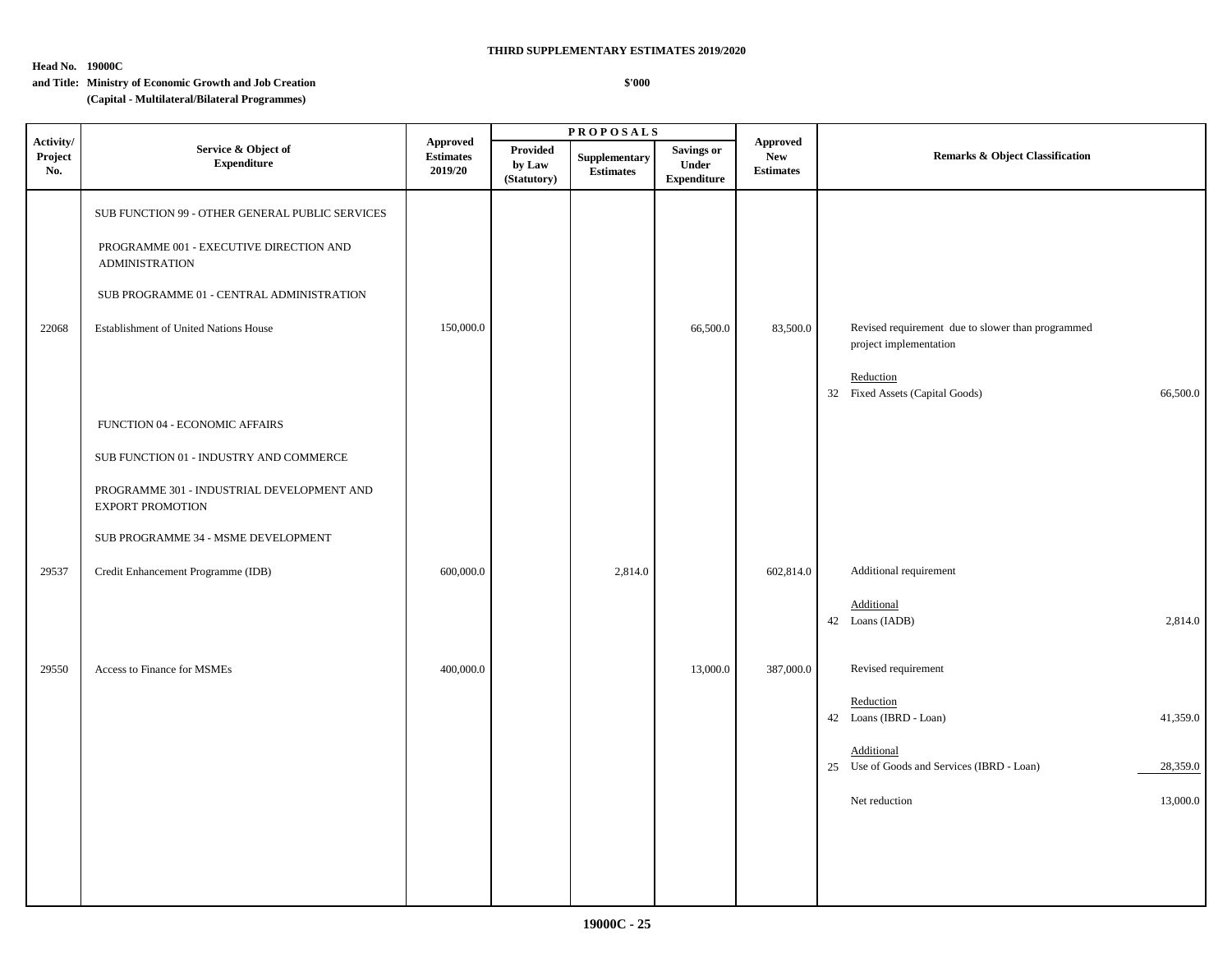**Head No. 19000C**

#### **\$'000**

|                             |                                                                                                                                                                                                                                                   | <b>PROPOSALS</b>                               |                                   |                                   |                                                  |                                                   |                                                                                                                                                                                                                                                                                                                         |
|-----------------------------|---------------------------------------------------------------------------------------------------------------------------------------------------------------------------------------------------------------------------------------------------|------------------------------------------------|-----------------------------------|-----------------------------------|--------------------------------------------------|---------------------------------------------------|-------------------------------------------------------------------------------------------------------------------------------------------------------------------------------------------------------------------------------------------------------------------------------------------------------------------------|
| Activity/<br>Project<br>No. | Service & Object of<br><b>Expenditure</b>                                                                                                                                                                                                         | <b>Approved</b><br><b>Estimates</b><br>2019/20 | Provided<br>by Law<br>(Statutory) | Supplementary<br><b>Estimates</b> | <b>Savings or</b><br>Under<br><b>Expenditure</b> | <b>Approved</b><br><b>New</b><br><b>Estimates</b> | <b>Remarks &amp; Object Classification</b>                                                                                                                                                                                                                                                                              |
| 29334                       | SUB FUNCTION 06 - ROAD CONSTRUCTION<br><b>AND REPAIRS</b><br>PROGRAMME 005 - DISASTER MANAGEMENT<br>SUB PROGRAMME 09 - FLOOD DAMAGE<br>Palisadoes Shore and Road Project<br>PROGRAMME 225 - ARTERIAL ROADS<br>SUB PROGRAMME 21 - CONSTRUCTION AND | 5,000.0                                        |                                   |                                   | 5,000.0                                          |                                                   | Revised requirement<br>Reduction<br>25 Use of Goods and Services<br>5,000.0                                                                                                                                                                                                                                             |
| 29421                       | <b>IMPROVEMENT</b><br>Major Infrastructure for Development Programme (MIDP)                                                                                                                                                                       | 11,505,006.0                                   |                                   | 453,191.0                         |                                                  | 11,958,197.0                                      | Additional requirement due to higher than programmed<br>expenditure.<br>Additional<br>25 Use of Goods and Services (GOJ)<br>65,544.0<br>32 Fixed Assets (Capital Goods) (GOJ)<br>846,480.0<br>912,024.0<br>Reduction<br>32 Fixed Assets (Capital Goods) (China Exim - Loan)<br>458,833.0<br>Net additional<br>453,191.0 |
| 29501                       | Southern Coastal Highway Improvement Project                                                                                                                                                                                                      | 6,228,982.0                                    |                                   | 900,214.0                         |                                                  | 7,129,196.0                                       | Additional requirement due to faster than programmed<br>implementation<br>Additional<br>32 Fixed Assets (Capital Goods)<br>900,214.0<br>(GOJ - \$78.735m; China Exim Bank-Loan - \$821.479m)                                                                                                                            |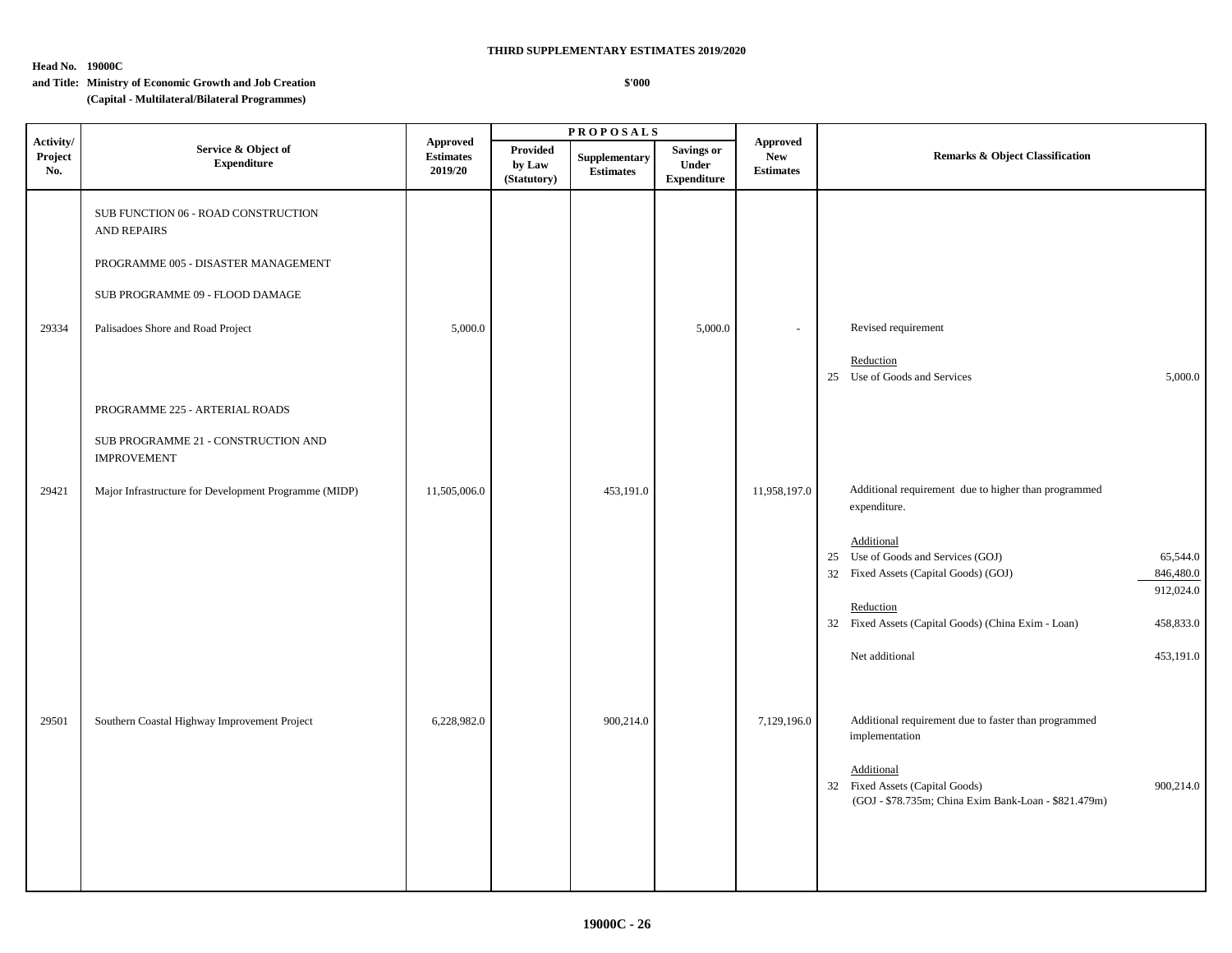**Head No. 19000C**

# **and Title: Ministry of Economic Growth and Job Creation**

 **\$'000**

|                             |                                                                                          |                                                |                                          | <b>PROPOSALS</b>                  |                                                         |                                                   | <b>Remarks &amp; Object Classification</b>                                                                                                                    |  |
|-----------------------------|------------------------------------------------------------------------------------------|------------------------------------------------|------------------------------------------|-----------------------------------|---------------------------------------------------------|---------------------------------------------------|---------------------------------------------------------------------------------------------------------------------------------------------------------------|--|
| Activity/<br>Project<br>No. | Service & Object of<br><b>Expenditure</b>                                                | <b>Approved</b><br><b>Estimates</b><br>2019/20 | <b>Provided</b><br>by Law<br>(Statutory) | Supplementary<br><b>Estimates</b> | <b>Savings or</b><br><b>Under</b><br><b>Expenditure</b> | <b>Approved</b><br><b>New</b><br><b>Estimates</b> |                                                                                                                                                               |  |
|                             | SUB FUNCTION 14 - PHYSICAL PLANNING AND<br><b>DEVELOPMENT</b>                            |                                                |                                          |                                   |                                                         |                                                   |                                                                                                                                                               |  |
|                             | PROGRAMME 376 - LAND USE PLANNING AND<br>DEVELOPMENT                                     |                                                |                                          |                                   |                                                         |                                                   |                                                                                                                                                               |  |
|                             | SUB PROGRAMME 02 - PLANNING AND DEVELOPMENT                                              |                                                |                                          |                                   |                                                         |                                                   |                                                                                                                                                               |  |
| 29555                       | Montego Bay Perimeter Road                                                               | 350,000.0                                      |                                          |                                   | 323,250.0                                               | 26,750.0                                          | Revised requirement due to slower than programmed<br>project implementation<br>Reduction<br>25 Use of Goods and Services<br>189,350.0<br>31 Land<br>133,900.0 |  |
|                             |                                                                                          |                                                |                                          |                                   |                                                         |                                                   | 323,250.0                                                                                                                                                     |  |
|                             | SUB FUNCTION 15 - SCIENTIFIC AND TECHNOLOGICAL<br><b>SERVICES</b>                        |                                                |                                          |                                   |                                                         |                                                   |                                                                                                                                                               |  |
|                             | PROGRAMME 600 - METEOROLOGICAL, WEATHER<br>AND CLIMATE SERVICES                          |                                                |                                          |                                   |                                                         |                                                   |                                                                                                                                                               |  |
|                             | SUB PROGRAMME 02 - PLANNING AND DEVELOPMENT                                              |                                                |                                          |                                   |                                                         |                                                   |                                                                                                                                                               |  |
| 29513                       | Developing a Comprehensive Bush Fire Warning Index for<br>Effective Bush Fire Management | 50,500.0                                       |                                          |                                   |                                                         | 50,500.0                                          | Revised requirement                                                                                                                                           |  |
|                             |                                                                                          |                                                |                                          |                                   |                                                         |                                                   | Reduction<br>25 Use of Goods and Services (Grant)<br>1,800.0                                                                                                  |  |
|                             |                                                                                          |                                                |                                          |                                   |                                                         |                                                   | <b>Additional</b><br>25 Use of Goods and Services (GOJ)<br>1,800.0                                                                                            |  |
|                             |                                                                                          |                                                |                                          |                                   |                                                         |                                                   | Net Reduction<br>$\sim$                                                                                                                                       |  |
| 29546                       | Green Climate Readiness Support                                                          | 75,557.0                                       |                                          |                                   | 19,000.0                                                | 56,557.0                                          | Revised requirement                                                                                                                                           |  |
|                             |                                                                                          |                                                |                                          |                                   |                                                         |                                                   | Reduction<br>25 Use of Goods and Services (Grant)<br>19,000.0                                                                                                 |  |
|                             |                                                                                          |                                                |                                          |                                   |                                                         |                                                   |                                                                                                                                                               |  |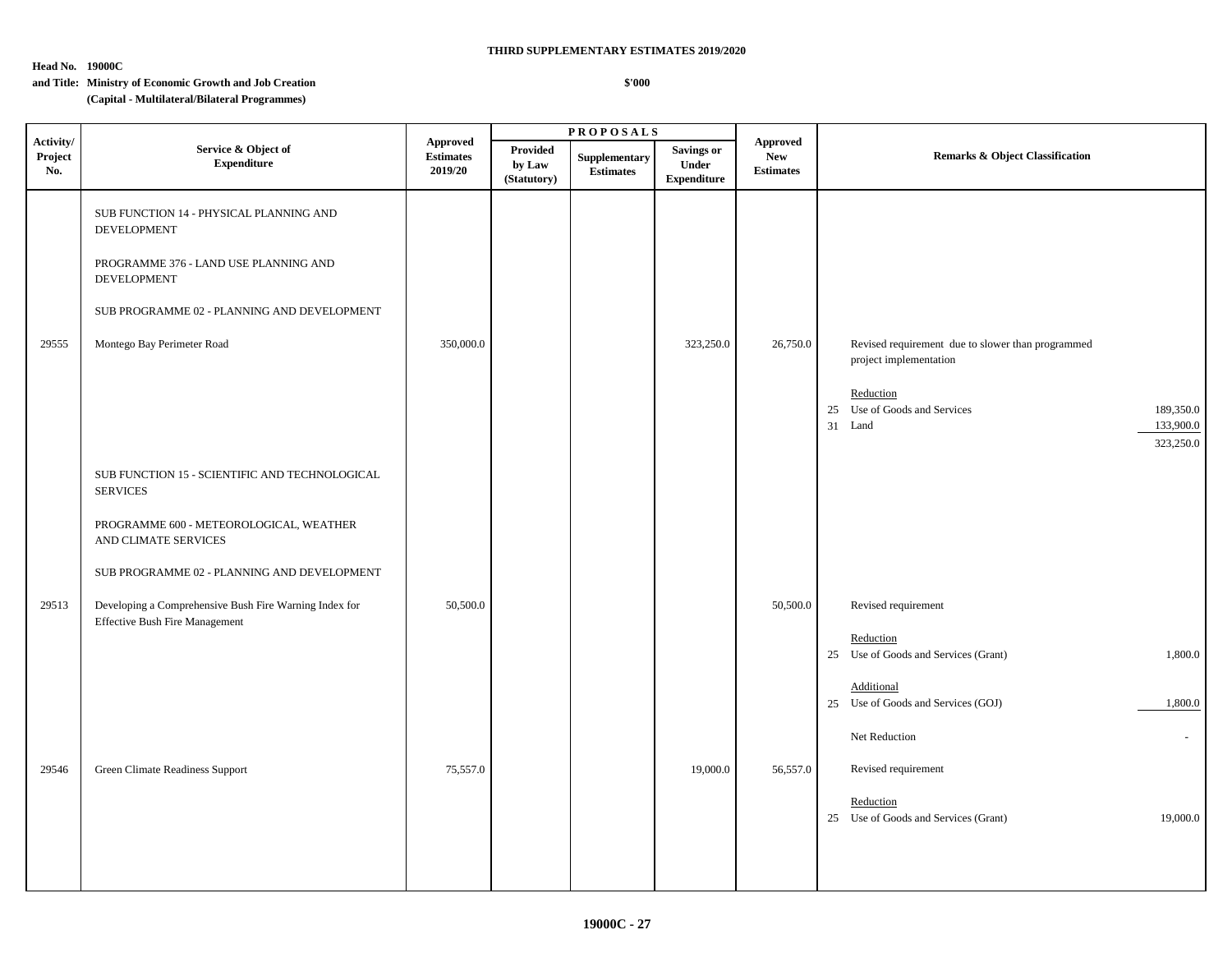**Head No. 19000C**

# **and Title: Ministry of Economic Growth and Job Creation**

 **\$'000**

|                             |                                                                                                          |                                                | <b>PROPOSALS</b>                         |                                   |                                                  |                                                   |                                                                                                                                                                                                                                                         |  |  |
|-----------------------------|----------------------------------------------------------------------------------------------------------|------------------------------------------------|------------------------------------------|-----------------------------------|--------------------------------------------------|---------------------------------------------------|---------------------------------------------------------------------------------------------------------------------------------------------------------------------------------------------------------------------------------------------------------|--|--|
| Activity/<br>Project<br>No. | Service & Object of<br><b>Expenditure</b>                                                                | <b>Approved</b><br><b>Estimates</b><br>2019/20 | <b>Provided</b><br>by Law<br>(Statutory) | Supplementary<br><b>Estimates</b> | <b>Savings or</b><br>Under<br><b>Expenditure</b> | <b>Approved</b><br><b>New</b><br><b>Estimates</b> | <b>Remarks &amp; Object Classification</b>                                                                                                                                                                                                              |  |  |
|                             | FUNCTION 05 - ENVIRONMENTAL PROTECTION AND<br><b>CONSERVATION</b>                                        |                                                |                                          |                                   |                                                  |                                                   |                                                                                                                                                                                                                                                         |  |  |
|                             | SUB FUNCTION 04 - PROTECTION OF BIODIVERSITY<br>AND LANDSCAPE                                            |                                                |                                          |                                   |                                                  |                                                   |                                                                                                                                                                                                                                                         |  |  |
|                             | PROGRAMME 625 - PROTECTION AND CONSERVATION                                                              |                                                |                                          |                                   |                                                  |                                                   |                                                                                                                                                                                                                                                         |  |  |
|                             | SUB PROGRAMME 21 - LAND CONSERVATION                                                                     |                                                |                                          |                                   |                                                  |                                                   |                                                                                                                                                                                                                                                         |  |  |
| 29475                       | Pilot Programme for Climate Resilience II (PPCRII) -<br>Adaptation Programme and Financing Mechanism     | 856,270.0                                      |                                          |                                   | 137,807.0                                        | 718,463.0                                         | Revised requirement due to slower than programmed<br>project implementation                                                                                                                                                                             |  |  |
|                             |                                                                                                          |                                                |                                          |                                   |                                                  |                                                   | Reduction<br>25 Use of Goods and Services<br>104,526.0<br>(GOJ - \$4.309m; Grant - \$100.217m)<br>32 Fixed Assets (Capital Goods) (Loan)<br>20,000.0<br>42 Loans<br>13,281.0                                                                            |  |  |
| 29505                       | Integrating Water, Land and Ecosystems Management in<br>Caribbean Small Island Developing States (IWEco) | 57,073.0                                       |                                          |                                   | 35,800.0                                         | 21,273.0                                          | 137,807.0<br>Revised requirement due to slower than programmed<br>project implementation                                                                                                                                                                |  |  |
|                             |                                                                                                          |                                                |                                          |                                   |                                                  |                                                   | Reduction<br>21 Compensation of Employees (Grant)<br>9,200.0<br>Travel Expenses and Subsistence (Grant)<br>5,500.0<br>22<br>20,199.0<br>Use of Goods and Services (Grant)<br>25<br>Grants, Contributions & Subsidies (Grant)<br>901.0<br>27<br>35,800.0 |  |  |
|                             | SUB PROGRAMME 23 - ENVIRONMENTAL MANAGEMENT                                                              |                                                |                                          |                                   |                                                  |                                                   |                                                                                                                                                                                                                                                         |  |  |
| 29408                       | Integrated Management of the Yallahs/Hope River Watershed<br>Management Area                             | 271,511.0                                      |                                          |                                   | 80,000.0                                         | 191,511.0                                         | Revised requirement due to slower than programmed<br>project implementation<br>Reduction<br>25 Use of Goods and Services<br>80,000.0                                                                                                                    |  |  |
|                             |                                                                                                          |                                                |                                          |                                   |                                                  |                                                   |                                                                                                                                                                                                                                                         |  |  |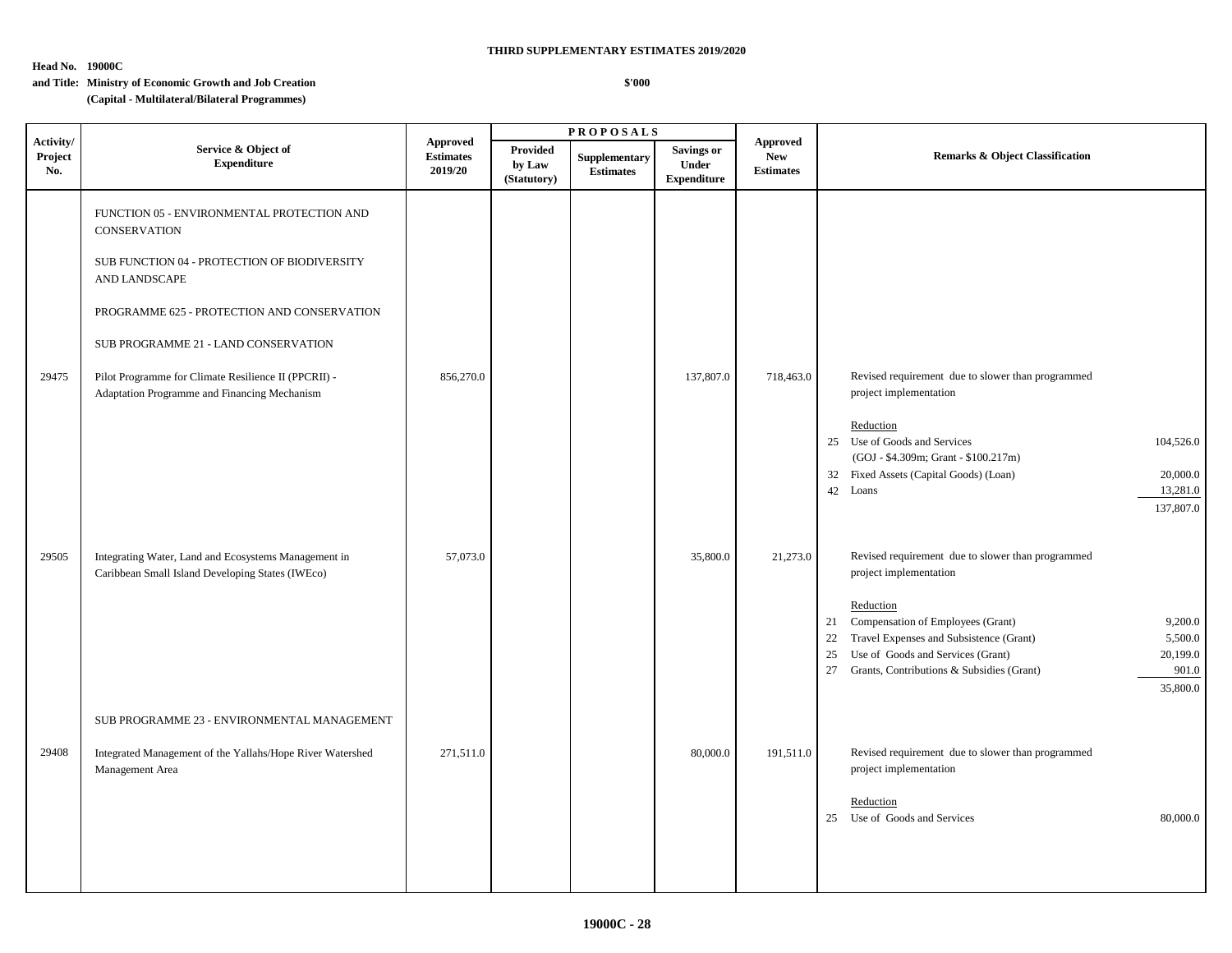**Head No. 19000C**

#### **\$'000**

|                             |                                                            |                                                                                       |                                   | <b>PROPOSALS</b>                                  |                                                           |                                                         |                                                       |  |
|-----------------------------|------------------------------------------------------------|---------------------------------------------------------------------------------------|-----------------------------------|---------------------------------------------------|-----------------------------------------------------------|---------------------------------------------------------|-------------------------------------------------------|--|
| Activity/<br>Project<br>No. | Service & Object of<br>${\bf Expenditure}$                 | Approved<br>$\label{1.1} \begin{array}{ll} \textbf{Estimates} \end{array}$<br>2019/20 | Provided<br>by Law<br>(Statutory) | Supplementary<br>$\label{1.1} \textbf{Estimates}$ | <b>Savings or</b><br>${\bf Under}$<br>${\bf Expenditure}$ | ${\Large\bf\large A}$<br><b>New</b><br><b>Estimates</b> | <b>Remarks &amp; Object Classification</b>            |  |
|                             | FUNCTION 06 - HOUSING AND COMMUNITY AMENITIES              |                                                                                       |                                   |                                                   |                                                           |                                                         |                                                       |  |
|                             | ${\rm SUB}$ FUNCTION 03 - WATER SUPPLY SERVICES            |                                                                                       |                                   |                                                   |                                                           |                                                         |                                                       |  |
|                             | PROGRAMME 479 - SURVEYS AND INVESTIGATIONS                 |                                                                                       |                                   |                                                   |                                                           |                                                         |                                                       |  |
|                             | SUB PROGRAMME 23 - DOMESTIC WATER<br><b>INFRASTRUCTURE</b> |                                                                                       |                                   |                                                   |                                                           |                                                         |                                                       |  |
| 29507                       | Hermitage Dam Rehabilitation Study                         | 15,600.0                                                                              |                                   | 4,758.0                                           |                                                           | 20,358.0                                                | Additional requirement                                |  |
|                             |                                                            |                                                                                       |                                   |                                                   |                                                           |                                                         | Additional<br>25 Use of Goods and Services<br>4,758.0 |  |
|                             |                                                            |                                                                                       |                                   |                                                   |                                                           |                                                         |                                                       |  |
|                             |                                                            |                                                                                       |                                   |                                                   |                                                           |                                                         |                                                       |  |
|                             |                                                            |                                                                                       |                                   |                                                   |                                                           |                                                         |                                                       |  |
|                             |                                                            |                                                                                       |                                   |                                                   |                                                           |                                                         |                                                       |  |
|                             |                                                            |                                                                                       |                                   |                                                   |                                                           |                                                         |                                                       |  |
|                             |                                                            |                                                                                       |                                   |                                                   |                                                           |                                                         |                                                       |  |
|                             |                                                            |                                                                                       |                                   |                                                   |                                                           |                                                         |                                                       |  |
|                             |                                                            |                                                                                       |                                   |                                                   |                                                           |                                                         |                                                       |  |
|                             |                                                            |                                                                                       |                                   |                                                   |                                                           |                                                         |                                                       |  |
|                             |                                                            |                                                                                       |                                   |                                                   |                                                           |                                                         |                                                       |  |
|                             |                                                            |                                                                                       |                                   |                                                   |                                                           |                                                         |                                                       |  |
|                             |                                                            |                                                                                       |                                   |                                                   |                                                           |                                                         |                                                       |  |
|                             | TOTAL HEAD 19000C                                          | 23,369,321.0                                                                          | $\sim$                            | 1,360,977.0                                       | 817,542.0                                                 | 23,912,756.0                                            |                                                       |  |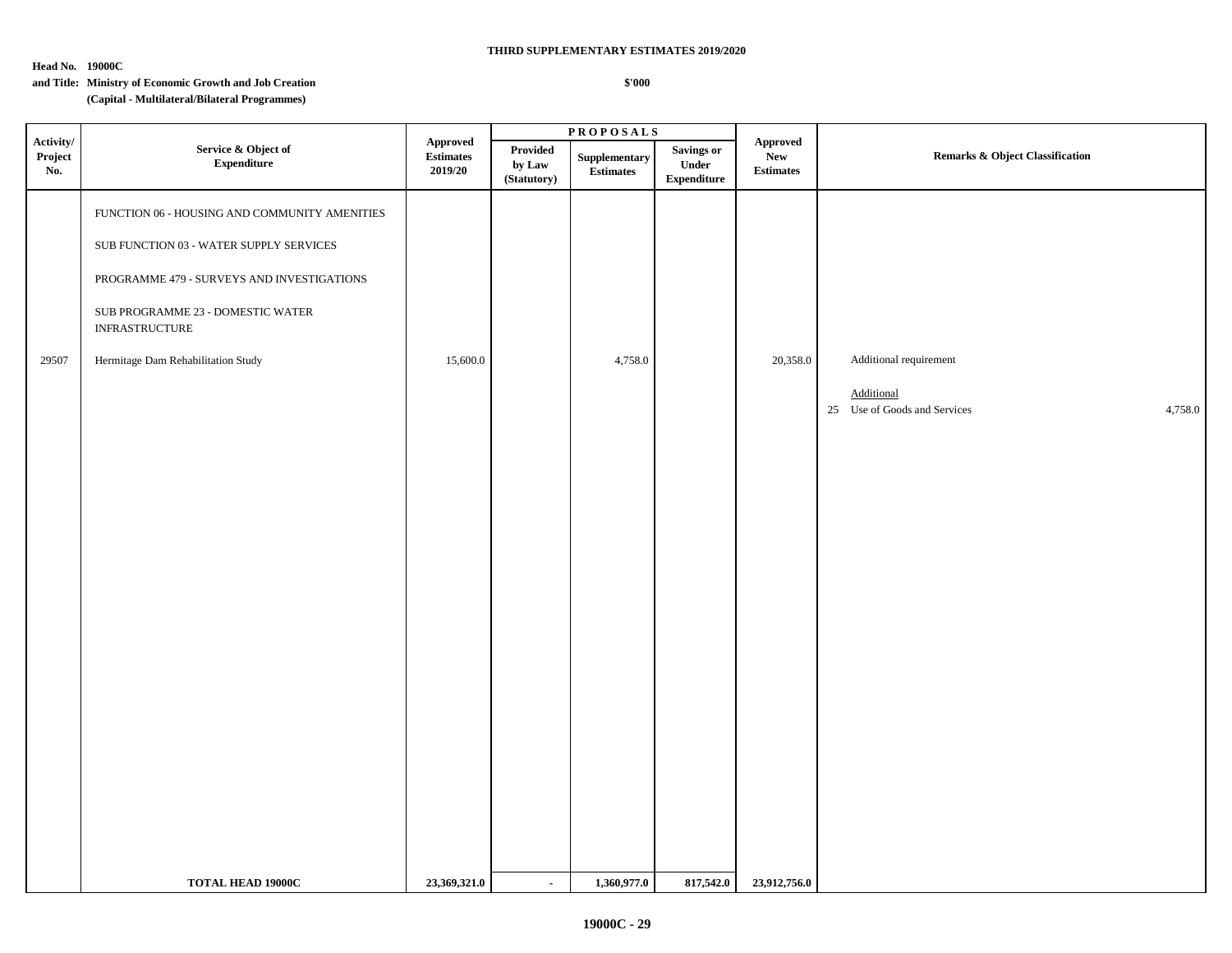#### **Head No. 19046**

## **and Title: Forestry Department**

|                             |                                                                                                                                                                                                       |                                                  |                                          | <b>PROPOSALS</b>                  |                                                  |                                                   |                                                                                                                                                                     |
|-----------------------------|-------------------------------------------------------------------------------------------------------------------------------------------------------------------------------------------------------|--------------------------------------------------|------------------------------------------|-----------------------------------|--------------------------------------------------|---------------------------------------------------|---------------------------------------------------------------------------------------------------------------------------------------------------------------------|
| Activity/<br>Project<br>No. | Service & Object of<br><b>Expenditure</b>                                                                                                                                                             | <b>Approved</b><br><b>Estimates</b><br>2019/2020 | <b>Provided</b><br>by Law<br>(Statutory) | Supplementary<br><b>Estimates</b> | <b>Savings or</b><br>Under<br><b>Expenditure</b> | <b>Approved</b><br><b>New</b><br><b>Estimates</b> | <b>Remarks &amp; Object Classification</b>                                                                                                                          |
|                             | FUNCTION 04 - ECONOMIC AFFAIRS<br>SUBFUNCTION 03 - AGRICULTURE, FORESTRY AND FISHING<br>PROGRAMME 001 - EXECUTIVE DIRECTION AND<br><b>ADMINISTRATION</b><br>SUB-PROGRAMME 01 - CENTRAL ADMINISTRATION |                                                  |                                          |                                   |                                                  |                                                   | Except where otherwise stated, amounts reflected<br>as "Savings or Under Expenditure" represent<br>reallocation of unutilized balances to the<br>Contingencies Fund |
| 10001                       | Direction and Management                                                                                                                                                                              | 410,098.0                                        |                                          |                                   | 1,100.0                                          | 408,998.0                                         | Reallocation of resources to facilitate payment for<br>accommodations for field staff in rural areas.<br>Reduction                                                  |
|                             |                                                                                                                                                                                                       |                                                  |                                          |                                   |                                                  |                                                   | 32 Fixed Assets (Capital Goods)<br>1,550.0                                                                                                                          |
|                             |                                                                                                                                                                                                       |                                                  |                                          |                                   |                                                  |                                                   | Additional<br>23 Rental of Property and Machinery<br>450.0                                                                                                          |
|                             |                                                                                                                                                                                                       |                                                  |                                          |                                   |                                                  |                                                   | Net reduction<br>1,100.0                                                                                                                                            |
|                             | PROGRAMME 102 - FOREST CONSERVATION                                                                                                                                                                   |                                                  |                                          |                                   |                                                  |                                                   |                                                                                                                                                                     |
|                             | SUB-PROGRAMME 20 - MANAGEMENT AND CONSERVATION<br>OF FOREST RESOURCES                                                                                                                                 |                                                  |                                          |                                   |                                                  |                                                   |                                                                                                                                                                     |
| 10174                       | Forest Development and Management                                                                                                                                                                     | 675,620.0                                        |                                          | 1,100.0                           |                                                  | 676,720.0                                         | Revised requirement                                                                                                                                                 |
|                             |                                                                                                                                                                                                       |                                                  |                                          |                                   |                                                  |                                                   | Additional<br>23 Rental of Property and Machinery<br>1,100.0                                                                                                        |
|                             |                                                                                                                                                                                                       |                                                  |                                          |                                   |                                                  |                                                   |                                                                                                                                                                     |
|                             | <b>GROSS TOTAL HEAD</b>                                                                                                                                                                               |                                                  | $\mathcal{L}_{\mathcal{A}}$              | 1,100.0                           |                                                  |                                                   |                                                                                                                                                                     |
|                             | <b>LESS APPROPRIATIONS-IN-AID</b>                                                                                                                                                                     | 1,085,718.0<br>7,400.0                           | $\blacksquare$                           |                                   | 1,100.0<br>$\blacksquare$                        | 1,085,718.0<br>7,400.0                            |                                                                                                                                                                     |
|                             | <b>NET TOTAL HEAD 19046</b>                                                                                                                                                                           | 1,078,318.0                                      | $\sim$                                   | 1,100.0                           | 1,100.0                                          | 1,078,318.0                                       |                                                                                                                                                                     |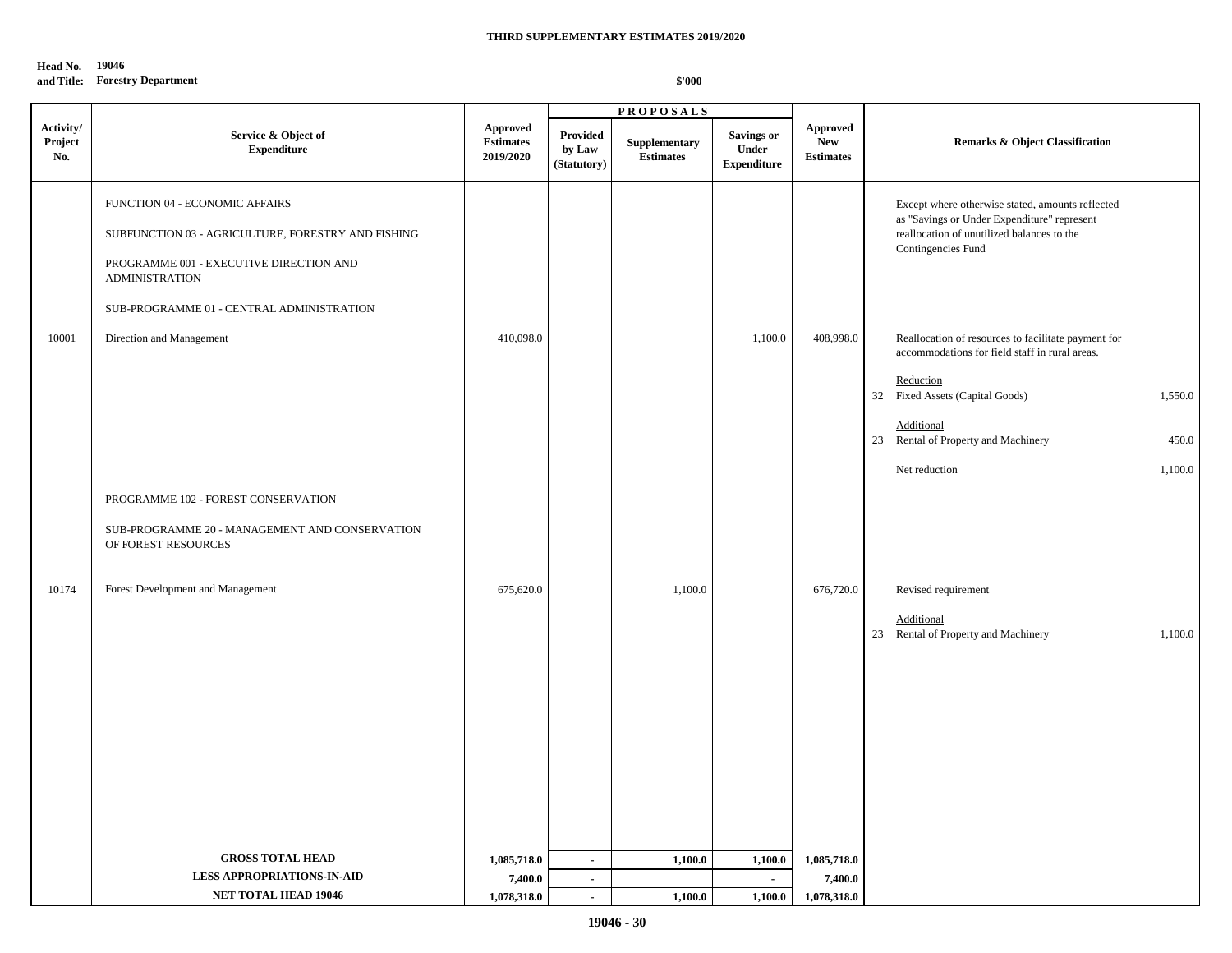#### **Head No. 20000 and Title: Ministry of Finance and the Public Service**

|                             |                                                                                                                                                                                                                                                                              |                                                  | <b>PROPOSALS</b>                  |                                   |                                                  |                                                   |                                                                                                                                                                                               |
|-----------------------------|------------------------------------------------------------------------------------------------------------------------------------------------------------------------------------------------------------------------------------------------------------------------------|--------------------------------------------------|-----------------------------------|-----------------------------------|--------------------------------------------------|---------------------------------------------------|-----------------------------------------------------------------------------------------------------------------------------------------------------------------------------------------------|
| Activity/<br>Project<br>No. | Service & Object of<br><b>Expenditure</b>                                                                                                                                                                                                                                    | <b>Approved</b><br><b>Estimates</b><br>2019/2020 | Provided<br>by Law<br>(Statutory) | Supplementary<br><b>Estimates</b> | <b>Savings or</b><br>Under<br><b>Expenditure</b> | <b>Approved</b><br><b>New</b><br><b>Estimates</b> | <b>Remarks &amp; Object Classification</b>                                                                                                                                                    |
| 10002                       | FUNCTION 01 - GENERAL PUBLIC SERVICES<br>SUB-FUNCTION 02 - ECONOMIC AND FISCAL POLICIES<br><b>MANAGEMENT</b><br>PROGRAMME 001- EXECUTIVE DIRECTION AND<br><b>ADMINISTRATION</b><br>SUB PROGRAMME 01 - CENTRAL ADMINISTRATION<br>Financial Management and Accounting Services | 104,646.0                                        |                                   |                                   | 9,000.0                                          | 95,646.0                                          | Revised requirement<br>Reduction                                                                                                                                                              |
|                             |                                                                                                                                                                                                                                                                              |                                                  |                                   |                                   |                                                  |                                                   | 21 Compensation of Employees<br>6,500.0<br>Travel Expenses and Subsistence<br>22<br>1,000.0<br>25<br>Use of Goods and Services<br>1,500.0<br>9,000.0                                          |
| 10003                       | Human Resource Management and Other Support Services                                                                                                                                                                                                                         | 740,123.0                                        |                                   |                                   | 22,500.0                                         | 717,623.0                                         | Revised requirement<br>Reduction<br>21 Compensation of Employees<br>15,000.0<br>22<br>Travel Expenses and Subsistence<br>6,500.0<br>Awards and Social Assistance<br>29<br>1,000.0<br>22,500.0 |
| 10005                       | Direction and Administration                                                                                                                                                                                                                                                 | 31,342.0                                         |                                   |                                   | 1,400.0                                          | 29,942.0                                          | Revised requirement<br>Reduction<br>Compensation of Employees<br>800.0<br>21<br>32 Fixed Asset (Capital Goods)<br>600.0<br>1,400.0                                                            |
| 10017                       | Capacity Development                                                                                                                                                                                                                                                         | 52,067.0                                         |                                   |                                   | 11,500.0                                         | 40,567.0                                          | Revised requirement<br>Reduction<br>22 Travel Expenses and Subsistence<br>3,500.0<br>25<br>Use of Goods and Services<br>8,000.0<br>11,500.0                                                   |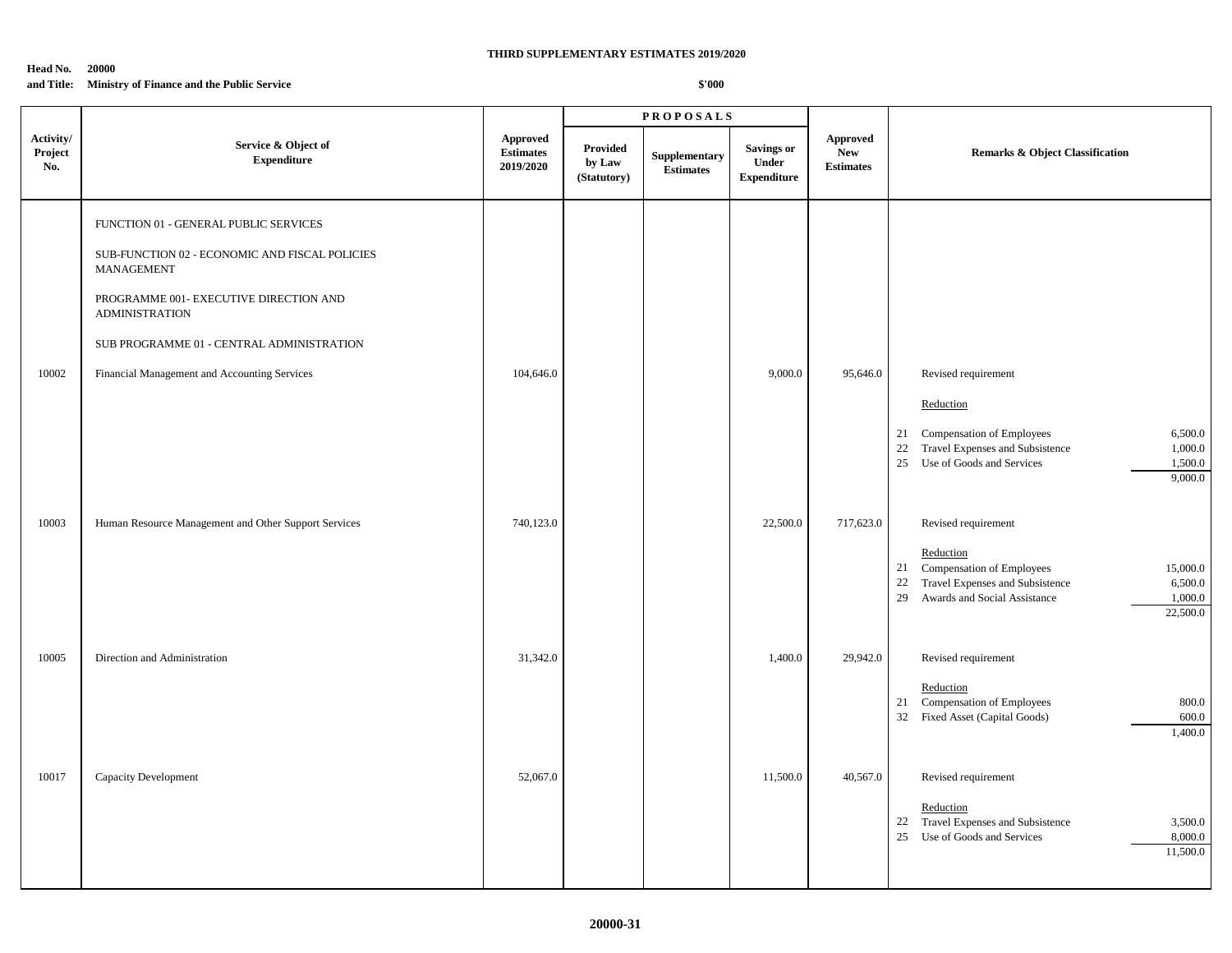#### **Head No. 20000 and Title: Ministry of Finance and the Public Service**

|                             |                                                                                              |                                                  |                                   | <b>PROPOSALS</b>                  |                                                  |                                                   |                                                                                                                                                                                                                                           |
|-----------------------------|----------------------------------------------------------------------------------------------|--------------------------------------------------|-----------------------------------|-----------------------------------|--------------------------------------------------|---------------------------------------------------|-------------------------------------------------------------------------------------------------------------------------------------------------------------------------------------------------------------------------------------------|
| Activity/<br>Project<br>No. | Service & Object of<br><b>Expenditure</b>                                                    | <b>Approved</b><br><b>Estimates</b><br>2019/2020 | Provided<br>by Law<br>(Statutory) | Supplementary<br><b>Estimates</b> | <b>Savings or</b><br>Under<br><b>Expenditure</b> | <b>Approved</b><br><b>New</b><br><b>Estimates</b> | <b>Remarks &amp; Object Classification</b>                                                                                                                                                                                                |
| 11520                       | Information and Communication Technology Services                                            | 123,929.0                                        |                                   |                                   | 21,000.0                                         | 102,929.0                                         | Revised requirement<br>Reduction<br>Compensation of Employees<br>6,500.0<br>21<br>Travel Expenses and Subsistence<br>22<br>1,500.0<br>Use of Goods and Services<br>25<br>8,000.0<br>32 Fixed Asset (Capital Goods)<br>5,000.0<br>21,000.0 |
| 11662                       | Public Relations and Communication<br>SUB PROGRAMME 02 - POLICY, PLANNING AND<br>DEVELOPMENT | 60,367.0                                         |                                   |                                   | 600.0                                            | 59,767.0                                          | Revised requirement<br>Reduction<br>32 Fixed Asset (Capital Goods)<br>600.0                                                                                                                                                               |
| 10001                       | Direction and Management                                                                     | 571,740.0                                        |                                   |                                   | 7,000.0                                          | 564,740.0                                         | Revised requirement<br>Reduction<br>22 Travel Expenses and Subsistence<br>7,000.0                                                                                                                                                         |
| 10258                       | Research and Investigations                                                                  | 10,000.0                                         |                                   |                                   | 10,000.0                                         |                                                   | Revised requirement<br>Reduction<br>25 Use of Goods and Services<br>10,000.0                                                                                                                                                              |
| 10279                       | Administration of Internal Audit                                                             | 99,567.0                                         |                                   |                                   | 11,300.0                                         | 88,267.0                                          | Revised requirement<br>Reduction<br>Compensation of Employees<br>21<br>4,000.0<br>22 Travel Expenses and Subsistence<br>7,300.0<br>11,300.0                                                                                               |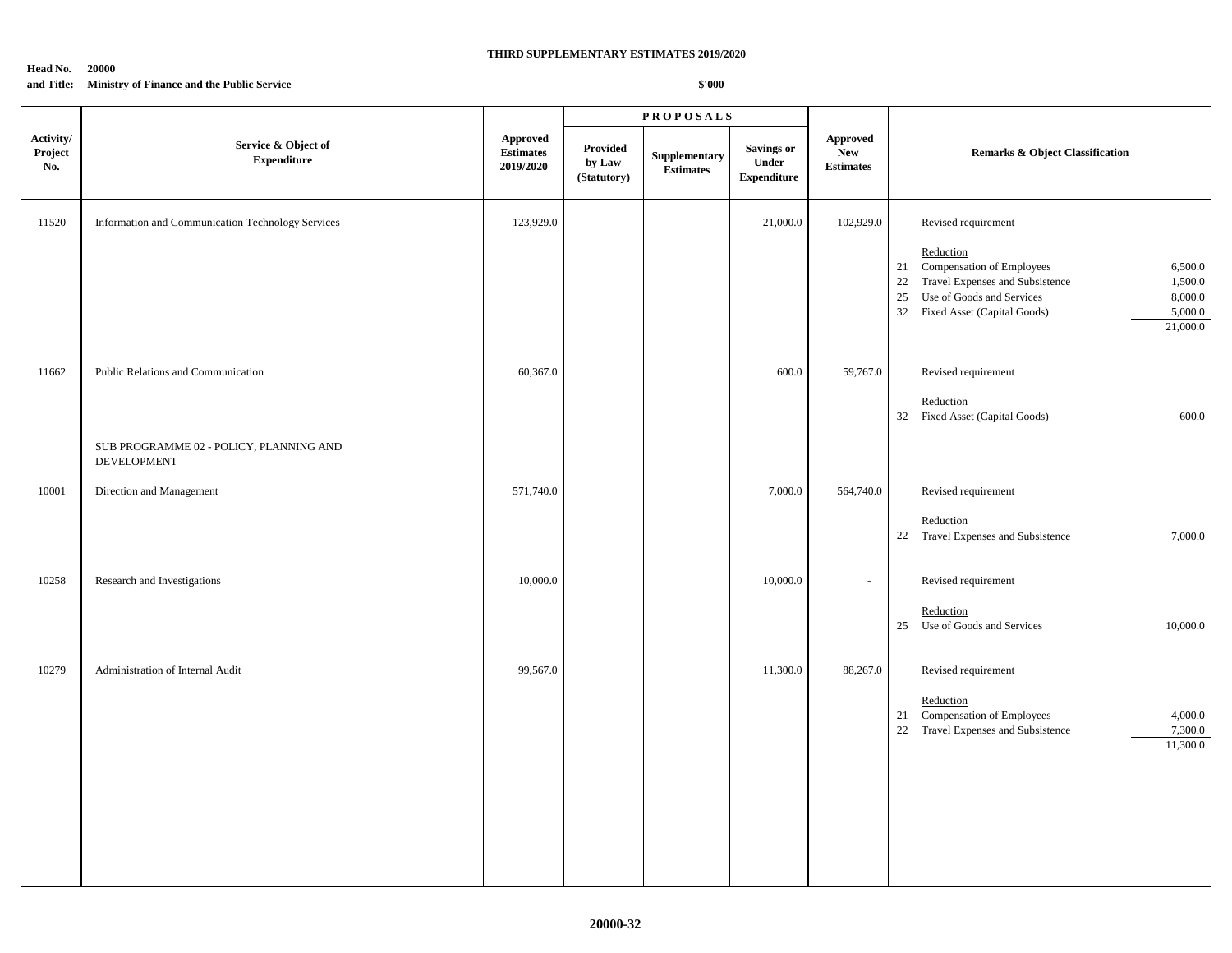#### **Head No. 20000 and Title: Ministry of Finance and the Public Service**

|                             |                                                                                                                        |                                           | <b>PROPOSALS</b>                         |                                   |                                            |                                                   |                                                                                                                                                                                             |
|-----------------------------|------------------------------------------------------------------------------------------------------------------------|-------------------------------------------|------------------------------------------|-----------------------------------|--------------------------------------------|---------------------------------------------------|---------------------------------------------------------------------------------------------------------------------------------------------------------------------------------------------|
| Activity/<br>Project<br>No. | Service & Object of<br><b>Expenditure</b>                                                                              | Approved<br><b>Estimates</b><br>2019/2020 | <b>Provided</b><br>by Law<br>(Statutory) | Supplementary<br><b>Estimates</b> | Savings or<br>Under<br>${\bf Expenditure}$ | <b>Approved</b><br><b>New</b><br><b>Estimates</b> | <b>Remarks &amp; Object Classification</b>                                                                                                                                                  |
|                             | PROGRAMME 132 - MACROFISCAL POLICY AND MANAGEMENT<br>SUB PROGRAMME 20 - MACROFISCAL POLICY RESEARCH<br>AND DEVELOPMENT |                                           |                                          |                                   |                                            |                                                   |                                                                                                                                                                                             |
| 10229                       | Macro Economic Planning Management                                                                                     | 12,424.0                                  |                                          |                                   | 400.0                                      | 12,024.0                                          | Revised requirement<br>Reduction<br>21 Compensation of Employees<br>400.0                                                                                                                   |
| 10662                       | <b>International Programme Management</b>                                                                              | 41,948.0                                  |                                          |                                   | 1,500.0                                    | 40,448.0                                          | Revised requirement<br>Reduction<br>Compensation of Employees<br>500.0<br>21<br>22 Travel Expenses and Subsistence<br>1,000.0<br>1,500.0                                                    |
| 10663                       | SUB PROGRAMME 21 - MACROFISCAL FORECASTING<br>AND MANAGEMENT<br>Fiscal Policy Management                               | 39,168.0                                  |                                          |                                   | 8,000.0                                    | 31,168.0                                          | Revised requirement<br>Reduction<br>21 Compensation of Employees<br>8,000.0                                                                                                                 |
| 10664                       | SUB PROGRAMME 22 - MANAGEMENT OF PUBLIC DEBT<br>Debt Management                                                        | 197,921.0                                 |                                          |                                   | 37,000.0                                   | 160,921.0                                         | Revised requirement<br>Reduction<br>21 Compensation of Employees<br>17,000.0<br>22<br>Travel Expenses and Subsistence<br>2,000.0<br>25<br>Use of Goods and Services<br>18,000.0<br>37,000.0 |
| 10005                       | SUB PROGRAMME 23 - TAX DISPUTE RESOLUTION<br>Direction and Administration                                              | 93,664.0                                  |                                          |                                   | 5,000.0                                    | 88,664.0                                          | Revised requirement<br>Reduction<br>21 Compensation of Employees<br>4,000.0<br>25 Use of Goods and Services<br>1,000.0<br>5,000.0                                                           |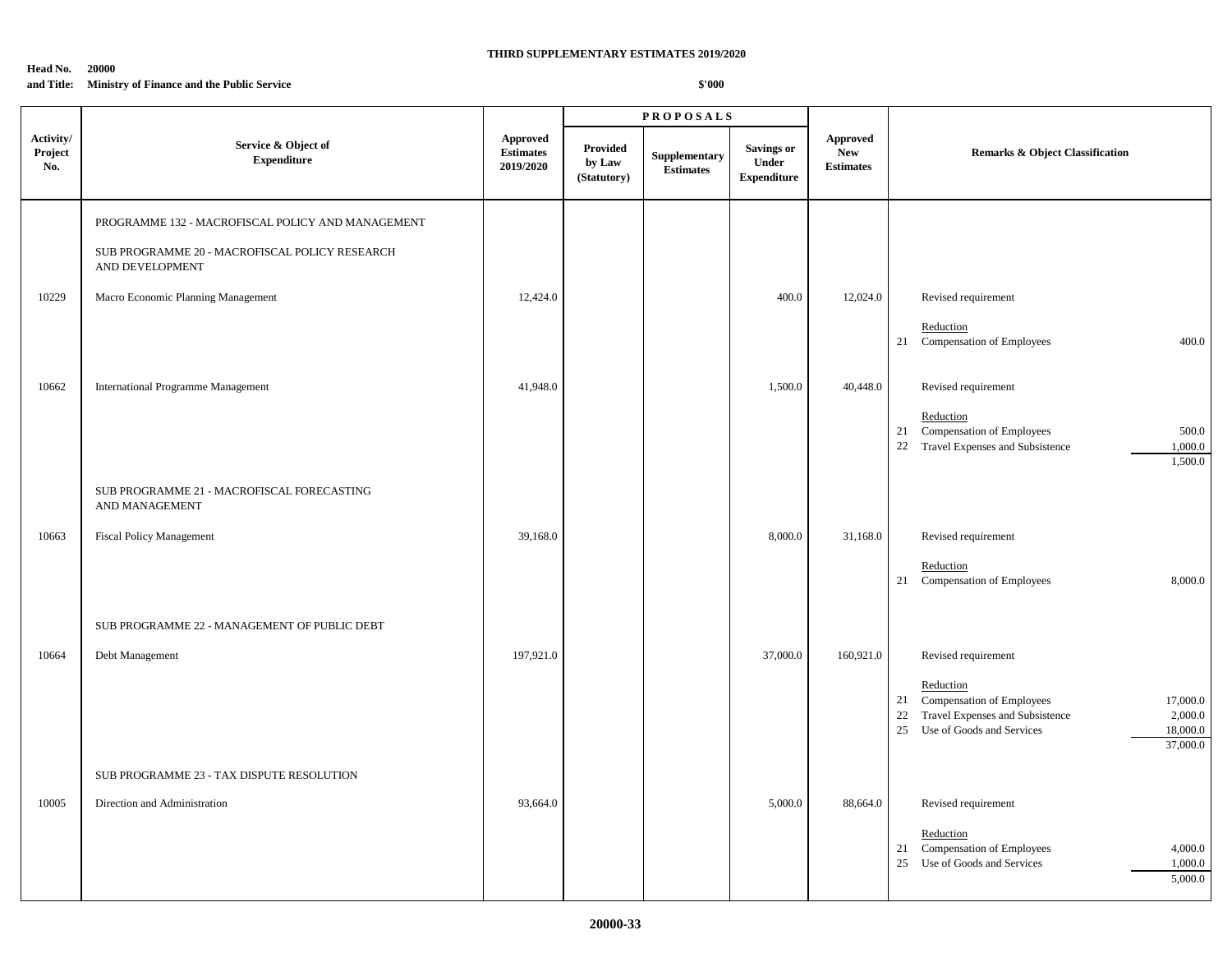# **Head No. 20000**

## **and Title: Ministry of Finance and the Public Service**

|                             |                                                                                             |                                                  |                                   | <b>PROPOSALS</b>                                  |                                           |                                                   |                                                                                                                                                                                                |
|-----------------------------|---------------------------------------------------------------------------------------------|--------------------------------------------------|-----------------------------------|---------------------------------------------------|-------------------------------------------|---------------------------------------------------|------------------------------------------------------------------------------------------------------------------------------------------------------------------------------------------------|
| Activity/<br>Project<br>No. | Service & Object of<br><b>Expenditure</b>                                                   | <b>Approved</b><br><b>Estimates</b><br>2019/2020 | Provided<br>by Law<br>(Statutory) | Supplementary<br>$\label{1.1} \textbf{Estimates}$ | Savings or<br>Under<br><b>Expenditure</b> | <b>Approved</b><br><b>New</b><br><b>Estimates</b> | <b>Remarks &amp; Object Classification</b>                                                                                                                                                     |
| 10235                       | SUB PROGRAMME 24 - TAX POLICY RESEARCH AND<br>DEVELOPMENT<br><b>Taxation Policy Support</b> | 75,341.0                                         |                                   |                                                   | 2,200.0                                   | 73,141.0                                          | Revised requirement                                                                                                                                                                            |
|                             |                                                                                             |                                                  |                                   |                                                   |                                           |                                                   | Reduction<br>Compensation of Employees<br>2,000.0<br>21<br>22 Travel Expenses and Subsistence<br>200.0<br>2,200.0                                                                              |
|                             | SUB PROGRAMME 25- FINANCIAL SECTOR PROTECTION<br>AND INTEGRITY                              |                                                  |                                   |                                                   |                                           |                                                   |                                                                                                                                                                                                |
| 10005                       | Direction and Administration                                                                | 48,260.0                                         |                                   |                                                   | 14,500.0                                  | 33,760.0                                          | Revised requirement<br>Reduction<br>Use of Goods and Services<br>6,600.0<br>25<br>29<br>Awards and Social Assistance<br>3,000.0<br>32 Fixed Asset (Capital Goods)<br>5,500.0<br>15,100.0       |
|                             |                                                                                             |                                                  |                                   |                                                   |                                           |                                                   | Additional<br>21 Compensation of Employees<br>600.0<br>Net Additional<br>14,500.0                                                                                                              |
| 10236                       | Financial Investigations                                                                    | 354,785.0                                        |                                   |                                                   | 11,000.0                                  | 343,785.0                                         | Revised requirement<br>Reduction<br>Compensation of Employees<br>8,000.0<br>21<br>Travel Expenses and Subsistence<br>22<br>2,000.0<br>32<br>Fixed Asset (Capital Goods)<br>1,000.0<br>11,000.0 |
|                             | SUB PROGRAMME 26- FINANCIAL SECTOR POLICY<br>DEVELOPMENT                                    |                                                  |                                   |                                                   |                                           |                                                   |                                                                                                                                                                                                |
| 10005                       | Direction and Administration                                                                | 31,070.0                                         |                                   |                                                   | 11,000.0                                  | 20,070.0                                          | Revised requirement<br>Reduction<br>Use of Goods and Services<br>11,000.0<br>25                                                                                                                |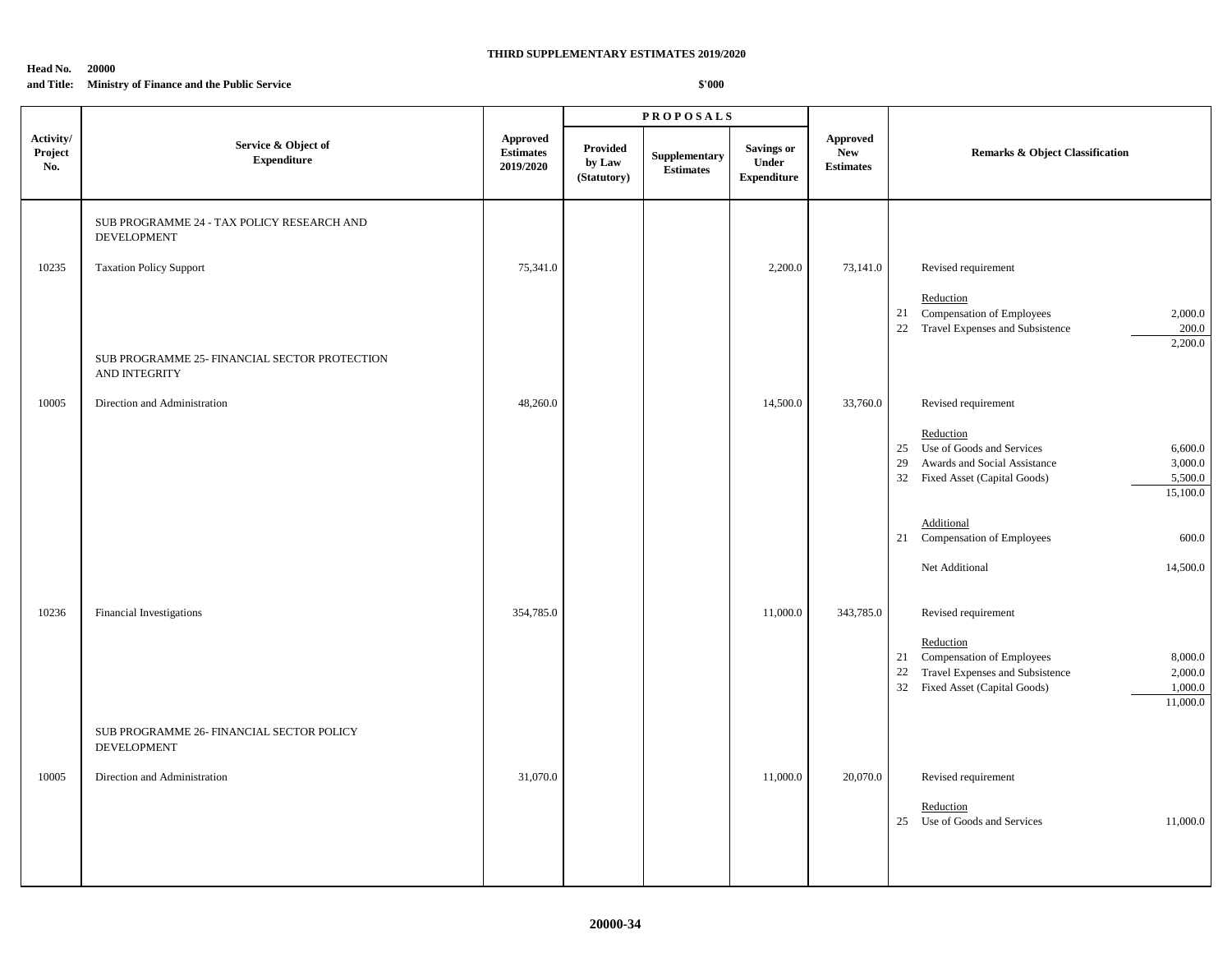#### **Head No. 20000 and Title: Ministry of Finance and the Public Service**

|                             |                                                                                                                                           | <b>PROPOSALS</b>                                 |                                   |                                   |                                           |                                                   |                                                                                                                                                                                            |
|-----------------------------|-------------------------------------------------------------------------------------------------------------------------------------------|--------------------------------------------------|-----------------------------------|-----------------------------------|-------------------------------------------|---------------------------------------------------|--------------------------------------------------------------------------------------------------------------------------------------------------------------------------------------------|
| Activity/<br>Project<br>No. | Service & Object of<br><b>Expenditure</b>                                                                                                 | <b>Approved</b><br><b>Estimates</b><br>2019/2020 | Provided<br>by Law<br>(Statutory) | Supplementary<br><b>Estimates</b> | Savings or<br>Under<br><b>Expenditure</b> | <b>Approved</b><br><b>New</b><br><b>Estimates</b> | Remarks & Object Classification                                                                                                                                                            |
| 10005                       | PROGRAMME 137 - MANAGEMENT OF PUBLIC FINANCES<br>SUB PROGRAMME 20- BUDGET AND FINANCIAL<br>MANAGEMENT<br>Direction and Administration     | 157,338.0                                        |                                   |                                   | 8,500.0                                   | 148,838.0                                         | Revised requirement<br>Reduction<br>Compensation of Employees<br>1,500.0<br>21<br>Travel Expenses and Subsistence<br>2,000.0<br>22<br>32 Fixed Asset (Capital Goods)<br>5,000.0<br>8,500.0 |
| 10005                       | SUB PROGRAMME 21- POLICY AND REGULATORY<br><b>FRAMEWORKS</b><br>Direction and Administration<br>SUB PROGRAMME 22- FISCAL TRANSPARENCY AND | 219,179.0                                        |                                   |                                   | 13,000.0                                  | 206,179.0                                         | Revised requirement<br>Reduction<br>21 Compensation of Employees<br>9,000.0<br>Travel Expenses and Subsistence<br>22<br>3,000.0<br>Use of Goods and Services<br>25<br>1,000.0<br>13,000.0  |
| 10005                       | <b>ACCOUNTABILITY</b><br>Direction and Administration<br>SUB PROGRAMME 23 - OVERSIGHT OF PUBLIC BODIES AND<br><b>EXECUTIVE AGENCIES</b>   | 29,271.0                                         |                                   |                                   | 3,000.0                                   | 26,271.0                                          | Revised requirement<br>Reduction<br>21 Compensation of Employees<br>3,000.0                                                                                                                |
| 10005                       | Direction and Administration                                                                                                              | 146,884.0                                        |                                   |                                   | 19,000.0                                  | 127,884.0                                         | Revised requirement<br>Reduction<br>21 Compensation of Employees<br>10,000.0<br>Use of Goods and Services<br>25<br>8,000.0<br>1,000.0<br>32 Fixed Asset (Capital Goods)<br>19,000.0        |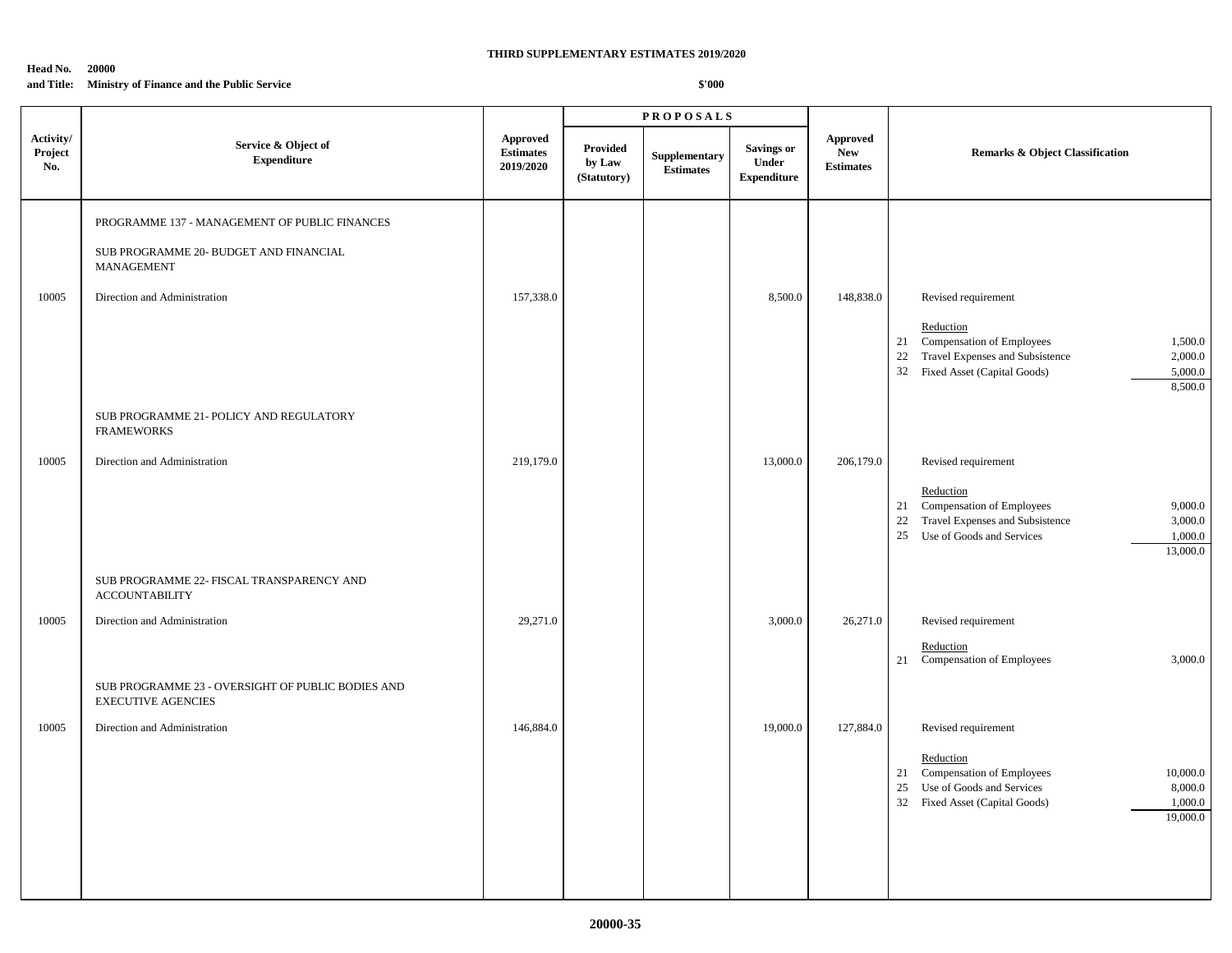#### **Head No. 20000 and Title: Ministry of Finance and the Public Service**

|                             |                                                                 |                                                  |                                          | <b>PROPOSALS</b>                  |                                                  |                                                   |                                                                                                                                                                                                                                    |  |
|-----------------------------|-----------------------------------------------------------------|--------------------------------------------------|------------------------------------------|-----------------------------------|--------------------------------------------------|---------------------------------------------------|------------------------------------------------------------------------------------------------------------------------------------------------------------------------------------------------------------------------------------|--|
| Activity/<br>Project<br>No. | Service & Object of<br><b>Expenditure</b>                       | <b>Approved</b><br><b>Estimates</b><br>2019/2020 | <b>Provided</b><br>by Law<br>(Statutory) | Supplementary<br><b>Estimates</b> | <b>Savings or</b><br>Under<br><b>Expenditure</b> | <b>Approved</b><br><b>New</b><br><b>Estimates</b> | <b>Remarks &amp; Object Classification</b>                                                                                                                                                                                         |  |
|                             | SUB PROGRAMME 24 - REVENUE MANAGEMENT AND PROTECTION            |                                                  |                                          |                                   |                                                  |                                                   |                                                                                                                                                                                                                                    |  |
| 10005                       | Direction and Administration                                    | 201,259.0                                        |                                          |                                   | 25,000.0                                         | 176,259.0                                         | Revised requirement                                                                                                                                                                                                                |  |
|                             |                                                                 |                                                  |                                          |                                   |                                                  |                                                   | Reduction<br>Compensation of Employees<br>21<br>12,000.0<br>Travel Expenses and Subsistence<br>8,000.0<br>$22\,$<br>25<br>Use of Goods and Services<br>5,000.0<br>25,000.0                                                         |  |
|                             | SUB PROGRAMME 25 - CENTRAL FISCAL SUPPORT                       |                                                  |                                          |                                   |                                                  |                                                   |                                                                                                                                                                                                                                    |  |
| 10096                       | Contingencies Fund                                              |                                                  |                                          | 2,410,189.0                       |                                                  | 2,410,189.0                                       | Un-utilized budget balances reallocated from MDAs<br>for transfer to the Contingencies Fund established under<br>Section 13 of the Financial Administration and Audit Act,<br>pursuant to Section 118 of the Jamaica Constitution. |  |
|                             |                                                                 |                                                  |                                          |                                   |                                                  |                                                   | Additional<br>Unclassified<br>99<br>2,410,189.0                                                                                                                                                                                    |  |
| 10205                       | Rehabilitation and Maintenance Works                            | 332,000.0                                        |                                          |                                   | 55,000.0                                         | 277,000.0                                         | Revised requirement                                                                                                                                                                                                                |  |
|                             |                                                                 |                                                  |                                          |                                   |                                                  |                                                   | Reduction<br>Use of Goods and Services<br>25<br>25,000.0<br>27<br>Grants, Contributions and Subsidies<br>30,000.0<br>55,000.0                                                                                                      |  |
| 10429                       | Printing and Publications                                       | 97,605.0                                         |                                          |                                   | 15,000.0                                         | 82,605.0                                          | Revised requirement                                                                                                                                                                                                                |  |
|                             |                                                                 |                                                  |                                          |                                   |                                                  |                                                   | Reduction<br>25 Use of Goods and Services<br>15,000.0                                                                                                                                                                              |  |
| 10475                       | Financial Management Information Systems Infrastructure support | 34,650.0                                         |                                          |                                   | 6,000.0                                          | 28,650.0                                          | Revised requirement                                                                                                                                                                                                                |  |
|                             |                                                                 |                                                  |                                          |                                   |                                                  |                                                   | Reduction<br>Use of Goods and Services<br>6,000.0<br>25                                                                                                                                                                            |  |
|                             |                                                                 |                                                  |                                          |                                   |                                                  |                                                   |                                                                                                                                                                                                                                    |  |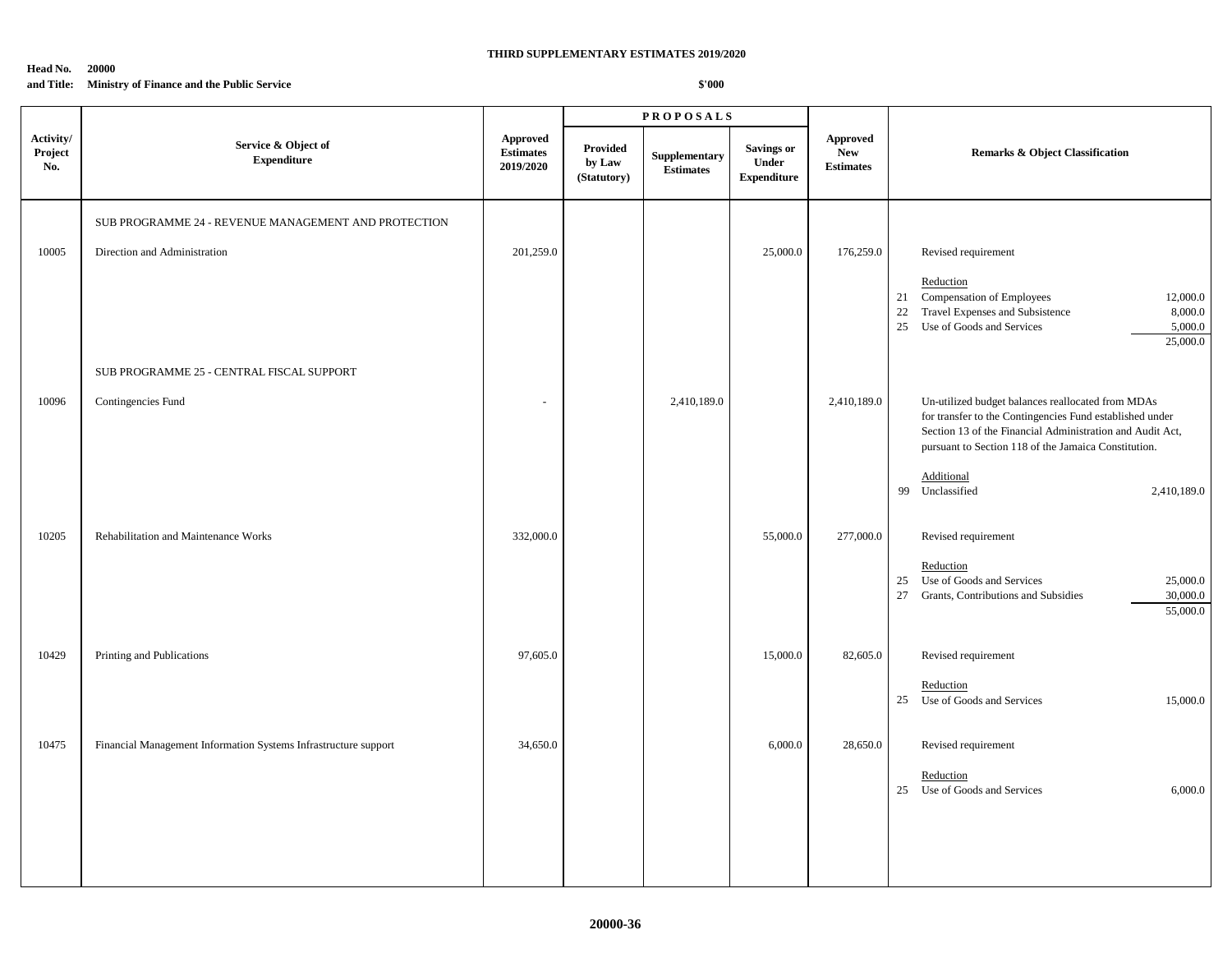#### **Head No. 20000 and Title: Ministry of Finance and the Public Service**

|                             |                                                                                                                                                                                                |                                                  |                                   | <b>PROPOSALS</b>                  |                                           |                                                   |                                                                                                                                                       |  |
|-----------------------------|------------------------------------------------------------------------------------------------------------------------------------------------------------------------------------------------|--------------------------------------------------|-----------------------------------|-----------------------------------|-------------------------------------------|---------------------------------------------------|-------------------------------------------------------------------------------------------------------------------------------------------------------|--|
| Activity/<br>Project<br>No. | Service & Object of<br><b>Expenditure</b>                                                                                                                                                      | <b>Approved</b><br><b>Estimates</b><br>2019/2020 | Provided<br>by Law<br>(Statutory) | Supplementary<br><b>Estimates</b> | Savings or<br>Under<br><b>Expenditure</b> | <b>Approved</b><br><b>New</b><br><b>Estimates</b> | <b>Remarks &amp; Object Classification</b>                                                                                                            |  |
| 10005                       | SUB-FUNCTION 03 - PERSONNEL MANAGEMENT<br>PROGRAMME 138 - PUBLIC SERVICE MANAGEMENT AND<br><b>ADMINISTRATION</b><br>SUB PROGRAMME 20 - PENSIONS ADMINISTRATION<br>Direction and Administration | 162,367.0                                        |                                   |                                   | 17,000.0                                  | 145,367.0                                         | Revised requirement<br>Reduction<br>25 Use of Goods and Services<br>15,000.0<br>32 Fixed Assets (Capital Goods)<br>2,000.0<br>17,000.0                |  |
|                             | SUB PROGRAMME 21 - HUMAN CAPITAL DEVELOPMENT                                                                                                                                                   |                                                  |                                   |                                   |                                           |                                                   |                                                                                                                                                       |  |
| 10303                       | Scholarships and Tuition Assistance                                                                                                                                                            | 103,500.0                                        |                                   |                                   | 38,000.0                                  | 65,500.0                                          | Revised requirement<br>Reduction<br>29 Awards and Social Assistance<br>38,000.0                                                                       |  |
| 10340                       | General Training and Development for the Public Sector                                                                                                                                         | 361,926.0                                        |                                   |                                   | 16,000.0                                  | 345,926.0                                         | Revised requirement<br>Reduction<br>Grants, Contributions and Subsidies<br>27<br>7,500.0<br>8,500.0<br>29<br>Awards and Social Assistance<br>16,000.0 |  |
| 10451                       | SUB PROGRAMME 22 - ESTABLISHMENT, COMPENSATION AND<br><b>BENEFITS</b><br>Employers' Contribution to SAGICOR Life Jamaica Ltd                                                                   | 5,643,640.0                                      |                                   |                                   | 540,000.0                                 | 5,103,640.0                                       | Revised requirement<br>Reduction<br>Compensation of Employees<br>540,000.0<br>21                                                                      |  |
|                             |                                                                                                                                                                                                |                                                  |                                   |                                   |                                           |                                                   |                                                                                                                                                       |  |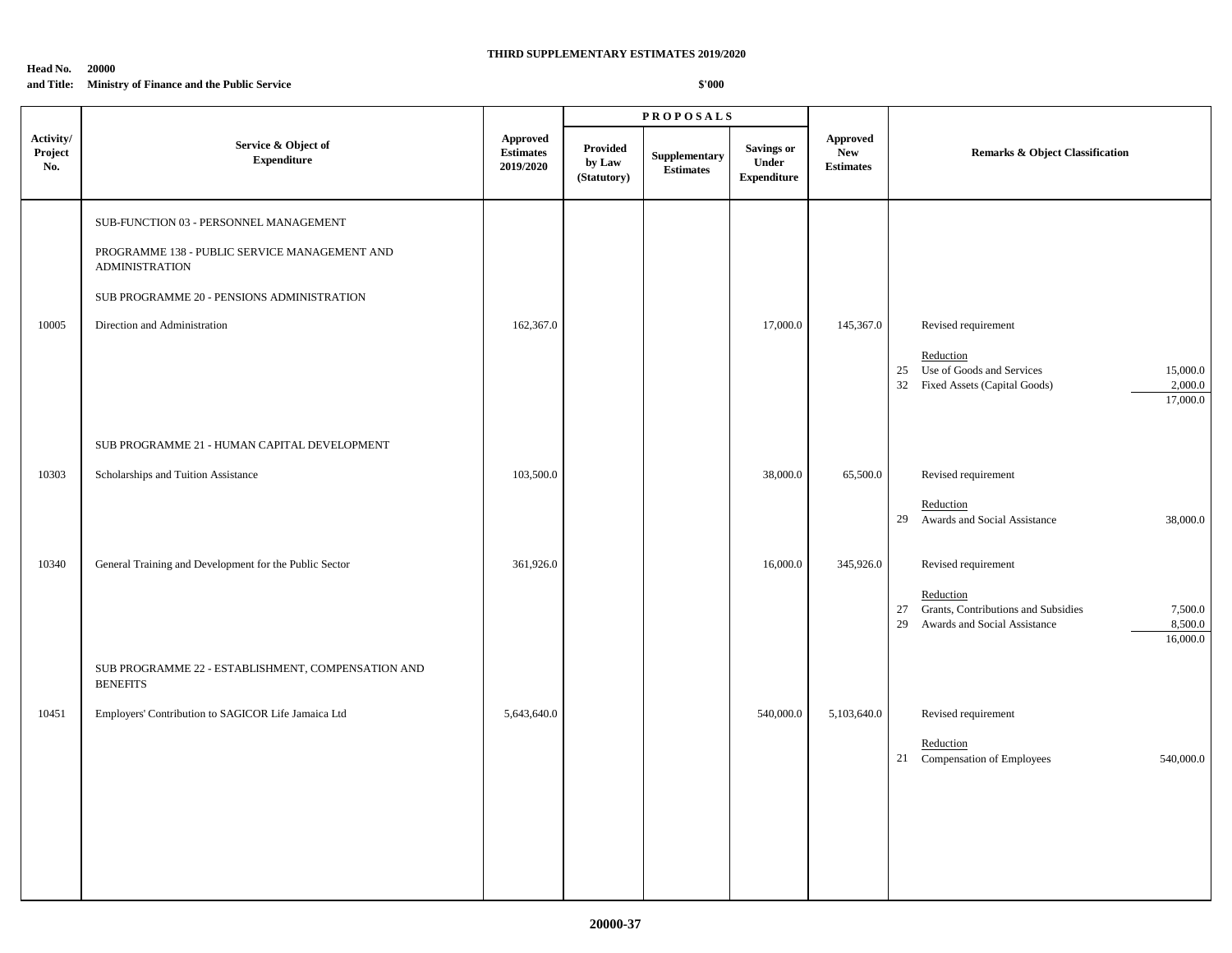#### **Head No. 20000 and Title: Ministry of Finance and the Public Service**

|                             |                                                                                                |                                           |                                   | <b>PROPOSALS</b>                  |                                                  |                                                   |                                                                                                                                                                                                                                                     |  |
|-----------------------------|------------------------------------------------------------------------------------------------|-------------------------------------------|-----------------------------------|-----------------------------------|--------------------------------------------------|---------------------------------------------------|-----------------------------------------------------------------------------------------------------------------------------------------------------------------------------------------------------------------------------------------------------|--|
| Activity/<br>Project<br>No. | Service & Object of<br><b>Expenditure</b>                                                      | Approved<br><b>Estimates</b><br>2019/2020 | Provided<br>by Law<br>(Statutory) | Supplementary<br><b>Estimates</b> | <b>Savings or</b><br>Under<br><b>Expenditure</b> | <b>Approved</b><br><b>New</b><br><b>Estimates</b> | <b>Remarks &amp; Object Classification</b>                                                                                                                                                                                                          |  |
| 11469                       | Compensation Management and Implementation                                                     | 385,140.0                                 |                                   |                                   | 30,500.0                                         | 354,640.0                                         | Revised requirement<br>Reduction<br>Compensation of Employees<br>8,000.0<br>21<br>Use of Goods and Services<br>10,000.0<br>25<br>Grants, Contributions and Subsidies<br>27<br>10,000.0<br>Fixed Assets (Capital Goods)<br>2,500.0<br>32<br>30,500.0 |  |
| 11470                       | Public Service Management Analysis & Establishment<br>SUB PROGRAMME 23 - HUMAN RESOURCE POLICY | 168,509.0                                 |                                   |                                   | 49,000.0                                         | 119,509.0                                         | Revised requirement<br>Reduction<br>Compensation of Employees<br>30,000.0<br>21<br>22<br>Travel Expenses and Subsistence<br>13,000.0<br>Use of Goods and Services<br>6,000.0<br>25<br>49,000.0                                                      |  |
| 10005                       | DEVELOPMENT AND STANDARDS<br>Direction and Administration                                      | 23,529.0                                  |                                   |                                   | 2,500.0                                          | 21,029.0                                          | Revised requirement<br>Reduction<br>Compensation of Employees<br>21<br>1,000.0<br>22 Travel Expenses and Subsistence<br>1,500.0<br>2,500.0                                                                                                          |  |
| 11463                       | Human Resource Policy and Planning                                                             | 17,625.0                                  |                                   |                                   | 4,500.0                                          | 13,125.0                                          | Revised requirement<br>Reduction<br>Compensation of Employees<br>21<br>2,500.0<br>Use of Goods and Services<br>25<br>2,000.0<br>4,500.0                                                                                                             |  |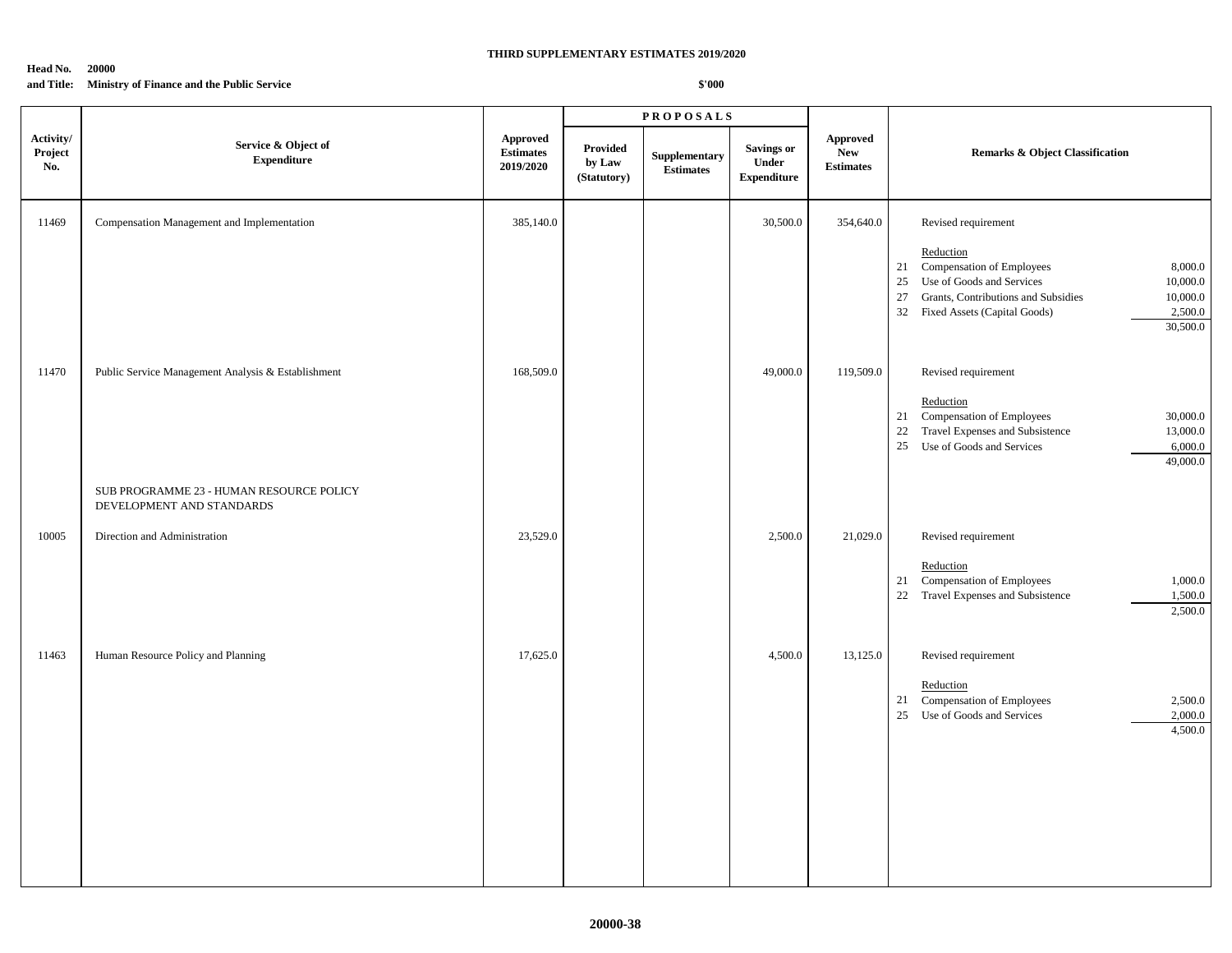#### **Head No. 20000 and Title: Ministry of Finance and the Public Service**

|                             |                                                                        |                                           |                                          | <b>PROPOSALS</b>                  |                                                  |                                                   |                                                                                                                                                                                          |  |
|-----------------------------|------------------------------------------------------------------------|-------------------------------------------|------------------------------------------|-----------------------------------|--------------------------------------------------|---------------------------------------------------|------------------------------------------------------------------------------------------------------------------------------------------------------------------------------------------|--|
| Activity/<br>Project<br>No. | Service & Object of<br><b>Expenditure</b>                              | Approved<br><b>Estimates</b><br>2019/2020 | <b>Provided</b><br>by Law<br>(Statutory) | Supplementary<br><b>Estimates</b> | <b>Savings or</b><br>Under<br><b>Expenditure</b> | <b>Approved</b><br><b>New</b><br><b>Estimates</b> | <b>Remarks &amp; Object Classification</b>                                                                                                                                               |  |
|                             | SUB-FUNCTION 05 - ECONOMIC PLANNING AND STATISTICAL<br><b>SERVICES</b> |                                           |                                          |                                   |                                                  |                                                   |                                                                                                                                                                                          |  |
|                             | PROGRAMME 142- INTEGRATED DEVELOPMENT PLANNING                         |                                           |                                          |                                   |                                                  |                                                   |                                                                                                                                                                                          |  |
|                             | SUB PROGRAMME 20 - SOCIO-ECONOMIC PLANNING                             |                                           |                                          |                                   |                                                  |                                                   |                                                                                                                                                                                          |  |
| 10663                       | <b>Technical Support Services</b>                                      | 356,075.0                                 |                                          |                                   | 45,000.0                                         | 311,075.0                                         | Revised requirement                                                                                                                                                                      |  |
|                             |                                                                        |                                           |                                          |                                   |                                                  |                                                   | Reduction<br>21 Compensation of Employees<br>45,000.0                                                                                                                                    |  |
| 11520                       | Information and Communication Technology Services                      | 94,720.0                                  |                                          |                                   | 10,500.0                                         | 84,220.0                                          | Revised requirement                                                                                                                                                                      |  |
|                             |                                                                        |                                           |                                          |                                   |                                                  |                                                   | Reduction<br>Compensation of Employees<br>4,000.0<br>21<br>Travel Expenses and Subsistence<br>22<br>1,000.0<br>32 Fixed Assets (Capital Goods)<br>5,500.0<br>10,500.0                    |  |
|                             | SUB PROGRAMME 21 - STATISTICAL SERVICES                                |                                           |                                          |                                   |                                                  |                                                   |                                                                                                                                                                                          |  |
| 10005                       | Direction and Administration                                           | 1,042,511.0                               |                                          |                                   | 133,000.0                                        | 909,511.0                                         | Revised requirement<br>Reduction<br>Compensation of Employees<br>130,000.0<br>21<br>Travel Expenses and Subsistence<br>22<br>3,000.0<br>133,000.0                                        |  |
| 10497                       | <b>Survey of Living Conditions</b>                                     | 10,907.0                                  |                                          |                                   | 7,000.0                                          | 3,907.0                                           | Revised requirement<br>Reduction<br>Compensation of Employees<br>2,000.0<br>21<br>22<br>Travel Expenses and Subsistence<br>1,500.0<br>25 Use of Goods and Services<br>3,500.0<br>7,000.0 |  |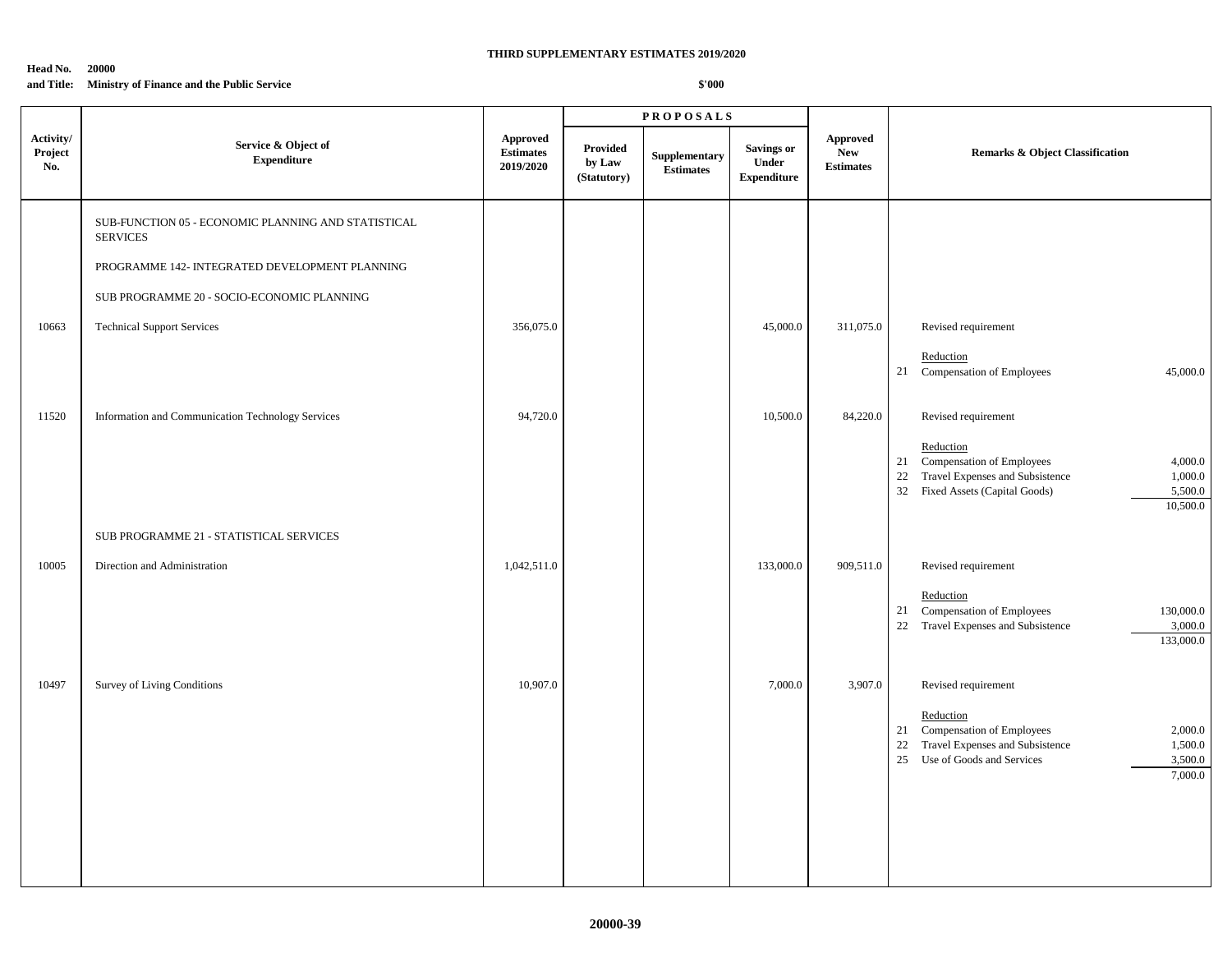#### **Head No. 20000 and Title: Ministry of Finance and the Public Service**

|                             |                                                                                    |                                                                          |                                    | <b>PROPOSALS</b>                                 |                                                   |                                                   |                                                                                                                                          |  |
|-----------------------------|------------------------------------------------------------------------------------|--------------------------------------------------------------------------|------------------------------------|--------------------------------------------------|---------------------------------------------------|---------------------------------------------------|------------------------------------------------------------------------------------------------------------------------------------------|--|
| Activity/<br>Project<br>No. | Service & Object of<br>${\bf Expenditure}$                                         | <b>Approved</b><br>$\label{p:estimates} \textbf{Estimates}$<br>2019/2020 | Provided<br>by Law<br>(Statutory)  | ${\large \bf Supplementary}$<br><b>Estimates</b> | <b>Savings or</b><br>Under<br>${\bf Expenditure}$ | <b>Approved</b><br><b>New</b><br><b>Estimates</b> | <b>Remarks &amp; Object Classification</b>                                                                                               |  |
| 10565                       | Population and Housing Census                                                      | 27,182.0                                                                 |                                    |                                                  | 4,500.0                                           | 22,682.0                                          | Revised requirement<br>Reduction<br>21 Compensation of Employees<br>4,500.0                                                              |  |
| 19350                       | Support for Household Expenditure Survey                                           | 8,997.0                                                                  |                                    |                                                  | 1,500.0                                           | 7,497.0                                           | Revised requirement<br>Reduction<br>Compensation of Employees<br>1,000.0<br>21<br>22 Travel Expenses and Subsistence<br>500.0<br>1,500.0 |  |
|                             | <b>GROSS TOTAL</b><br><b>LESS APPROPRIATIONS-IN-AID</b><br><b>TOTAL HEAD 20000</b> | 60,922,371.0<br>48,435.0<br>60,873,936.0                                 | $\sim$<br>$\sim$<br>$\blacksquare$ | 2,410,189.0<br>$\blacksquare$<br>2,410,189.0     | 1,228,400.0<br>$\sim$<br>1,228,400.0              | 62,104,160.0<br>48,435.0<br>62,055,725.0          |                                                                                                                                          |  |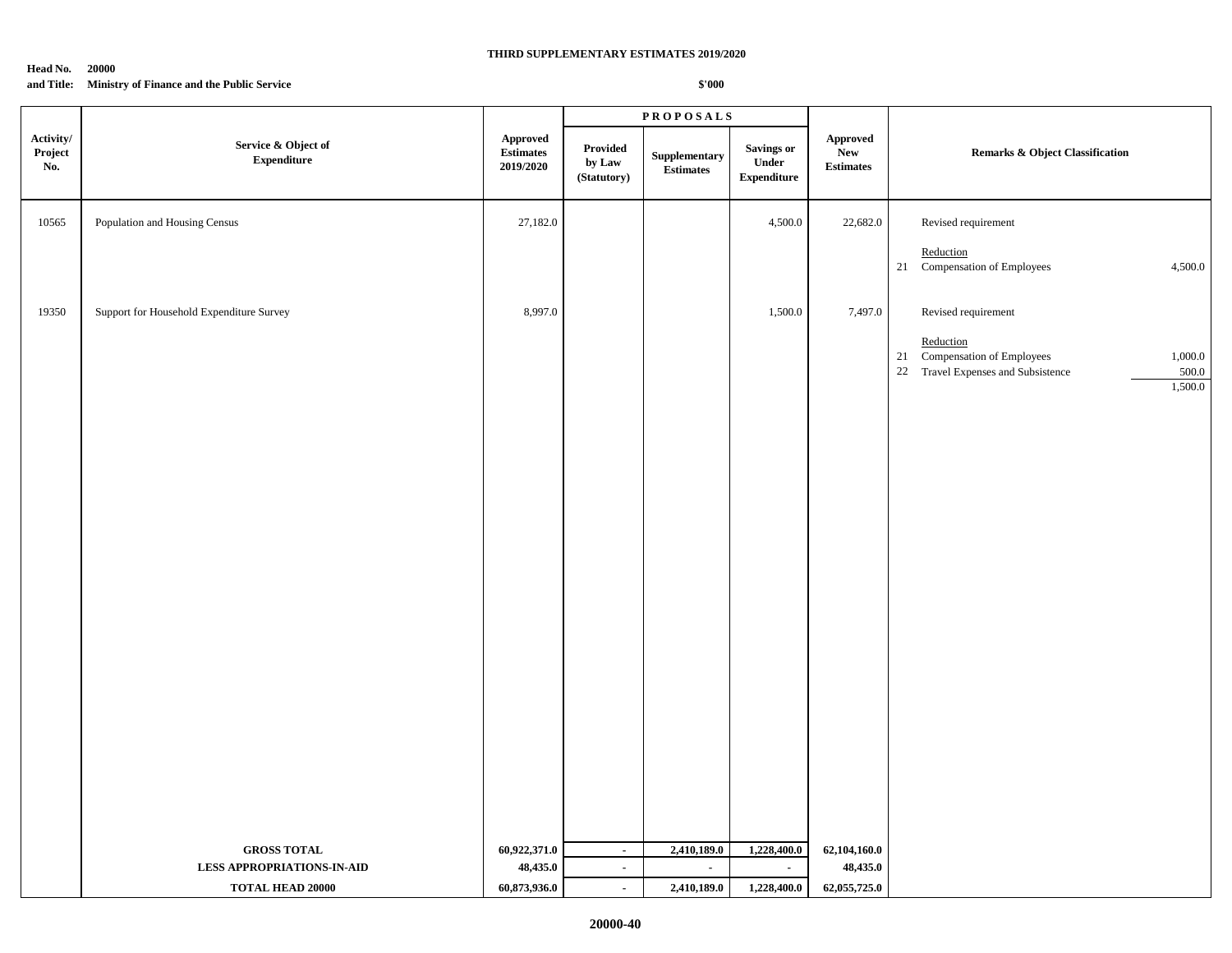## **Head No. 20000C**

## **and Title: Ministry of Finance and the Public Service**

## **\$'000**

**(Capital - Multilateral/Bilateral Programmes)**

|                             |                                                                                    |                                           |                                          | <b>PROPOSALS</b>                  |                                                         |                                                   |                                                                                                                                |
|-----------------------------|------------------------------------------------------------------------------------|-------------------------------------------|------------------------------------------|-----------------------------------|---------------------------------------------------------|---------------------------------------------------|--------------------------------------------------------------------------------------------------------------------------------|
| Activity/<br>Project<br>No. | Service & Object of<br><b>Expenditure</b>                                          | Approved<br><b>Estimates</b><br>2019/2020 | <b>Provided</b><br>by Law<br>(Statutory) | Supplementary<br><b>Estimates</b> | <b>Savings or</b><br><b>Under</b><br><b>Expenditure</b> | <b>Approved</b><br><b>New</b><br><b>Estimates</b> | <b>Remarks &amp; Object Classification</b>                                                                                     |
|                             | FUNCTION 01 - GENERAL PUBLIC SERVICES                                              |                                           |                                          |                                   |                                                         |                                                   |                                                                                                                                |
|                             | ${\sf SUB\text{-}FUNCTION}$ 02 - ECONOMIC AND FISCAL POLICIES<br><b>MANAGEMENT</b> |                                           |                                          |                                   |                                                         |                                                   |                                                                                                                                |
|                             | PROGRAMME 137- MANAGEMENT OF PUBLIC FINANCES                                       |                                           |                                          |                                   |                                                         |                                                   |                                                                                                                                |
|                             | SUB PROGRAMME 25 - CENTRAL FISCAL SUPPORT                                          |                                           |                                          |                                   |                                                         |                                                   |                                                                                                                                |
| 29463                       | Strategic Public Sector Transformation Project                                     | 1,050,608.0                               |                                          |                                   | 27,394.0                                                | 1,023,214.0                                       | Revised requirement                                                                                                            |
|                             |                                                                                    |                                           |                                          |                                   |                                                         |                                                   | Reduction<br>25 Use of Goods and Services (IBRD)<br>27,394.0                                                                   |
|                             | SUB-FUNCTION 05 - ECONOMIC PLANNING AND STATISTICAL<br><b>SERVICES</b>             |                                           |                                          |                                   |                                                         |                                                   |                                                                                                                                |
|                             | PROGRAMME 142- INTEGRATED DEVELOPMENT PLANNING                                     |                                           |                                          |                                   |                                                         |                                                   |                                                                                                                                |
|                             | SUB PROGRAMME 20 - SOCIO-ECONOMIC PLANNING                                         |                                           |                                          |                                   |                                                         |                                                   |                                                                                                                                |
| 29394                       | PPCR Phase II - Improving Climate Data and Information Management                  | 193,180.0                                 |                                          |                                   | 78,285.0                                                | 114,895.0                                         | Revised requirement                                                                                                            |
|                             |                                                                                    |                                           |                                          |                                   |                                                         |                                                   | Reduction<br>25 Use of Goods and Services (IBRD)<br>48,000.0<br>30,285.0<br>32 Fixed Assets (Capital Goods) [IBRD]<br>78,285.0 |
| 29462                       | Jamaica Foundations for Competiveness and Growth                                   | 991,386.0                                 |                                          |                                   | 59,954.0                                                | 931,432.0                                         | Revised requirement                                                                                                            |
|                             |                                                                                    |                                           |                                          |                                   |                                                         |                                                   | Reduction<br>25 Use of Goods and Services (IBRD)<br>62,038.0                                                                   |
|                             |                                                                                    |                                           |                                          |                                   |                                                         |                                                   | Additional<br>42 Loan<br>2,084.0                                                                                               |
|                             |                                                                                    |                                           |                                          |                                   |                                                         |                                                   | 59,954.0<br>Net reduction                                                                                                      |
|                             |                                                                                    |                                           |                                          |                                   |                                                         |                                                   |                                                                                                                                |
|                             |                                                                                    |                                           |                                          |                                   |                                                         |                                                   |                                                                                                                                |
|                             |                                                                                    |                                           |                                          |                                   |                                                         |                                                   |                                                                                                                                |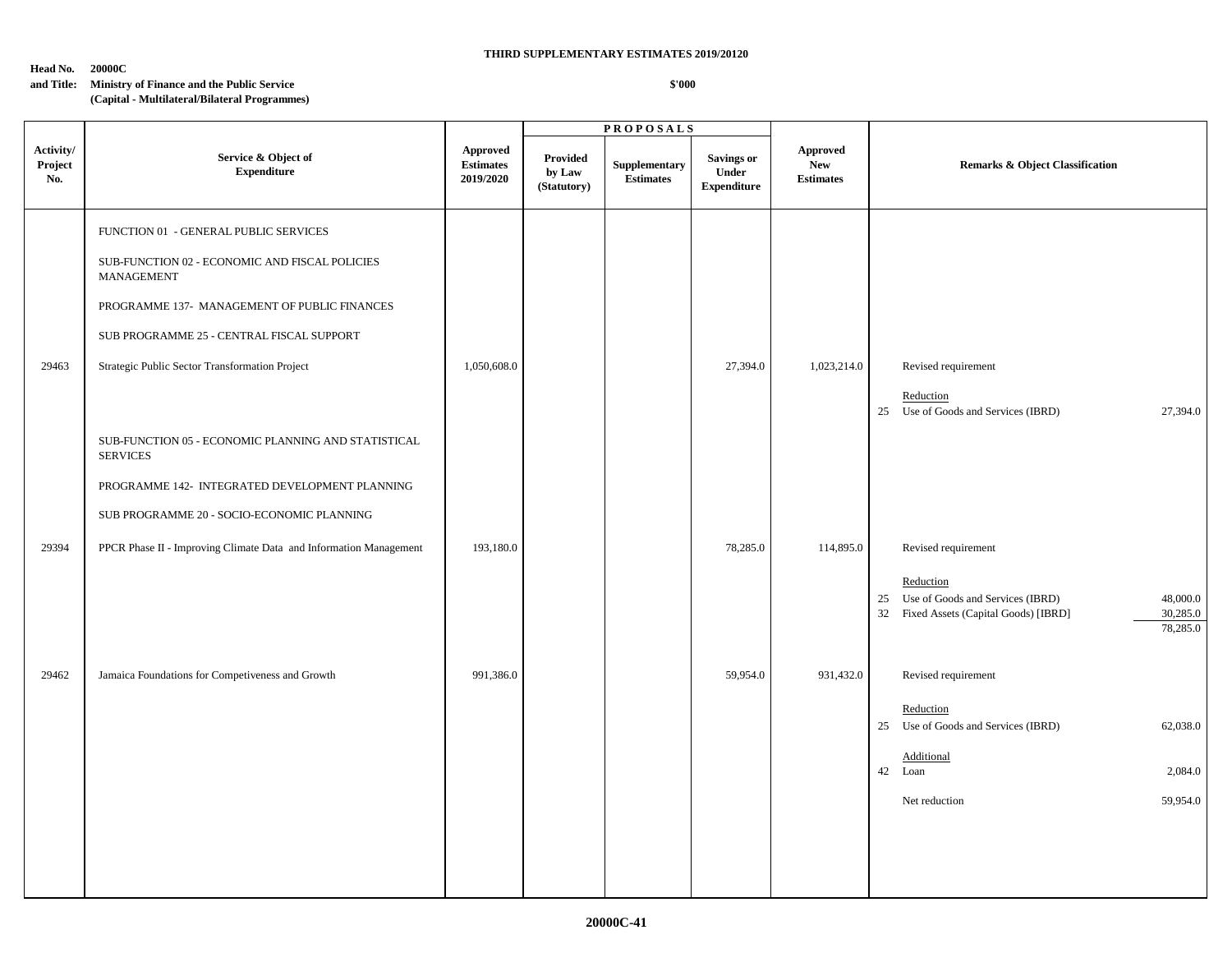**Head No. 20000C**

## **and Title: Ministry of Finance and the Public Service**

**(Capital - Multilateral/Bilateral Programmes)**

|                             |                                                             |                                                  |                                   | <b>PROPOSALS</b>                  |                                           |                                                   |                                                                                                                                                                                                                                                                                                                                                                                                                                                        |
|-----------------------------|-------------------------------------------------------------|--------------------------------------------------|-----------------------------------|-----------------------------------|-------------------------------------------|---------------------------------------------------|--------------------------------------------------------------------------------------------------------------------------------------------------------------------------------------------------------------------------------------------------------------------------------------------------------------------------------------------------------------------------------------------------------------------------------------------------------|
| Activity/<br>Project<br>No. | Service & Object of<br><b>Expenditure</b>                   | <b>Approved</b><br><b>Estimates</b><br>2019/2020 | Provided<br>by Law<br>(Statutory) | Supplementary<br><b>Estimates</b> | Savings or<br>Under<br><b>Expenditure</b> | <b>Approved</b><br><b>New</b><br><b>Estimates</b> | <b>Remarks &amp; Object Classification</b>                                                                                                                                                                                                                                                                                                                                                                                                             |
|                             | SUB-FUNCTION 99 - OTHER GENERAL PUBLIC SERVICES             |                                                  |                                   |                                   |                                           |                                                   |                                                                                                                                                                                                                                                                                                                                                                                                                                                        |
|                             | PROGRAMME 137 - MANAGEMENT OF PUBLIC FINANCES               |                                                  |                                   |                                   |                                           |                                                   |                                                                                                                                                                                                                                                                                                                                                                                                                                                        |
|                             | SUB PROGRAMME 25 - CENTRAL FISCAL SUPPORT                   |                                                  |                                   |                                   |                                           |                                                   |                                                                                                                                                                                                                                                                                                                                                                                                                                                        |
| 21686                       | Contingency Provision - Public Investment Management System | 253,507.0                                        |                                   |                                   | 253,507.0                                 |                                                   | Revised requirement                                                                                                                                                                                                                                                                                                                                                                                                                                    |
|                             |                                                             |                                                  |                                   |                                   |                                           |                                                   | Reduction<br>25 Use of Goods and Services (GOJ)<br>253,507.0                                                                                                                                                                                                                                                                                                                                                                                           |
| 29536                       | Public Sector Transformation Implementation Project         | 845,801.0                                        |                                   |                                   | 363,989.0                                 | 481,812.0                                         | Revised requirement                                                                                                                                                                                                                                                                                                                                                                                                                                    |
|                             |                                                             |                                                  |                                   |                                   |                                           |                                                   | Reduction<br>23 Rental of Property and Machinery (GOJ)<br>17,387.0<br>14,915.0<br>24 Utilities and Communication Services<br>(IADB \$12.465m); (GOJ \$2.450m)<br>25 Use of Goods and Services<br>181,053.0<br>(IADB \$169.224m); (GOJ \$11.829m)<br>32 Fixed Assets (Capital Goods)<br>151,217.0<br>(IADB \$118.894m); (GOJ \$32.323m)<br>364,572.0<br>Additional<br>23 Rental of Property and Machinery (IADB)<br>583.0<br>Net reduction<br>363,989.0 |
|                             | <b>TOTAL HEAD 20000C</b>                                    | 3,604,972.0                                      | $\sim$                            | $\blacksquare$                    | 783,129.0                                 | 2,821,843.0                                       |                                                                                                                                                                                                                                                                                                                                                                                                                                                        |
|                             |                                                             |                                                  |                                   |                                   |                                           |                                                   |                                                                                                                                                                                                                                                                                                                                                                                                                                                        |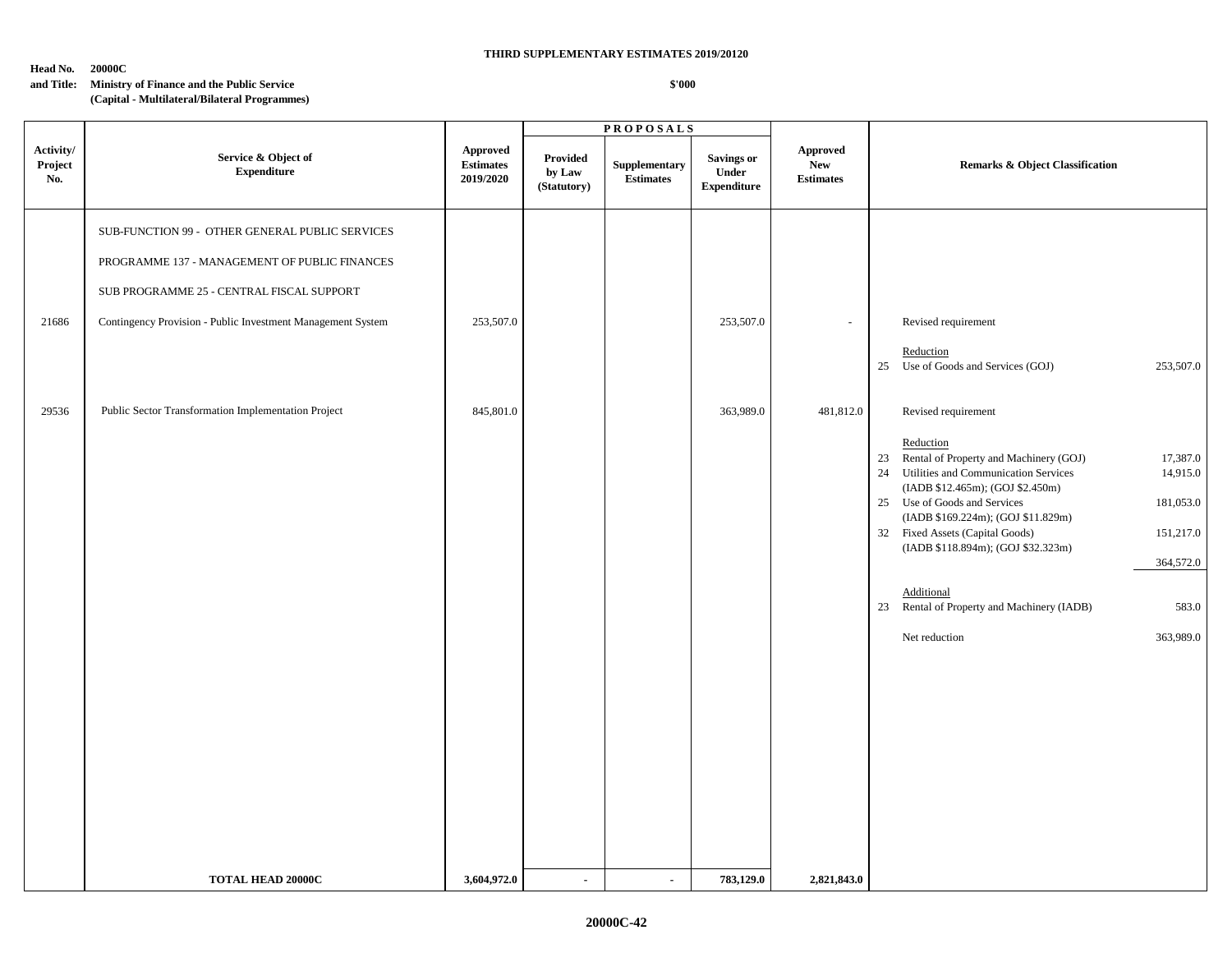**Head No. 20011**

## **and Title: Accountant General's Department**

## **THIRD SUPPLEMENTARY ESTIMATES 2019/2020**

|                             |                                                                                                                                                                                                                        |                                                  |                                   | <b>PROPOSALS</b>                  |                                                  |                                                          |                                                                                                                                                                                    |  |
|-----------------------------|------------------------------------------------------------------------------------------------------------------------------------------------------------------------------------------------------------------------|--------------------------------------------------|-----------------------------------|-----------------------------------|--------------------------------------------------|----------------------------------------------------------|------------------------------------------------------------------------------------------------------------------------------------------------------------------------------------|--|
| Activity/<br>Project<br>No. | Service & Object of<br><b>Expenditure</b>                                                                                                                                                                              | <b>Approved</b><br><b>Estimates</b><br>2019/2020 | Provided<br>by Law<br>(Statutory) | Supplementary<br><b>Estimates</b> | <b>Savings or</b><br>Under<br><b>Expenditure</b> | ${\Large\bf Approved}$<br><b>New</b><br><b>Estimates</b> | <b>Remarks &amp; Object Classification</b>                                                                                                                                         |  |
|                             | FUNCTION 01 - GENERAL PUBLIC SERVICES<br>SUB FUNCTION 02 - ECONOMIC AND FISCAL POLICIES<br>MANAGEMENT<br>PROGRAMME 001 - EXECUTIVE DIRECTION AND<br><b>ADMINISTRATION</b><br>SUB PROGRAMME 01 - CENTRAL ADMINISTRATION |                                                  |                                   |                                   |                                                  |                                                          | Except where otherwise stated, amounts reflected<br>as "Savings or Under Expenditure" represent<br>reallocation of unutilized balances to the<br>Contingencies Fund                |  |
| 10001                       | Direction and Management<br>PROGRAMME 147 - TREASURY PLANNING AND<br><b>MANAGEMENT</b>                                                                                                                                 | 553,366.0                                        |                                   |                                   | 21,198.0                                         | 532,168.0                                                | Revised requirement<br>Reduction<br>23 Rental of Property and Machinery<br>21,096.0<br>25 Use of Goods and Services<br>42.0<br>32 Fixed Assets (Capital Goods)<br>60.0<br>21,198.0 |  |
| 10306                       | SUB-PROGRAMME 20 - TREASURY SERVICES<br>Cash Management, Payables and Financial Reporting                                                                                                                              | 367,811.0                                        |                                   |                                   | 88,002.0                                         | 279,809.0                                                | Revised requirement                                                                                                                                                                |  |
|                             |                                                                                                                                                                                                                        |                                                  |                                   |                                   |                                                  |                                                          | Reduction<br>21 Compensation of Employees<br>43,526.0<br>25 Use of Goods and Services<br>2,436.0<br>42,040.0<br>32 Fixed Assets (Capital Goods)<br>88,002.0                        |  |
|                             | <b>TOTAL HEAD 20011</b>                                                                                                                                                                                                | 921,177.0                                        | $\sim$                            | $\sim$                            | 109,200.0                                        | 811,977.0                                                |                                                                                                                                                                                    |  |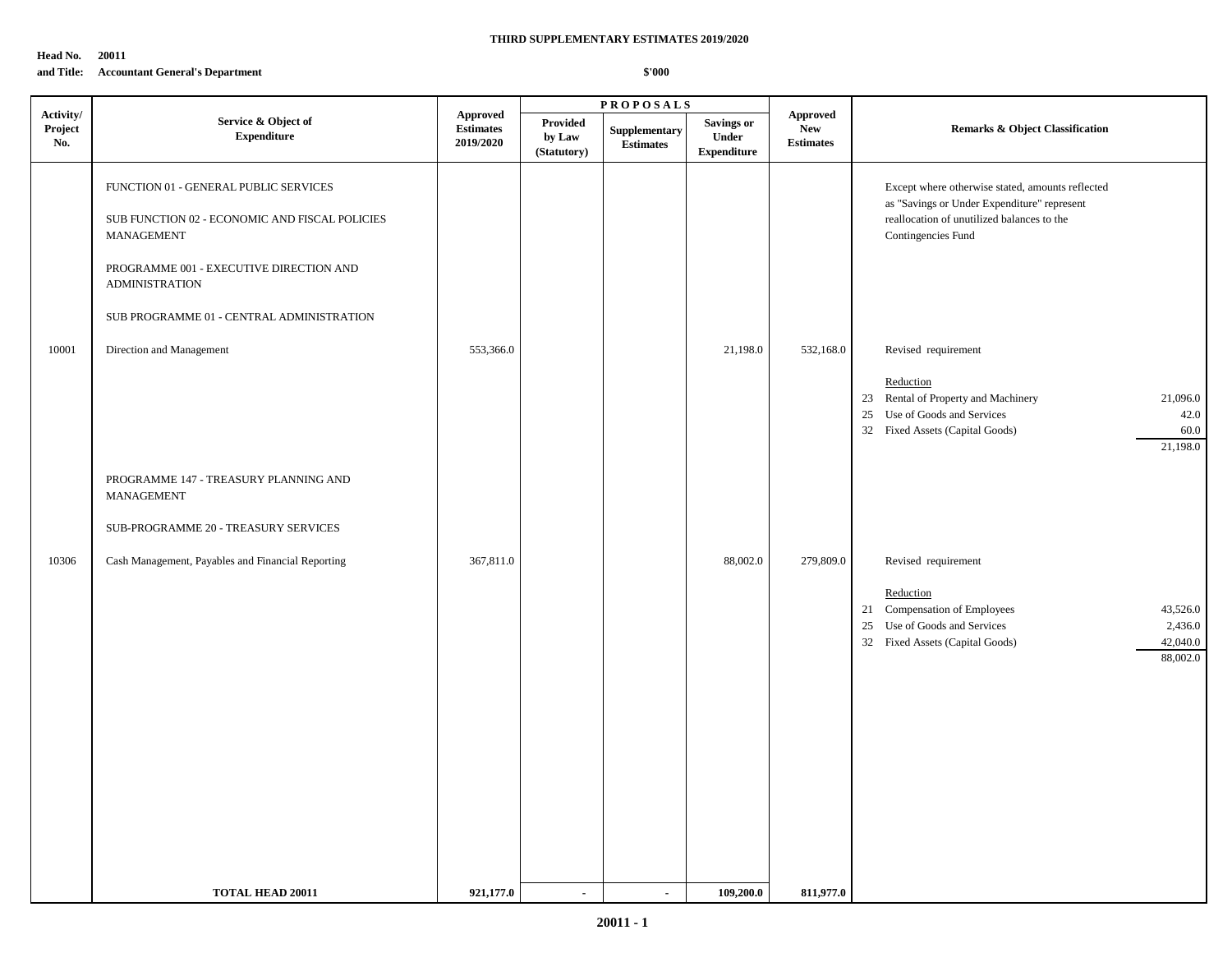**Head No. 20019 and Title: Pensions**

|                             |                                                                                                                                              |                                                  |                                   | <b>PROPOSALS</b>                  |                                                  |                                                   |                                                                                                                                                                     |  |
|-----------------------------|----------------------------------------------------------------------------------------------------------------------------------------------|--------------------------------------------------|-----------------------------------|-----------------------------------|--------------------------------------------------|---------------------------------------------------|---------------------------------------------------------------------------------------------------------------------------------------------------------------------|--|
| Activity/<br>Project<br>No. | Service & Object of<br>${\bf Expenditure}$                                                                                                   | <b>Approved</b><br><b>Estimates</b><br>2019/2020 | Provided<br>by Law<br>(Statutory) | Supplementary<br><b>Estimates</b> | <b>Savings or</b><br>Under<br><b>Expenditure</b> | <b>Approved</b><br><b>New</b><br><b>Estimates</b> | <b>Remarks &amp; Object Classification</b>                                                                                                                          |  |
|                             | FUNCTION 01 - GENERAL PUBLIC SERVICES<br>SUB FUNCTION 99 - OTHER GENERAL PUBLIC SERVICES<br>PROGRAMME 136 - PENSIONS AND RETIREMENT BENEFITS |                                                  |                                   |                                   |                                                  |                                                   | Except where otherwise stated, amounts reflected<br>as "Savings or Under Expenditure" represent<br>reallocation of unutilized balances to the<br>Contingencies Fund |  |
| 10315                       | SUB PROGRAMME 23 - TEACHERS<br>Pension Contributions                                                                                         | 5,975,011.0                                      | (490, 197.0)                      |                                   |                                                  | 5,484,814.0                                       | Revised requirement<br>Reduction<br>28 Retirement Benefits (Statutory)<br>490,197.0                                                                                 |  |
|                             | SUB PROGRAMME 24 - POLICE PERSONNEL                                                                                                          |                                                  |                                   |                                   |                                                  |                                                   |                                                                                                                                                                     |  |
| 10315                       | Pension Contributions                                                                                                                        | 5,633,501.0                                      | (321, 564.0)                      |                                   |                                                  | 5,311,937.0                                       | Revised requirement<br>Reduction<br>28 Retirement Benefits (Statutory)<br>321,564.0                                                                                 |  |
|                             | SUB PROGRAMME 21 - PUBLIC OFFICERS IN<br><b>GENERAL SERVICES</b>                                                                             |                                                  |                                   |                                   |                                                  |                                                   |                                                                                                                                                                     |  |
| 10313                       | Supplement to Pensions                                                                                                                       | 8,459,475.0                                      |                                   |                                   | 136,000.0                                        | 8,323,475.0                                       | Revised requirement<br>Reduction<br>28 Retirement Benefits (Recurrent)<br>136,000.0                                                                                 |  |
|                             | SUB PROGRAMME 26 - WIDOWS/WIDOWERS AND ORPHANS                                                                                               |                                                  |                                   |                                   |                                                  |                                                   |                                                                                                                                                                     |  |
| 10330                       | Supplement to Widows/Widowers and Orphans Pension                                                                                            | 732,577.0                                        |                                   |                                   | 98,000.0                                         | 634,577.0                                         | Revised requirement<br>Reduction<br>28 Retirement Benefits (Recurrent)<br>98,000.0                                                                                  |  |
|                             |                                                                                                                                              |                                                  |                                   |                                   |                                                  |                                                   |                                                                                                                                                                     |  |
|                             | <b>TOTAL HEAD 20019</b>                                                                                                                      | 36,410,256.0                                     | (811,761.0)                       | $\blacksquare$                    | 234,000.0                                        | 35,364,495.0                                      |                                                                                                                                                                     |  |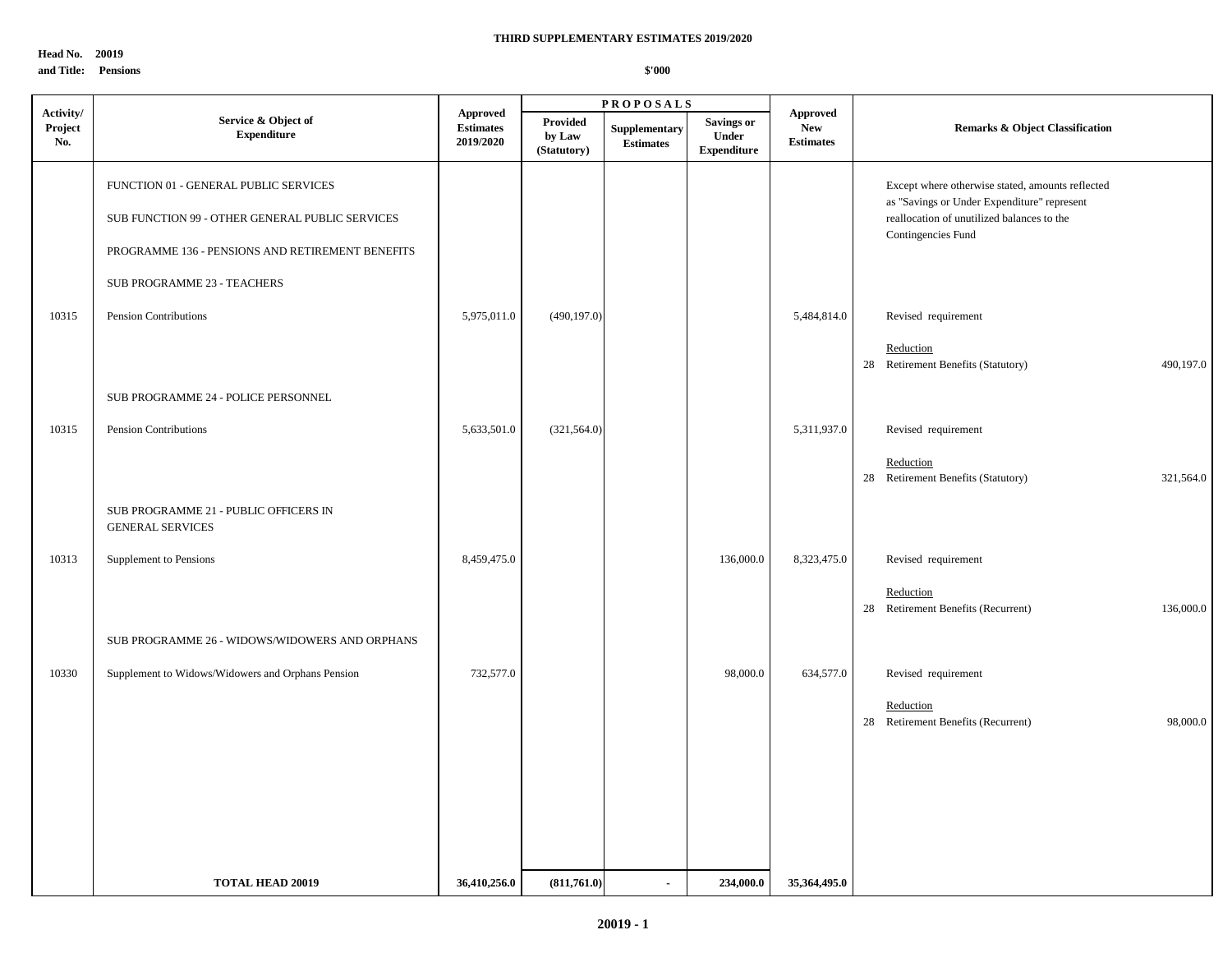**Head No. 26000**

**and Title: Ministry of National Security**

#### **THIRD SUPPLEMENTARY ESTIMATES 2019/2020**

|                             |                                                                                                                                                                                                    |                                           |                                   | <b>PROPOSALS</b>                  |                                                   |                                            |                                                                                                                                                            |  |
|-----------------------------|----------------------------------------------------------------------------------------------------------------------------------------------------------------------------------------------------|-------------------------------------------|-----------------------------------|-----------------------------------|---------------------------------------------------|--------------------------------------------|------------------------------------------------------------------------------------------------------------------------------------------------------------|--|
| Activity/<br>Project<br>No. | Service & Object of<br>${\bf Expenditure}$                                                                                                                                                         | Approved<br>Estimates<br>2019/2020        | Provided<br>by Law<br>(Statutory) | Supplementary<br><b>Estimates</b> | <b>Savings or</b><br>Under<br>${\bf Expenditure}$ | Approved<br><b>New</b><br><b>Estimates</b> | Remarks & Object Classification                                                                                                                            |  |
| 10005                       | FUNCTION 02 - DEFENCE AFFAIRS AND SERVICES<br>SUB-FUNCTION 01 - MILITARY DEFENCE<br>PROGRAMME 400 - DEFENCE FORCE SERVICES<br>SUB-PROGRAMME 20 - MILITARY SERVICES<br>Direction and Administration | 24,688,755.0                              |                                   | 134,000.0                         |                                                   | 24,822,755.0                               | Additional requirement to facilitate major operations<br>associated with the COVID-19<br>Additional<br>27 Grants, Contributions and Subsidies<br>134,000.0 |  |
|                             |                                                                                                                                                                                                    |                                           |                                   |                                   |                                                   |                                            |                                                                                                                                                            |  |
|                             |                                                                                                                                                                                                    |                                           |                                   |                                   |                                                   |                                            |                                                                                                                                                            |  |
|                             | <b>GROSS TOTAL HEAD</b><br><b>LESS APPROPRIATIONS-IN-AID</b><br><b>TOTAL HEAD 26000</b>                                                                                                            | 27,421,568.0<br>477,461.0<br>26,944,107.0 |                                   | 134,000.0<br>$\sim$<br>134,000.0  | $\sim$<br>$\sim$<br>$\mathbf{r}$                  | 27,555,568.0<br>477,461.0<br>27,078,107.0  |                                                                                                                                                            |  |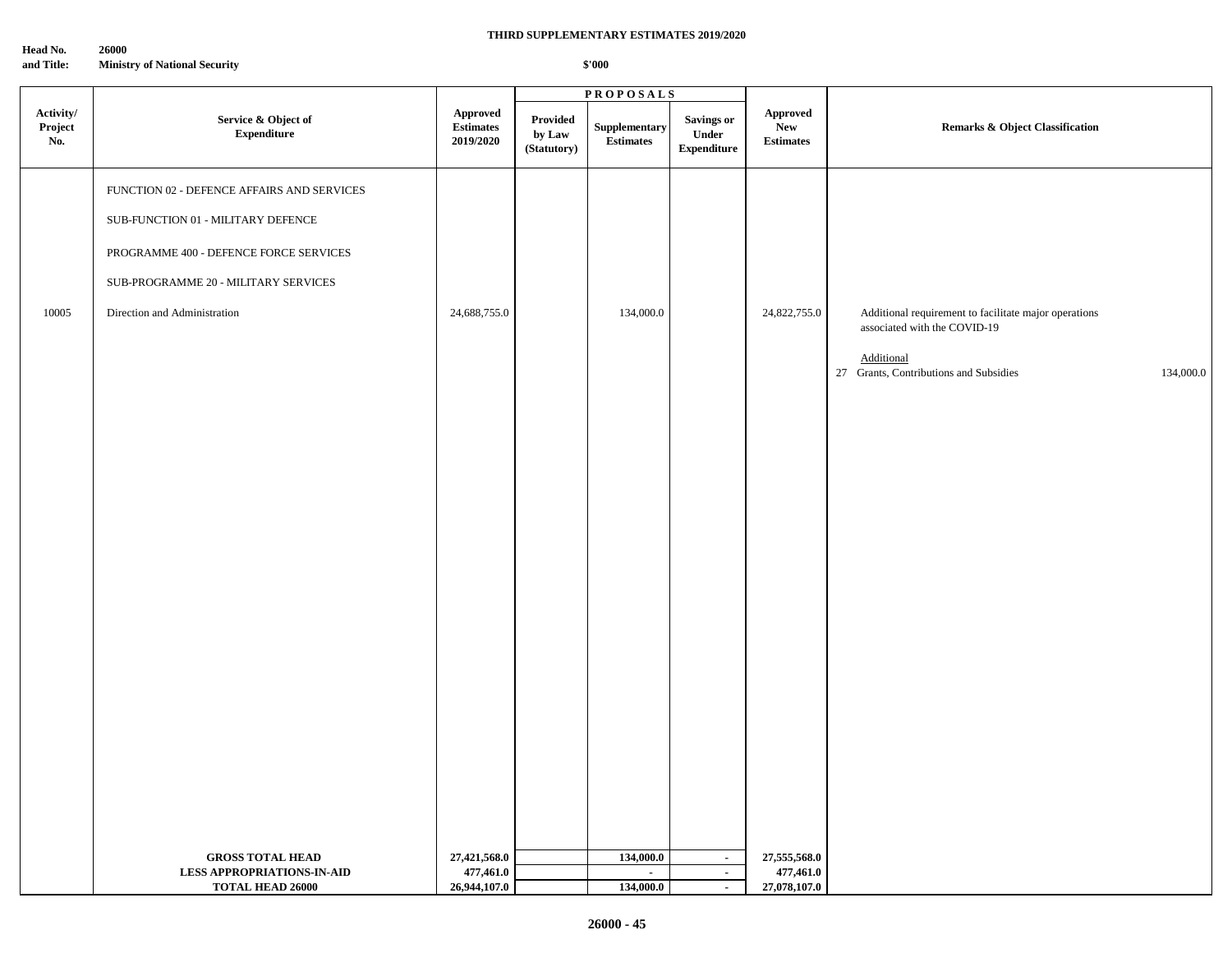#### **Head No. 26000C**

## **and Title: Ministry of National Security**

|                             |                                                                                                                                                                                                                                                            |                                                  |                                   | <b>PROPOSALS</b>                  |                                                  |                                                   |                                                                                                                                                                                           |  |
|-----------------------------|------------------------------------------------------------------------------------------------------------------------------------------------------------------------------------------------------------------------------------------------------------|--------------------------------------------------|-----------------------------------|-----------------------------------|--------------------------------------------------|---------------------------------------------------|-------------------------------------------------------------------------------------------------------------------------------------------------------------------------------------------|--|
| Activity/<br>Project<br>No. | Service & Object of<br><b>Expenditure</b>                                                                                                                                                                                                                  | <b>Approved</b><br><b>Estimates</b><br>2019/2020 | Provided<br>by Law<br>(Statutory) | Supplementary<br><b>Estimates</b> | Savings or<br><b>Under</b><br><b>Expenditure</b> | <b>Approved</b><br><b>New</b><br><b>Estimates</b> | Remarks & Object Classification                                                                                                                                                           |  |
| 29457                       | FUNCTION 03 - PUBLIC ORDER AND SAFETY<br>SUB FUNCTION 01 - POLICE SERVICES<br>PROGRAMME 425 - MAINTENANCE OF LAW AND ORDER<br>SUB PROGRAMME 27 - CRIME MANAGEMENT AND<br>JUSTICE SUPPORT<br>Citizen Security and Justice Programme III (Go/IDB/DFID/DFATD) | 1,600,000.0                                      |                                   |                                   | 330,897.0                                        | 1,269,103.0                                       | Revised requirement due to lower than<br>programmed expenditure<br>Reduction<br>25<br>Use of Good and Services<br>330,897.0<br>GOJ - \$70.0m<br>DFID - \$110,897.0m<br>DFATD - \$150.000m |  |
|                             | <b>GROSS TOTAL HEAD</b>                                                                                                                                                                                                                                    | 20,069,874.0                                     |                                   | $\sim$                            | 330,897.0                                        | 19,738,977.0                                      |                                                                                                                                                                                           |  |
|                             | <b>LESS APPROPRIATIONS-IN-AID</b>                                                                                                                                                                                                                          | 200,000.0                                        |                                   | $\sim$                            | $\sim$                                           | 200,000.0                                         |                                                                                                                                                                                           |  |
|                             | TOTAL HEAD 26000C                                                                                                                                                                                                                                          | 19,869,874.0                                     |                                   | $\blacksquare$                    | 330,897.0                                        | 19,538,977.0                                      |                                                                                                                                                                                           |  |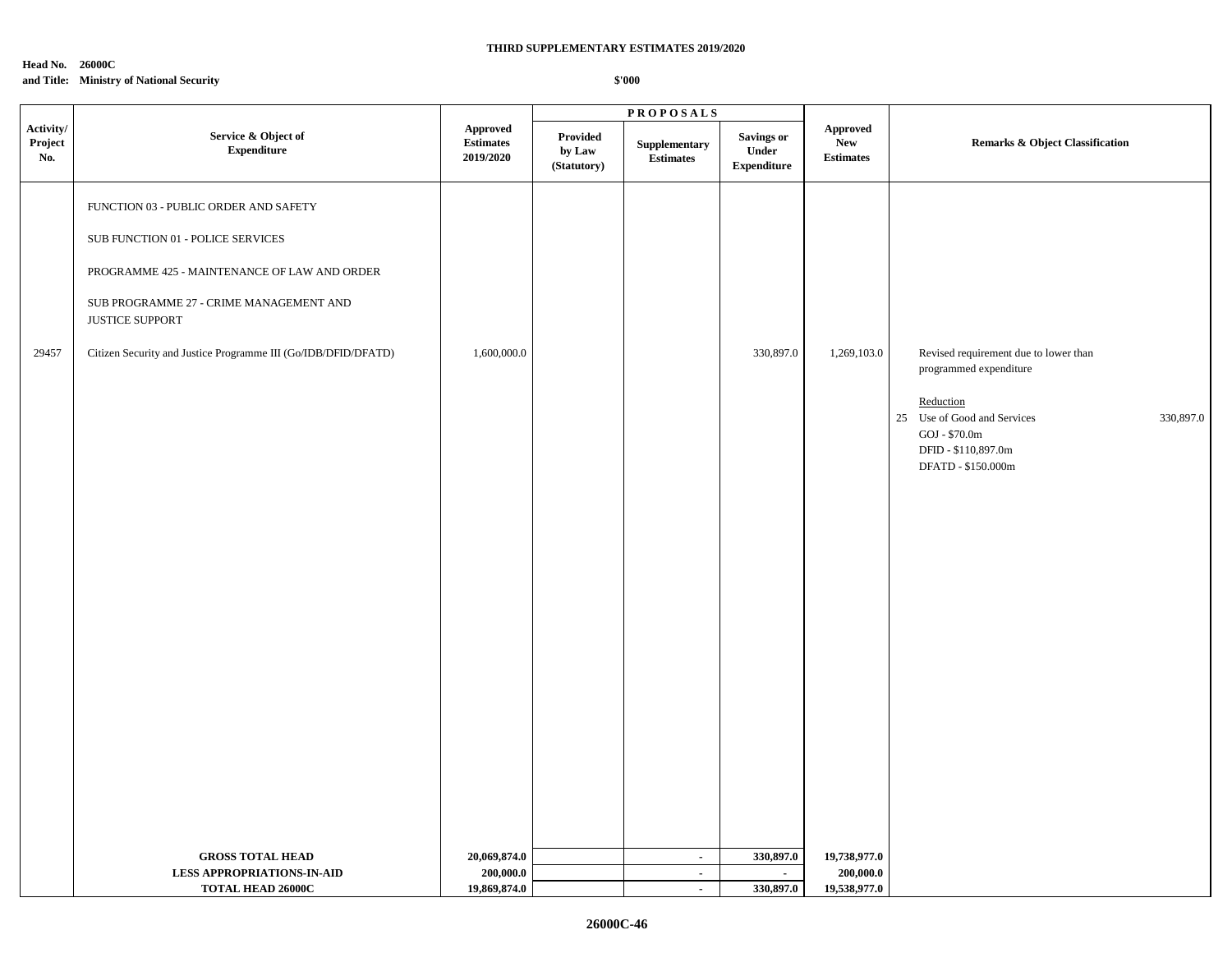**Head No. 26022 and Title: Police Department**

|                             |                                                               |                                           |                                          | <b>PROPOSALS</b>                  |                                                         |                                                   |                                                                                                                         |
|-----------------------------|---------------------------------------------------------------|-------------------------------------------|------------------------------------------|-----------------------------------|---------------------------------------------------------|---------------------------------------------------|-------------------------------------------------------------------------------------------------------------------------|
| Activity/<br>Project<br>No. | Service & Object of<br><b>Expenditure</b>                     | Approved<br><b>Estimates</b><br>2019/2020 | <b>Provided</b><br>by Law<br>(Statutory) | Supplementary<br><b>Estimates</b> | <b>Savings or</b><br><b>Under</b><br><b>Expenditure</b> | <b>Approved</b><br><b>New</b><br><b>Estimates</b> | <b>Remarks &amp; Object Classification</b>                                                                              |
|                             | FUNCTION 03 - PUBLIC ORDER AND SAFETY                         |                                           |                                          |                                   |                                                         |                                                   |                                                                                                                         |
|                             | SUB-FUNCTION 01 - POLICE SERVICES                             |                                           |                                          |                                   |                                                         |                                                   |                                                                                                                         |
|                             | <b>ADMINISTRATION</b>                                         |                                           |                                          |                                   |                                                         |                                                   |                                                                                                                         |
|                             | SUB-PROGRAMME 01 - CENTRAL ADMINISTRATION                     |                                           |                                          |                                   |                                                         |                                                   |                                                                                                                         |
| 10005                       | Direction and Administration                                  | 1,482,472.0                               |                                          | 87,000.0                          |                                                         | 1,569,472.0                                       | Additional requirement to facilitate accommodation<br>and meals associated with enhanced security measures              |
|                             |                                                               |                                           |                                          |                                   |                                                         |                                                   | Additional<br>Travel Expenses and Subsistence<br>47,000.0<br>22<br>25 Use of Goods and Services<br>40,000.0<br>87,000.0 |
| 11584                       | Purchase of Stores and Armoury                                | 483,265.0                                 |                                          | 48,000.0                          |                                                         | 531,265.0                                         | Additional requirement to facilitate the procurement                                                                    |
|                             |                                                               |                                           |                                          |                                   |                                                         |                                                   | of protective gears and medical tools/supplies<br>Additional                                                            |
|                             |                                                               |                                           |                                          |                                   |                                                         |                                                   | 25 Use of Goods and Services<br>48,000.0                                                                                |
|                             | PROGRAMME 420 - PUBLIC SAFETY AND INTERNAL<br><b>SECURITY</b> |                                           |                                          |                                   |                                                         |                                                   |                                                                                                                         |
|                             | SUB-PROGRAMME 21 - STRATEGIC POLICING                         |                                           |                                          |                                   |                                                         |                                                   |                                                                                                                         |
| 12507                       | Operations                                                    | 3,088,813.0                               |                                          | 163,000.0                         |                                                         | 3,251,813.0                                       | Additional requirement to facilitate travel subsistence<br>and meals associated with enhanced security measures         |
|                             |                                                               |                                           |                                          |                                   |                                                         |                                                   | Additional                                                                                                              |
|                             |                                                               |                                           |                                          |                                   |                                                         |                                                   | 22 Travel Expenses and Subsistence<br>100,000.0<br>Use of Goods and Services<br>63,000.0<br>25                          |
|                             |                                                               |                                           |                                          |                                   |                                                         |                                                   | 163,000.0                                                                                                               |
|                             |                                                               |                                           |                                          |                                   |                                                         |                                                   |                                                                                                                         |
|                             |                                                               |                                           |                                          |                                   |                                                         |                                                   |                                                                                                                         |
|                             |                                                               |                                           |                                          |                                   |                                                         |                                                   |                                                                                                                         |
|                             | <b>GROSS TOTAL HEAD</b>                                       | 41,212,164.0                              |                                          | 298,000.0                         | $\sim$                                                  | 41,510,164.0                                      |                                                                                                                         |
|                             | <b>LESS APPROPRIATIONS-IN-AID</b>                             | 556,645.0                                 |                                          | $\sim$                            | $\sim$                                                  | 556,645.0                                         |                                                                                                                         |
|                             | <b>TOTAL HEAD 26022</b>                                       | 40,655,519.0                              |                                          | 298,000.0                         | $\blacksquare$                                          | 40,953,519.0                                      |                                                                                                                         |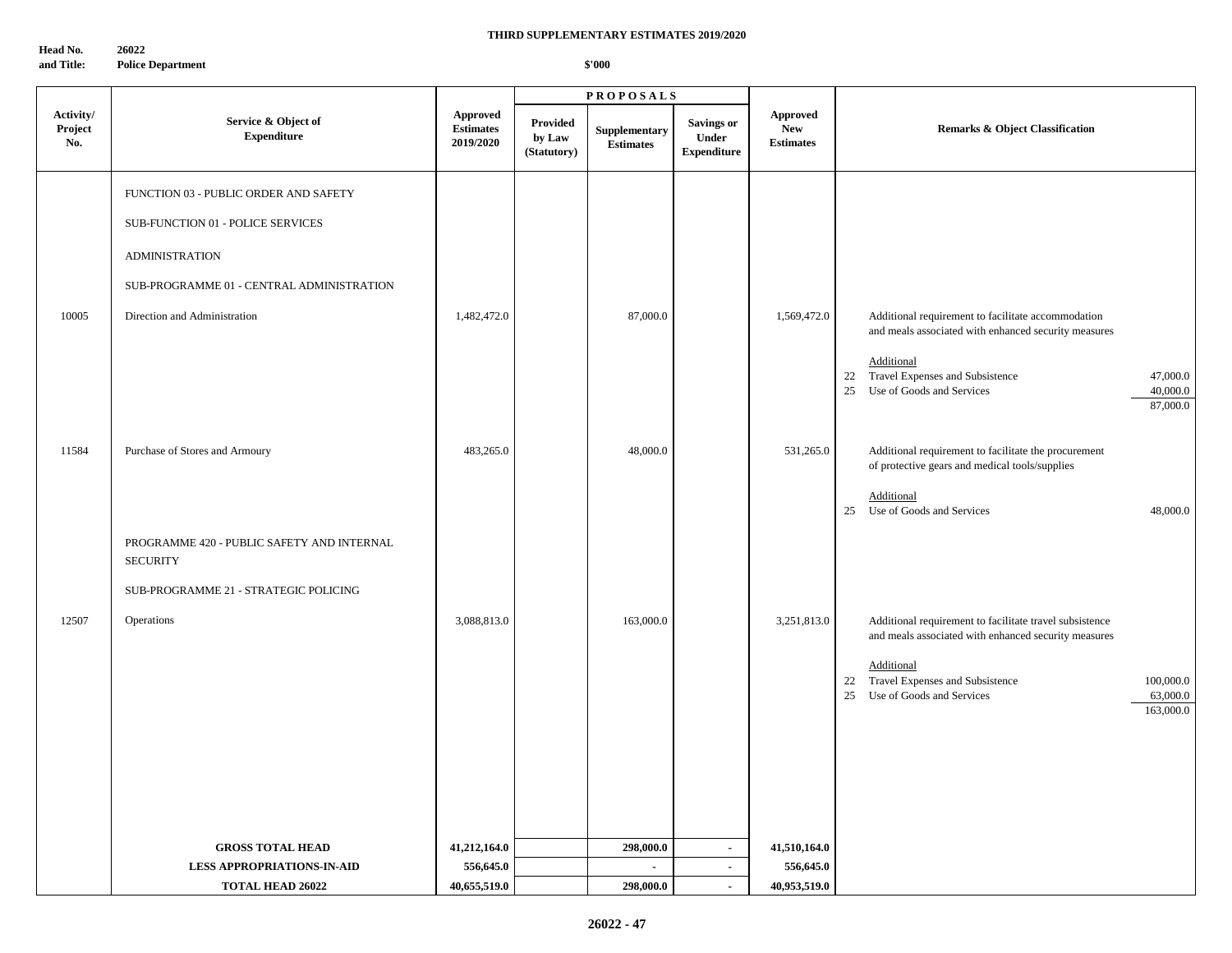| Head No.   | 26024                                      |
|------------|--------------------------------------------|
| and Title: | <b>Department of Correctional Services</b> |

|                             |                                                                   |                                                  |                                          | <b>PROPOSALS</b>                  |                                                  |                                                   |                                                                                                                                |
|-----------------------------|-------------------------------------------------------------------|--------------------------------------------------|------------------------------------------|-----------------------------------|--------------------------------------------------|---------------------------------------------------|--------------------------------------------------------------------------------------------------------------------------------|
| Activity/<br>Project<br>No. | Service & Object of<br><b>Expenditure</b>                         | <b>Approved</b><br><b>Estimates</b><br>2019/2020 | <b>Provided</b><br>by Law<br>(Statutory) | Supplementary<br><b>Estimates</b> | <b>Savings or</b><br>Under<br><b>Expenditure</b> | <b>Approved</b><br><b>New</b><br><b>Estimates</b> | <b>Remarks &amp; Object Classification</b>                                                                                     |
|                             | FUNCTION 03 - PUBLIC ORDER AND SAFETY                             |                                                  |                                          |                                   |                                                  |                                                   |                                                                                                                                |
|                             | SUB-FUNCTION 04 - CORRECTIONAL SERVICES                           |                                                  |                                          |                                   |                                                  |                                                   |                                                                                                                                |
|                             | PROGRAMME 001 - EXECUTIVE DIRECTION AND<br><b>ADMINISTRATION</b>  |                                                  |                                          |                                   |                                                  |                                                   |                                                                                                                                |
|                             | SUB-PROGRAMME 01 - CENTRAL ADMINISTRATION                         |                                                  |                                          |                                   |                                                  |                                                   |                                                                                                                                |
| 10001                       | Direction and Management                                          | 442,109.0                                        |                                          | 5,500.0                           |                                                  | 447,609.0                                         | Additional requirement                                                                                                         |
|                             |                                                                   |                                                  |                                          |                                   |                                                  |                                                   | Additional<br>22 Travel Expenses and Subsistence<br>4,000.0<br>32 Fixed Assets (Capital Goods)<br>1,500.0<br>5,500.0           |
|                             | PROGRAMME 167 - OFFENDER CUSTODIAL AND<br>REHABILITATION SERVICES |                                                  |                                          |                                   |                                                  |                                                   |                                                                                                                                |
|                             | SUB-PROGRAMME 20 - ADULT CORRECTIONAL SERVICES                    |                                                  |                                          |                                   |                                                  |                                                   |                                                                                                                                |
| 10005                       | Direction and Administration                                      | 5,071,556.0                                      |                                          | 92,000.0                          |                                                  | 5,163,556.0                                       | Additional requirement                                                                                                         |
|                             |                                                                   |                                                  |                                          |                                   |                                                  |                                                   | Additional<br>Use of Goods and Services<br>12,000.0<br>25<br>80,000.0<br>27<br>Grants, Contributions and Subsidies<br>92,000.0 |
| 10159                       | Rehabilitation, Maintenance and Repairs                           | 84,377.0                                         |                                          | 34,000.0                          |                                                  | 118,377.0                                         | Additional requirement                                                                                                         |
|                             |                                                                   |                                                  |                                          |                                   |                                                  |                                                   | Additional<br>34,000.0<br>25 Use of Goods and Services                                                                         |
| 11551                       | Diet Charges                                                      | 444,023.0                                        |                                          | 35,000.0                          |                                                  | 479,023.0                                         | Additional requirement                                                                                                         |
|                             |                                                                   |                                                  |                                          |                                   |                                                  |                                                   | Additional<br>25 Use of Goods and Services<br>35,000.0                                                                         |
|                             | SUB-PROGRAMME 21 - JUVENILE CORRECTIONAL SERVICES                 |                                                  |                                          |                                   |                                                  |                                                   |                                                                                                                                |
| 10005                       | Direction and Administration                                      | 1,100,027.0                                      |                                          | 29,500.0                          |                                                  | 1,129,527.0                                       | Additional requirement                                                                                                         |
|                             |                                                                   |                                                  |                                          |                                   |                                                  |                                                   | Additional<br>25 Use of Goods and Services<br>9,500.0<br>27 Grants, Contributions and Subsidies<br>20,000.0<br>29,500.0        |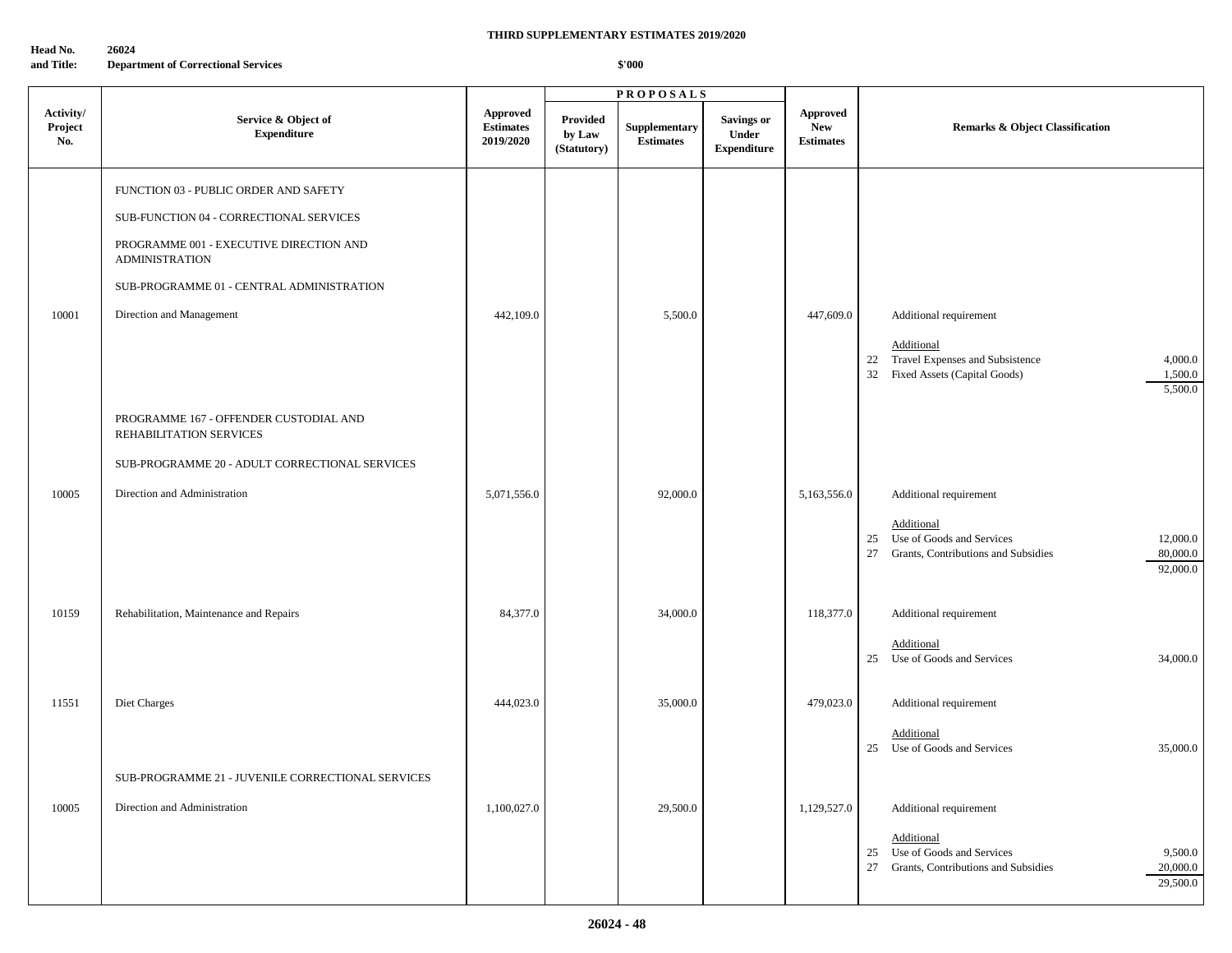**Head No. 26024**

**and Title: Department of Correctional Services**

## **THIRD SUPPLEMENTARY ESTIMATES 2019/2020**

|                             |                                           |                                                         |                                   | <b>PROPOSALS</b>                                   |                                           |                                     |                                                              |
|-----------------------------|-------------------------------------------|---------------------------------------------------------|-----------------------------------|----------------------------------------------------|-------------------------------------------|-------------------------------------|--------------------------------------------------------------|
| Activity/<br>Project<br>No. | Service & Object of<br><b>Expenditure</b> | ${\Large\bf Approved}$<br><b>Estimates</b><br>2019/2020 | Provided<br>by Law<br>(Statutory) | ${\Large \bf Supplementary}\\$<br><b>Estimates</b> | Savings or<br>Under<br><b>Expenditure</b> | Approved<br>New<br><b>Estimates</b> | <b>Remarks &amp; Object Classification</b>                   |
|                             | SUB-PROGRAMME 22 - PROBATION SERVICES     |                                                         |                                   |                                                    |                                           |                                     |                                                              |
| 11521                       | Community Safety and Security             | 650,012.0                                               |                                   | 30,000.0                                           |                                           | 680,012.0                           | Additional requirement                                       |
|                             |                                           |                                                         |                                   |                                                    |                                           |                                     |                                                              |
|                             |                                           |                                                         |                                   |                                                    |                                           |                                     | Additional<br>22 Travel Expenses and Subsistence<br>30,000.0 |
|                             |                                           |                                                         |                                   |                                                    |                                           |                                     |                                                              |
| 11555                       | Parole Services                           | 15,663.0                                                |                                   |                                                    | 5,000.0                                   | 10,663.0                            | Revised requirement                                          |
|                             |                                           |                                                         |                                   |                                                    |                                           |                                     | Reduction<br>25 Use of Goods and Services<br>5,000.0         |
|                             |                                           |                                                         |                                   |                                                    |                                           |                                     |                                                              |
|                             |                                           |                                                         |                                   |                                                    |                                           |                                     |                                                              |
|                             |                                           |                                                         |                                   |                                                    |                                           |                                     |                                                              |
|                             |                                           |                                                         |                                   |                                                    |                                           |                                     |                                                              |
|                             |                                           |                                                         |                                   |                                                    |                                           |                                     |                                                              |
|                             |                                           |                                                         |                                   |                                                    |                                           |                                     |                                                              |
|                             |                                           |                                                         |                                   |                                                    |                                           |                                     |                                                              |
|                             |                                           |                                                         |                                   |                                                    |                                           |                                     |                                                              |
|                             |                                           |                                                         |                                   |                                                    |                                           |                                     |                                                              |
|                             |                                           |                                                         |                                   |                                                    |                                           |                                     |                                                              |
|                             |                                           |                                                         |                                   |                                                    |                                           |                                     |                                                              |
|                             |                                           |                                                         |                                   |                                                    |                                           |                                     |                                                              |
|                             |                                           |                                                         |                                   |                                                    |                                           |                                     |                                                              |
|                             |                                           |                                                         |                                   |                                                    |                                           |                                     |                                                              |
|                             |                                           |                                                         |                                   |                                                    |                                           |                                     |                                                              |
|                             |                                           |                                                         |                                   |                                                    |                                           |                                     |                                                              |
|                             |                                           |                                                         |                                   |                                                    |                                           |                                     |                                                              |
|                             |                                           |                                                         |                                   |                                                    |                                           |                                     |                                                              |
|                             |                                           |                                                         |                                   |                                                    |                                           |                                     |                                                              |
|                             | <b>GROSS TOTAL HEAD</b>                   | 7,899,526.0                                             |                                   | 226,000.0                                          | 5,000.0                                   | 8,120,526.0                         |                                                              |
|                             | <b>LESS APPROPRIATIONS-IN-AID</b>         | 44,000.0                                                |                                   | $\sim$                                             | $\sim$                                    | 44,000.0                            |                                                              |
|                             | <b>TOTAL HEAD 26024</b>                   | 7,855,526.0                                             |                                   | 226,000.0                                          | 5,000.0                                   | 8,076,526.0                         |                                                              |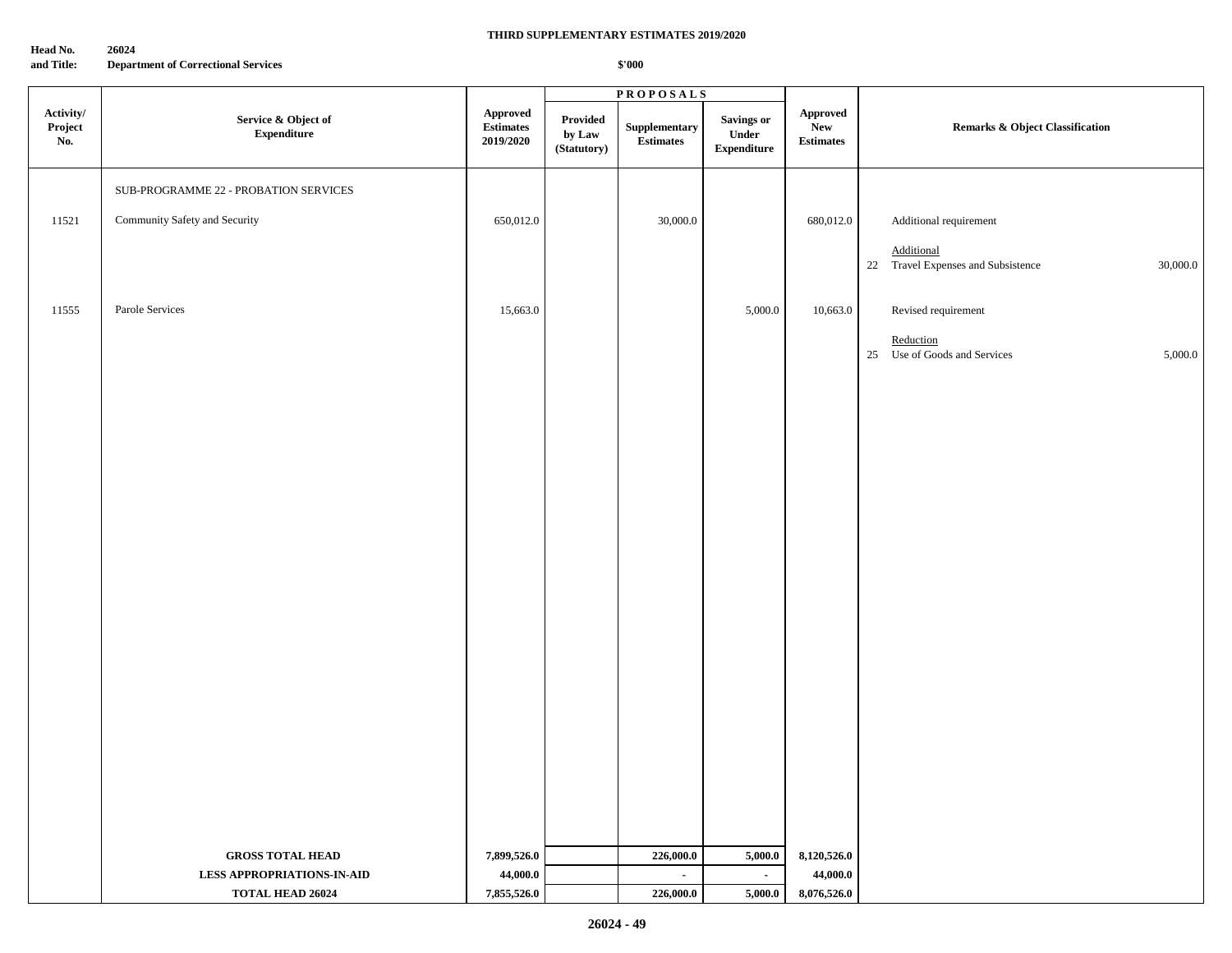## **Head No. 28000 and Title: Ministry of Justice**

|                             |                                                                                                                                          |                                                  |                                          | <b>PROPOSALS</b>                  |                                                         |                                                   |                                                                                                                                                                     |  |
|-----------------------------|------------------------------------------------------------------------------------------------------------------------------------------|--------------------------------------------------|------------------------------------------|-----------------------------------|---------------------------------------------------------|---------------------------------------------------|---------------------------------------------------------------------------------------------------------------------------------------------------------------------|--|
| Activity/<br>Project<br>No. | Service & Object of<br><b>Expenditure</b>                                                                                                | <b>Approved</b><br><b>Estimates</b><br>2019/2020 | <b>Provided</b><br>by Law<br>(Statutory) | Supplementary<br><b>Estimates</b> | <b>Savings or</b><br><b>Under</b><br><b>Expenditure</b> | <b>Approved</b><br><b>New</b><br><b>Estimates</b> | <b>Remarks &amp; Object Classification</b>                                                                                                                          |  |
|                             | FUNCTION 03 - PUBLIC ORDER AND SAFETY<br>SUB-FUNCTION 03 - LAW COURTS<br>PROGRAMME 001- EXECUTIVE DIRECTION AND<br><b>ADMINISTRATION</b> |                                                  |                                          |                                   |                                                         |                                                   | Except where otherwise stated, amounts reflected<br>as "Savings or Under Expenditure" represent<br>reallocation of unutilized balances to the<br>Contingencies Fund |  |
| 10002                       | SUB-PROGRAMME 01 - CENTRAL ADMINISTRATION<br>Financial Management and Accounting Services                                                | 51,742.0                                         |                                          |                                   | 7,130.0                                                 | 44,612.0                                          | Revised requirement<br>Reduction<br>21 Compensation of Employees<br>6,930.0<br>24 Utilities and Communication Services<br>200.0<br>7,130.0                          |  |
| 10279                       | Administration of Internal Audit                                                                                                         | 34,419.0                                         |                                          |                                   | 2,780.0                                                 | 31,639.0                                          | Revised requirement<br>Reduction<br>21 Compensation of Employees<br>1,940.0<br>24 Utilities and Communication Services<br>840.0<br>2,780.0                          |  |
| 10338                       | Corporate Services<br>SUB PROGRAMME 02 - POLICY PLANNING AND<br>DEVELOPMENT                                                              | 424,462.0                                        |                                          |                                   | 6,000.0                                                 | 418,462.0                                         | Revised requirement<br>Reduction<br>21 Compensation of Employees<br>6,000.0                                                                                         |  |
| 10001                       | Direction and Management                                                                                                                 | 367,536.0                                        |                                          |                                   | 2,000.0                                                 | 365,536.0                                         | Revised requirement<br>Reduction<br>21 Compensation of Employees<br>2,000.0                                                                                         |  |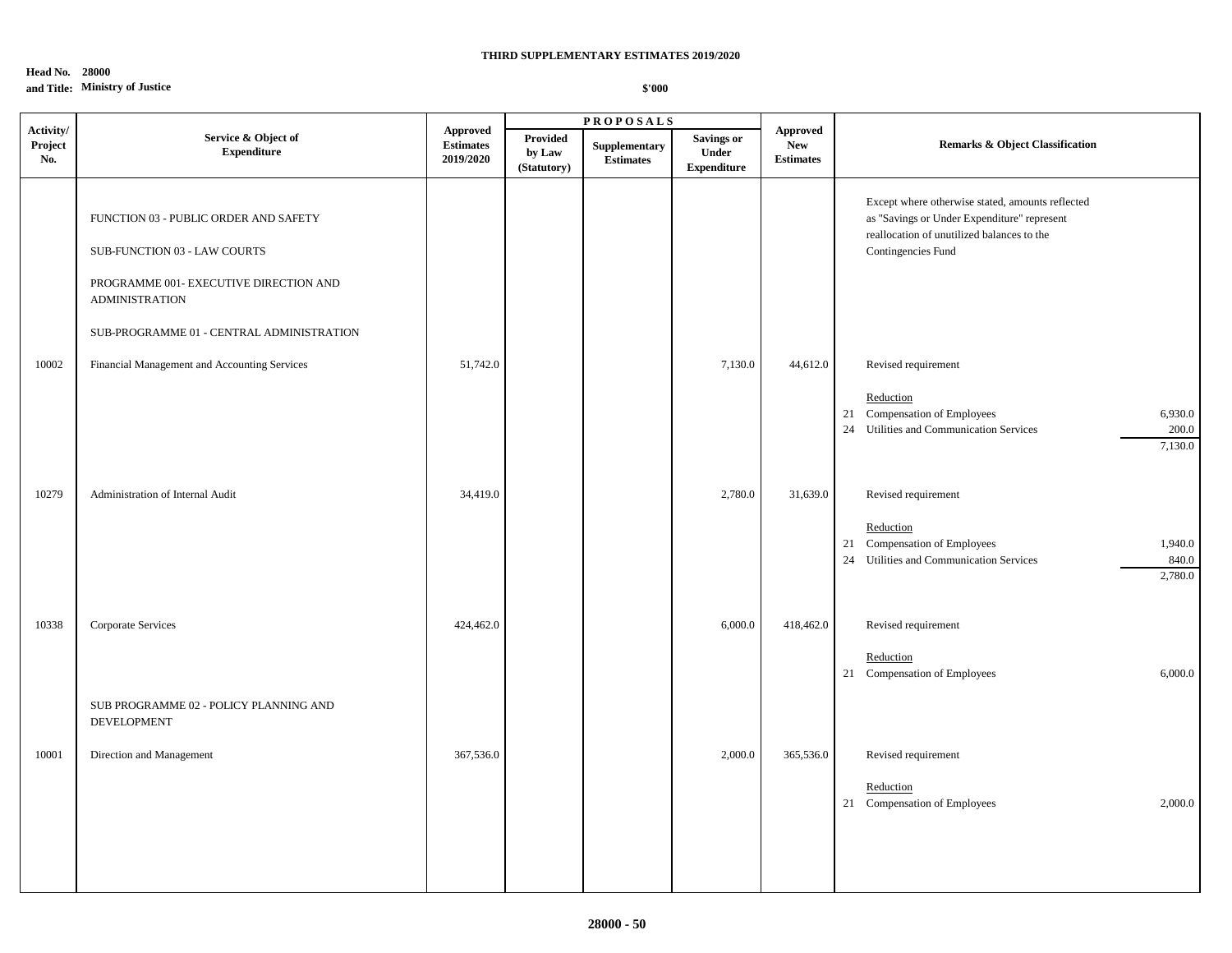## **Head No. 28000 and Title: Ministry of Justice**

|                             |                                                                                                                                 |                                                  |                                   | <b>PROPOSALS</b>                  |                                                  |                                                   |                                                                                                                                                                                                        |  |
|-----------------------------|---------------------------------------------------------------------------------------------------------------------------------|--------------------------------------------------|-----------------------------------|-----------------------------------|--------------------------------------------------|---------------------------------------------------|--------------------------------------------------------------------------------------------------------------------------------------------------------------------------------------------------------|--|
| Activity/<br>Project<br>No. | Service & Object of<br><b>Expenditure</b>                                                                                       | <b>Approved</b><br><b>Estimates</b><br>2019/2020 | Provided<br>by Law<br>(Statutory) | Supplementary<br><b>Estimates</b> | <b>Savings or</b><br>Under<br><b>Expenditure</b> | <b>Approved</b><br><b>New</b><br><b>Estimates</b> | <b>Remarks &amp; Object Classification</b>                                                                                                                                                             |  |
| 10005                       | PROGRAMME 154 - FACILITATION OF ACCESS TO JUSTICE<br>SUB PROGRAMME 22 - SOCIAL JUSTICE SERVICES<br>Direction and Administration | 282,840.0                                        |                                   |                                   | 23,000.0                                         | 259,840.0                                         | Revised requirement<br>Reduction<br>21 Compensation of Employees<br>11,500.0<br>Rental of Property and Machinery<br>7,900.0<br>23<br>Utilities and Communication Services<br>3,600.0<br>24<br>23,000.0 |  |
| 12315                       | SUB PROGRAMME 23 - LEGAL ASSISTANCE<br>Provision of Legal Aid Services                                                          | 324,603.0                                        |                                   |                                   | 7,699.0                                          | 316,904.0                                         | Revised requirement<br>Reduction<br>21 Compensation of Employees<br>7,000.0<br>Rental of Property and Machinery<br>599.0<br>23<br>24 Utilities and Communication Services<br>100.0<br>7,699.0          |  |
| 10005                       | SUB PROGRAMME 24 - DISSEMINATION OF LEGISLATION<br><b>INFORMATION</b><br>Direction and Administration                           | 21,328.0                                         |                                   |                                   | 3,153.0                                          | 18,175.0                                          | Revised requirement<br>Reduction<br>21 Compensation of Employees<br>3,074.0<br>24 Utilities and Communication Services<br>79.0<br>3,153.0                                                              |  |
| 10017                       | SUB PROGRAMME 25 - JUSTICE SECTOR PROFESSIONAL<br>DEVELOPMENT<br>Capacity Development                                           | 48,685.0                                         |                                   |                                   | 4,900.0                                          | 43,785.0                                          | Revised requirement<br>Reduction<br>21 Compensation of Employees<br>4,400.0<br>24 Utilities and Communication Services<br>500.0<br>4,900.0                                                             |  |
|                             | <b>GROSS TOTAL</b><br><b>LESS APPROPRIATIONS IN-AID</b><br><b>TOTAL HEAD 28000</b>                                              | 2,156,747.0<br>105,410.0<br>2,051,337.0          |                                   | $\sim$<br>$\blacksquare$          | 56,662.0<br>56,662.0                             | 2,100,085.0<br>105,410.0<br>1,994,675.0           |                                                                                                                                                                                                        |  |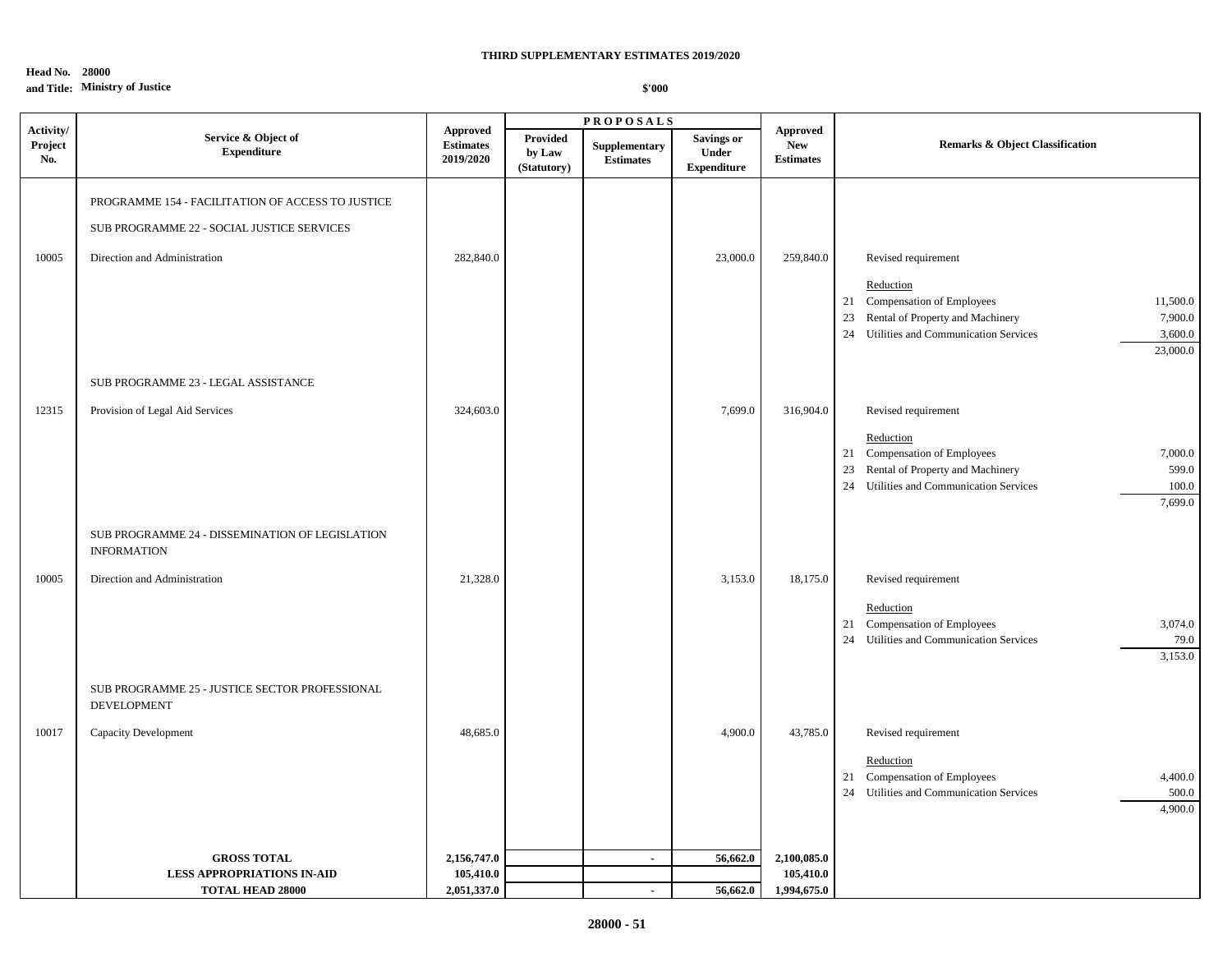**Head No. 28000C and Title: Ministry of Justice**

|                             |                                                                      |                                                  |                                          | <b>PROPOSALS</b>                  |                                                         |                                            |                                                                                                                                                                                                                         |                                                     |
|-----------------------------|----------------------------------------------------------------------|--------------------------------------------------|------------------------------------------|-----------------------------------|---------------------------------------------------------|--------------------------------------------|-------------------------------------------------------------------------------------------------------------------------------------------------------------------------------------------------------------------------|-----------------------------------------------------|
| Activity/<br>Project<br>No. | Service & Object of<br><b>Expenditure</b>                            | <b>Approved</b><br><b>Estimates</b><br>2019/2020 | <b>Provided</b><br>by Law<br>(Statutory) | Supplementary<br><b>Estimates</b> | <b>Savings or</b><br><b>Under</b><br><b>Expenditure</b> | Approved<br><b>New</b><br><b>Estimates</b> | <b>Remarks &amp; Object Classification</b>                                                                                                                                                                              |                                                     |
|                             | FUNCTION 03 - PUBLIC ORDER AND SAFETY                                |                                                  |                                          |                                   |                                                         |                                            |                                                                                                                                                                                                                         |                                                     |
|                             | SUB-FUNCTION 03 - LAW COURTS                                         |                                                  |                                          |                                   |                                                         |                                            |                                                                                                                                                                                                                         |                                                     |
|                             | PROGRAMME 154 - FACILITATION OF ACCESS TO JUSTICE                    |                                                  |                                          |                                   |                                                         |                                            |                                                                                                                                                                                                                         |                                                     |
|                             | SUB PROGRAMME 21 - JUSTICE SYSTEM REFORM AND<br><b>MODERNIZATION</b> |                                                  |                                          |                                   |                                                         |                                            |                                                                                                                                                                                                                         |                                                     |
| 21513                       | Construction and Improvements of Courthouses                         | 530,000.0                                        |                                          |                                   | 119,500.0                                               | 410,500.0                                  | Revised requirement                                                                                                                                                                                                     |                                                     |
|                             |                                                                      |                                                  |                                          |                                   |                                                         |                                            | Reduction<br>32 Fixed Assets (Capital Goods) (GOJ)                                                                                                                                                                      | 119,500.0                                           |
| 21858                       | Justice Sector Reform Programme                                      | 242,871.0                                        |                                          |                                   | 124,571.0                                               | 118,300.0                                  | Revised requirement                                                                                                                                                                                                     |                                                     |
|                             |                                                                      |                                                  |                                          |                                   |                                                         |                                            | Reduction<br>32 Fixed Assets (Capital Goods) (GOJ)                                                                                                                                                                      | 124,571.0                                           |
| 29453                       | Justice, Security, Accountability and Transparency Project (JSAT)    | 80,141.0                                         |                                          | 144,723.0                         |                                                         | 224,864.0                                  | Additional requirement                                                                                                                                                                                                  |                                                     |
|                             |                                                                      |                                                  |                                          |                                   |                                                         |                                            | Additional<br>25 Use of Goods and Services (EU Grant)                                                                                                                                                                   | 144,723.0                                           |
| 29457                       | Citizen Security and Justice Programme III (IDB/DFID/GAC)            | 190,443.0                                        |                                          |                                   |                                                         | 190,443.0                                  | Revised requirement                                                                                                                                                                                                     |                                                     |
|                             |                                                                      |                                                  |                                          |                                   |                                                         |                                            | Reduction<br>23 Rental of Property and Machinery (DFID-Grant)<br>Utilities and Communication Services (DFID-Grant)<br>24<br>25<br>Use of Goods and Services (DFID-Grant)<br>32 Fixed Assets (Capital Goods) (GAC-Grant) | 1,776.0<br>821.0<br>25,000.0<br>3,000.0<br>30,597.0 |
|                             |                                                                      |                                                  |                                          |                                   |                                                         |                                            | Additional<br>Rental of Property and Machinery (GAC-Grant)<br>23<br>Utilities and Communication Services (GAC-Grant)<br>24<br>Use of Goods and Services (GAC-Grant)<br>25                                               | 1,658.0<br>1,152.0<br>27,787.0<br>30,597.0          |
|                             |                                                                      |                                                  |                                          |                                   |                                                         |                                            | Net reduction                                                                                                                                                                                                           |                                                     |
|                             | TOTAL HEAD 28000C                                                    | 1,077,366.0                                      | $\sim$                                   | 144,723.0                         | 244,071.0                                               | 978,018.0                                  |                                                                                                                                                                                                                         |                                                     |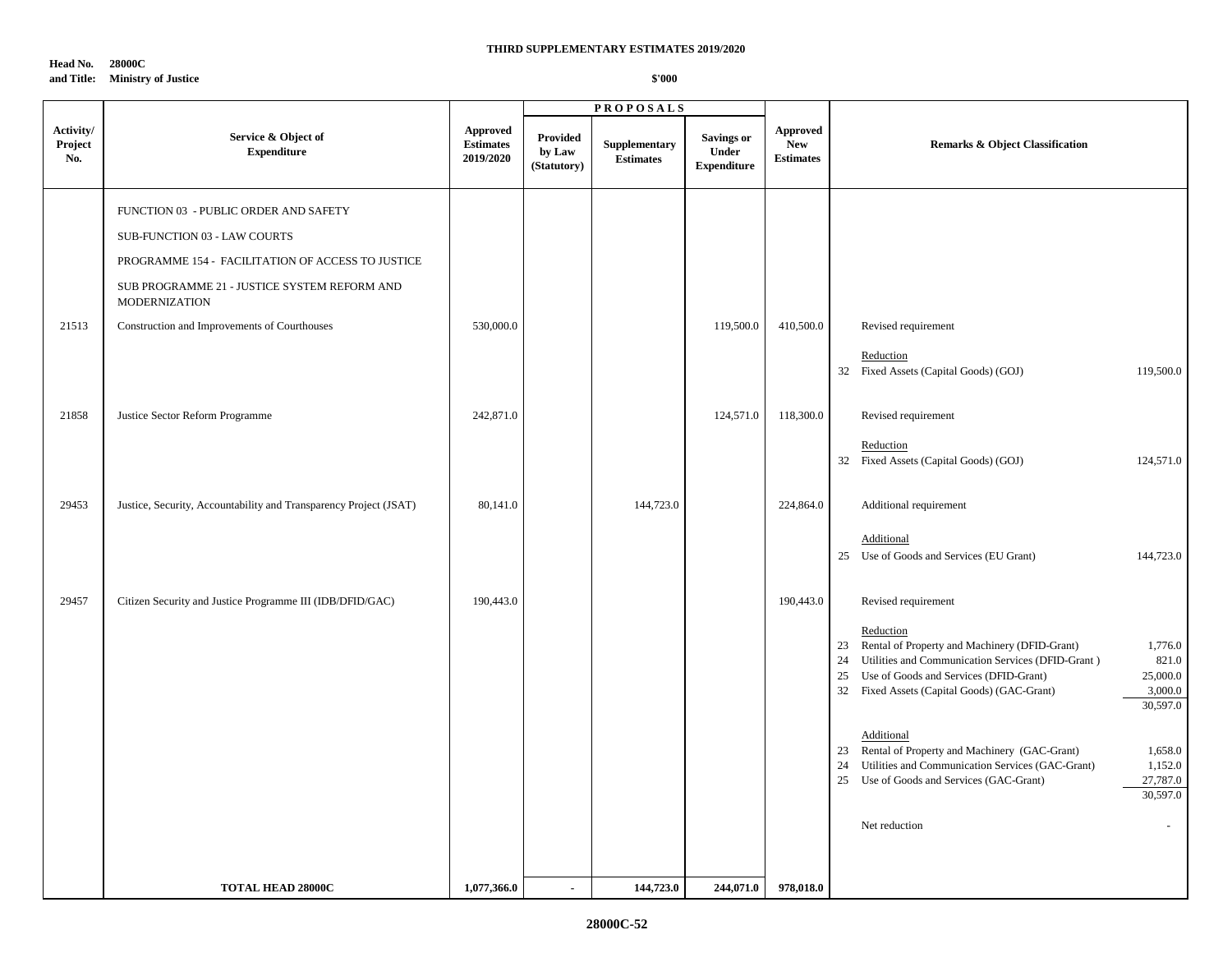## **Head No. 28025 and Title: Director of Public Prosecution**

|                             |                                                                                                                                                                                     |                                                                          |                                   | <b>PROPOSALS</b>                  |                                           |                                                                      |                                                                                                                                                                                                                                                                                                                                                   |  |
|-----------------------------|-------------------------------------------------------------------------------------------------------------------------------------------------------------------------------------|--------------------------------------------------------------------------|-----------------------------------|-----------------------------------|-------------------------------------------|----------------------------------------------------------------------|---------------------------------------------------------------------------------------------------------------------------------------------------------------------------------------------------------------------------------------------------------------------------------------------------------------------------------------------------|--|
| Activity/<br>Project<br>No. | Service & Object of<br><b>Expenditure</b>                                                                                                                                           | <b>Approved</b><br>$\label{p:estimates} \textbf{Estimates}$<br>2019/2020 | Provided<br>by Law<br>(Statutory) | Supplementary<br><b>Estimates</b> | Savings or<br>Under<br><b>Expenditure</b> | ${\Large\bf\large A} {\bf proved}$<br><b>New</b><br><b>Estimates</b> | Remarks & Object Classification                                                                                                                                                                                                                                                                                                                   |  |
|                             | FUNCTION 03 - PUBLIC ORDER AND SAFETY<br>SUB-FUNCTION 03 - LAW COURTS<br>PROGRAMME 161- PROSECUTORIAL SERVICES<br>SUB-PROGRAMME 20 - LITIGATION AND CRIMINAL<br><b>PROSECUTIONS</b> |                                                                          |                                   |                                   |                                           |                                                                      | Except where otherwise stated, amounts reflected<br>as "Savings or Under Expenditure" represent<br>reallocation of unutilized balances to the<br>Contingencies Fund                                                                                                                                                                               |  |
| 10005                       | Direction and Administration                                                                                                                                                        | 517,942.0                                                                |                                   |                                   | 36,816.0                                  | 481,126.0                                                            | Revised requirement<br>Reduction<br>Compensation of Employees<br>16,405.0<br>21<br>22 Travel Expenses and Subsistence<br>6,985.0<br>Rental of Property and Machinery<br>655.0<br>23<br>24 Utilities and Communication Services<br>4,539.0<br>Use of Goods and Services<br>5,855.0<br>25<br>32 Fixed Assets (Capital Goods)<br>2,377.0<br>36,816.0 |  |
|                             | <b>GROSS TOTAL</b>                                                                                                                                                                  | 563,129.0                                                                |                                   | $\sim$                            | 36,816.0                                  | 526,313.0                                                            |                                                                                                                                                                                                                                                                                                                                                   |  |
|                             | LESS APPROPRIATIONS IN-AID                                                                                                                                                          | 45,187.0                                                                 |                                   |                                   |                                           | 45,187.0                                                             |                                                                                                                                                                                                                                                                                                                                                   |  |
|                             | <b>TOTAL HEAD 28025</b>                                                                                                                                                             | 517,942.0                                                                |                                   | $\sim$                            | 36,816.0                                  | 481,126.0                                                            |                                                                                                                                                                                                                                                                                                                                                   |  |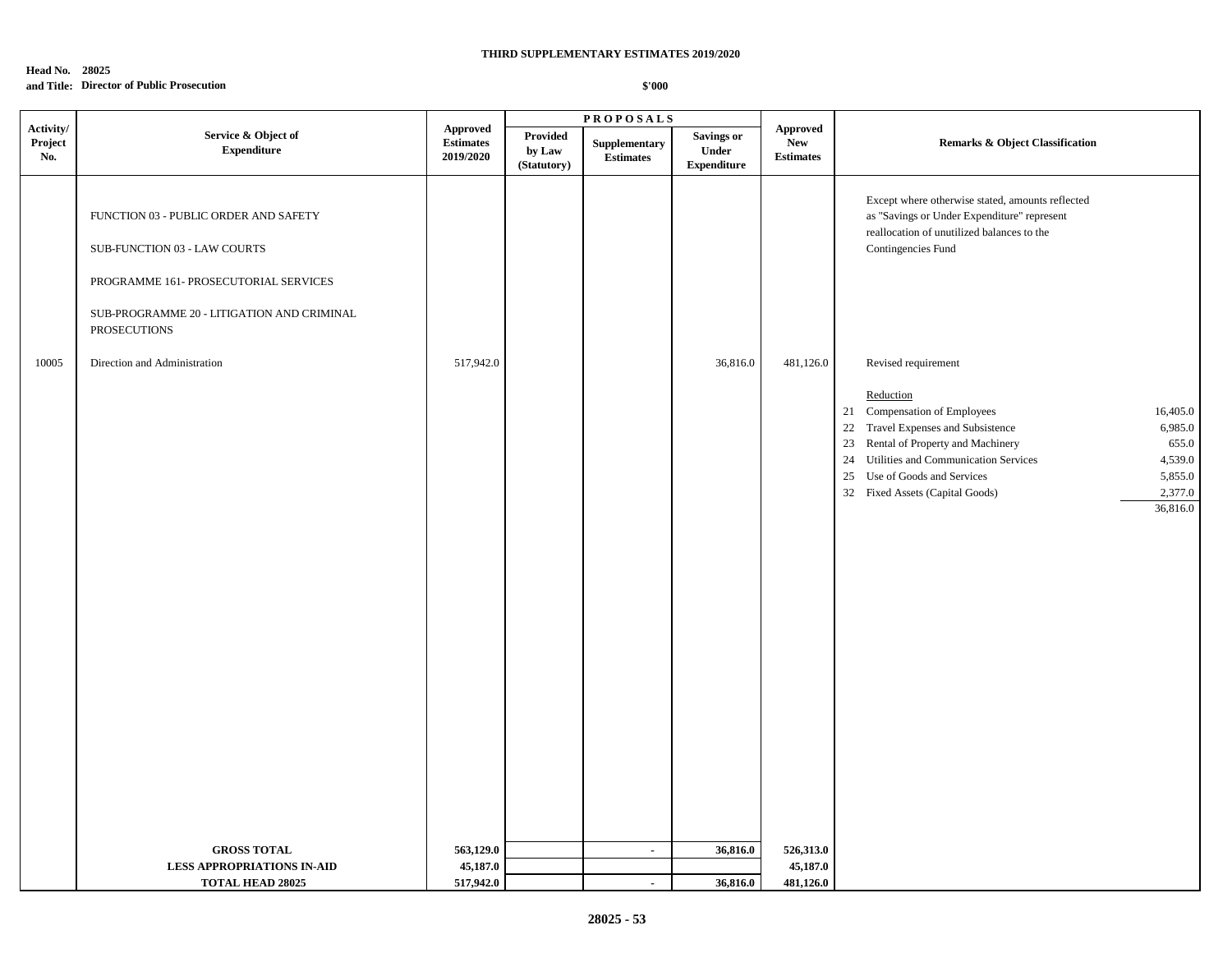## **Head No. 28031 and Title: Attorney General's Chambers**

|                             |                                                 |                                           |                                   | $\textbf{PROPOSALS}$              |                                           |                                             |                                         |  |
|-----------------------------|-------------------------------------------------|-------------------------------------------|-----------------------------------|-----------------------------------|-------------------------------------------|---------------------------------------------|-----------------------------------------|--|
| Activity/<br>Project<br>No. | Service & Object of<br>${\bf Expenditure}$      | Approved<br><b>Estimates</b><br>2019/2020 | Provided<br>by Law<br>(Statutory) | Supplementary<br><b>Estimates</b> | Savings or<br>Under<br><b>Expenditure</b> | Approved<br>${\bf New}$<br><b>Estimates</b> | Remarks & Object Classification         |  |
|                             | FUNCTION 03 - PUBLIC ORDER AND SAFETY           |                                           |                                   |                                   |                                           |                                             |                                         |  |
|                             | SUB-FUNCTION 03 - LAW COURTS                    |                                           |                                   |                                   |                                           |                                             |                                         |  |
|                             | PROGRAMME 435 - LEGAL ADVICE AND REPRESENTATION |                                           |                                   |                                   |                                           |                                             |                                         |  |
|                             | SUB PROGRAMME 20- LEGAL ADVICE TO GOVERNMENT    |                                           |                                   |                                   |                                           |                                             |                                         |  |
| $10005\,$                   | Direction and Administration                    | 1,031,846.0                               |                                   |                                   | 6,000.0                                   | 1,025,846.0                                 | Revised requirement                     |  |
|                             |                                                 |                                           |                                   |                                   |                                           |                                             | Reduction                               |  |
|                             |                                                 |                                           |                                   |                                   |                                           |                                             | 21 Compensation of Employees<br>6,000.0 |  |
|                             |                                                 |                                           |                                   |                                   |                                           |                                             |                                         |  |
|                             |                                                 |                                           |                                   |                                   |                                           |                                             |                                         |  |
|                             |                                                 |                                           |                                   |                                   |                                           |                                             |                                         |  |
|                             |                                                 |                                           |                                   |                                   |                                           |                                             |                                         |  |
|                             |                                                 |                                           |                                   |                                   |                                           |                                             |                                         |  |
|                             |                                                 |                                           |                                   |                                   |                                           |                                             |                                         |  |
|                             |                                                 |                                           |                                   |                                   |                                           |                                             |                                         |  |
|                             |                                                 |                                           |                                   |                                   |                                           |                                             |                                         |  |
|                             |                                                 |                                           |                                   |                                   |                                           |                                             |                                         |  |
|                             |                                                 |                                           |                                   |                                   |                                           |                                             |                                         |  |
|                             |                                                 |                                           |                                   |                                   |                                           |                                             |                                         |  |
|                             |                                                 |                                           |                                   |                                   |                                           |                                             |                                         |  |
|                             |                                                 |                                           |                                   |                                   |                                           |                                             |                                         |  |
|                             |                                                 |                                           |                                   |                                   |                                           |                                             |                                         |  |
|                             | TOTAL HEAD 28031                                | 1,031,846.0                               | $\blacksquare$                    | $\blacksquare$                    | 6,000.0                                   | 1,025,846.0                                 |                                         |  |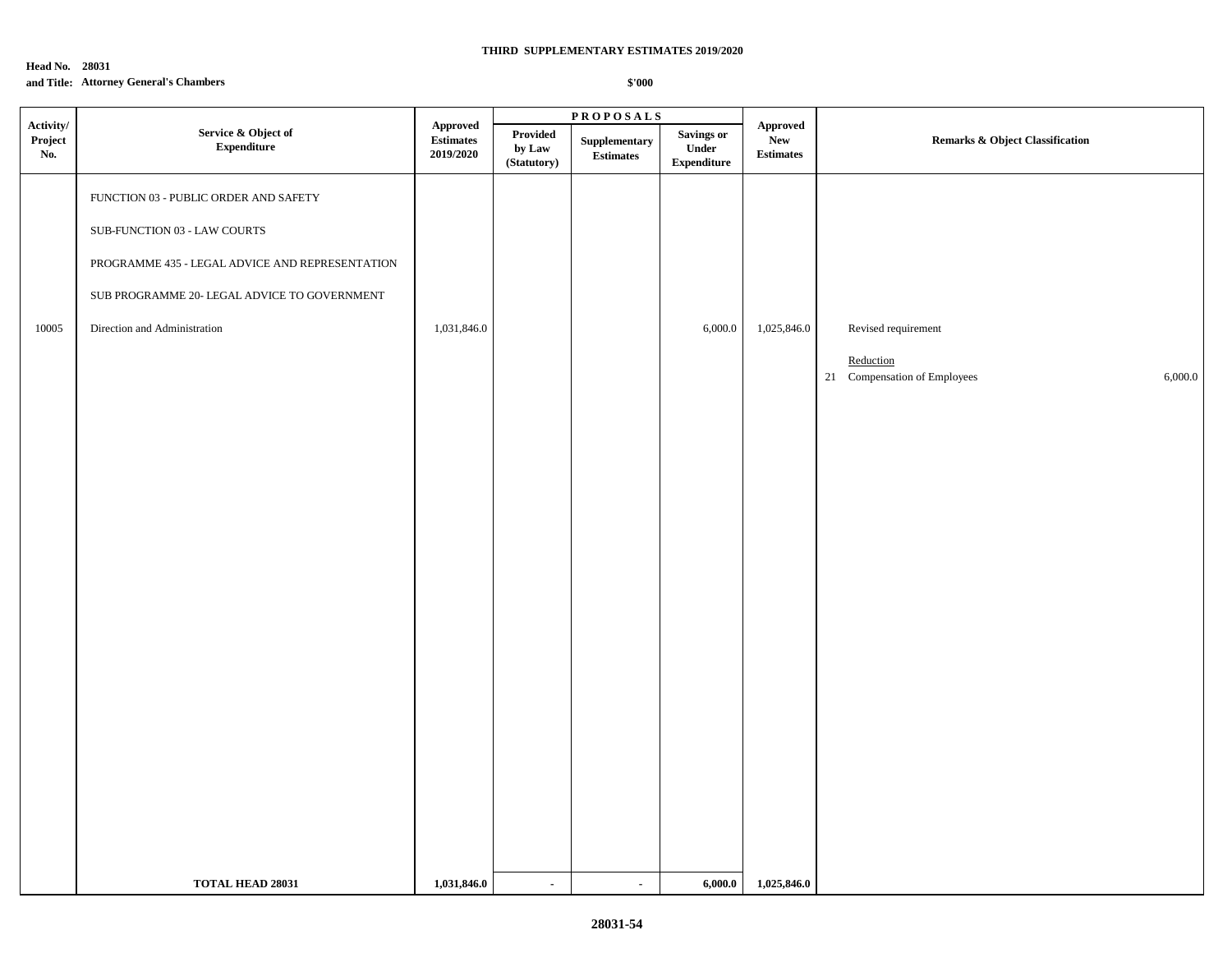## **Head No. 28033 and Title: Office of the Parliamentary Counsel**

|                             |                                                                                                                                                                                                    |                                                  |                                   | <b>PROPOSALS</b>                  |                                                  |                                                   |                                                                                                                                                                                                                                                                                           |
|-----------------------------|----------------------------------------------------------------------------------------------------------------------------------------------------------------------------------------------------|--------------------------------------------------|-----------------------------------|-----------------------------------|--------------------------------------------------|---------------------------------------------------|-------------------------------------------------------------------------------------------------------------------------------------------------------------------------------------------------------------------------------------------------------------------------------------------|
| Activity/<br>Project<br>No. | Service & Object of<br><b>Expenditure</b>                                                                                                                                                          | <b>Approved</b><br><b>Estimates</b><br>2019/2020 | Provided<br>by Law<br>(Statutory) | Supplementary<br><b>Estimates</b> | <b>Savings or</b><br>Under<br><b>Expenditure</b> | <b>Approved</b><br><b>New</b><br><b>Estimates</b> | <b>Remarks &amp; Object Classification</b>                                                                                                                                                                                                                                                |
|                             | FUNCTION 03 - PUBLIC ORDER AND SAFETY<br>SUB-FUNCTION 03 - LAW COURTS<br>PROGRAMME 162 - LEGISLATIVE DRAFTING SERVICES<br>SUB PROGRAMME 20- DRAFTING OF BILLS AND SUBSIDIARY<br><b>LEGISLATION</b> |                                                  |                                   |                                   |                                                  |                                                   | Except where otherwise stated, amounts reflected<br>as "Savings or Under Expenditure" represent<br>reallocation of unutilized balances to the<br>Contingencies Fund                                                                                                                       |
| 10005                       | Direction and Administration                                                                                                                                                                       | 173,892.0                                        |                                   |                                   | 38,675.0                                         | 135,217.0                                         | Revised requirement<br>Reduction<br>21 Compensation of Employees<br>28,037.0<br>22 Travel Expenses and Subsistence<br>5,837.0<br>Utilities and Communication Services<br>74.0<br>24<br>Use of Goods and Services<br>4,477.0<br>25<br>250.0<br>29 Awards and Social Assistance<br>38,675.0 |
|                             | <b>TOTAL HEAD 28033</b>                                                                                                                                                                            | 173,892.0                                        | $\blacksquare$                    | $\blacksquare$                    | 38,675.0                                         | 135,217.0                                         |                                                                                                                                                                                                                                                                                           |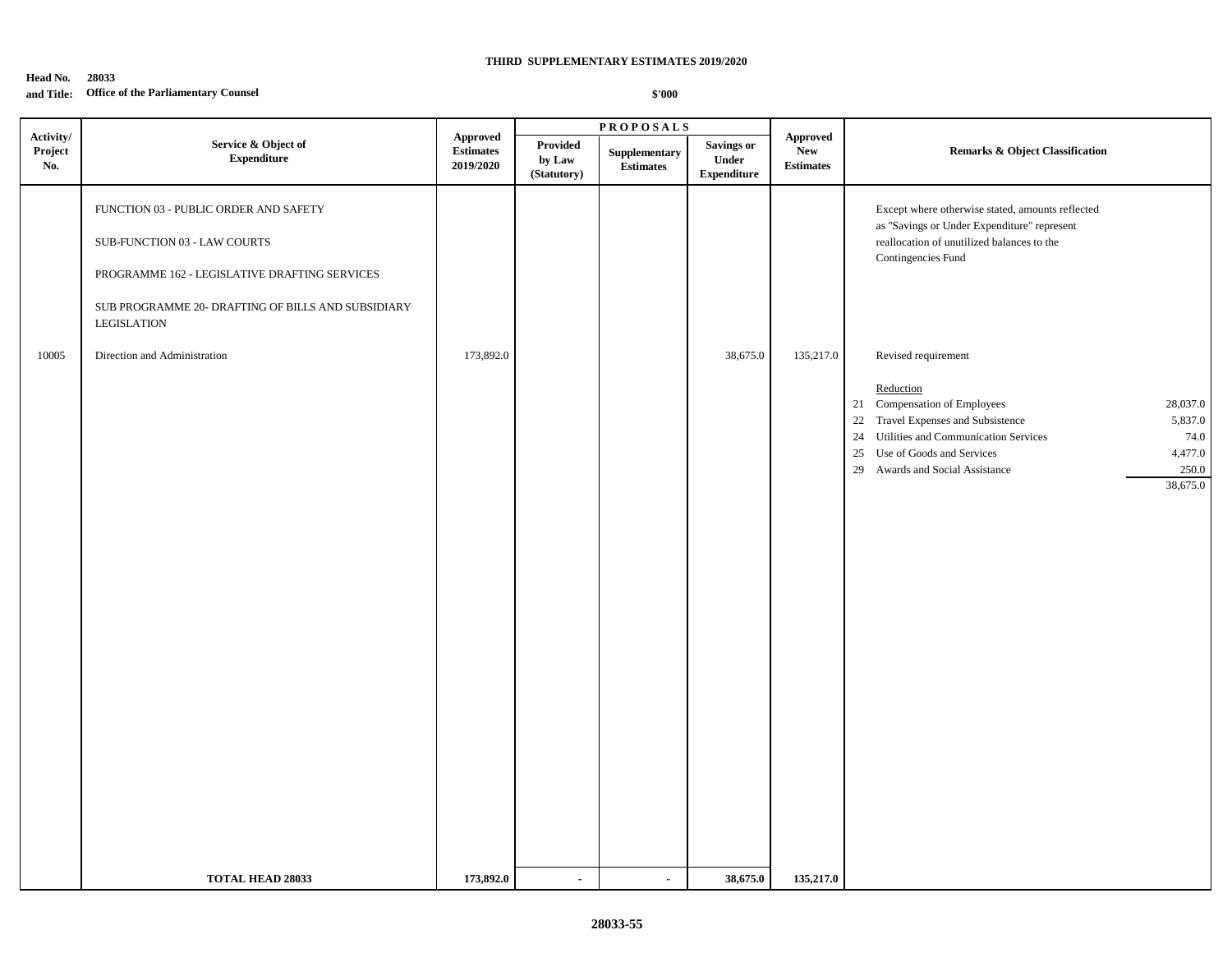## **Head No. 28052 and Title: Legal Reform Department**

|                             |                                                                                                                                                                                                                   |                                                                           |                                   | $\textbf{P} \, \textbf{R} \, \textbf{O} \, \textbf{P} \, \textbf{O} \, \textbf{S} \, \textbf{A} \, \textbf{L} \, \textbf{S}$ |                                                   |                                                   |                                                                                                                                                                                                                                         |  |
|-----------------------------|-------------------------------------------------------------------------------------------------------------------------------------------------------------------------------------------------------------------|---------------------------------------------------------------------------|-----------------------------------|------------------------------------------------------------------------------------------------------------------------------|---------------------------------------------------|---------------------------------------------------|-----------------------------------------------------------------------------------------------------------------------------------------------------------------------------------------------------------------------------------------|--|
| Activity/<br>Project<br>No. | Service & Object of<br>${\bf Expenditure}$                                                                                                                                                                        | <b>Approved</b><br>$\label{eq:estimates} \textbf{Estimates}$<br>2019/2020 | Provided<br>by Law<br>(Statutory) | Supplementary<br>$\label{1.1} \begin{array}{ll} \textbf{Estimates} \end{array}$                                              | <b>Savings or</b><br>Under<br>${\bf Expenditure}$ | <b>Approved</b><br><b>New</b><br><b>Estimates</b> | Remarks & Object Classification                                                                                                                                                                                                         |  |
| 10005                       | FUNCTION 03 - PUBLIC ORDER AND SAFETY<br>SUB-FUNCTION 03 - LAW COURTS<br>PROGRAMME 155 - LAW REFORMS<br>${\rm SUB}$ PROGRAMME 20- CONSTITUTIONAL AND LEGISLATIVE<br><b>REFORM</b><br>Direction and Administration | 96,405.0                                                                  |                                   |                                                                                                                              | 7,564.0                                           | 88,841.0                                          | Revised requirement<br>Reduction<br>21 Compensation of Employees<br>2,419.0<br>22 Travel Expenses and Subsistence<br>942.0<br>493.0<br>Utilities and Communication Services<br>24<br>25 Use of Goods and Services<br>3,710.0<br>7,564.0 |  |
|                             | <b>TOTAL HEAD 28052</b>                                                                                                                                                                                           | 96,405.0                                                                  | $\blacksquare$                    | $\overline{a}$                                                                                                               | 7,564.0                                           | 88,841.0                                          |                                                                                                                                                                                                                                         |  |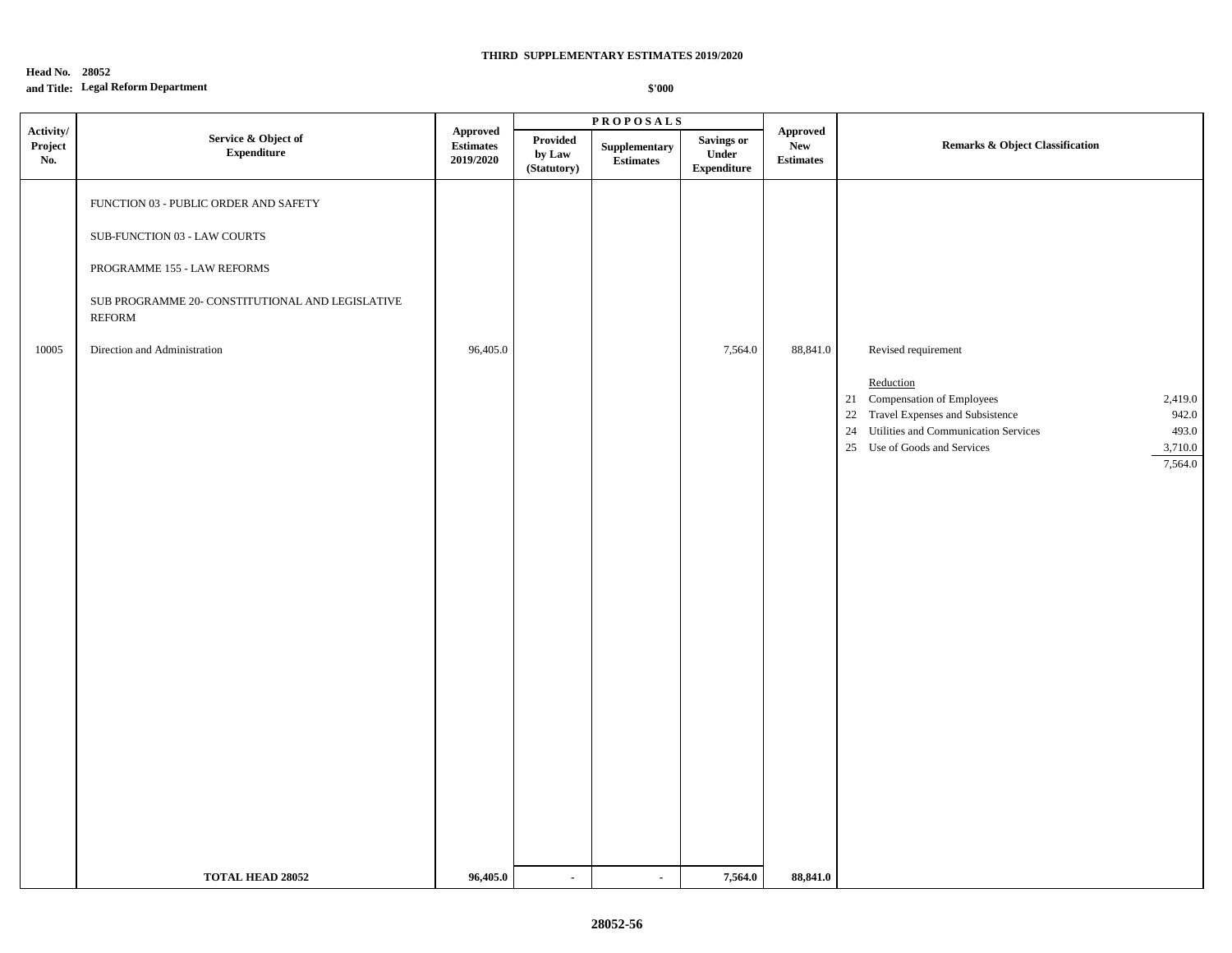**Head No. 28058 and Title: Judiciary** 

|                                   |                                            |                                                                    |                                          | <b>PROPOSALS</b>                                 |                                                   |                                            |                                          |  |
|-----------------------------------|--------------------------------------------|--------------------------------------------------------------------|------------------------------------------|--------------------------------------------------|---------------------------------------------------|--------------------------------------------|------------------------------------------|--|
| $\bf Activity/$<br>Project<br>No. | Service & Object of<br>${\bf Expenditure}$ | Approved<br>$\label{eq:estimates} \textbf{Estimates}$<br>2019/2020 | <b>Provided</b><br>by Law<br>(Statutory) | ${\Large \bf Supplementary}$<br><b>Estimates</b> | <b>Savings or</b><br>Under<br>${\bf Expenditure}$ | Approved<br><b>New</b><br><b>Estimates</b> | Remarks & Object Classification          |  |
|                                   | FUNCTION 03 - PUBLIC ORDER AND SAFETY      |                                                                    |                                          |                                                  |                                                   |                                            |                                          |  |
|                                   | SUB-FUNCTION 03 - LAW COURTS               |                                                                    |                                          |                                                  |                                                   |                                            |                                          |  |
|                                   | PROGRAMME 427- ADMINISTRATION OF JUSTICE   |                                                                    |                                          |                                                  |                                                   |                                            |                                          |  |
|                                   | SUB-PROGRAMME 26 - SUPREME COURT SERVICES  |                                                                    |                                          |                                                  |                                                   |                                            |                                          |  |
| 10005                             | Direction and Administration               | 1,441,265.0                                                        |                                          | 13,564.0                                         |                                                   | 1,454,829.0                                | Additional requirement                   |  |
|                                   |                                            |                                                                    |                                          |                                                  |                                                   |                                            | Additional                               |  |
|                                   |                                            |                                                                    |                                          |                                                  |                                                   |                                            | 21 Compensation of Employees<br>13,564.0 |  |
|                                   |                                            |                                                                    |                                          |                                                  |                                                   |                                            |                                          |  |
|                                   |                                            |                                                                    |                                          |                                                  |                                                   |                                            |                                          |  |
|                                   |                                            |                                                                    |                                          |                                                  |                                                   |                                            |                                          |  |
|                                   |                                            |                                                                    |                                          |                                                  |                                                   |                                            |                                          |  |
|                                   |                                            |                                                                    |                                          |                                                  |                                                   |                                            |                                          |  |
|                                   |                                            |                                                                    |                                          |                                                  |                                                   |                                            |                                          |  |
|                                   |                                            |                                                                    |                                          |                                                  |                                                   |                                            |                                          |  |
|                                   |                                            |                                                                    |                                          |                                                  |                                                   |                                            |                                          |  |
|                                   |                                            |                                                                    |                                          |                                                  |                                                   |                                            |                                          |  |
|                                   |                                            |                                                                    |                                          |                                                  |                                                   |                                            |                                          |  |
|                                   |                                            |                                                                    |                                          |                                                  |                                                   |                                            |                                          |  |
|                                   |                                            |                                                                    |                                          |                                                  |                                                   |                                            |                                          |  |
|                                   |                                            |                                                                    |                                          |                                                  |                                                   |                                            |                                          |  |
|                                   |                                            |                                                                    |                                          |                                                  |                                                   |                                            |                                          |  |
|                                   | <b>TOTAL HEAD 28058</b>                    | 4,348,842.0                                                        | $\sim$                                   | 13,564.0                                         | $\blacksquare$                                    | 4,362,406.0                                |                                          |  |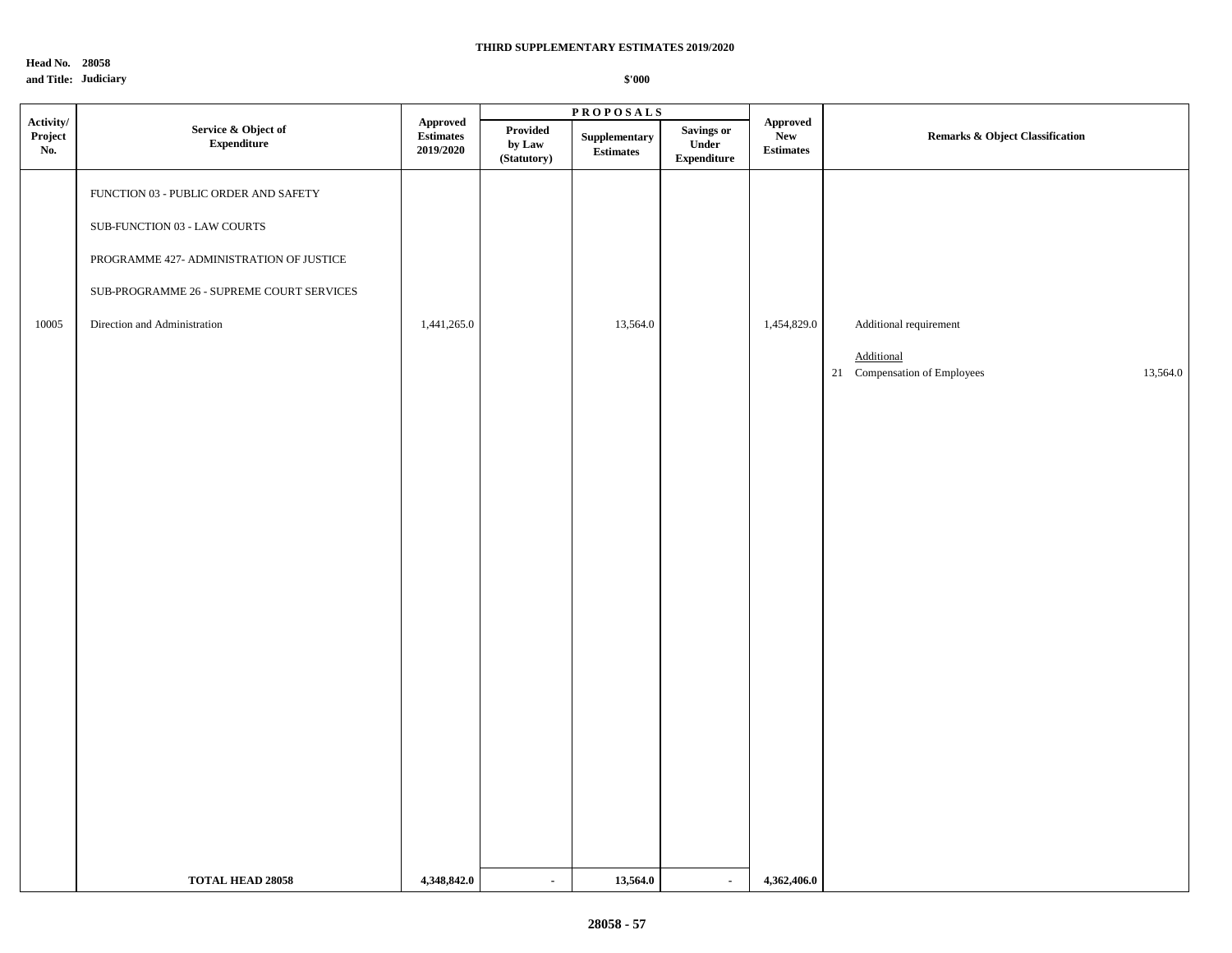## **Head No. 40000 and Title: Ministry of Labour and Social Security**

|                                     |                                                                      |                                                  |                                   | <b>PROPOSALS</b>                  |                                                  |                                                   |                                                          |
|-------------------------------------|----------------------------------------------------------------------|--------------------------------------------------|-----------------------------------|-----------------------------------|--------------------------------------------------|---------------------------------------------------|----------------------------------------------------------|
| Activity/<br>${\bf Project}$<br>No. | Service & Object of<br><b>Expenditure</b>                            | <b>Approved</b><br><b>Estimates</b><br>2019/2020 | Provided<br>by Law<br>(Statutory) | Supplementary<br><b>Estimates</b> | <b>Savings or</b><br>Under<br><b>Expenditure</b> | <b>Approved</b><br><b>New</b><br><b>Estimates</b> | <b>Remarks &amp; Object Classification</b>               |
|                                     | FUNCTION 04 - ECONOMIC AFFAIRS                                       |                                                  |                                   |                                   |                                                  |                                                   |                                                          |
|                                     | SUB FUNCTION 02 - LABOUR RELATIONS AND<br><b>EMPLOYMENT SERVICES</b> |                                                  |                                   |                                   |                                                  |                                                   |                                                          |
|                                     | PROGRAMME 001 - EXECUTIVE DIRECTION AND<br><b>ADMINISTRATION</b>     |                                                  |                                   |                                   |                                                  |                                                   |                                                          |
|                                     | SUB PROGRAMME 01 - CENTRAL ADMINISTRATION                            |                                                  |                                   |                                   |                                                  |                                                   |                                                          |
| 10005                               | Direction and Administration                                         | 481,703.0                                        |                                   | 4,000.0                           |                                                  | 485,703.0                                         | Additional requirement due to reallocation               |
|                                     |                                                                      |                                                  |                                   |                                   |                                                  |                                                   | Additional<br>21 Compensation of Employees<br>4,000.0    |
| 10227                               | Management Information Systems                                       | 87,122.0                                         |                                   |                                   | 5,000.0                                          | 82,122.0                                          | Revised requirement                                      |
|                                     |                                                                      |                                                  |                                   |                                   |                                                  |                                                   | Reduction<br>21<br>Compensation of Employees<br>5,000.0  |
| 10279                               | Administration of Internal Audit                                     | 61,874.0                                         |                                   |                                   | 10,000.0                                         | 51,874.0                                          | Revised requirement                                      |
|                                     |                                                                      |                                                  |                                   |                                   |                                                  |                                                   | Reduction<br>Compensation of Employees<br>10,000.0<br>21 |
|                                     | SUB PROGRAMME 02 - POLICY, PLANNING AND<br>DEVELOPMENT               |                                                  |                                   |                                   |                                                  |                                                   |                                                          |
| 10001                               | Direction and Management                                             | 74,083.0                                         |                                   |                                   | 4,000.0                                          | 70,083.0                                          | Revised requirement                                      |
|                                     |                                                                      |                                                  |                                   |                                   |                                                  |                                                   | Reduction<br>21 Compensation of Employees<br>4,000.0     |
| 12700                               | <b>Statistics and Research</b>                                       | 53,779.0                                         |                                   |                                   | 4,500.0                                          | 49,279.0                                          | Revised requirement                                      |
|                                     |                                                                      |                                                  |                                   |                                   |                                                  |                                                   | Reduction<br>Compensation of Employees<br>4,500.0<br>21  |
|                                     | PROGRAMME 726 - LABOUR AND INDUSTRIAL RELATIONS                      |                                                  |                                   |                                   |                                                  |                                                   |                                                          |
|                                     | SUB PROGRAMME 21 - LABOUR STANDARDS AND<br><b>ENFORCEMENT</b>        |                                                  |                                   |                                   |                                                  |                                                   |                                                          |
| 12708                               | <b>Disputes Resolution Support</b>                                   | 137,375.0                                        |                                   | 2,000.0                           |                                                  | 139,375.0                                         | Additional requirement due to reallocation               |
|                                     |                                                                      |                                                  |                                   |                                   |                                                  |                                                   | Additional<br>Compensation of Employees<br>2,000.0<br>21 |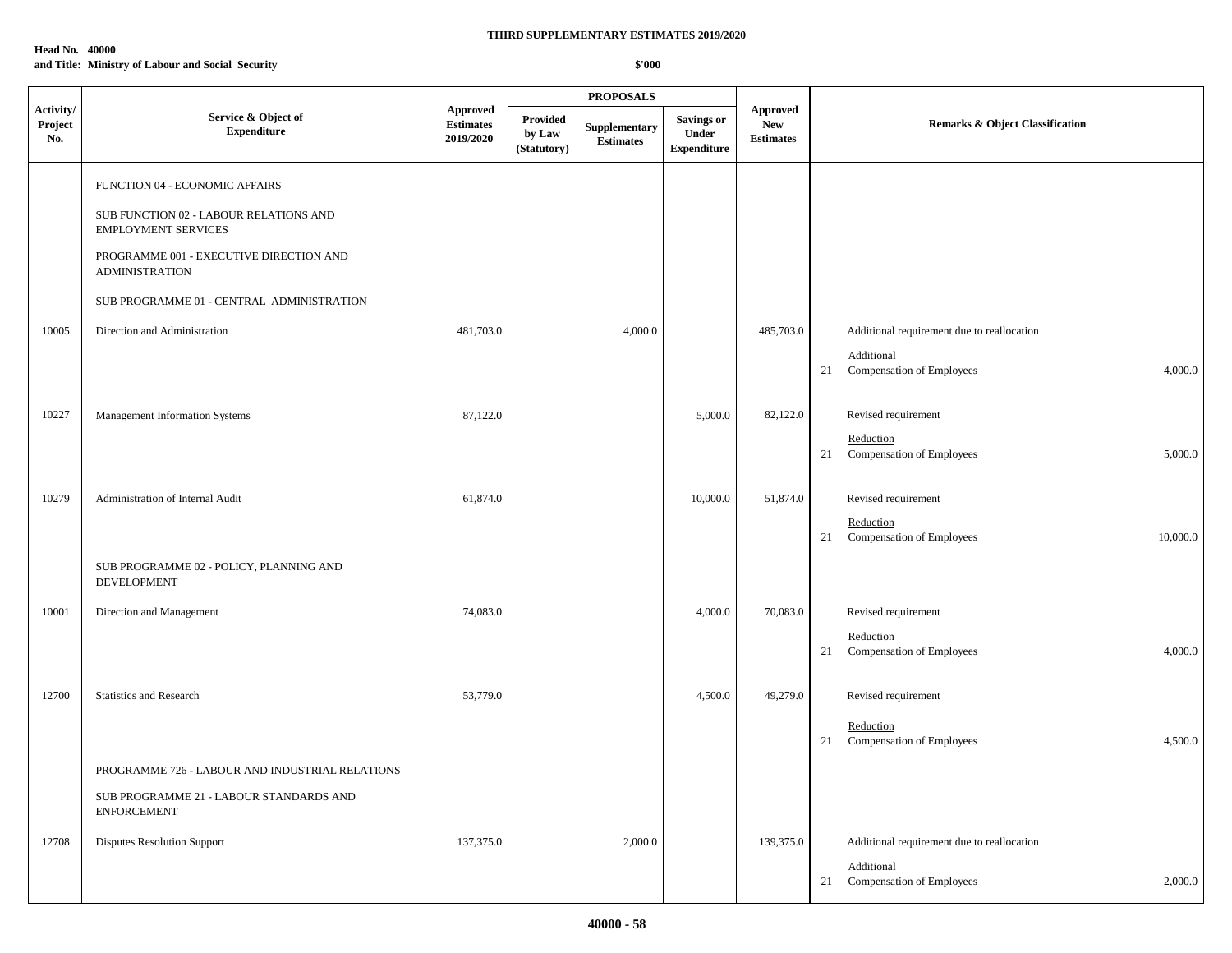## **Head No. 40000 and Title: Ministry of Labour and Social Security**

|                                     |                                                                                |                                                  |                                   | <b>PROPOSALS</b>                  |                                                  |                                                   |    |                                                     |
|-------------------------------------|--------------------------------------------------------------------------------|--------------------------------------------------|-----------------------------------|-----------------------------------|--------------------------------------------------|---------------------------------------------------|----|-----------------------------------------------------|
| Activity/<br>${\bf Project}$<br>No. | Service & Object of<br><b>Expenditure</b>                                      | <b>Approved</b><br><b>Estimates</b><br>2019/2020 | Provided<br>by Law<br>(Statutory) | Supplementary<br><b>Estimates</b> | <b>Savings or</b><br>Under<br><b>Expenditure</b> | <b>Approved</b><br><b>New</b><br><b>Estimates</b> |    | Remarks & Object Classification                     |
| 12709                               | Administration of Labour laws                                                  | 26,121.0                                         |                                   | 1,000.0                           |                                                  | 27,121.0                                          |    | Additional requirement due to reallocation          |
|                                     |                                                                                |                                                  |                                   |                                   |                                                  |                                                   |    | Additional                                          |
|                                     | SUB PROGRAMME 22 - EMPLOYMENT SERVICES                                         |                                                  |                                   |                                   |                                                  |                                                   | 21 | Compensation of Employees<br>1,000.0                |
|                                     |                                                                                |                                                  |                                   |                                   |                                                  |                                                   |    |                                                     |
| 10005                               | Direction and Administration                                                   | 68,469.0                                         |                                   |                                   | 18,000.0                                         | 50,469.0                                          |    | Revised requirement                                 |
|                                     |                                                                                |                                                  |                                   |                                   |                                                  |                                                   | 21 | Reduction<br>Compensation of Employees<br>18,000.0  |
|                                     |                                                                                |                                                  |                                   |                                   |                                                  |                                                   |    |                                                     |
| 12704                               | Overseas Employment and Migration                                              | 102,340.0                                        |                                   | 4,000.0                           |                                                  | 106,340.0                                         |    | Additional requirement due to reallocation          |
|                                     |                                                                                |                                                  |                                   |                                   |                                                  |                                                   | 21 | Additional<br>Compensation of Employees<br>4,000.0  |
|                                     | FUNCTION 10 - SOCIAL SECURITY AND WELFARE SERVICES                             |                                                  |                                   |                                   |                                                  |                                                   |    |                                                     |
|                                     | SUB-FUNCTION 99 - OTHER SOCIAL SECURITY AND<br>WELFARE SERVICES                |                                                  |                                   |                                   |                                                  |                                                   |    |                                                     |
|                                     | PROGRAMME 325 - SOCIAL WELFARE SERVICES                                        |                                                  |                                   |                                   |                                                  |                                                   |    |                                                     |
|                                     | SUB PROGRAMME 23 - PUBLIC ASSISTANCE AND SUPPORT<br>TO OTHER VULNERABLE GROUPS |                                                  |                                   |                                   |                                                  |                                                   |    |                                                     |
| 10005                               | Direction and Administration                                                   | 341,247.0                                        |                                   | 18,000.0                          |                                                  | 359,247.0                                         |    | Additional requirement due to reallocation          |
|                                     |                                                                                |                                                  |                                   |                                   |                                                  |                                                   | 21 | Additional<br>Compensation of Employees<br>18,000.0 |
|                                     | PROGRAMME 328 - SOCIAL SECURITY SERVICES                                       |                                                  |                                   |                                   |                                                  |                                                   |    |                                                     |
|                                     | SUB PROGRAMME 20 - NATIONAL INSURANCE SCHEME                                   |                                                  |                                   |                                   |                                                  |                                                   |    |                                                     |
|                                     |                                                                                |                                                  |                                   |                                   |                                                  |                                                   |    |                                                     |
| 10005                               | Direction and Administration                                                   | 795,962.0                                        |                                   | 12,500.0                          |                                                  | 808,462.0                                         |    | Additional requirement due to reallocation          |
|                                     |                                                                                |                                                  |                                   |                                   |                                                  |                                                   | 21 | Additional<br>Compensation of Employees<br>12,500.0 |
|                                     |                                                                                |                                                  |                                   |                                   |                                                  |                                                   |    |                                                     |
|                                     |                                                                                |                                                  |                                   |                                   |                                                  |                                                   |    |                                                     |
|                                     |                                                                                |                                                  |                                   |                                   |                                                  |                                                   |    |                                                     |
|                                     | <b>GROSS TOTAL</b><br><b>LESS APPROPRIATIONS-IN-AID</b>                        | 4,097,379.0<br>1,100,000.0                       |                                   | 41,500.0                          | 41,500.0                                         | 4,097,379.0<br>1,100,000.0                        |    |                                                     |
|                                     | <b>TOTAL HEAD 40000</b>                                                        | 2,997,379.0                                      |                                   | 41,500.0                          | 41,500.0                                         | 2,997,379.0                                       |    |                                                     |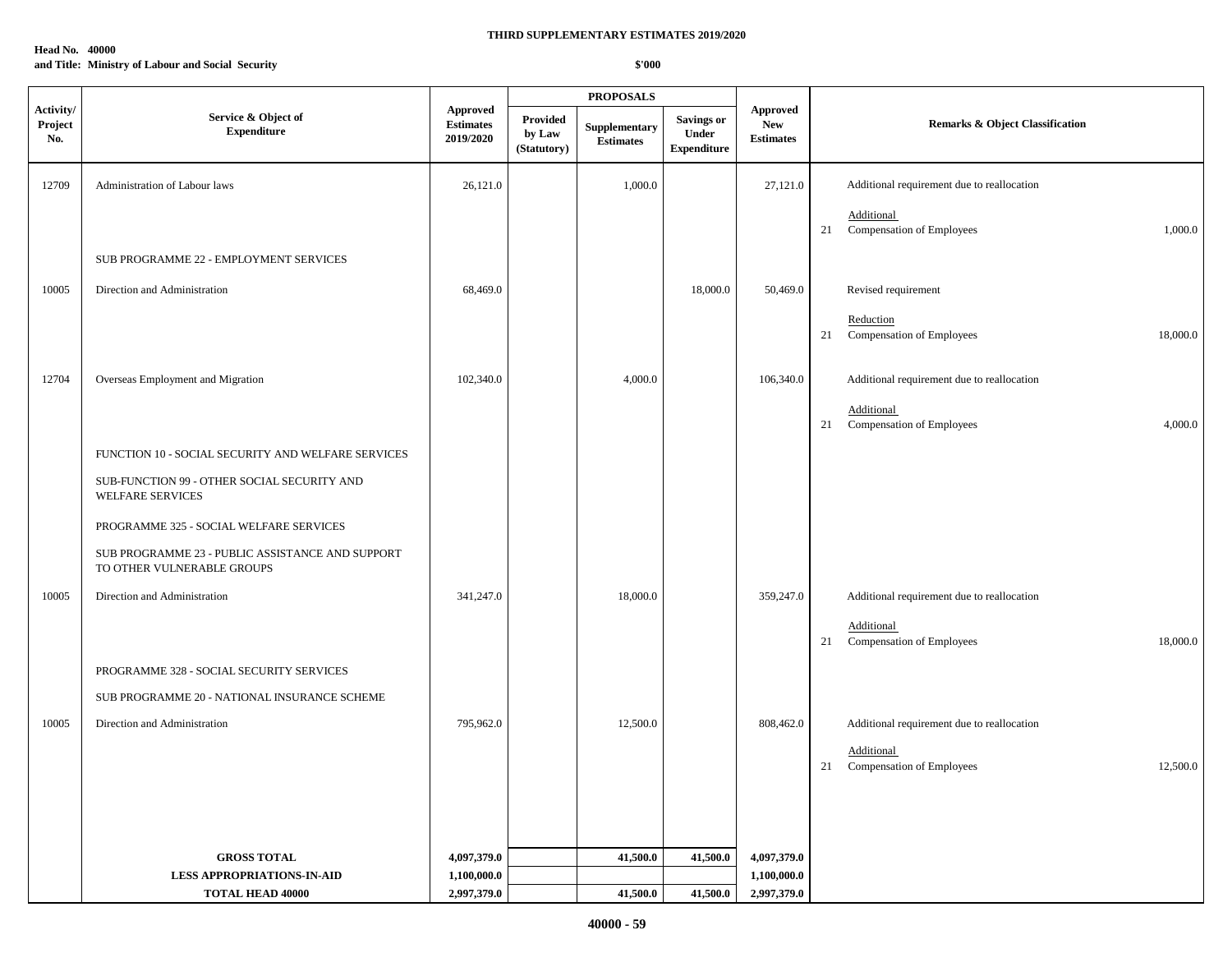**Head No. 40000C**

#### **and Title: Ministry of Labour and Social Security**

**(Capital -Multilateral /Bilateral Programmes)**

|                             |                                                                                                                                                                                                                                      |                                                  |                                   | <b>PROPOSALS</b>                  |                                                  |                                                   |                                                                                                                                                                                                                                                                                                                                                                                                                                                                                                                                                                  |                                                                                                                                                                  |
|-----------------------------|--------------------------------------------------------------------------------------------------------------------------------------------------------------------------------------------------------------------------------------|--------------------------------------------------|-----------------------------------|-----------------------------------|--------------------------------------------------|---------------------------------------------------|------------------------------------------------------------------------------------------------------------------------------------------------------------------------------------------------------------------------------------------------------------------------------------------------------------------------------------------------------------------------------------------------------------------------------------------------------------------------------------------------------------------------------------------------------------------|------------------------------------------------------------------------------------------------------------------------------------------------------------------|
| Activity/<br>Project<br>No. | Service & Object of<br><b>Expenditure</b>                                                                                                                                                                                            | <b>Approved</b><br><b>Estimates</b><br>2019/2020 | Provided<br>by Law<br>(Statutory) | Supplementary<br><b>Estimates</b> | <b>Savings or</b><br>Under<br><b>Expenditure</b> | <b>Approved</b><br><b>New</b><br><b>Estimates</b> | <b>Remarks &amp; Object Classification</b>                                                                                                                                                                                                                                                                                                                                                                                                                                                                                                                       |                                                                                                                                                                  |
|                             | FUNCTION 10 - SOCIAL SECURITY AND WELFARE<br><b>SERVICES</b><br>SUB FUNCTION 99- OTHER SOCIAL SECURITY AND<br>WELFARE SERVICES<br>PROGRAMME 325 - SOCIAL WELFARE SERVICES<br>SUB PROGRAMME 24 - PUBLIC ASSISTANCE<br><b>SERVICES</b> |                                                  |                                   |                                   |                                                  |                                                   |                                                                                                                                                                                                                                                                                                                                                                                                                                                                                                                                                                  |                                                                                                                                                                  |
| 29487                       | Integrated Support to the Jamaica Social Protection Strategy                                                                                                                                                                         | 8,347,410.0                                      |                                   |                                   | 201,103.0                                        | 8,146,307.0                                       | Revised requirement<br>Reduction<br>21 Compensation of Employees<br>23 Rental of Property and Machinery (IADB)<br>24 Utilities and Communication Services (IADB)<br>25 Use of Goods and Services<br>(IADB - 46,670); (GOJ - 44,781)<br>29 Awards and Social Assistance<br>32 Fixed Assets (Capital Goods)<br>Additional<br>21 Compensation of Employees (IADB)<br>22 Travel Expenses and Subsistence (IADB)<br>24 Utilities and Communication Services (GOJ)<br>29 Awards and Social Assistance (IADB)<br>32 Fixed Assets (Capital Goods) (GOJ)<br>Net reduction | 53,162.0<br>919.0<br>1,918.0<br>91,451.0<br>76,126.0<br>51,847.0<br>275,423.0<br>10,909.0<br>6,971.0<br>1,049.0<br>39,644.0<br>15,747.0<br>74,320.0<br>201,103.0 |
|                             | <b>TOTAL HEAD 40000C</b>                                                                                                                                                                                                             | 8,347,410.0                                      | $\blacksquare$                    | $\blacksquare$                    | 201,103.0                                        | 8,146,307.0                                       |                                                                                                                                                                                                                                                                                                                                                                                                                                                                                                                                                                  |                                                                                                                                                                  |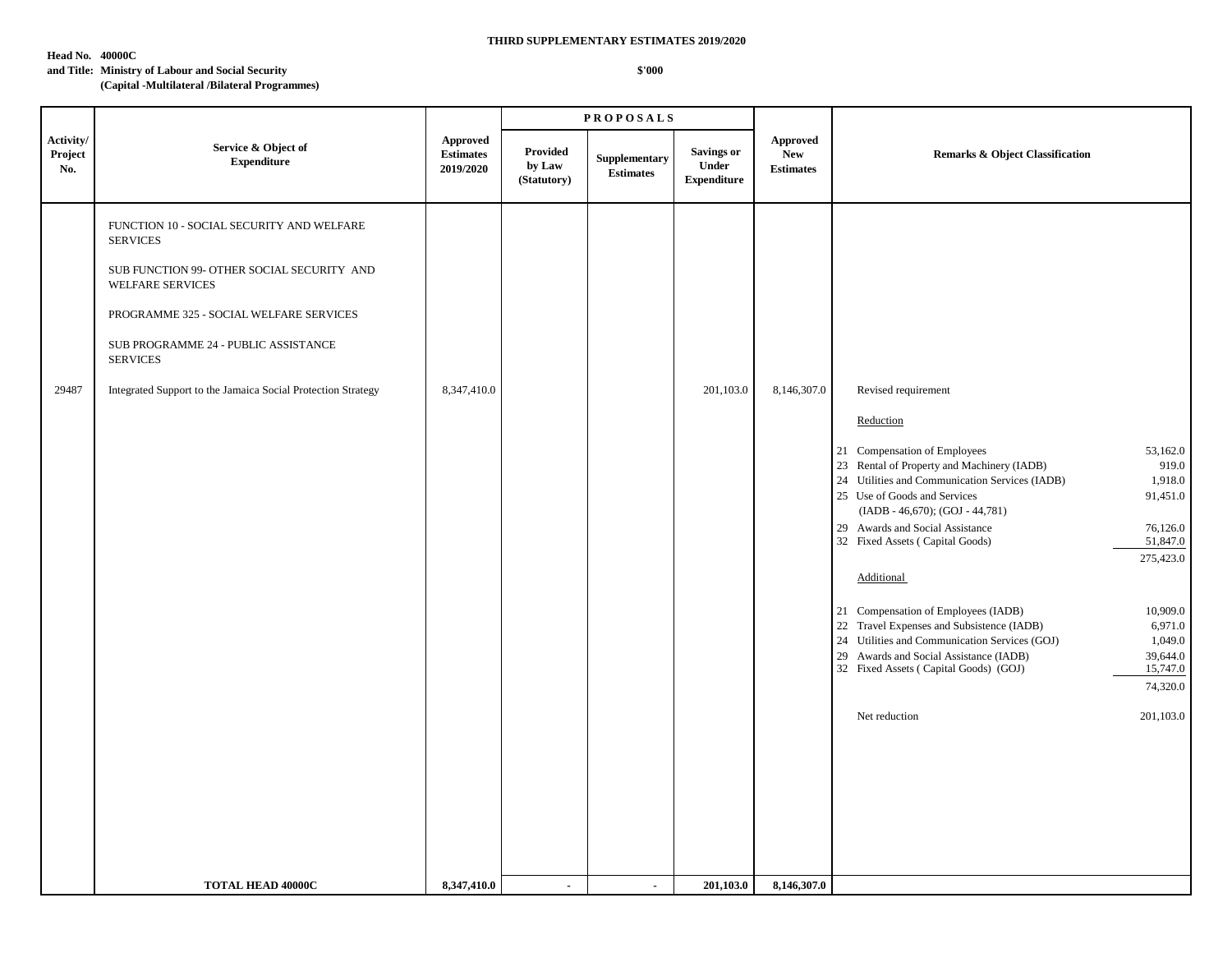#### **Head No. 41000**

## **and Title: Ministry of Education, Youth and Information**

|                      |                                                                                                                                                                                                                           |                                     |                    | <b>PROPOSALS</b>              |                            |                                  |                                                                                                                                                                        |
|----------------------|---------------------------------------------------------------------------------------------------------------------------------------------------------------------------------------------------------------------------|-------------------------------------|--------------------|-------------------------------|----------------------------|----------------------------------|------------------------------------------------------------------------------------------------------------------------------------------------------------------------|
| Activity/<br>Project | Service & Object of<br><b>Expenditure</b>                                                                                                                                                                                 | <b>Approved</b><br><b>Estimates</b> | Provided<br>by Law | Supplementary                 | <b>Savings or</b><br>Under | Approved<br>${\bf New}$          | <b>Remarks &amp; Object Classification</b>                                                                                                                             |
| No.<br>10005         | FUNCTION 09 - EDUCATION AFFAIRS AND SERVICES<br>${\rm SUB}$ FUNCTION 05 - TERTIARY EDUCATION<br>PROGRAMME 253 - DELIVERY OF TERTIARY EDUCATION<br>SUB PROGRAMME 21 - UNIVERSITY EDUCATION<br>Direction and Administration | 2019/2020<br>14,280,870.0           | (Statutory)        | <b>Estimates</b><br>280,000.0 | <b>Expenditure</b>         | <b>Estimates</b><br>14,560,870.0 | Additional requirement to facilitate increased provision<br>for the University of the West Indies<br>Additional<br>27 Grants, Contributions and Subsidies<br>280,000.0 |
|                      | <b>TOTAL HEAD 41000</b><br><b>LESS APPROPRIATIONS IN AID</b>                                                                                                                                                              | 110,511,698.0<br>1,325,890.0        | $\sim$             | 280,000.0                     | $\sim$<br>$\sim$           | 110,791,698.0<br>1,325,890.0     |                                                                                                                                                                        |
|                      | NET TOTAL HEAD 41000                                                                                                                                                                                                      | 109,185,808.0                       | $\sim$             | 280,000.0                     | $\sim$                     | 109,465,808.0                    |                                                                                                                                                                        |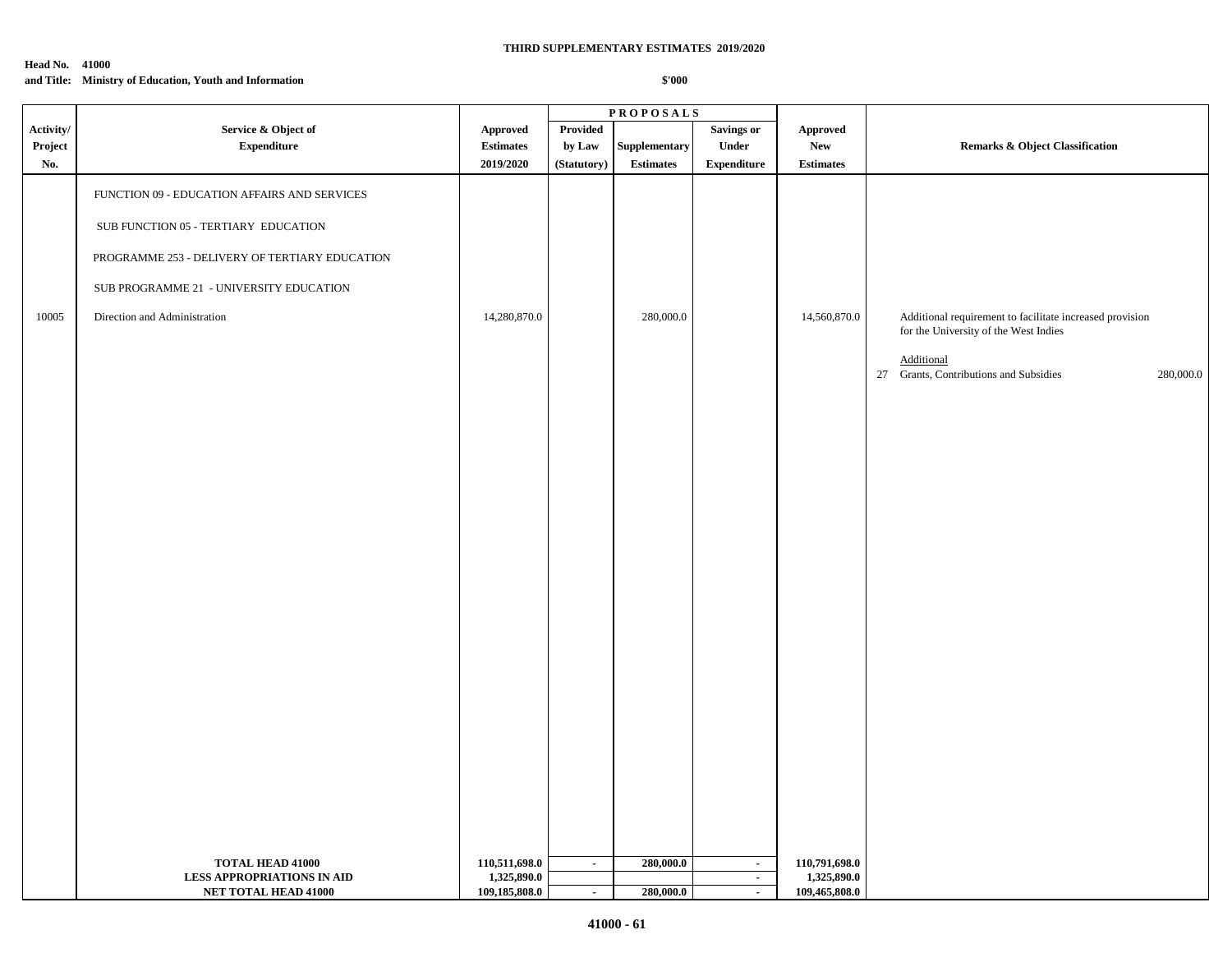#### **Head No. 41000C**

## **and Title: Ministry of Education, Youth and Information**

**(Capital - Multilateral/Bilateral Programmed)**

|                             |                                                                                          |                                                  |                                   | <b>PROPOSALS</b>                  |                                           |                                                   |                                                                      |
|-----------------------------|------------------------------------------------------------------------------------------|--------------------------------------------------|-----------------------------------|-----------------------------------|-------------------------------------------|---------------------------------------------------|----------------------------------------------------------------------|
| Activity/<br>Project<br>No. | Service & Object of<br><b>Expenditure</b>                                                | <b>Approved</b><br><b>Estimates</b><br>2019/2020 | Provided<br>by Law<br>(Statutory) | Supplementary<br><b>Estimates</b> | Savings or<br>Under<br><b>Expenditure</b> | <b>Approved</b><br><b>New</b><br><b>Estimates</b> | <b>Remarks &amp; Object Classification</b>                           |
|                             | FUNCTION 09 - EDUCATION AFFAIRS AND SERVICES                                             |                                                  |                                   |                                   |                                           |                                                   |                                                                      |
|                             | SUB FUNCTION 01 - EDUCATION ADMINISTRATION                                               |                                                  |                                   |                                   |                                           |                                                   |                                                                      |
|                             | PROGRAMME 001 - EXECUTIVE DIRECTION AND ADMINISTRATION                                   |                                                  |                                   |                                   |                                           |                                                   |                                                                      |
|                             | SUB PROGRAMME 01 - CENTRAL ADMINISTRATION                                                |                                                  |                                   |                                   |                                           |                                                   |                                                                      |
| 20775                       | Renovation and Modification of Caenwood and Heroes Circle Premises                       | 68,443.0                                         |                                   | $\overline{a}$                    | 8,949.0                                   | 59,494.0                                          | Revised requirement                                                  |
|                             |                                                                                          |                                                  |                                   |                                   |                                           |                                                   | Reduction<br>32 Fixed Assets (Capital Goods)<br>8,949.0              |
| 29419                       | Promoting Quality Education and Advancing the Reality of a Child Friendly<br>Environment | 26,000.0                                         |                                   | $\overline{\phantom{a}}$          | 17,742.0                                  | 8,258.0                                           | Revised requirement                                                  |
|                             |                                                                                          |                                                  |                                   |                                   |                                           |                                                   | Reduction<br>25 Use of Goods and Services (UNICEF Grant)<br>17,742.0 |
|                             | SUB FUNCTION 03 - PRIMARY EDUCATION                                                      |                                                  |                                   |                                   |                                           |                                                   |                                                                      |
|                             | PROGRAMME 251 - DELIVERY OF PRIMARY EDUCATION                                            |                                                  |                                   |                                   |                                           |                                                   |                                                                      |
|                             | SUB PROGRAMME 20 - PRIMARY SCHOOLS                                                       |                                                  |                                   |                                   |                                           |                                                   |                                                                      |
| 29518                       | Japanese Grassroots Project                                                              | 79,610.0                                         |                                   | $\sim$                            | 8,569.0                                   | 71,041.0                                          | Revised requirement                                                  |
|                             |                                                                                          |                                                  |                                   |                                   |                                           |                                                   | Reduction<br>32 Fixed Assets (Capital Goods) (JICA-Grant)<br>8,569.0 |
|                             |                                                                                          |                                                  |                                   |                                   |                                           |                                                   |                                                                      |
|                             |                                                                                          |                                                  |                                   |                                   |                                           |                                                   |                                                                      |
|                             |                                                                                          |                                                  |                                   |                                   |                                           |                                                   |                                                                      |
|                             |                                                                                          |                                                  |                                   |                                   |                                           |                                                   |                                                                      |
|                             | <b>TOTAL HEAD 41000C</b>                                                                 | 1,251,483.0                                      | $\mathbf{r}$                      | $\mathbf{r}$                      | 35,260.0                                  | 1,216,223.0                                       |                                                                      |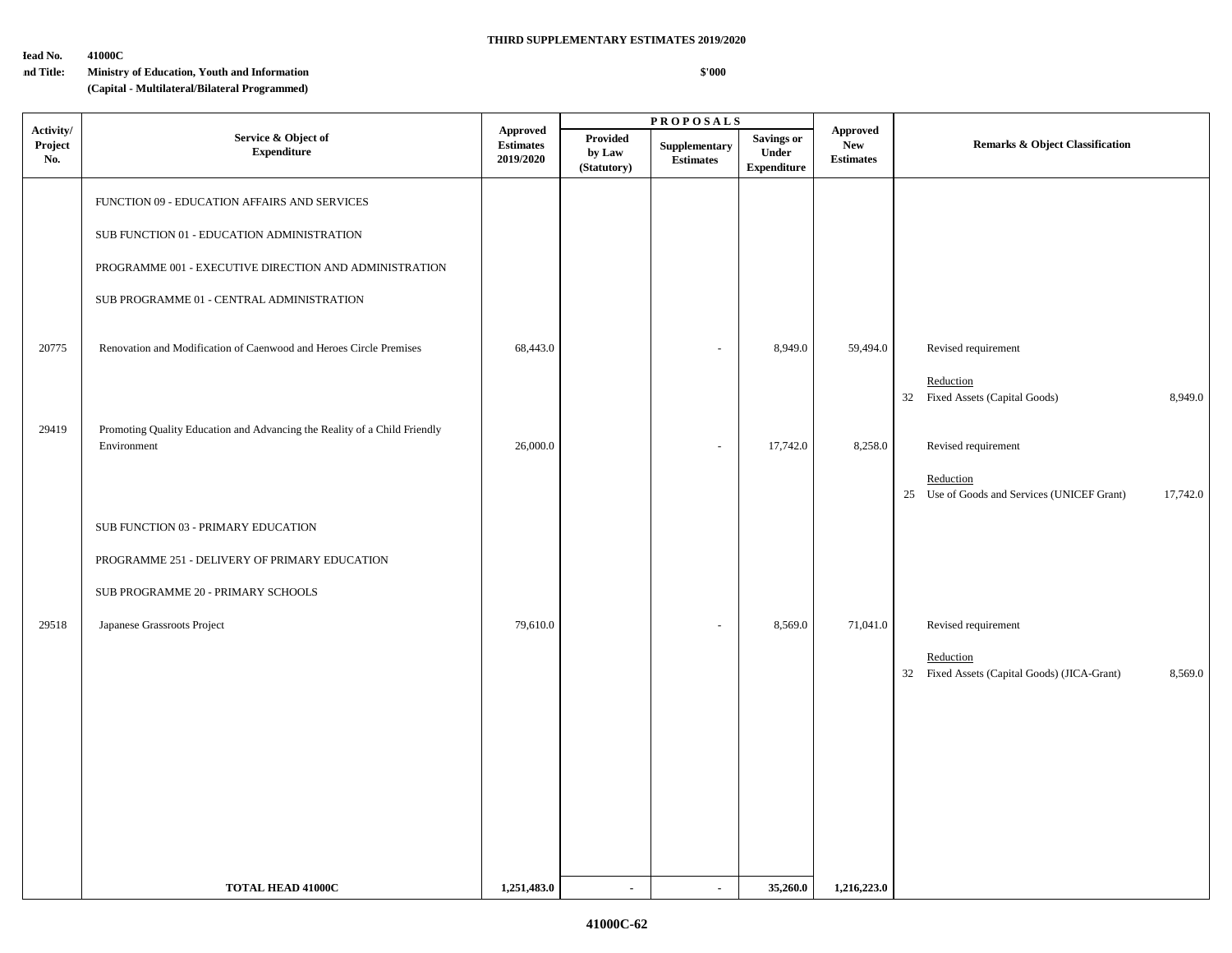**Head No. 42000C**

#### **and Title: Ministry of Health and Wellness**

**(Capital - Multilateral/Bilateral Programmes)**

|                             |                                                                                                                                                                                                                                           |                                                  |                                          | <b>PROPOSALS</b>                  |                                               |                                                   |                                                                                                                                                                                                                                                                              |
|-----------------------------|-------------------------------------------------------------------------------------------------------------------------------------------------------------------------------------------------------------------------------------------|--------------------------------------------------|------------------------------------------|-----------------------------------|-----------------------------------------------|---------------------------------------------------|------------------------------------------------------------------------------------------------------------------------------------------------------------------------------------------------------------------------------------------------------------------------------|
| Activity/<br>Project<br>No. | Service & Object of<br><b>Expenditure</b>                                                                                                                                                                                                 | <b>Approved</b><br><b>Estimates</b><br>2019/2020 | <b>Provided</b><br>by Law<br>(Statutory) | Supplementary<br><b>Estimates</b> | <b>Savings or Under</b><br><b>Expenditure</b> | <b>Approved</b><br><b>New</b><br><b>Estimates</b> | <b>Remarks &amp; Object Classification</b>                                                                                                                                                                                                                                   |
| 29481                       | FUNCTION 07 - HEALTH AFFAIRS AND SERVICES<br>SUB-FUNCTION 01 - HEALTH ADMINISTRATION<br>PROGRAMME 277 - HEALTH SERVICES SUPPORT<br>SUB PROGRAMME 20 - DELIVERY OF HEALTH SERVICES<br>Support to the National HIV/AIDS Response in Jamaica | 765,862.0                                        |                                          |                                   | 114,036.0                                     | 651,826.0                                         | Revised requirement<br>Reduction<br>25 Use of Goods and Services<br>105,052.0<br>(Global Fund \$94.782m, GOJ \$10.270m)<br>29 Awards and Social Assistance (GOJ)<br>340.0<br>32 Fixed Assets (Capital Goods)<br>8,644.0<br>(Global Fund \$5.218m, GOJ \$3.426m)<br>114,036.0 |
|                             | SUB PROGRAMME 26 - COMMON HEALTH SERVICES                                                                                                                                                                                                 |                                                  |                                          |                                   |                                               |                                                   |                                                                                                                                                                                                                                                                              |
| 29552                       | Prevention and Care Management of Non Communicable Diseases<br>Programme                                                                                                                                                                  | 216,000.0                                        |                                          |                                   | 121,873.0                                     | 94,127.0                                          | Revised requirement<br>Reduction<br>23 Rental of Property and Machinery<br>9,521.0<br>24 Utilities and Communication Services<br>216.0<br>25 Use of Goods and Services<br>106,808.0<br>32 Fixed Assets (Capital Goods)<br>5,328.0<br>121,873.0                               |
| 29430                       | Programme for Reduction of Maternal and Child Mortality<br>(PROMAC) in Jamaica                                                                                                                                                            | 869,440.0                                        |                                          |                                   | 80,381.0                                      | 789,059.0                                         | Revised requirement<br>Reduction<br>25 Use of Goods and Services (EU)<br>80,381.0                                                                                                                                                                                            |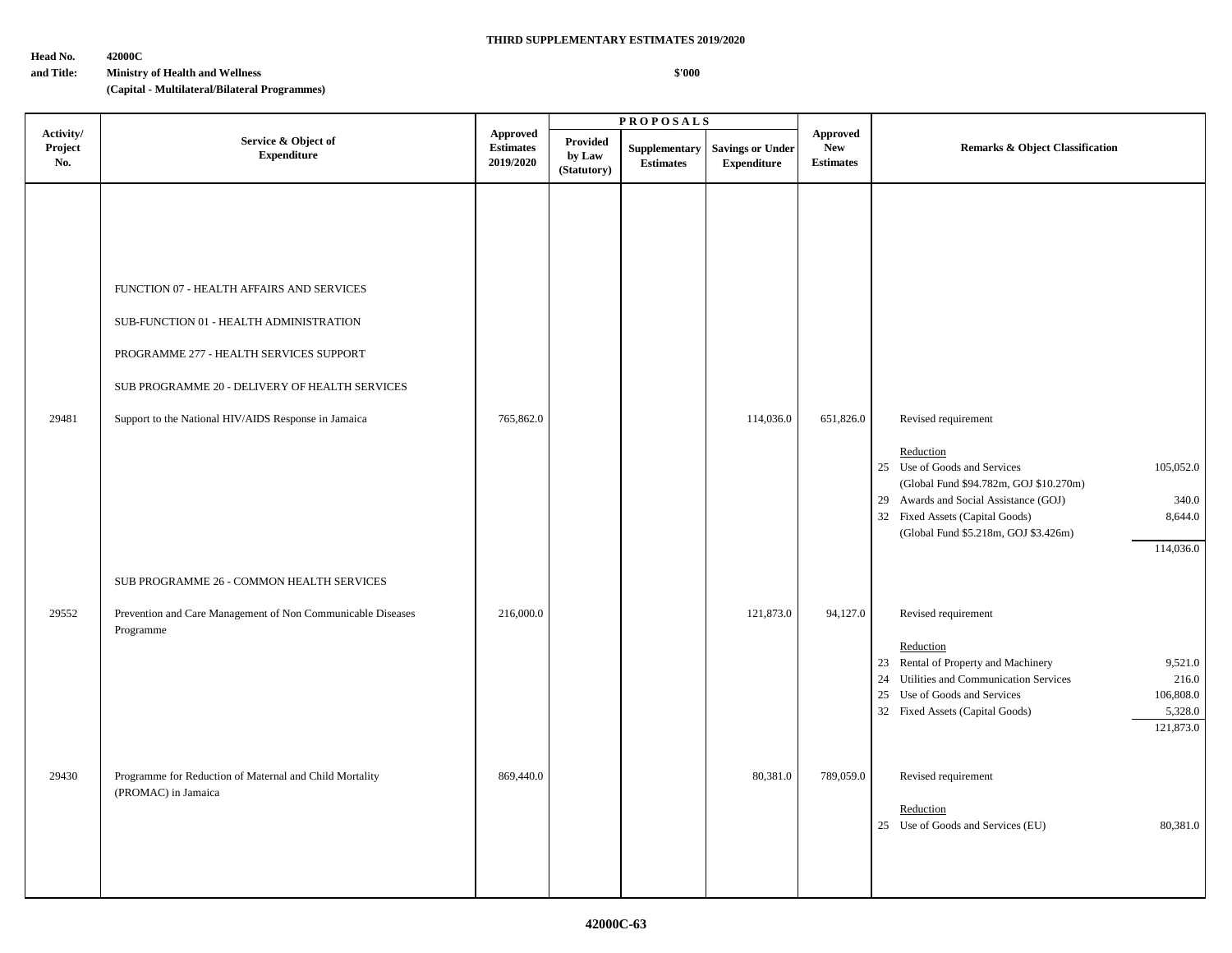**Head No. 42000C**

### **and Title: Ministry of Health and Wellness**

**(Capital - Multilateral/Bilateral Programmes)**

|                             |                                                                                                                                                 |                                                  |                                   | <b>PROPOSALS</b>                  |                                               |                                            |                                                                                                                                                                        |  |
|-----------------------------|-------------------------------------------------------------------------------------------------------------------------------------------------|--------------------------------------------------|-----------------------------------|-----------------------------------|-----------------------------------------------|--------------------------------------------|------------------------------------------------------------------------------------------------------------------------------------------------------------------------|--|
| Activity/<br>Project<br>No. | Service & Object of<br>${\bf Expenditure}$                                                                                                      | <b>Approved</b><br><b>Estimates</b><br>2019/2020 | Provided<br>by Law<br>(Statutory) | Supplementary<br><b>Estimates</b> | <b>Savings or Under</b><br><b>Expenditure</b> | Approved<br><b>New</b><br><b>Estimates</b> | <b>Remarks &amp; Object Classification</b>                                                                                                                             |  |
| 20948                       | PROGRAMME 280 - HEALTH SERVICES DELIVERY<br>SUB PROGRAMME 25 - MAINTENANCE AND UPGRADING OF<br><b>FACILITIES</b><br>Health Services Improvement | 3,000,000.0                                      |                                   | 2,100,000.0                       |                                               | 5,100,000.0                                | Additional requirement due to reallocation of resources<br>to support the ministry's response to COVID19.<br>Additional<br>25 Use of Goods and Services<br>2,100,000.0 |  |
| 29540                       | Western Children Adolescent Hospital                                                                                                            | 235,000.0                                        |                                   |                                   | 97,746.0                                      | 137,254.0                                  | Revised requirement<br>Reduction<br>32 Fixed Assets (Capital Goods)<br>97,746.0                                                                                        |  |
|                             |                                                                                                                                                 |                                                  |                                   |                                   |                                               |                                            |                                                                                                                                                                        |  |
|                             |                                                                                                                                                 |                                                  |                                   |                                   |                                               |                                            |                                                                                                                                                                        |  |
|                             |                                                                                                                                                 |                                                  |                                   |                                   |                                               |                                            |                                                                                                                                                                        |  |
|                             |                                                                                                                                                 |                                                  |                                   |                                   |                                               |                                            |                                                                                                                                                                        |  |
|                             | <b>GROSS TOTAL</b><br><b>LESS APPROPRIATIONS-IN-AID</b>                                                                                         | 5,630,533.0<br>2,162,000.0                       |                                   | 2,100,000.0                       | 414,036.0                                     | 7,316,497.0<br>2,162,000.0                 |                                                                                                                                                                        |  |
|                             | NET TOTAL HEAD 42000C                                                                                                                           | 3,468,533.0                                      | $\sim$                            | 2,100,000.0                       | 414,036.0                                     | 5,154,497.0                                |                                                                                                                                                                        |  |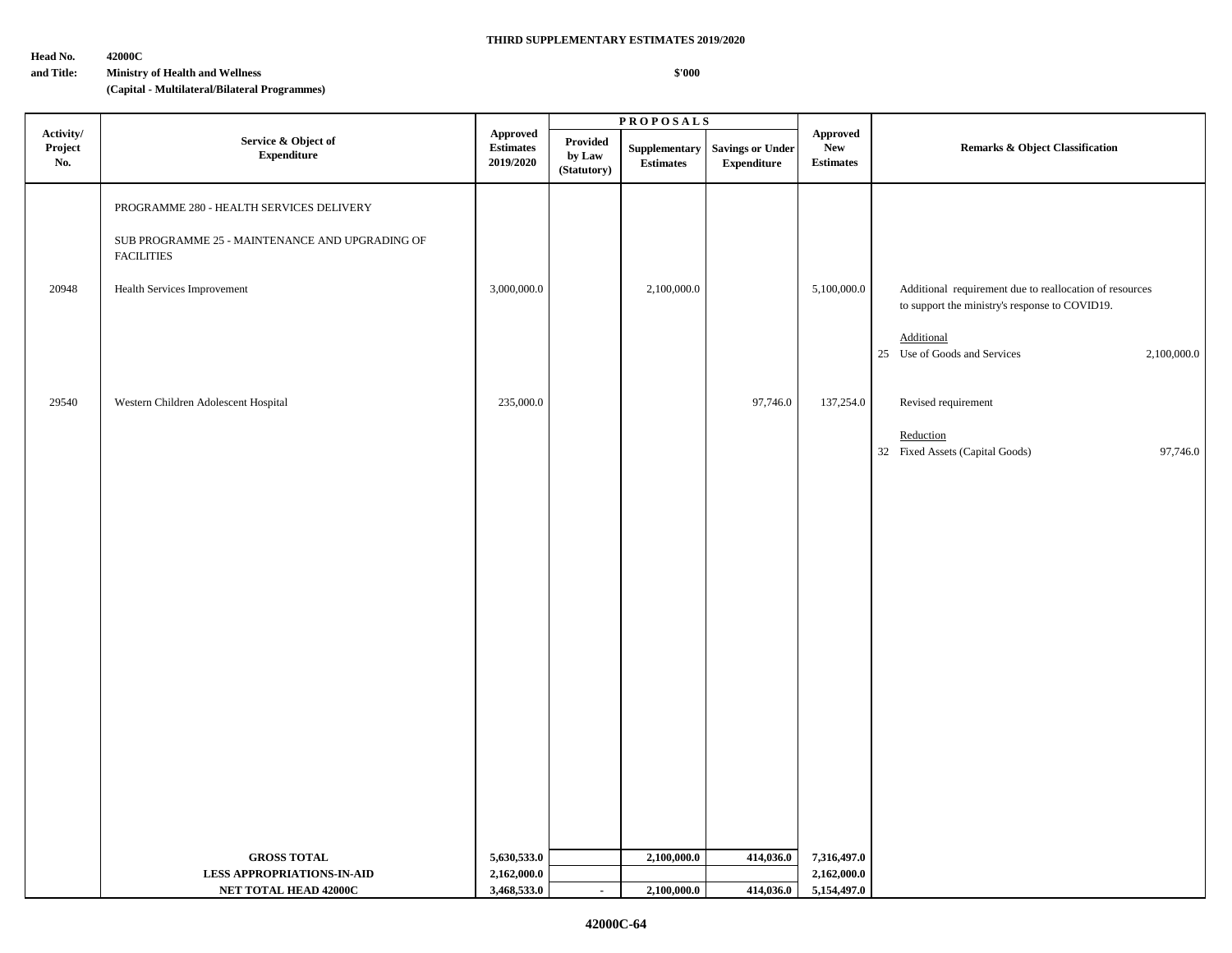#### **Head No. 50000**

**and Title: Ministry of Industry, Commerce, Agriculture and Fisheries**

|                                     |                                                                 |                                                  |                                          | <b>PROPOSALS</b>                  |                                                  |                                                   |                                                           |
|-------------------------------------|-----------------------------------------------------------------|--------------------------------------------------|------------------------------------------|-----------------------------------|--------------------------------------------------|---------------------------------------------------|-----------------------------------------------------------|
| Activity/<br>${\bf Project}$<br>No. | Service & Object of<br><b>Expenditure</b>                       | <b>Approved</b><br><b>Estimates</b><br>2019/2020 | <b>Provided</b><br>by Law<br>(Statutory) | Supplementary<br><b>Estimates</b> | <b>Savings or</b><br>Under<br><b>Expenditure</b> | <b>Approved</b><br><b>New</b><br><b>Estimates</b> | Remarks & Object Classification                           |
|                                     | FUNCTION 04 - ECONOMIC AFFAIRS                                  |                                                  |                                          |                                   |                                                  |                                                   |                                                           |
|                                     | SUB FUNCTION 03 - AGRICULTURE, FORESTRY AND FISHING             |                                                  |                                          |                                   |                                                  |                                                   |                                                           |
|                                     | PROGRAMME 003 - RESEARCH AND DEVELOPMENT                        |                                                  |                                          |                                   |                                                  |                                                   |                                                           |
|                                     | SUB PROGRAMME 01 - GENERAL ADMINISTRATION                       |                                                  |                                          |                                   |                                                  |                                                   |                                                           |
| 12013                               | <b>Research Station Management</b>                              | 132,528.0                                        |                                          | 5,000.0                           |                                                  | 137,528.0                                         | Additional requirement                                    |
|                                     |                                                                 |                                                  |                                          |                                   |                                                  |                                                   | Additional<br>Use of Goods and Services<br>5,000.0<br>25  |
|                                     | SUB PROGRAMME 20 - LIVESTOCK RESEARCH AND<br><b>IMPROVEMENT</b> |                                                  |                                          |                                   |                                                  |                                                   |                                                           |
| 12015                               | Animal Breeding and Husbandry Services                          | 131,975.0                                        |                                          | 1,000.0                           |                                                  | 132,975.0                                         | Additional requirement                                    |
|                                     |                                                                 |                                                  |                                          |                                   |                                                  |                                                   | Additional<br>Use of Goods and Services<br>10,000.0<br>25 |
|                                     |                                                                 |                                                  |                                          |                                   |                                                  |                                                   | Reduction<br>Compensation of Employees<br>21<br>9,000.0   |
|                                     |                                                                 |                                                  |                                          |                                   |                                                  |                                                   | 1,000.0<br>Net additional                                 |
|                                     | SUB PROGRAMME 21 - CROP RESEARCH AND DEVELOPMENT                |                                                  |                                          |                                   |                                                  |                                                   |                                                           |
| 10012                               | Field and Horticultural Services                                | 50,065.0                                         |                                          |                                   | 3,000.0                                          | 47,065.0                                          | Revised requirement due to reallocation                   |
|                                     |                                                                 |                                                  |                                          |                                   |                                                  |                                                   | Reduction<br>Compensation of Employees<br>3,000.0<br>21   |
|                                     | SUB PROGRAMME 22 - PLANT PROTECTION AND APICULTURE              |                                                  |                                          |                                   |                                                  |                                                   |                                                           |
| 10112                               | Epidemiology and Surveillance                                   | 65,782.0                                         |                                          |                                   | 3,000.0                                          | 62,782.0                                          | Revised requirement due to reallocation                   |
|                                     |                                                                 |                                                  |                                          |                                   |                                                  |                                                   | Reduction                                                 |
|                                     |                                                                 |                                                  |                                          |                                   |                                                  |                                                   | 3,000.0<br>Compensation of Employees<br>21                |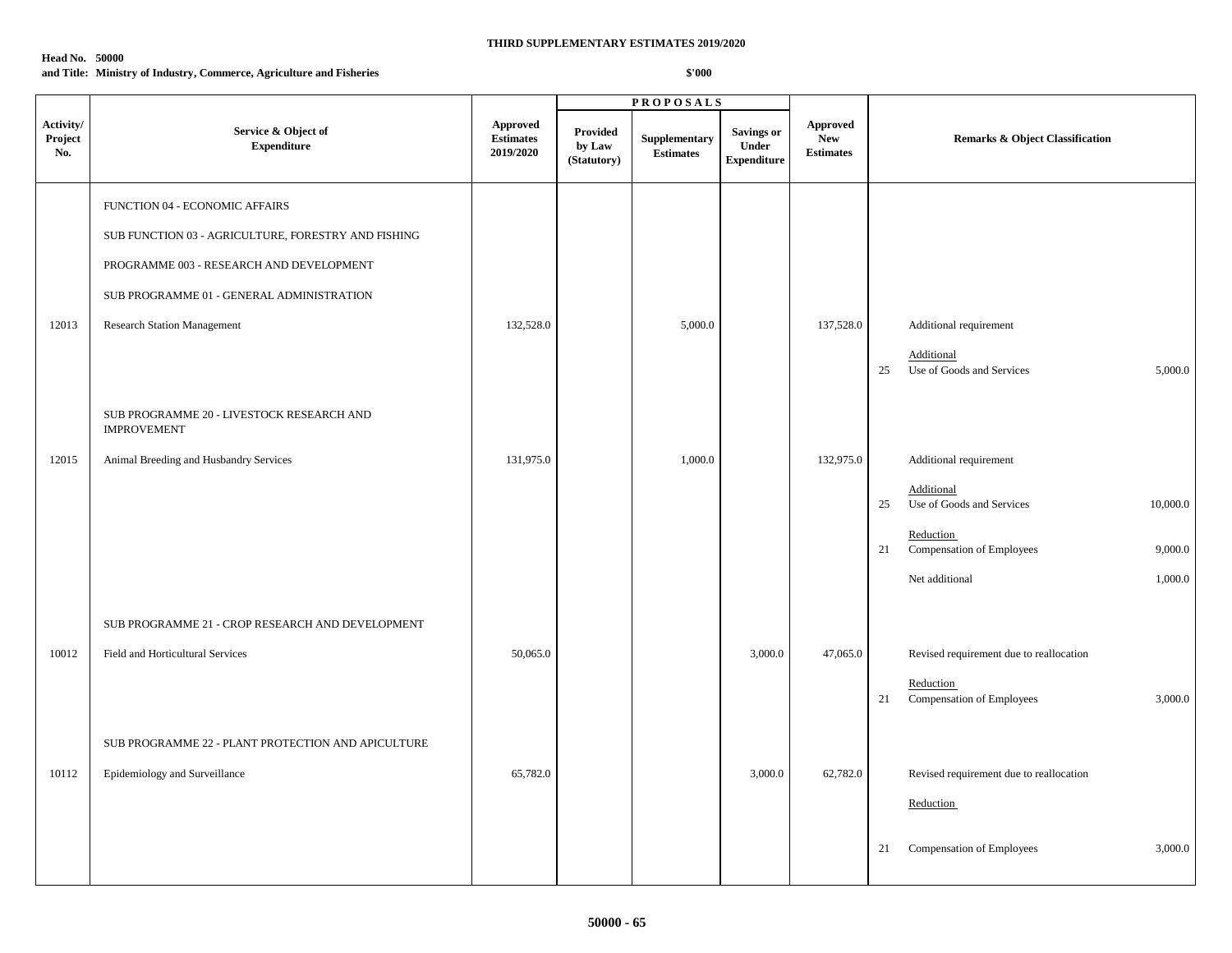#### **Head No. 50000**

**and Title: Ministry of Industry, Commerce, Agriculture and Fisheries**

|                             |                                                                                                                                                                  |                                                                          |                                          | <b>PROPOSALS</b>                  |                                                   |                                     |                                                                                                           |
|-----------------------------|------------------------------------------------------------------------------------------------------------------------------------------------------------------|--------------------------------------------------------------------------|------------------------------------------|-----------------------------------|---------------------------------------------------|-------------------------------------|-----------------------------------------------------------------------------------------------------------|
| Activity/<br>Project<br>No. | Service & Object of<br><b>Expenditure</b>                                                                                                                        | <b>Approved</b><br>$\label{p:estimates} \textbf{Estimates}$<br>2019/2020 | <b>Provided</b><br>by Law<br>(Statutory) | Supplementary<br><b>Estimates</b> | <b>Savings or</b><br>Under<br>${\bf Expenditure}$ | Approved<br>New<br><b>Estimates</b> | <b>Remarks &amp; Object Classification</b>                                                                |
| 12055                       | PROGRAMME 120 - PLANT QUARANTINE, PRODUCE INSPECTION<br>AND FOOD SAFETY<br>SUB PROGRAMME 21 - QUARANTINE SERVICES<br>Export and Phytosanitary Treatment Services | 96,850.0                                                                 |                                          |                                   | 1,950.0                                           | 94,900.0                            | Revised requirement due to reallocation<br>Reduction<br>Rental of Property and Machinery<br>1,950.0<br>23 |
| 12059                       | SUB PROGRAMME 22 - PRODUCE INSPECTION AND FOOD SAFETY<br>Food Protection, Storage and Disinfection Services                                                      | 93,132.0                                                                 |                                          | 1,950.0                           |                                                   | 95,082.0                            | Additional requirement                                                                                    |
|                             |                                                                                                                                                                  |                                                                          |                                          |                                   |                                                   |                                     | Additional<br>23<br>Rental of Property and Machinery<br>1,950.0                                           |
|                             | <b>GROSS TOTAL HEAD</b>                                                                                                                                          | 11,626,048.0                                                             | $\mathbf{r}$                             | 7,950.0                           | 7,950.0                                           | 11,626,048.0                        |                                                                                                           |
|                             | <b>LESS APPROPRIATIONS IN-AID</b><br>NET TOTAL HEAD 50000                                                                                                        | 1,348,094.0<br>10,277,954.0                                              | $\blacksquare$                           | 7,950.0                           | 7,950.0                                           | 1,348,094.0<br>10,277,954.0         |                                                                                                           |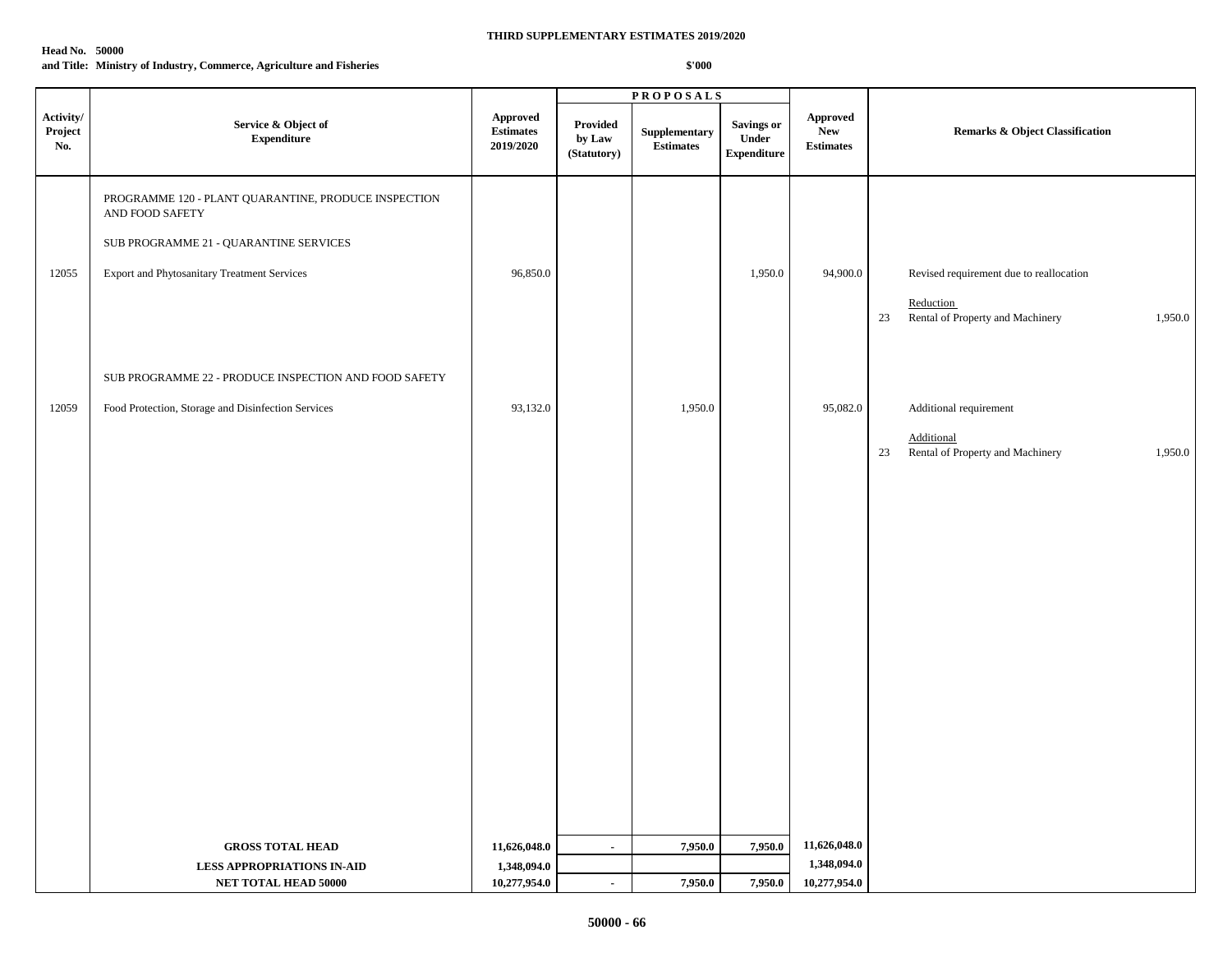#### **Head No. 50000C**

# **and Title: Ministry of Industry, Commerce, Agriculture and Fisheries**

## **(Capital - Multilateral/Bilateral Programmes)**

 **\$'000**

|                             |                                                                                                                                                                                                                                                 |                                                  |                                          | <b>PROPOSALS</b>                  |                                                  |                                                   |                                                                                                                                                                                                                                                  |
|-----------------------------|-------------------------------------------------------------------------------------------------------------------------------------------------------------------------------------------------------------------------------------------------|--------------------------------------------------|------------------------------------------|-----------------------------------|--------------------------------------------------|---------------------------------------------------|--------------------------------------------------------------------------------------------------------------------------------------------------------------------------------------------------------------------------------------------------|
| Activity/<br>Project<br>No. | Service & Object of<br><b>Expenditure</b>                                                                                                                                                                                                       | <b>Approved</b><br><b>Estimates</b><br>2019/2020 | <b>Provided</b><br>by Law<br>(Statutory) | Supplementary<br><b>Estimates</b> | <b>Savings or</b><br>Under<br><b>Expenditure</b> | <b>Approved</b><br><b>New</b><br><b>Estimates</b> | <b>Remarks &amp; Object Classification</b>                                                                                                                                                                                                       |
| 29554                       | FUNCTION 04 - ECONOMIC AFFAIRS<br>SUB FUNCTION 01 - INDUSTRY AND COMMERCE<br>PROGRAMME 301 - INDUSTRIAL DEVELOPMENT AND<br><b>EXPORT PROMOTION</b><br>SUB PROGRAMME 25 - PROMOTION OF ECONOMIC<br>DEVELOPMENT<br>Global Services Skills Project | 165,182.0                                        |                                          |                                   | 60,907.0                                         | 104,275.0                                         | Revised requirement<br>Reduction<br>22 Travel Expenses and Subsistence<br>1,649.0<br>Rental of Property and Machinery<br>23<br>10,205.0<br>Use of Goods and Services<br>25<br>45,367.0<br>32 Fixed Assets (Capital Goods)<br>3,686.0<br>60,907.0 |
|                             | SUB FUNCTION 03 - AGRICULTURE, FORESTRY<br><b>AND FISHING</b><br>PROGRAMME 105 - IRRIGATION<br>SUB PROGRAMME 20 - IRRIGATION SERVICES                                                                                                           |                                                  |                                          |                                   |                                                  |                                                   |                                                                                                                                                                                                                                                  |
| 21685                       | Feasibility Studies for GOJ Public Investment Projects                                                                                                                                                                                          | 96,011.0                                         |                                          |                                   | 40,000.0                                         | 56,011.0                                          | Revised requirement<br>Reduction<br>25 Use of Goods and Services<br>40,000.0                                                                                                                                                                     |
| 29562                       | Southern Plain Agricultural Development Project                                                                                                                                                                                                 | 30,617.0                                         |                                          |                                   | 28,000.0                                         | 2,617.0                                           | Revised requirement<br>Reduction<br>25 Use of Goods and Services<br>28,000.0                                                                                                                                                                     |
| 20151                       | SUB PROGRAMME 22 - GRANTS TO NIC FOR<br>CONSTRUCTION OF IRRIGATION INFRASTRUCTURE<br>Rehabilitation of Irrigation Infrastructure - National Irrigation<br>Commission                                                                            | 248,000.0                                        |                                          |                                   | 40,303.0                                         | 207,697.0                                         | Revised requirement<br>Reduction<br>32 Fixed Assets (Capital Goods)<br>40,303.0                                                                                                                                                                  |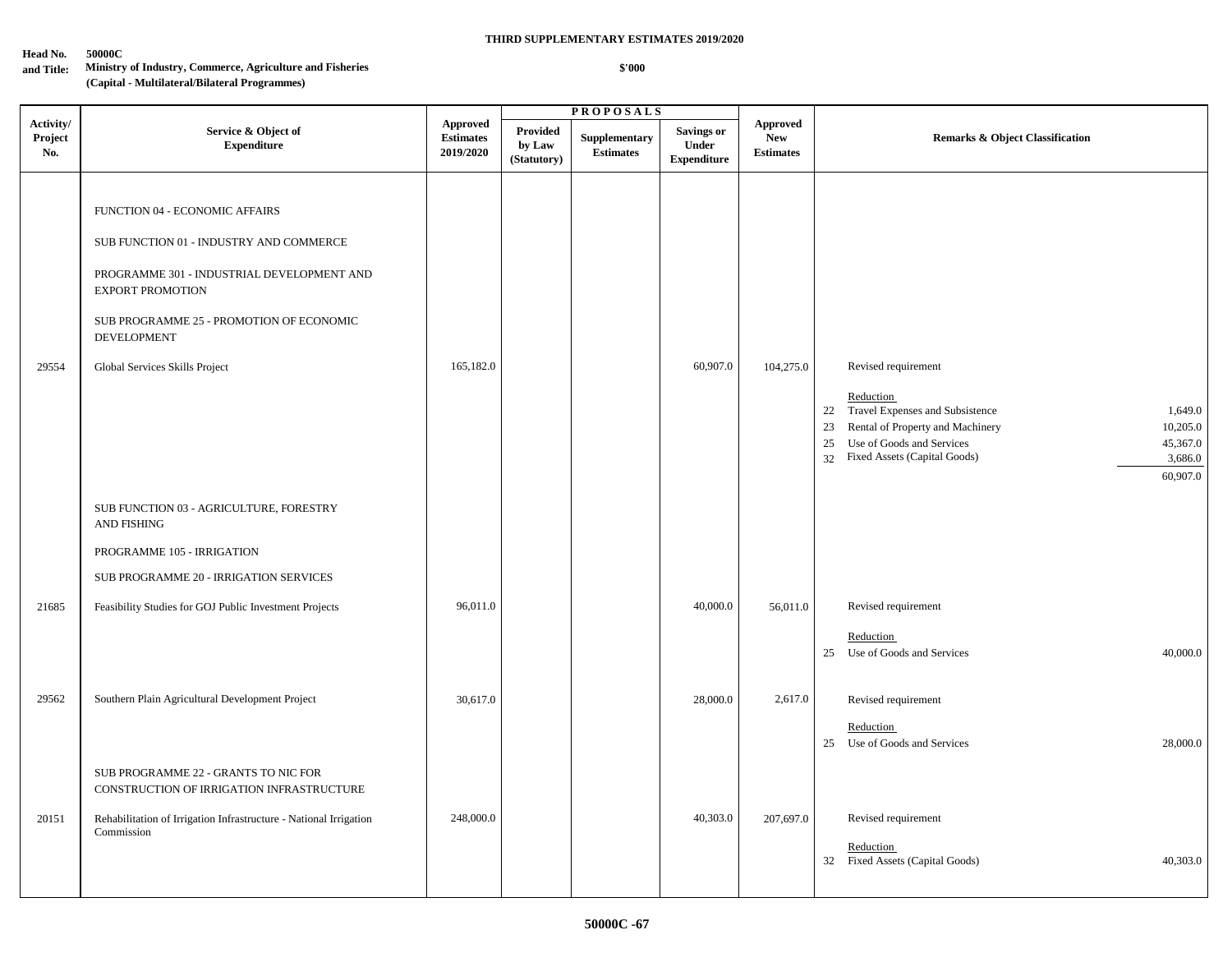#### **Head No. 50000C**

# **and Title: Ministry of Industry, Commerce, Agriculture and Fisheries**

**(Capital - Multilateral/Bilateral Programmes)**

## **THIRD SUPPLEMENTARY ESTIMATES 2019/2020**

 **\$'000**

**P R O P O S A L S**

| Activity/<br>Project<br>No. | Service & Object of<br><b>Expenditure</b>                                                                   | <b>Approved</b><br><b>Estimates</b><br>2019/2020 | Provided<br>by Law<br>(Statutory) | Supplementary<br><b>Estimates</b> | <b>Savings or</b><br>Under<br><b>Expenditure</b> | <b>Approved</b><br><b>New</b><br><b>Estimates</b> | <b>Remarks &amp; Object Classification</b>                                                                                                                                                                                                                                                                                                                |
|-----------------------------|-------------------------------------------------------------------------------------------------------------|--------------------------------------------------|-----------------------------------|-----------------------------------|--------------------------------------------------|---------------------------------------------------|-----------------------------------------------------------------------------------------------------------------------------------------------------------------------------------------------------------------------------------------------------------------------------------------------------------------------------------------------------------|
| 29510                       | Essex Valley Irrigation Infrastructure Development Programme                                                | 512,695.0                                        |                                   |                                   | 140,658.0                                        | 372,037.0                                         | Revised requirement<br>Reduction<br>Use of Goods and Services (CDB Grant)<br>65,119.0<br>25<br>31<br>Land (GOJ)<br>1,460.0<br>32 Fixed Assets (Capital Goods) (CDB Grant)<br>74,079.0<br>140,658.0                                                                                                                                                        |
|                             | PROGRAMME 122 - FISHERIES<br>SUB PROGRAMME 20 - MANAGEMENT AND<br>DEVELOPMENT OF FISHERIES                  |                                                  |                                   |                                   |                                                  |                                                   |                                                                                                                                                                                                                                                                                                                                                           |
| 29480                       | Promoting Community Based Climate Resilience in<br>the Fisheries Sector                                     | 95,406.0                                         |                                   |                                   | 70,000.0                                         | 25,406.0                                          | Revised requirement<br>Reduction<br>21 Compensation of Employees (IBRD Grant)<br>1,688.0<br>22 Travel Expenses & Subsistence (IBRD Grant)<br>2,491.0<br>Utilities and Communication Services (IBRD Grant)<br>110.0<br>24<br>25 Use of Goods and Services (IBRD Grant)<br>32,413.0<br>32 Fixed Assets (Capital Goods) (IBRD Grant)<br>33,298.0<br>70,000.0 |
|                             | PROGRAMME 307 - PRODUCTION AND PRODUCTIVITY<br>SUB PROGRAMME 20 - AGRICULTURAL PRODUCERS'<br><b>SUPPORT</b> |                                                  |                                   |                                   |                                                  |                                                   |                                                                                                                                                                                                                                                                                                                                                           |
| 22066                       | Agricultural Competitiveness Programme Bridging Project                                                     | 325,800.0                                        |                                   |                                   | 44,639.0                                         | 281,161.0                                         | Revised requirement<br>Reduction<br>21 Compensation of Employees<br>30,000.0<br>32 Fixed Assets (Capital Goods)<br>14,639.0<br>44,639.0                                                                                                                                                                                                                   |
|                             | <b>TOTAL HEAD 50000C</b>                                                                                    | 2,703,847.0                                      | $\blacksquare$                    |                                   | 424,507.0                                        | 2,279,340.0                                       |                                                                                                                                                                                                                                                                                                                                                           |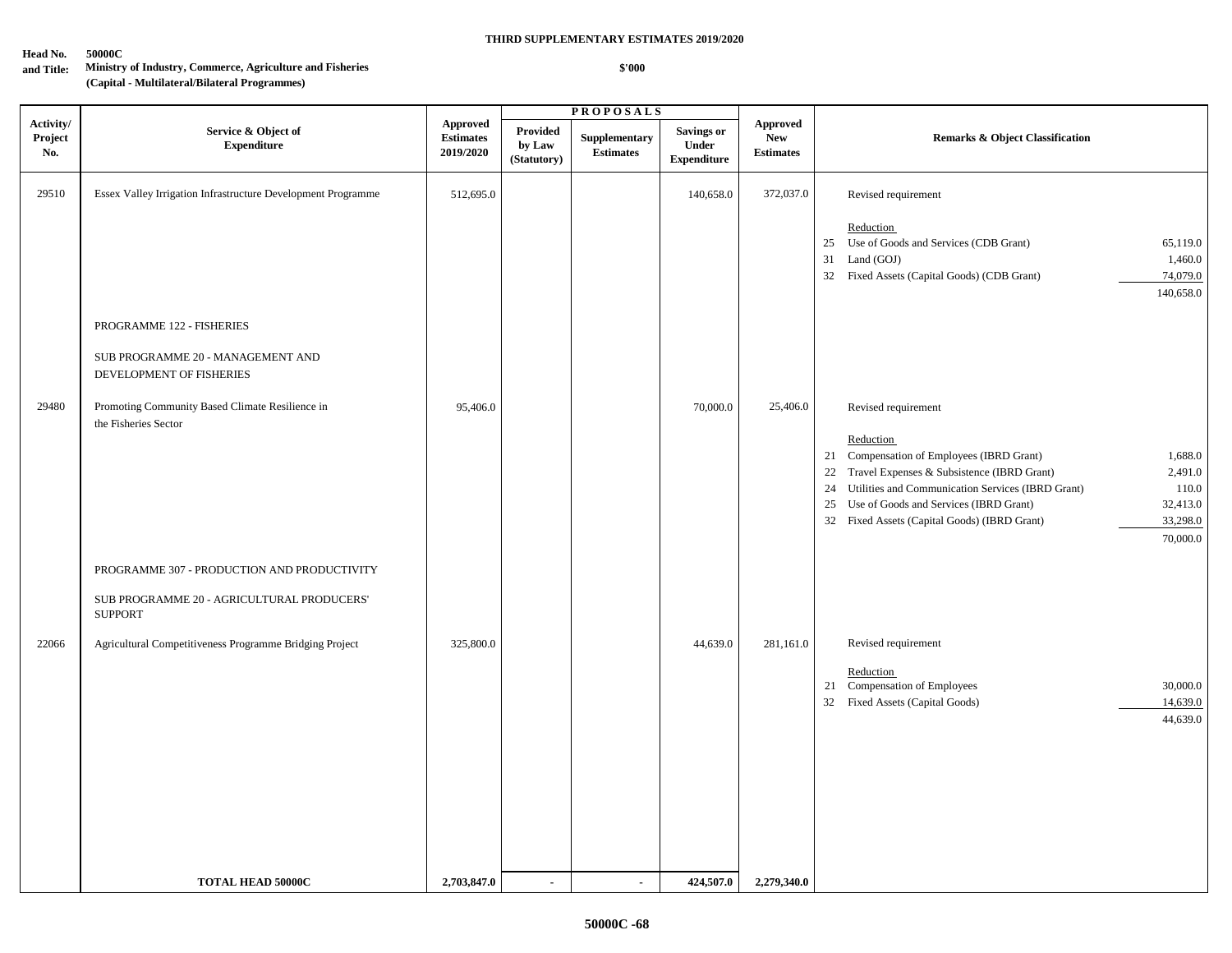#### **Head No. 56000**

**and Title: Ministry of Science, Energy and Technology**

|                             |                                                                   |                                           |                                          | <b>PROPOSALS</b>                  |                                            |                                                   |                                                                                                                       |
|-----------------------------|-------------------------------------------------------------------|-------------------------------------------|------------------------------------------|-----------------------------------|--------------------------------------------|---------------------------------------------------|-----------------------------------------------------------------------------------------------------------------------|
| Activity/<br>Project<br>No. | Service & Object of<br><b>Expenditure</b>                         | Approved<br><b>Estimates</b><br>2019/2020 | <b>Provided</b><br>by Law<br>(Statutory) | Supplementary<br><b>Estimates</b> | Savings or<br>Under<br>${\bf Expenditure}$ | <b>Approved</b><br><b>New</b><br><b>Estimates</b> | <b>Remarks &amp; Object Classification</b>                                                                            |
|                             | FUNCTION 04 - ECONOMIC AFFAIRS                                    |                                           |                                          |                                   |                                            |                                                   | Except where otherwise stated, amounts reflected                                                                      |
|                             | SUB FUNCTION 04 - FUEL AND ENERGY                                 |                                           |                                          |                                   |                                            |                                                   | as "Savings or Under Expenditure" represent<br>reallocation of unutilized balances to the<br>Contingencies Fund       |
|                             | PROGRAMME 001 - EXECUTIVE DIRECTION AND<br><b>ADMINISTRATION</b>  |                                           |                                          |                                   |                                            |                                                   |                                                                                                                       |
|                             | SUB PROGRAMME 01 - CENTRAL ADMINISTRATION                         |                                           |                                          |                                   |                                            |                                                   |                                                                                                                       |
| 10633                       | <b>Technical Support Services</b>                                 | 157,563.0                                 |                                          |                                   | 16,406.0                                   | 141,157.0                                         | Revised requirement                                                                                                   |
|                             |                                                                   |                                           |                                          |                                   |                                            |                                                   | Reduction<br>21 Compensation of Employees<br>13,220.0<br>22 Travel Expenses and Subsistence<br>3,186.0<br>16,406.0    |
|                             | PROGRAMME 700 - ELECTRIFICATION SERVICES                          |                                           |                                          |                                   |                                            |                                                   |                                                                                                                       |
|                             | SUB PROGRAMME 20 - LICENSING AND INSPECTION                       |                                           |                                          |                                   |                                            |                                                   |                                                                                                                       |
| 10005                       | Direction and Administration                                      | 864,758.0                                 |                                          |                                   | 117,960.0                                  | 746,798.0                                         | Revised requirement                                                                                                   |
|                             |                                                                   |                                           |                                          |                                   |                                            |                                                   | Reduction<br>21 Compensation of Employees<br>100,967.0<br>22 Travel Expenses and Subsistence<br>16,993.0<br>117,960.0 |
|                             | SUB FUNCTION 15 - SCIENTIFIC AND TECHNOLOGICAL<br><b>SERVICES</b> |                                           |                                          |                                   |                                            |                                                   |                                                                                                                       |
|                             | PROGRAMME 003 - RESEARCH AND DEVELOPMENT                          |                                           |                                          |                                   |                                            |                                                   |                                                                                                                       |
|                             | SUB PROGRAMME 04 - PRODUCT RESEARCH AND<br><b>DEVELOPMENT</b>     |                                           |                                          |                                   |                                            |                                                   |                                                                                                                       |
| 12121                       | Product Research and Development                                  | 598,590.0                                 |                                          |                                   |                                            | 598,590.0                                         | Revised requirement                                                                                                   |
|                             |                                                                   |                                           |                                          |                                   |                                            |                                                   | Reduction<br>24 Utilities and Communication Services<br>4,010.0                                                       |
|                             |                                                                   |                                           |                                          |                                   |                                            |                                                   | Additional<br>22 Travel Expenses and Subsistence<br>4,000.0<br>23 Rental of Property and Machinery<br>10.0<br>4,010.0 |
|                             |                                                                   |                                           |                                          |                                   |                                            |                                                   |                                                                                                                       |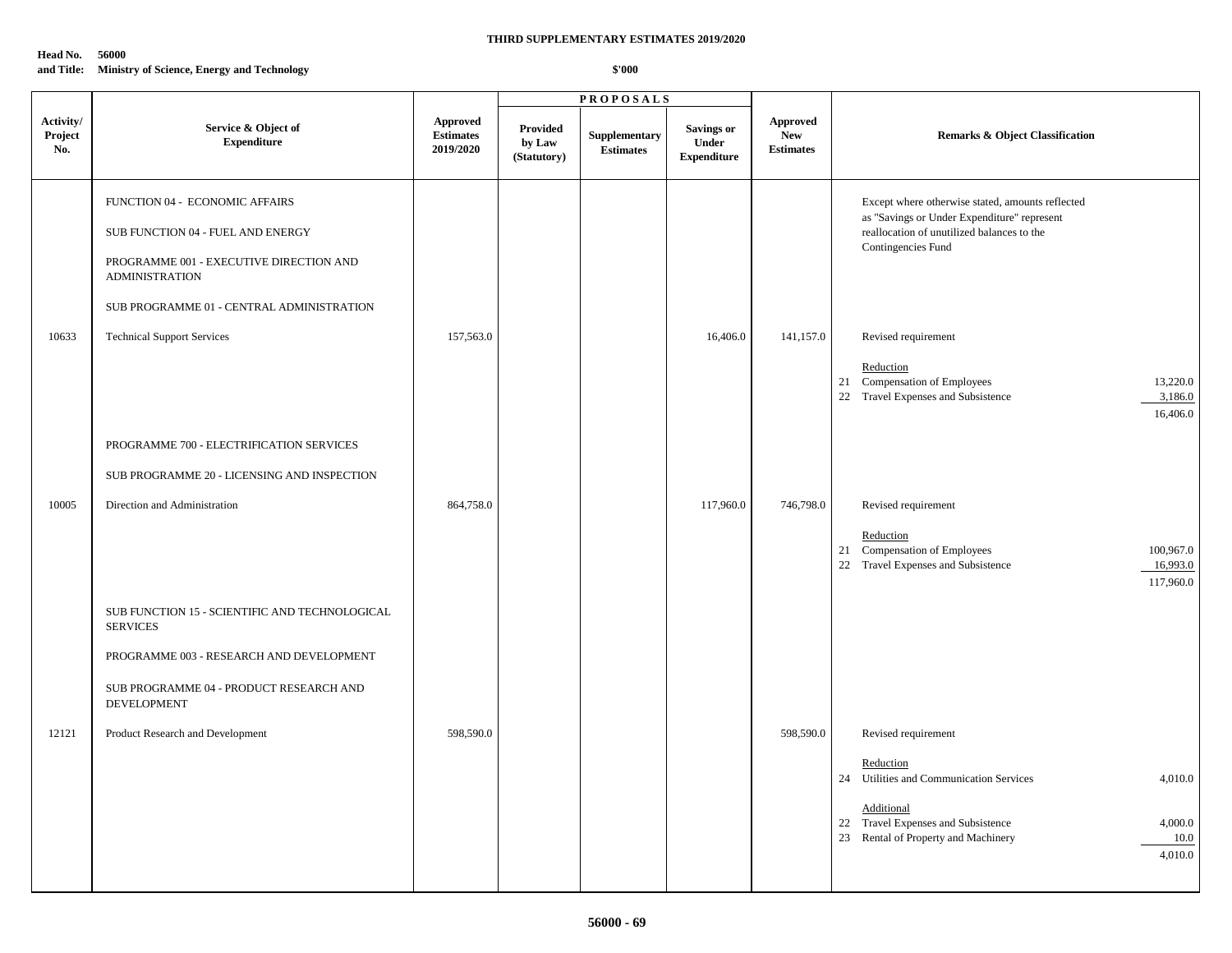#### **Head No. 56000**

## **THIRD SUPPLEMENTARY ESTIMATES 2019/2020**

#### **and Title: Ministry of Science, Energy and Technology**

|                             |                                                                                                                                                                     |                                                  |                                   | <b>PROPOSALS</b>                  |                                            |                                            |                                                                                                                                                                                              |
|-----------------------------|---------------------------------------------------------------------------------------------------------------------------------------------------------------------|--------------------------------------------------|-----------------------------------|-----------------------------------|--------------------------------------------|--------------------------------------------|----------------------------------------------------------------------------------------------------------------------------------------------------------------------------------------------|
| Activity/<br>Project<br>No. | Service & Object of<br>${\bf Expenditure}$                                                                                                                          | <b>Approved</b><br><b>Estimates</b><br>2019/2020 | Provided<br>by Law<br>(Statutory) | Supplementary<br><b>Estimates</b> | Savings or<br>Under<br>${\bf Expenditure}$ | <b>Approved</b><br>New<br><b>Estimates</b> | Remarks & Object Classification                                                                                                                                                              |
| 10005                       | PROGRAMME 129 - SCIENCE, TECHNOLOGY AND<br>INNOVATION DEVELOPMENT<br>SUB PROGRAMME 20 - SCIENCE POLICY AND<br>REGULATORY FRAMEWORKS<br>Direction and Administration | 11,298.0                                         |                                   |                                   | 11,148.0                                   | 150.0                                      | Revised requirement<br>Reduction<br>21 Compensation of Employees<br>7,702.0<br>22 Travel Expenses and Subsistence<br>3,266.0<br>24 Utilities and Communication Services<br>180.0<br>11,148.0 |
|                             | <b>GROSS TOTAL HEAD</b><br><b>LESS APPROPRIATIONS - IN-AID</b><br>NET TOTAL HEAD 56000                                                                              | 5,426,976.0<br>866,377.0<br>4,560,599.0          |                                   | $\blacksquare$<br>$\blacksquare$  | 145,514.0<br>145,514.0                     | 5,281,462.0<br>866,377.0<br>4,415,085.0    |                                                                                                                                                                                              |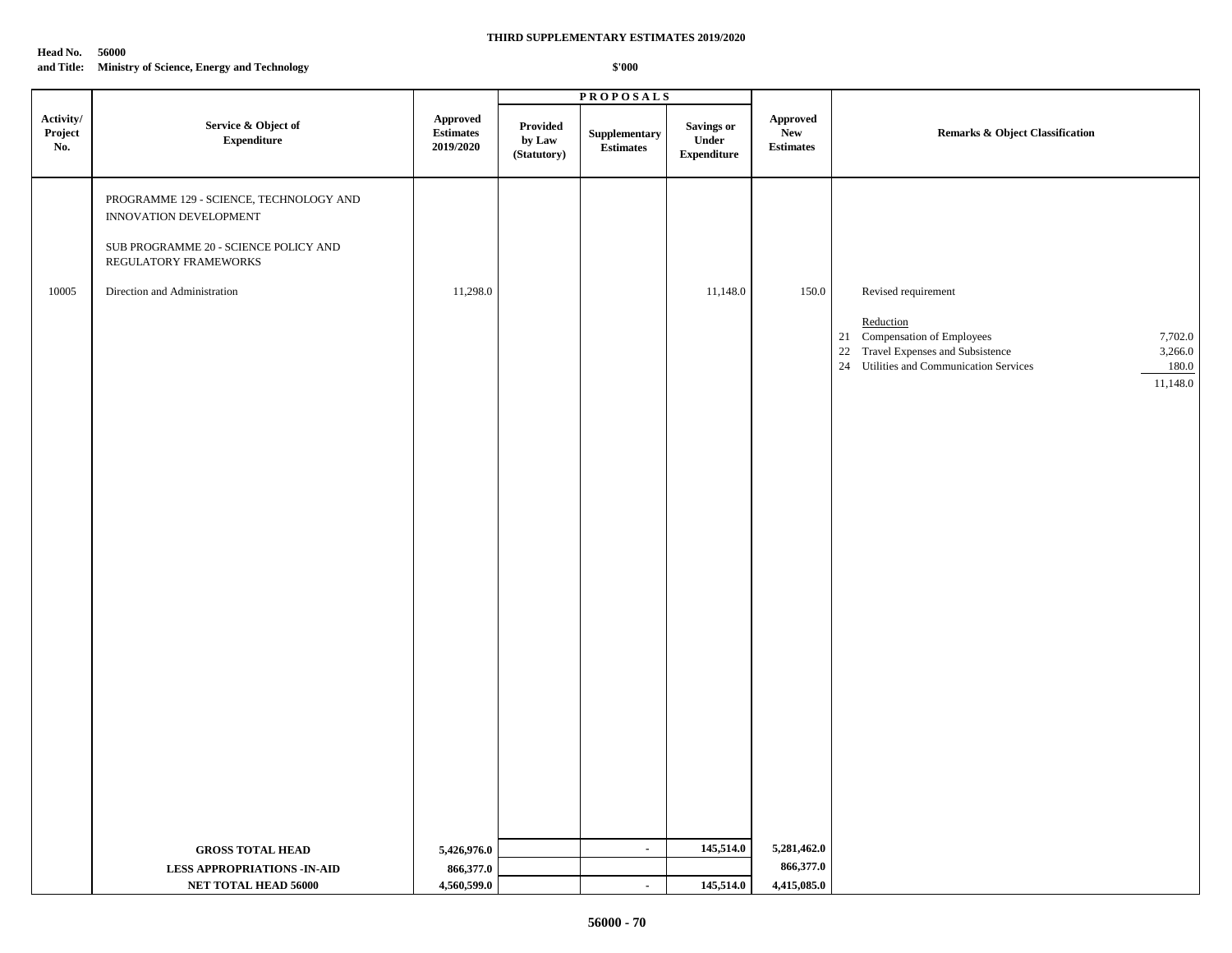## **Head No. 56000C**

#### **THIRD SUPPLEMENTARY ESTIMATES 2019/2020**

## **and Title: Ministry of Science, Energy and Technology (Capital - Multilateral/Bilateral Programmes)**

|                             |                                                                                                                                                                                                                           |                                                  |                                   | <b>PROPOSALS</b>                  |                                                         |                                            |                                                                                                                                                                                                                                                                                                      |  |
|-----------------------------|---------------------------------------------------------------------------------------------------------------------------------------------------------------------------------------------------------------------------|--------------------------------------------------|-----------------------------------|-----------------------------------|---------------------------------------------------------|--------------------------------------------|------------------------------------------------------------------------------------------------------------------------------------------------------------------------------------------------------------------------------------------------------------------------------------------------------|--|
| Activity/<br>Project<br>No. | Service & Object of<br><b>Expenditure</b>                                                                                                                                                                                 | <b>Approved</b><br><b>Estimates</b><br>2019/2020 | Provided<br>by Law<br>(Statutory) | Supplementary<br><b>Estimates</b> | <b>Savings or</b><br><b>Under</b><br><b>Expenditure</b> | Approved<br><b>New</b><br><b>Estimates</b> | <b>Remarks &amp; Object Classification</b>                                                                                                                                                                                                                                                           |  |
| 29372                       | FUNCTION 04 - ECONOMIC AFFAIRS<br>SUB FUNCTION 04 - FUEL AND ENERGY<br>PROGRAMME 701 - ENERGY CONSERVATION AND<br>MANAGEMENT<br>SUB PROGRAMME 21 - ENERGY MANAGEMENT<br>Energy Efficiency and Conservation Loan Programme | 174,637.0                                        |                                   |                                   | 79,847.0                                                | 94,790.0                                   | Revised requirement<br>Reduction<br>Compensation of Employees<br>16,458.0<br>21<br>Travel Expenses and Subsistence<br>22<br>3,926.0<br>24<br>Utilities and Communication Services<br>475.0<br>26,193.0<br>25<br>Use of Goods and Services<br>32 Fixed Assets (Capital Goods)<br>32,795.0<br>79,847.0 |  |
| 29516                       | Support to the Energy Management and Efficiency Programme                                                                                                                                                                 | 6,514.0                                          |                                   | 4,889.0                           |                                                         | 11,403.0                                   | Additional requirement<br>Additional<br>25 Use of Goods and Services<br>4,889.0                                                                                                                                                                                                                      |  |
| 29533                       | Energy Management and Efficiency Programme                                                                                                                                                                                | 348,000.0                                        |                                   |                                   | 139,889.0                                               | 208,111.0                                  | Revised requirement<br>Reduction<br>22 Travel Expenses and Subsistence<br>2,241.0<br>25<br>Use of Goods and Services<br>65,889.0<br>(IADB Loan - \$40m; JICA Loan - \$25.889m)<br>32 Fixed Assets (Capital Goods)<br>71,759.0<br>139,889.0                                                           |  |
| 29489                       | SUB FUNCTION 11 - POSTAL SERVICES<br>PROGRAMME 128 - ICT DEVELOPMENT, ACCESS AND USE<br>SUB PROGRAMME 20 - ICT POLICY AND REGULATION<br>Upgrade to International Postal System                                            | 35,872.0                                         |                                   | 8,600.0                           |                                                         | 44,472.0                                   | Additional requirement                                                                                                                                                                                                                                                                               |  |
|                             | <b>TOTAL HEAD 56000C</b>                                                                                                                                                                                                  | 565,023.0                                        |                                   | 13,489.0                          | 219,736.0                                               | 358,776.0                                  | Additional<br>32 Fixed Assets (Capital Goods)<br>8,600.0                                                                                                                                                                                                                                             |  |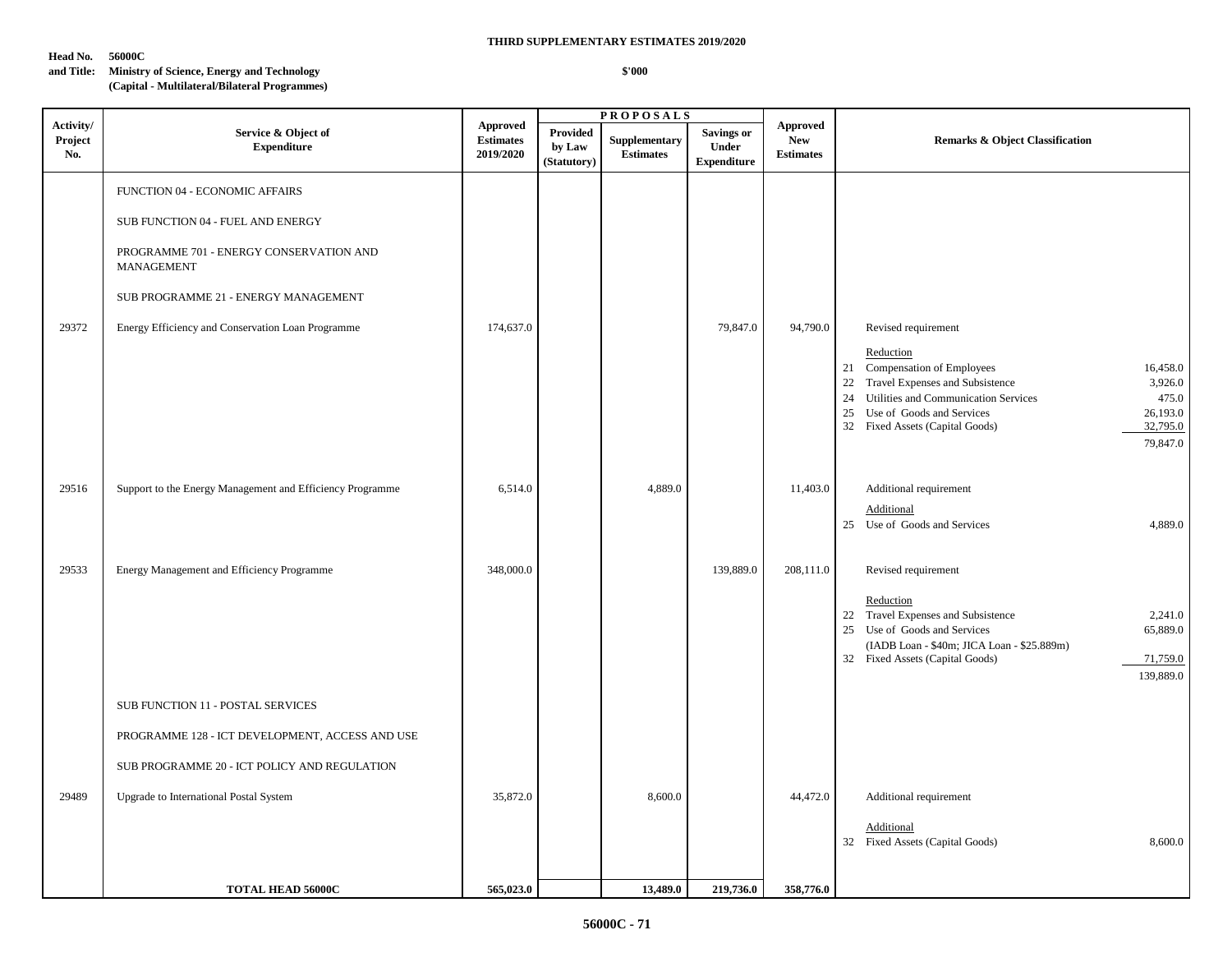#### **Head No. 56039 and Title: Post and Telecommunications Department**

|                             |                                                                  |                                           | <b>PROPOSALS</b>                         |                                   |                                                  |                                                   |                                                                                                                                                              |
|-----------------------------|------------------------------------------------------------------|-------------------------------------------|------------------------------------------|-----------------------------------|--------------------------------------------------|---------------------------------------------------|--------------------------------------------------------------------------------------------------------------------------------------------------------------|
| Activity/<br>Project<br>No. | Service & Object of<br><b>Expenditure</b>                        | Approved<br><b>Estimates</b><br>2019/2020 | <b>Provided</b><br>by Law<br>(Statutory) | Supplementary<br><b>Estimates</b> | <b>Savings or</b><br>Under<br><b>Expenditure</b> | <b>Approved</b><br><b>New</b><br><b>Estimates</b> | <b>Remarks &amp; Object Classification</b>                                                                                                                   |
|                             | FUNCTION 04 - ECONOMIC AFFAIRS                                   |                                           |                                          |                                   |                                                  |                                                   | Except where otherwise stated, amounts reflected<br>as "Savings or Under Expenditure" represent                                                              |
|                             | SUB FUNCTION 11 - POSTAL SERVICES                                |                                           |                                          |                                   |                                                  |                                                   | reallocation of unutilized balances to the<br>Contingencies Fund                                                                                             |
|                             | PROGRAMME 001 - EXECUTIVE DIRECTION AND<br><b>ADMINISTRATION</b> |                                           |                                          |                                   |                                                  |                                                   |                                                                                                                                                              |
|                             | SUB PROGRAMME 01- CENTRAL ADMINISTRATION                         |                                           |                                          |                                   |                                                  |                                                   |                                                                                                                                                              |
| 10002                       | Financial Management and Accounting Services                     | 113,158.0                                 |                                          |                                   | 4,860                                            | 108,298.0                                         | Revised requirement                                                                                                                                          |
|                             |                                                                  |                                           |                                          |                                   |                                                  |                                                   | Reduction<br>21 Compensation of Employees<br>4,662.0<br>22 Travel Expenses and Subsistence<br>198.0<br>4,860.0                                               |
| 10003                       | Human Resource Management and Other Support Services             | 80,291.0                                  |                                          |                                   | 1,830                                            | 78,461.0                                          | Revised requirement                                                                                                                                          |
|                             |                                                                  |                                           |                                          |                                   |                                                  |                                                   | Reduction<br>21 Compensation of Employees<br>691.0<br>22 Travel Expenses and Subsistence<br>624.0<br>Use of Goods and Services<br>25<br>515.0<br>1,830.0     |
| 10005                       | Direction and Administration                                     | 323,821.0                                 |                                          |                                   | 10,593                                           | 313,228.0                                         | Revised requirement                                                                                                                                          |
|                             |                                                                  |                                           |                                          |                                   |                                                  |                                                   | Reduction<br>21 Compensation of Employees<br>2,765.0<br>22 Travel Expenses and Subsistence<br>45.0<br>Use of Goods and Services<br>7,783.0<br>25<br>10,593.0 |
| 10159                       | Rehabilitation, Maintenance and Repairs                          | 87,397.0                                  |                                          |                                   | 1,308                                            | 86,089.0                                          | Revised requirement                                                                                                                                          |
|                             |                                                                  |                                           |                                          |                                   |                                                  |                                                   | Reduction<br>22 Travel Expenses and Subsistence<br>1,308.0                                                                                                   |
|                             |                                                                  |                                           |                                          |                                   |                                                  |                                                   |                                                                                                                                                              |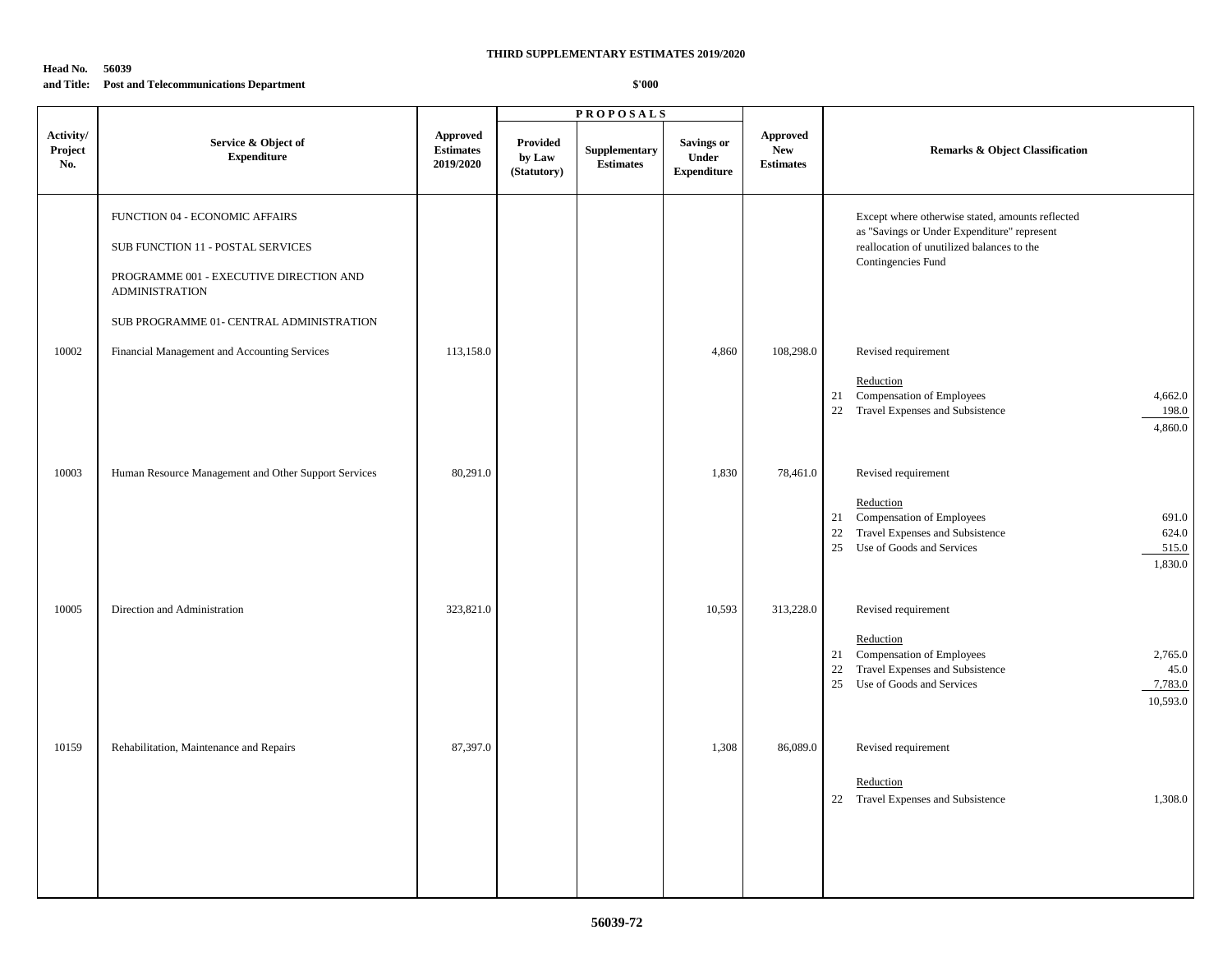### **Head No. 56039 and Title: Post and Telecommunications Department**

|                             |                                                                  | <b>PROPOSALS</b>                                 |                                          |                                   |                                                  |                                                   |                                                                                                                        |
|-----------------------------|------------------------------------------------------------------|--------------------------------------------------|------------------------------------------|-----------------------------------|--------------------------------------------------|---------------------------------------------------|------------------------------------------------------------------------------------------------------------------------|
| Activity/<br>Project<br>No. | Service & Object of<br><b>Expenditure</b>                        | <b>Approved</b><br><b>Estimates</b><br>2019/2020 | <b>Provided</b><br>by Law<br>(Statutory) | Supplementary<br><b>Estimates</b> | <b>Savings or</b><br>Under<br><b>Expenditure</b> | <b>Approved</b><br><b>New</b><br><b>Estimates</b> | <b>Remarks &amp; Object Classification</b>                                                                             |
| 10279                       | Administration of Internal Audit                                 | 44,790.0                                         |                                          |                                   | 4,886                                            | 39,904.0                                          | Revised requirement                                                                                                    |
|                             |                                                                  |                                                  |                                          |                                   |                                                  |                                                   | Reduction<br>Compensation of Employees<br>21<br>1,238.0<br>22 Travel Expenses and Subsistence<br>3,648.0<br>4,886.0    |
| 12119                       | <b>Information Services</b>                                      | 30,979.0                                         |                                          |                                   | 1,029                                            | 29,950.0                                          | Revised requirement                                                                                                    |
|                             |                                                                  |                                                  |                                          |                                   |                                                  |                                                   | Reduction<br>Compensation of Employees<br>230.0<br>21<br>22 Travel Expenses and Subsistence<br>799.0<br>1,029.0        |
|                             | PROGRAMME 555 - POSTAL OPERATIONS AND<br><b>COURIER SERVICES</b> |                                                  |                                          |                                   |                                                  |                                                   |                                                                                                                        |
|                             | SUB PROGRAMME 21 - POSTAL OPERATIONS                             |                                                  |                                          |                                   |                                                  |                                                   |                                                                                                                        |
| 10005                       | Direction and Administration                                     | 522,957.0                                        |                                          |                                   | 58,429                                           | 464,528.0                                         | Revised requirement                                                                                                    |
|                             |                                                                  |                                                  |                                          |                                   |                                                  |                                                   | Reduction<br>21 Compensation of Employees<br>55,917.0<br>22 Travel Expenses and Subsistence<br>2,512.0<br>58,429.0     |
| 12224                       | Postal Stationery and Printing                                   | 163,648.0                                        |                                          |                                   | 7,385                                            | 156,263.0                                         | Revised requirement                                                                                                    |
|                             |                                                                  |                                                  |                                          |                                   |                                                  |                                                   | Reduction<br>Travel Expenses and Subsistence<br>1,233.0<br>22<br>25 Use of Goods and Services<br>6,152.0<br>7,385.0    |
| 12228                       | Postal Delivery Services                                         | 992,346.0                                        |                                          |                                   | 40,966                                           | 951,380.0                                         | Revised requirement                                                                                                    |
|                             |                                                                  |                                                  |                                          |                                   |                                                  |                                                   | Reduction<br>Compensation of Employees<br>28,192.0<br>21<br>22 Travel Expenses and Subsistence<br>12,774.0<br>40,966.0 |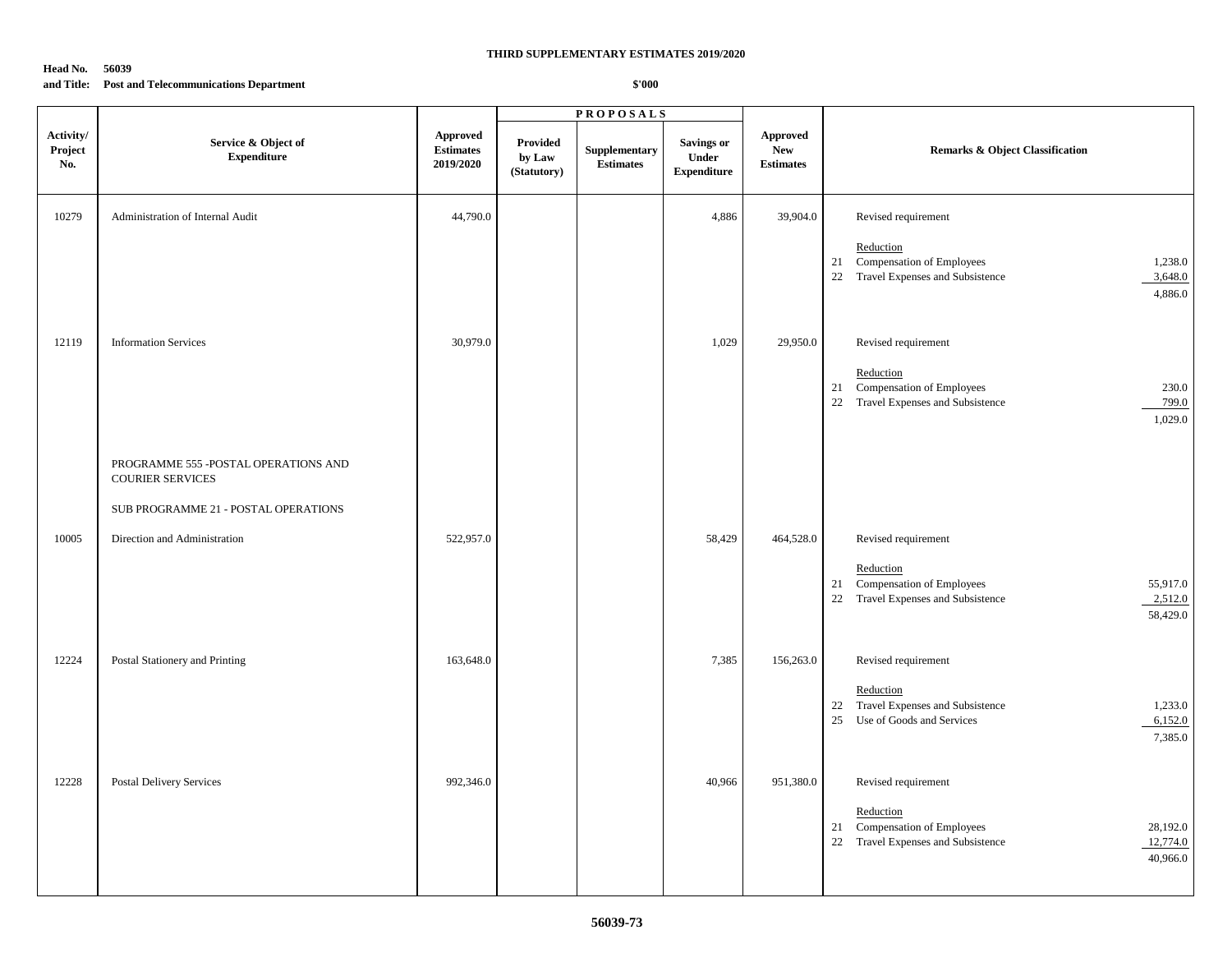### **Head No. 56039 and Title: Post and Telecommunications Department**

|                             |                                           |                                                         | <b>PROPOSALS</b>                          |                                   |                                           |                                                                      |                                                                                                                     |
|-----------------------------|-------------------------------------------|---------------------------------------------------------|-------------------------------------------|-----------------------------------|-------------------------------------------|----------------------------------------------------------------------|---------------------------------------------------------------------------------------------------------------------|
| Activity/<br>Project<br>No. | Service & Object of<br><b>Expenditure</b> | ${\Large\bf Approved}$<br><b>Estimates</b><br>2019/2020 | Provided<br>by ${\bf Law}$<br>(Statutory) | Supplementary<br><b>Estimates</b> | Savings or<br>Under<br><b>Expenditure</b> | ${\Large\bf\large A} {\bf proved}$<br><b>New</b><br><b>Estimates</b> | Remarks & Object Classification                                                                                     |
|                             | SUB PROGRAMME 24 - COURIER OPERATIONS     |                                                         |                                           |                                   |                                           |                                                                      |                                                                                                                     |
| 12226                       | Mail Transportation Services              | 539,987.0                                               |                                           |                                   | 5,993                                     | 533,994.0                                                            | Revised requirement                                                                                                 |
|                             |                                           |                                                         |                                           |                                   |                                           |                                                                      | Reduction<br>Compensation of Employees<br>21<br>4,810.0<br>22 Travel Expenses and Subsistence<br>1,183.0<br>5,993.0 |
|                             |                                           |                                                         |                                           |                                   |                                           |                                                                      |                                                                                                                     |
|                             |                                           |                                                         |                                           |                                   |                                           |                                                                      |                                                                                                                     |
|                             |                                           |                                                         |                                           |                                   |                                           |                                                                      |                                                                                                                     |
|                             |                                           |                                                         |                                           |                                   |                                           |                                                                      |                                                                                                                     |
|                             |                                           |                                                         |                                           |                                   |                                           |                                                                      |                                                                                                                     |
|                             |                                           |                                                         |                                           |                                   |                                           |                                                                      |                                                                                                                     |
|                             |                                           |                                                         |                                           |                                   |                                           |                                                                      |                                                                                                                     |
|                             |                                           |                                                         |                                           |                                   |                                           |                                                                      |                                                                                                                     |
|                             | <b>GROSS TOTAL HEAD</b>                   | 2,913,267                                               |                                           | $\blacksquare$                    | 137,279.0                                 | 2,775,988.0                                                          |                                                                                                                     |
|                             | <b>LESS APPROPRIATIONS-IN-AID</b>         | 724,463                                                 |                                           |                                   |                                           | 724,463.0                                                            |                                                                                                                     |
|                             | NET TOTAL HEAD 56039                      | 2,188,804                                               |                                           | $\blacksquare$                    | 137,279.0                                 | 2,051,525.0                                                          |                                                                                                                     |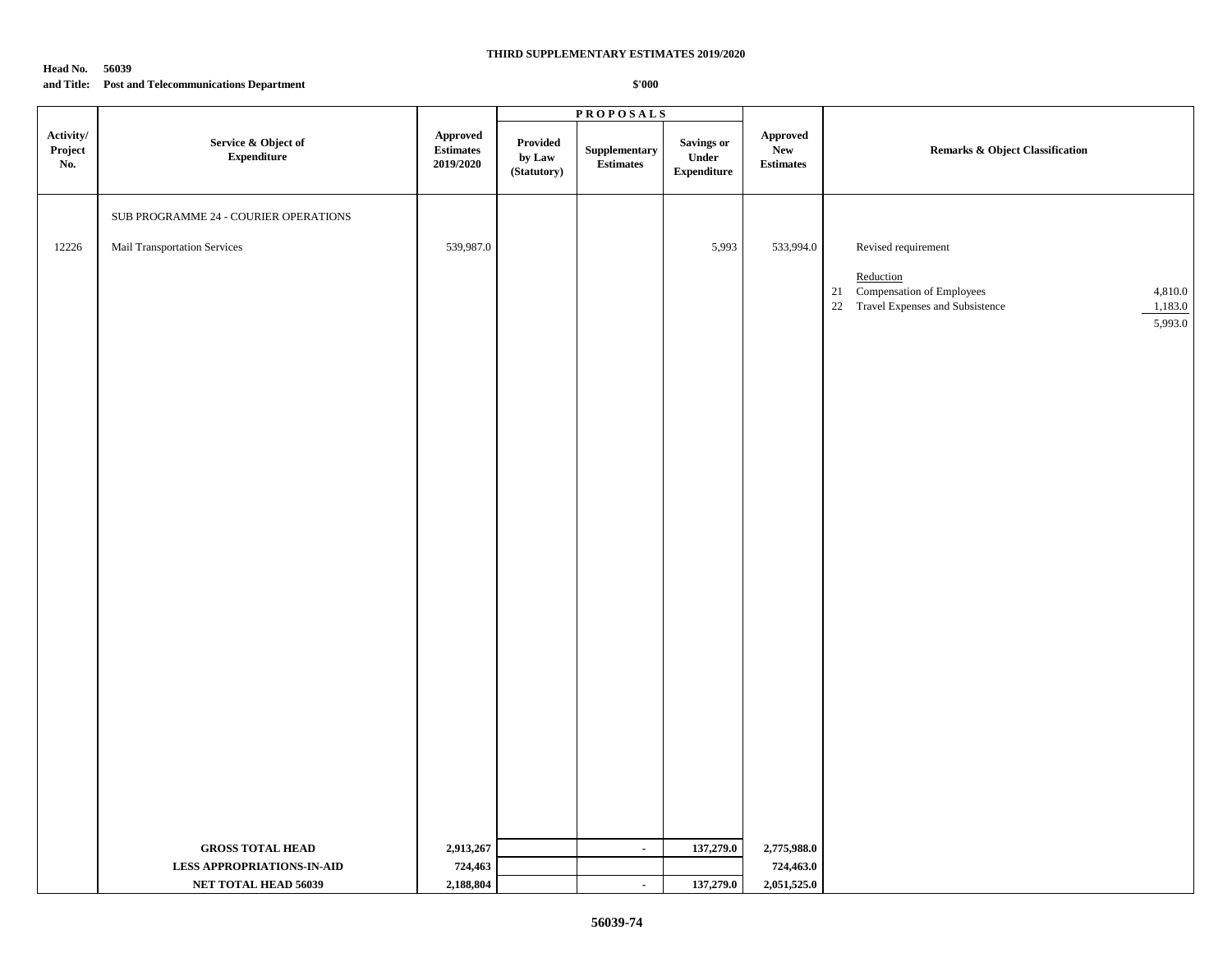# **Head No. 68000 and Title: Ministry of Transport and Mining**

|                             |                                                        |                                           |                                          | <b>PROPOSALS</b>                  |                                                  |                                                   |                                                                                                     |
|-----------------------------|--------------------------------------------------------|-------------------------------------------|------------------------------------------|-----------------------------------|--------------------------------------------------|---------------------------------------------------|-----------------------------------------------------------------------------------------------------|
| Activity/<br>Project<br>No. | Service & Object of<br><b>Expenditure</b>              | Approved<br><b>Estimates</b><br>2019/2020 | <b>Provided</b><br>by Law<br>(Statutory) | Supplementary<br><b>Estimates</b> | <b>Savings or</b><br>Under<br><b>Expenditure</b> | <b>Approved</b><br><b>New</b><br><b>Estimates</b> | <b>Remarks &amp; Object Classification</b>                                                          |
|                             | FUNCTION 01 - GENERAL PUBLIC SERVICES                  |                                           |                                          |                                   |                                                  |                                                   |                                                                                                     |
|                             | SUB FUNCTION 99 - OTHER GENERAL PUBLIC SERVICES        |                                           |                                          |                                   |                                                  |                                                   |                                                                                                     |
|                             | PROGRAMME 001 - EXECUTIVE DIRECTION AND ADMINISTRATION |                                           |                                          |                                   |                                                  |                                                   |                                                                                                     |
|                             | SUB PROGRAMME 01 - CENTRAL ADMINISTRATION              |                                           |                                          |                                   |                                                  |                                                   |                                                                                                     |
| 10002                       | Financial Management and Accounting Services           | 52,340.0                                  |                                          |                                   | 270.0                                            | 52,070.0                                          | Revised requirement due to reallocation                                                             |
|                             |                                                        |                                           |                                          |                                   |                                                  |                                                   | Reduction<br>270.0<br>21 Compensation of Employees                                                  |
| 10003                       | Human Resource Management and Other Support Services   | 313,713.0                                 |                                          | 270.0                             |                                                  | 313,983.0                                         | Additional requirement                                                                              |
|                             |                                                        |                                           |                                          |                                   |                                                  |                                                   | Additional<br>21 Compensation of Employees<br>270.0                                                 |
|                             | FUNCTION 04 - ECONOMIC AFFAIRS                         |                                           |                                          |                                   |                                                  |                                                   |                                                                                                     |
|                             | SUB FUNCTION 07 - ROAD TRANSPORT                       |                                           |                                          |                                   |                                                  |                                                   |                                                                                                     |
|                             | PROGRAMME 178 - TRANSPORT MANAGEMENT AND SERVICES      |                                           |                                          |                                   |                                                  |                                                   |                                                                                                     |
|                             | SUB PROGRAMME 21 - LAND TRANSPORT SERVICES             |                                           |                                          |                                   |                                                  |                                                   |                                                                                                     |
| 10005                       | Direction and Administration                           | 6,749,696.0                               |                                          | 140,251.0                         |                                                  | 6,889,947.0                                       | Additional requirement to support the Jamaica Urban<br>Transit Company Limited COVID19 expenditure. |
|                             |                                                        |                                           |                                          |                                   |                                                  |                                                   | Additional<br>27 Grants, Contributions and Subsidies<br>140,251.0                                   |
|                             | SUB FUNCTION 10 - CIVIL AVIATION                       |                                           |                                          |                                   |                                                  |                                                   |                                                                                                     |
|                             | PROGRAMME 178 - TRANSPORT MANAGEMENT AND SERVICES      |                                           |                                          |                                   |                                                  |                                                   |                                                                                                     |
|                             | SUB PROGRAMME 22 - AIR TRANSPORT MANAGEMENT            |                                           |                                          |                                   |                                                  |                                                   |                                                                                                     |
| 10005                       | Direction and Administration                           | 4,536,615.0                               |                                          | 30,000.0                          |                                                  | 4,566,615.0                                       | Additional requirement to meet operational expenses of<br>the Jamaica Civil Aviation Authority.     |
|                             |                                                        |                                           |                                          |                                   |                                                  |                                                   | Additional<br>27 Grants, Contributions and Subsidies (AIA)<br>30,000.0                              |
|                             | <b>GROSS TOTAL</b>                                     | 13,069,196.0                              |                                          | 170,521.0                         | 270.0                                            | 13,239,447.0                                      |                                                                                                     |
|                             | <b>LESS APPROPRIATIONS-IN-AID</b>                      | 1,014,631.0                               |                                          | 30,000.0                          | $\sim$                                           | 1,044,631.0                                       |                                                                                                     |
|                             | <b>NET TOTAL HEAD 68000</b>                            | 12,054,565.0                              |                                          | 140,521.0                         | 270.0                                            | 12,194,816.0                                      |                                                                                                     |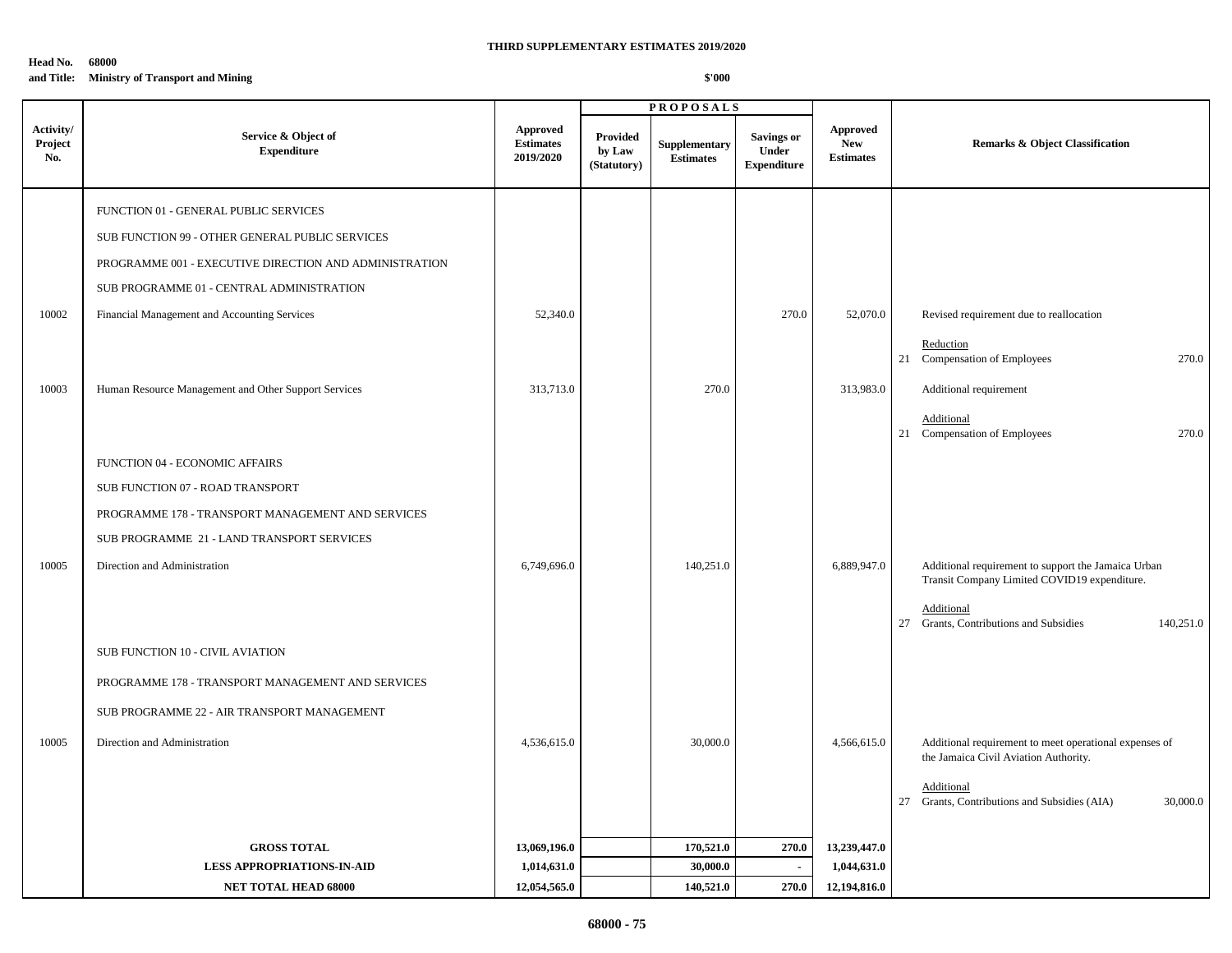### **Head No. 72000**

# **Title:** Ministry of Local Government and Community Developmen

|                             |                                                                                                                                                                                                                     | <b>PROPOSALS</b>                          |                                   |                                   |                                                  |                                            |                                                                                                                                                                                                                                                |
|-----------------------------|---------------------------------------------------------------------------------------------------------------------------------------------------------------------------------------------------------------------|-------------------------------------------|-----------------------------------|-----------------------------------|--------------------------------------------------|--------------------------------------------|------------------------------------------------------------------------------------------------------------------------------------------------------------------------------------------------------------------------------------------------|
| Activity/<br>Project<br>No. | Service & Object of<br><b>Expenditure</b>                                                                                                                                                                           | Approved<br><b>Estimates</b><br>2019/2020 | Provided<br>by Law<br>(Statutory) | Supplementary<br><b>Estimates</b> | <b>Savings or</b><br>Under<br><b>Expenditure</b> | Approved<br><b>New</b><br><b>Estimates</b> | <b>Remarks &amp; Object Classification</b>                                                                                                                                                                                                     |
|                             | FUNCTION 01 - GENERAL PUBLIC SERVICES<br>SUB-FUNCTION 99 - OTHER GENERAL PUBLIC<br><b>SERVICES</b><br>PROGRAMME 001 - EXECUTIVE DIRECTION AND<br><b>ADMINISTRATION</b><br>SUB PROGRAMME 01 - CENTRAL ADMINISTRATION |                                           |                                   |                                   |                                                  |                                            | Except where otherwise stated, amounts reflected<br>as "Savings or Under Expenditure" represent<br>reallocation of unutilized balances to the<br>Contingencies Fund                                                                            |
| 10001                       | Direction and Management                                                                                                                                                                                            | 498,554.0                                 |                                   |                                   | 29,533.0                                         | 469,021.0                                  | Reallocation of funds to facilitate COVID-19<br>response programme for the Outdoor<br>Registered Poor<br>Reduction<br><b>Compensation of Employees</b><br>21<br>19,033.0<br>Utilities and Communication Services<br>10,500.0<br>24<br>29,533.0 |
| 10002                       | Financial Management and Accounting Services                                                                                                                                                                        | 85,226.0                                  |                                   |                                   | 10,483.0                                         | 74,743.0                                   | Revised requirement<br>Reduction<br>21 Compensation of Employees<br>10,483.0                                                                                                                                                                   |
| 10003                       | Human Resource Management and Other Support Services<br>SUB PROGRAMME 02 - POLICY, PLANNING AND<br><b>DEVELOPMENT</b>                                                                                               | 147,420.0                                 |                                   |                                   | 14,984.0                                         | 132,436.0                                  | Revised requirement<br>Reduction<br>21 Compensation of Employees<br>14,984.0                                                                                                                                                                   |
| 10005                       | Direction and Administration                                                                                                                                                                                        | 27,295.0                                  |                                   |                                   | 5,668.0                                          | 21,627.0                                   | Revised requirement<br>Reduction<br>21 Compensation of Employees<br>5,668.0                                                                                                                                                                    |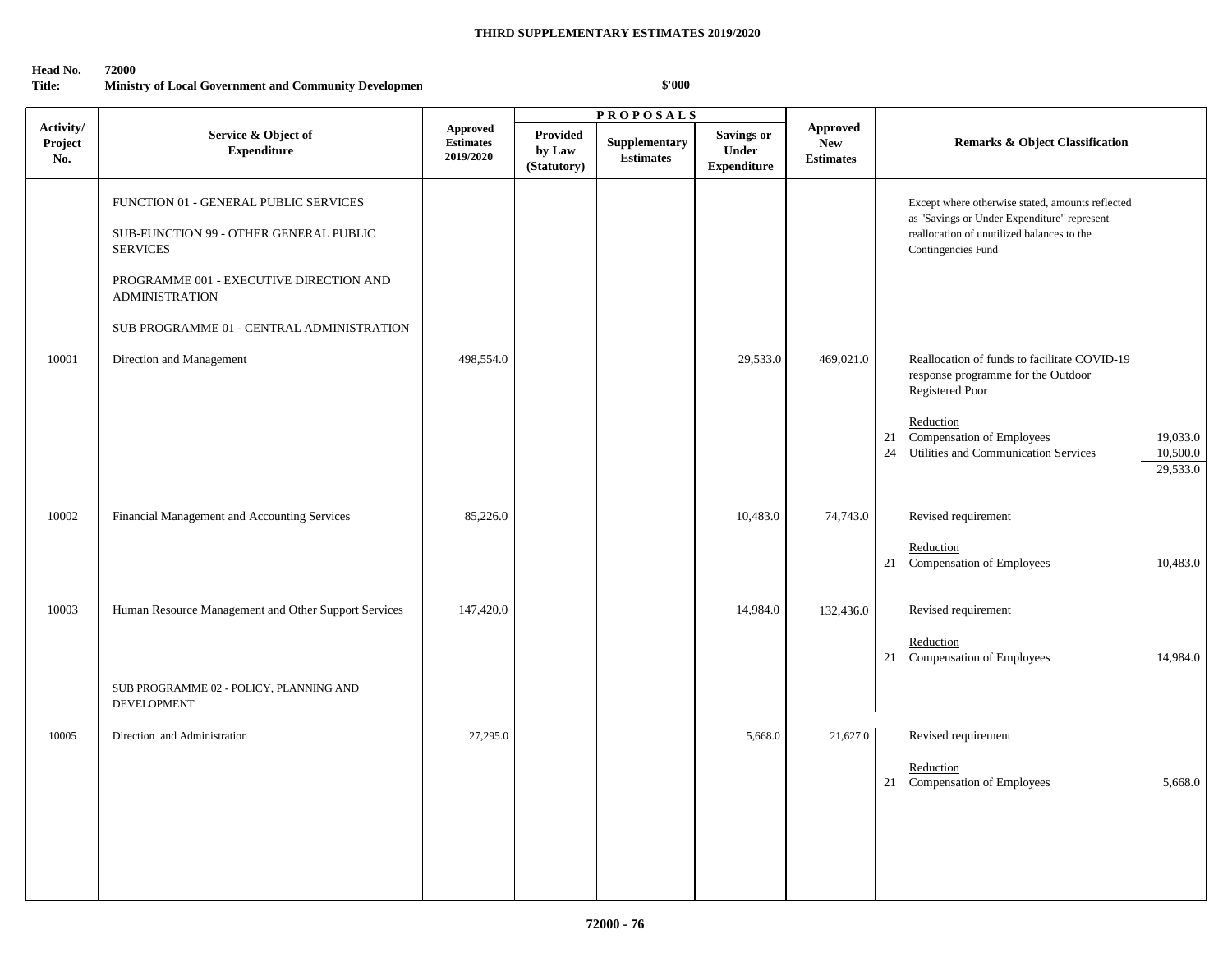### **Head No. 72000**

# **Title:** Ministry of Local Government and Community Developmen

|                             |                                                                                                                                                                                                                                                                 |                                                  | <b>PROPOSALS</b>                         |                                   |                                                  |                                            |                                                                                                                                                                                                                                                              |
|-----------------------------|-----------------------------------------------------------------------------------------------------------------------------------------------------------------------------------------------------------------------------------------------------------------|--------------------------------------------------|------------------------------------------|-----------------------------------|--------------------------------------------------|--------------------------------------------|--------------------------------------------------------------------------------------------------------------------------------------------------------------------------------------------------------------------------------------------------------------|
| Activity/<br>Project<br>No. | Service & Object of<br><b>Expenditure</b>                                                                                                                                                                                                                       | <b>Approved</b><br><b>Estimates</b><br>2019/2020 | <b>Provided</b><br>by Law<br>(Statutory) | Supplementary<br><b>Estimates</b> | <b>Savings or</b><br>Under<br><b>Expenditure</b> | Approved<br><b>New</b><br><b>Estimates</b> | <b>Remarks &amp; Object Classification</b>                                                                                                                                                                                                                   |
| 11761                       | PROGRAMME 525 - GENERAL ASSISTANCE GRANTS<br>SUB PROGRAMME 20 - SUPPORT TO LOCAL<br><b>AUTHORITIES</b><br>Trucking of Water                                                                                                                                     |                                                  |                                          | 50,000.0                          |                                                  | 50,000.0                                   | Additional requirement facilitated by reallocation<br>from Head 19000 - Ministry of Economic Growth<br>and Job Creation to facilitate operating expenses for<br>the trucking of water<br>Additional<br>Grants, Contributions and Subsidies<br>27<br>50,000.0 |
| 11712                       | FUNCTION 05 - ENVIRONMENTAL PROTECTION<br>AND CONSERVATION<br>SUB FUNCTION 01 - SOLID WASTE MANAGEMENT<br>PROGRAMME 484 - NATIONAL SOLID WASTE<br>MANAGEMENT AUTHORITY<br>SUB PROGRAMME 20 - SOLID WASTE<br>MANAGEMENT<br>Public Cleansing and Garbage Disposal | 915,000.0                                        |                                          | 416,502.0                         |                                                  | 1,331,502.0                                | Additional requirement to facilitate operating expenses<br>associated with public cleansing and garbage disposal.<br>\$50M is included for COVID-19 Response.<br>Additional<br>Grants, Contributions and Subsidies<br>27<br>416,502.0                        |
|                             |                                                                                                                                                                                                                                                                 |                                                  |                                          |                                   |                                                  |                                            |                                                                                                                                                                                                                                                              |